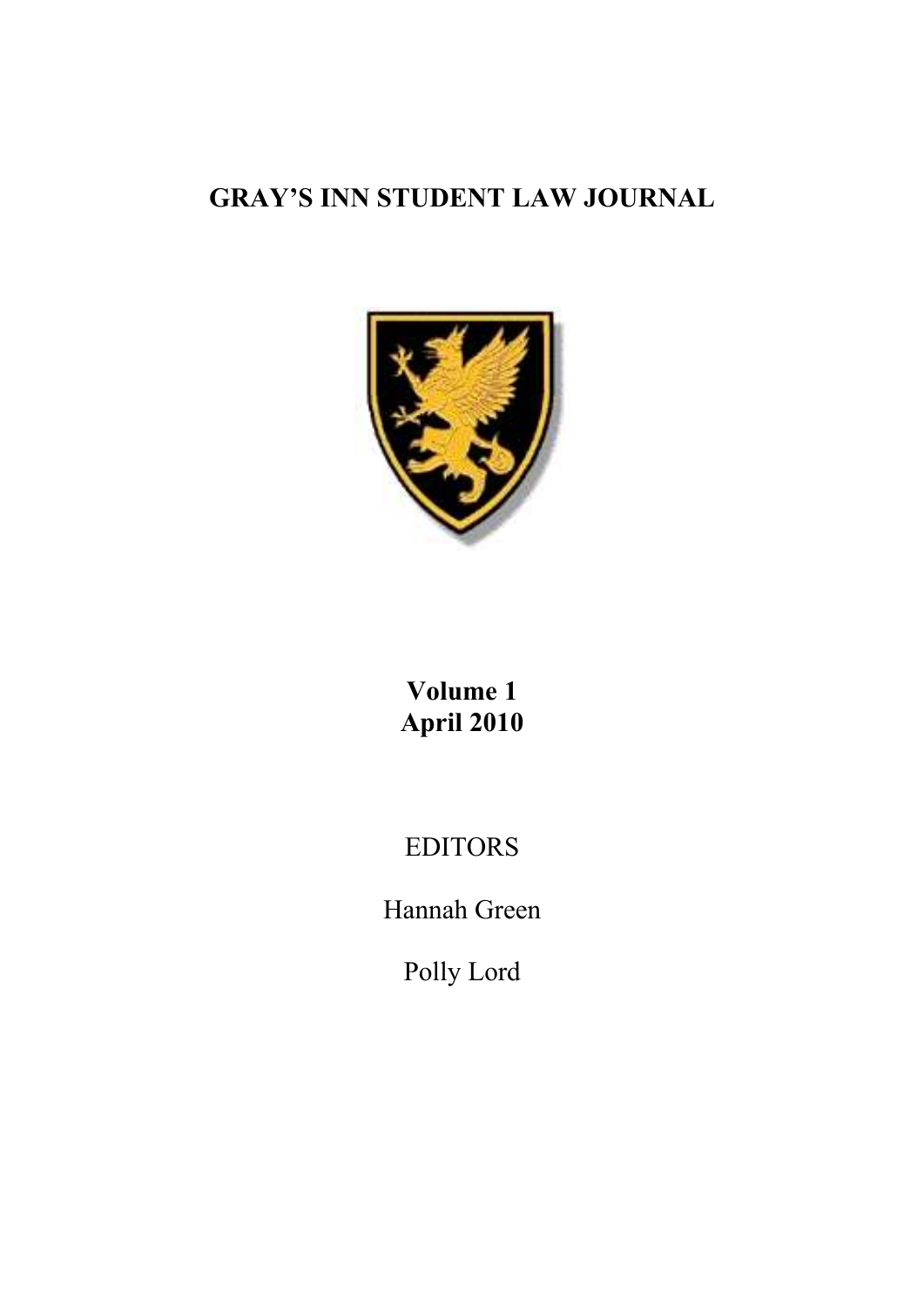| Vol.1                                             | Gray's Inn Student Law Journal                                                                                                                                                                                      | April 2010 |
|---------------------------------------------------|---------------------------------------------------------------------------------------------------------------------------------------------------------------------------------------------------------------------|------------|
|                                                   | Foreword by MICHAEL BELOFF Q.C.                                                                                                                                                                                     | 3          |
| TRICIA HOWSE C.B.E.                               | Advocacy Training and the Employed Bar                                                                                                                                                                              | 4          |
| dangerous constitutional innovation?              | The doctrine that the Crown has all the powers of a natural person: sensible pragmatism or<br>GEMMA AMRAN (Winner of 2009 Gray's Inn Michael Beloff Q.C. Essay Competition)                                         | 9          |
| <b>SOPHIE MITCHELL</b>                            | Criminalisation of the Possession of Extreme Pornography – Whilst one cannot doubt their<br>intentions, one must doubt their logic                                                                                  | 25         |
| <b>ERIC LEE</b>                                   | The Charities Act 2006: The Present Position and Suggested Reforms                                                                                                                                                  | 39         |
| <b>ALEX TINSLEY</b>                               | Presumed likely to re-offend? A review of the UKBA's detention of foreign national prisoners                                                                                                                        | 43         |
| <b>HASSNAIN NAQVI</b>                             | The Application of margin of appreciation doctrine in freedom of expression and public morality<br>cases limits free speech/expression in the UK                                                                    | 54         |
| <b>LUKAS LIM</b>                                  | An 'Extensive Review' of the Collateral Fact Doctrine                                                                                                                                                               | 71         |
| Response Has Been Satisfactory<br>MATTHEW O'GRADY | How Has the UK's Approach to Terrorism Since 2001 Impacted on Fair Trial Rights? In<br>Comparing the United Kingdom with Another Jurisdiction, Discuss Whether the Judicial                                         | 77         |
| <b>JOHN LEE</b>                                   | The Achilleas: A Return to Orthodoxy or a New Departure?                                                                                                                                                            | 92         |
| the UK                                            | The Impact of Article 10 of the European Convention of Human Rights on Contempt of Court in                                                                                                                         |            |
| <b>GERWYN WISE</b>                                |                                                                                                                                                                                                                     | 108        |
|                                                   | Has the Human Rights Act 1998, as a constitutional statute, meant the end of the road for<br>constitutional rights at common law?<br>GAVIN MCLEOD (Winner of 2010 Gray's Inn Michael Beloff Q.C. Essay Competition) | 125        |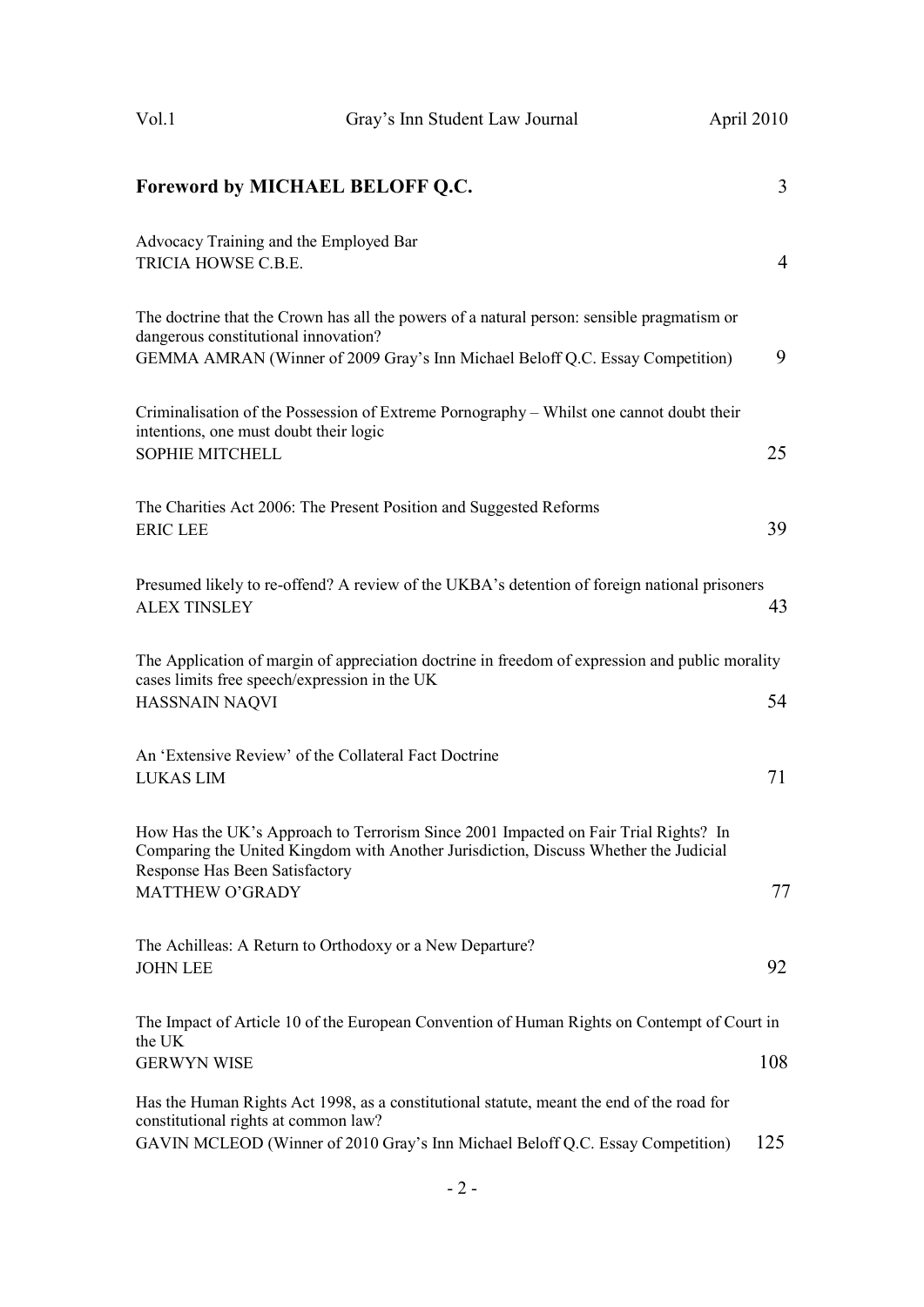# *Foreword*

As befits the Inn which has been the pioneer in so many aspects of education, Gray's students have been first in the field with a journal of their own whose contributors are all in house. They have appreciated that learning and teaching are in essence two sides of the same coin, and have parlayed their (doubtless) long hours in library and lecture theatre or (as likely) in front of screen into a series of articles which span many areas of law from charities to contempt from punishment to pornography. There was none that I did not find interesting; and several, relating to my own fields of practice, which I found enlightening. On a rough audit public law outnumbered private law topics, a reflection of the litigation currents of our time.

Given that, despite apocalyptic and misconceived predictions from certain quarters about the imminent demise of the Bar, the pressure on pupillages and tenancies grows ever more intense and any distinctive evidence of intelligence and commitment on the part of an applicant is much to his or her advantage. I trust that the contributors and editors reap the just rewards of their industry.

 Many new journals have the life span of a mayfly; and the inaugural edition is also the ultimate one. I prophesy no such fate for this new kid on the legal magazine block; I hope and expect that it will become a welcome fixture.

MICHAEL J BELOFF QC Treasurer 2008 Vice-Chairman, Advocacy & CPD 2010-2011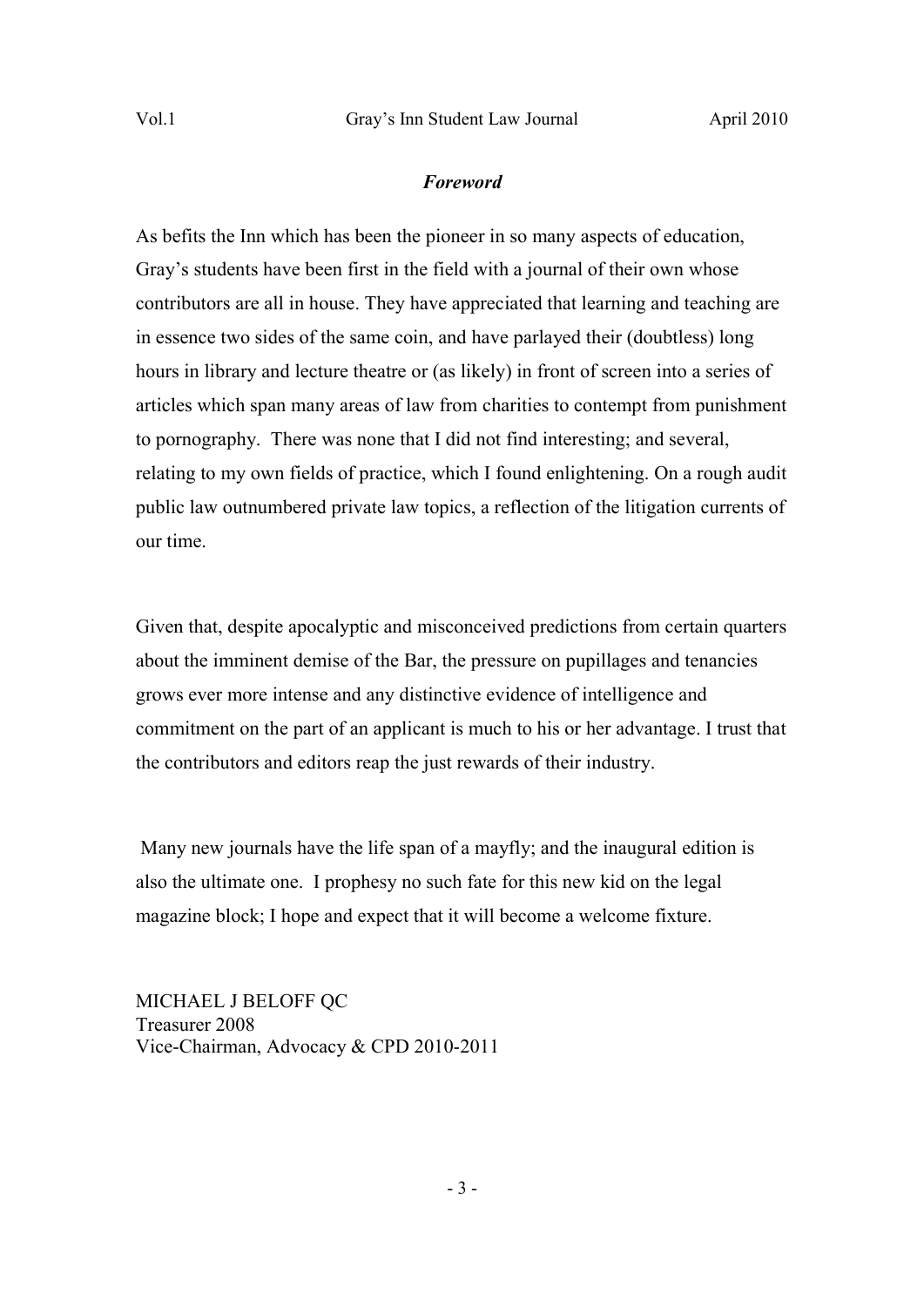# *Advocacy Training and the Employed Bar*  TRICIA HOWSE C.B.E.

It may surprise some, but many of us who leave Chambers to seek our fortunes at the Employed Bar will never set foot in a Court again. However, we remain Barristers – and proud of our profession and of our Inns. Our employers may have hired us precisely for the skills that we acquired in even a short career in court and, more likely, for the independence of thought and training in the law that marks our profession out from others.

We want to preserve and augment our professional skills. We need professional training – preferably from our Inns - that develops those skills which will advance us in our chosen fields. We need to deploy advocacy skills in contexts that are quite far removed from courtrooms. Yet the ability to absorb, marshal and communicate facts are common to courts, boardrooms and indeed just about anywhere that two or more people meet to make decisions. Our training needs are essentially the same, though the context in which we exercise our skills may be radically different.

Some years ago, Tim Dutton, QC – when merely the Leader of the SE Circuit – devised and promulgated a definition of the wider senses of advocacy which BACFI (the Bar Association for Commerce, Finance and Industry), the GLS (Government Legal Service) and the Employed Bar Committee of the Bar Council have been happy to adopt. It is worth repeating here:

*'The essential skills for a persuasive modern advocate are, in combination:* 

- *The ability to persuade orally*
- *The ability to persuade in written argument*
- *Cogent legal and factual analysis*
- *The ability to develop reasoned argument*
- *Forensic skills with evidence (both written and oral);*

*all of the foregoing undertaken to high ethical standards'.*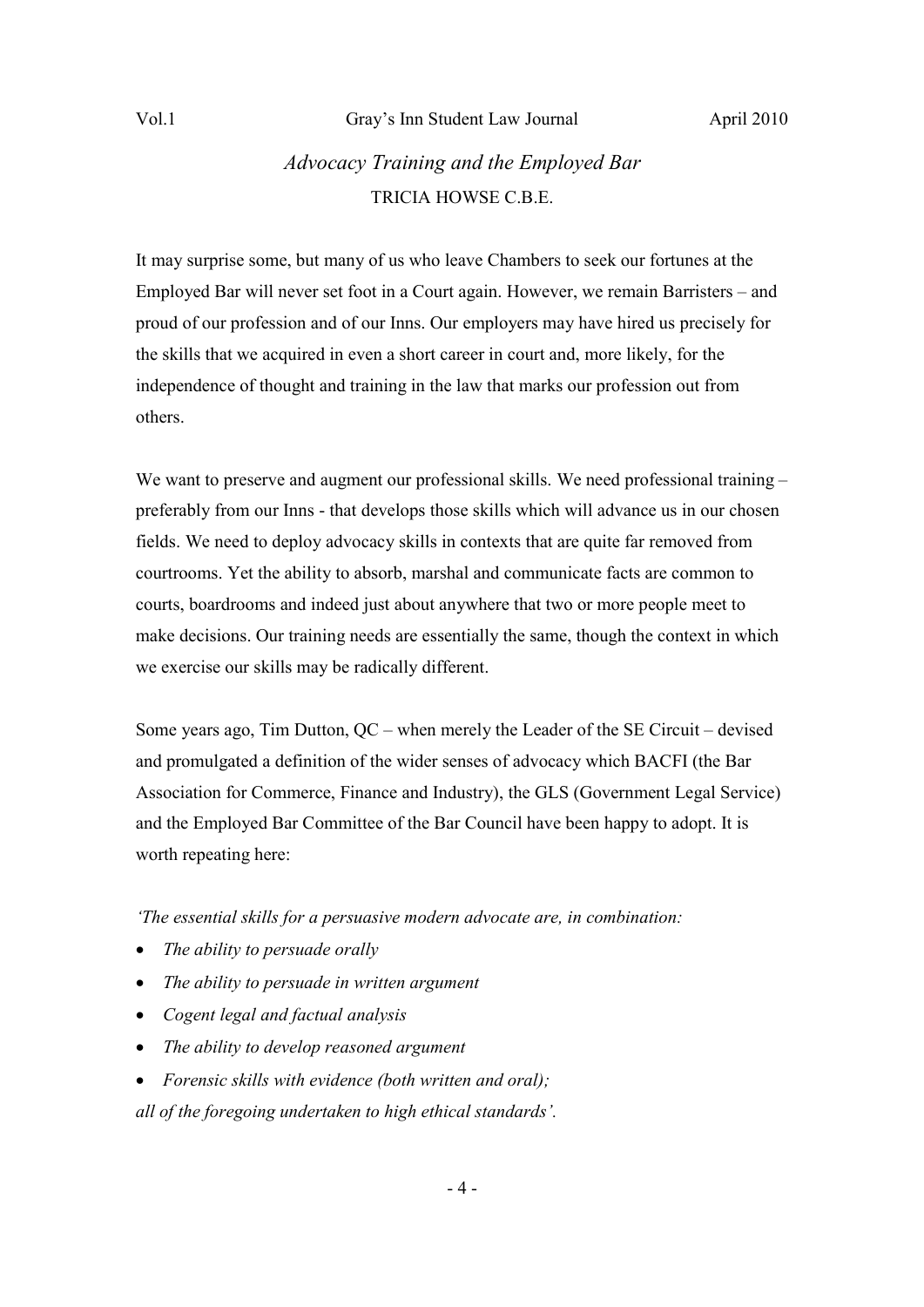It is perhaps remarkable that nowhere is the courtroom mentioned. It does not need to be. These skills are universally applicable. They can be tested and developed without going anywhere near a court. So why do our advocacy training courses insist on a courtroom context for every exercise?

It is not just employed barristers who notice this. At the Family Bar, the Revenue Bar and in several other areas of specialist work it may nowadays be accounted a failure for the advocate if his or her case ends up in court. Why? Because settlement, arbitration and simply persuading the opposition of the strength of your case, so that he throws in the towel, can be so much more successful and cost effective for the client. We all need to know how to argue and present facts in the most flattering light (and indeed to chip away the spin to reveal the true nature of the opposing case, as well).

Dare we say that it might be advantageous for *all* young Barristers, whether selfemployed or employed, to practice their skills in a non-court situation? After all, the court is what drew us into the profession. We observe it closely as students and as pupils. But do we observe any other forum where advocacy is practiced? Might we find ourselves, in the future, in such another forum without the faintest idea how to conduct ourselves within it?

BACFI believes that we should equip our new practitioners for any sort of career at the Bar. The entire nature of the legal profession is changing (as it does from time to time: the writer recalls as a pupil in 1972 being convinced by all those around her that we would have a fused profession within five years). Who knows where they will be in five or ten years time? No job is for life. It has been replaced by the portfolio career.

In addition, the paucity of ethics training at universities has been noted. Business and professional ethics (even the Parliamentary kind) are more and more in the spotlight. Our profession and our judiciary are justly renowned for their understanding of and adherence to the very highest ethical standards. Ethics are our unique selling point. Again, we would urge that, as modern Barristers move in so many different public and private arenas, their training needs to reflect and address the varied ethical dilemmas presented. Beyond the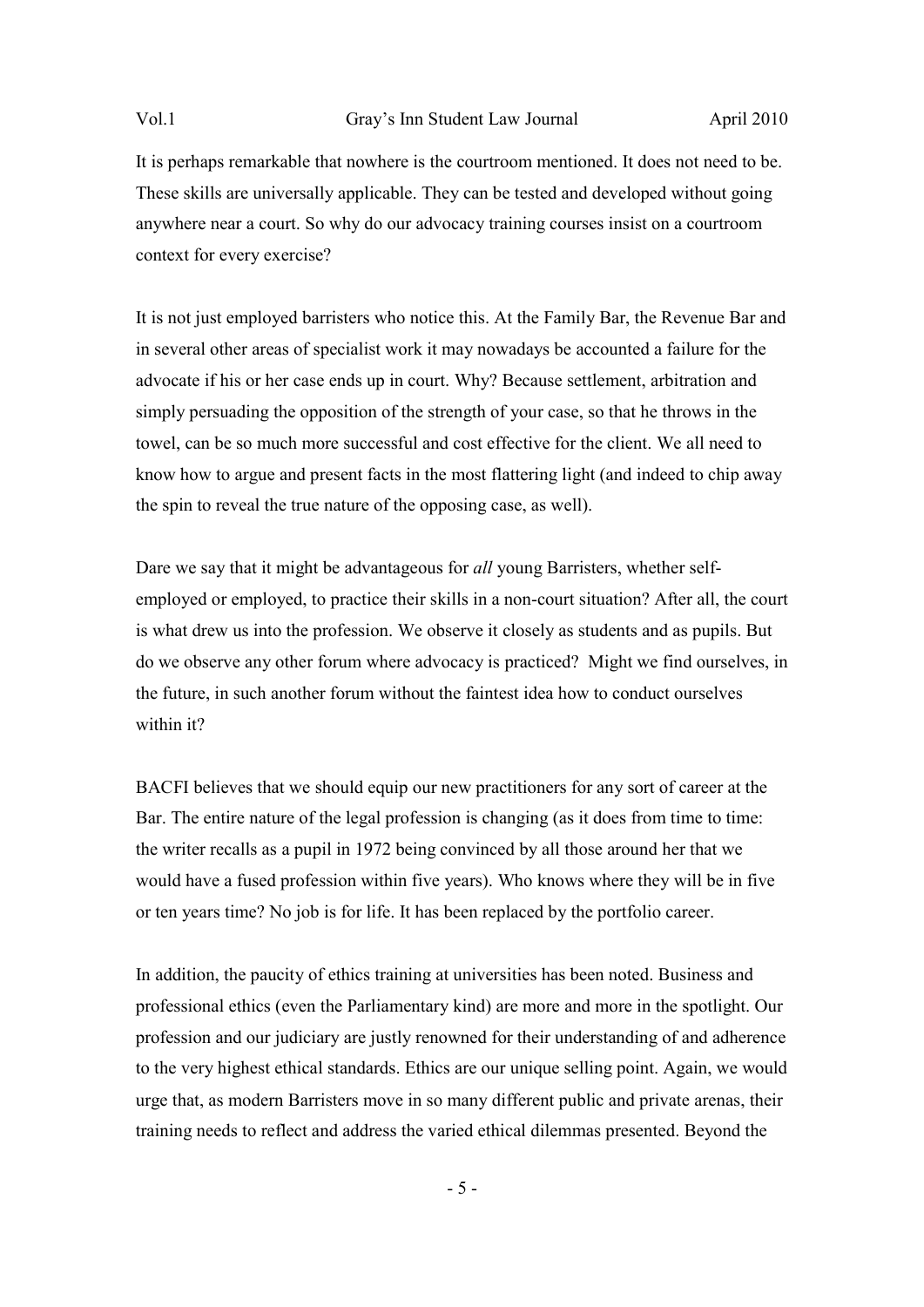court, there are no wise and experienced judges to ensure that justice is done. Many employed barristers are literally the only (and lonely) guardians of what is right and just as well as lawful in their employing organisations. And the 'lawful' is the easy bit, as we all know.

What we propose is modest. BACFI and the GLS have devised some training materials to augment those in use by the Inns' advocacy trainers. These have been provided to the Advocacy Training Council. The material consists of a) additional ethics questions, and b) a draft alternative of practical scenarios. Middle Temple is already running an ethics and advocacy exercise tailored to the employed Bar on its NPP courses. This has been well received by both employed and self-employed students and tutors. Our own Inn was first in the field a couple of years ago with a Boardroom Scenario devised by Mark Engleman, available on selected courses to NPP students choosing the civil court option.

BACFI would like to see the current ethics questions supplemented by some of our materials; to enable all students to step outside their comfort zones and consider some of the problems faced by barristers working outside chambers. These may also occur in pro bono work, or later in the careers, or in giving the kind of informal advice to friends and colleagues that all Barristers get drawn into. Employed Bar ethics materials, we suggest, should be used by the Inn at the earliest possible stage of a new Barrister's training. They do not require special tutors (though we would welcome more employed Bar AT trainers) – these are universal problems needing a universally ethical approach, even if they arise in unusual circumstances.

Once we are comfortable with the ethics materials, it may be time to revisit other areas of the NPP programme. BACFI suggests that a Tribunal or Arbitration scenario could be provided as alternatives to the current civil and criminal sessions. Some Inns already provide Family sessions. We believe that it is important to encourage all students to learn together – we do not want to see separate sessions for the employed and self-employed. We all have much to gain from the different perspectives that are brought to bear in mixed groups. Effective CPD must prepare us for career changes as well as progression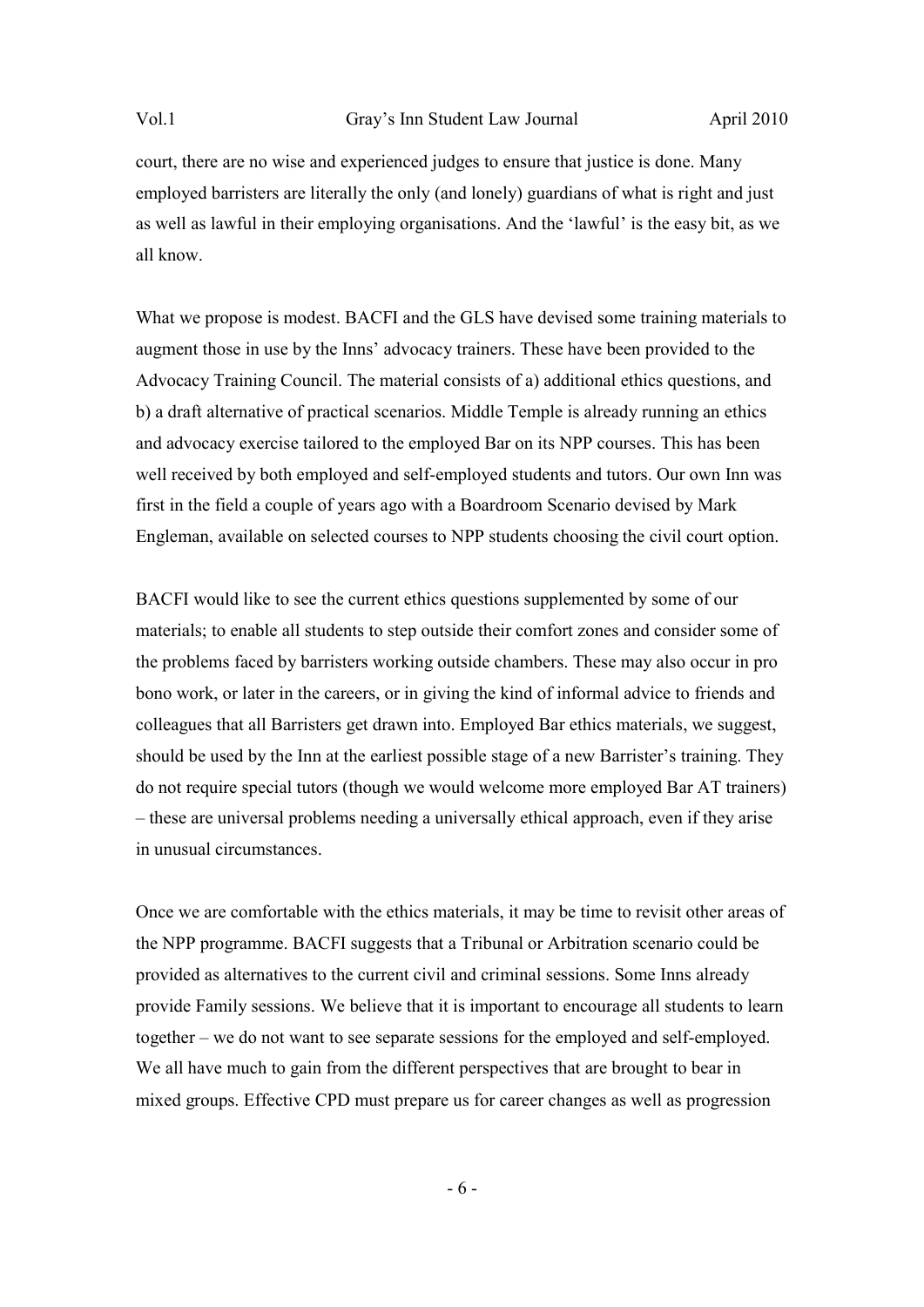in our current field. Many new practitioners will not have finally decided what area of law to concentrate on, or whether to stay in chambers or look outside.

Finally, a word about BACFI. The employed bar is infinitely varied and ranges from the hundreds of Barristers in the CPS to the solo company secretary in a commercial organisation, whose functions consist of legal compliance and (where needed) the procurement of external legal advice. BACFI represents what our Master of Education rather neatly called the 'CFI Bar' – those employed in all forms of commerce, the financial world (banks, building societies, insurance, hedge funds) and industry. Our aims include providing - and encouraging others to provide - high quality and appropriate professional training for our members.

We want to work with the Inns, BVC providers and the ATC to improve the value and appropriateness of the professional training they offer to CFI barristers. Employed barristers in large firms get more than adequate training in hard skills, such as the law applicable to the industry concerned. Indeed, it is often the case that the highest levels of some areas of specialist legal knowledge can be found in the industry concerned. Such Barristers will also get excellent training in soft skills such as negotiating, equality and diversity, drafting and so on. But those from smaller firms may get nothing.

Within BACFI we can provide a modest amount of training each year. But we have neither the premises nor the permanent staff to organise seminars, which must service our social and networking needs as well as our professional development. We feel strongly that our Inns, which it is fair to say have paid scant attention to the employed Bar until very recently, are the key to both the quality and value of our members' relationships with their profession.

We believe that the 'soft' skill of advocacy is best acquired and developed in the company of those who practice it daily. Even large Human Resources departments expect a profession such as the Bar to provide its own specialist professional training, and are more than willing to work with providers to ensure maximum 'sustainability'. Joint training of the employed with the self-employed ensures common standards of

 $-7 -$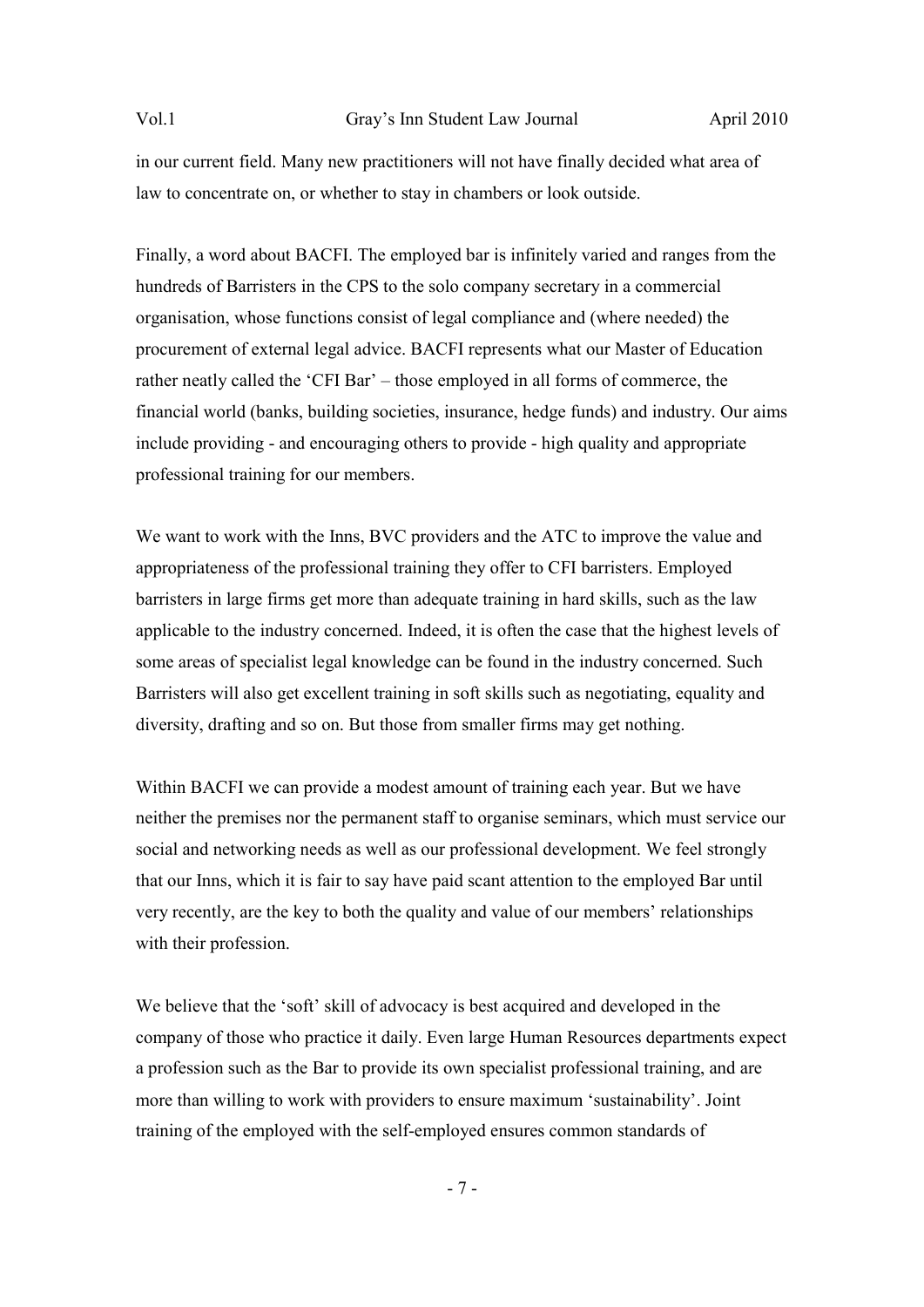competence. It promotes understanding of (and access to) the different careers open to Barristers and mutual respect between practitioners. And crucially for the CFI Bar and self-employed practitioners, joint training maintains and strengthens the links and friendships formed by students with each other and with their Inn.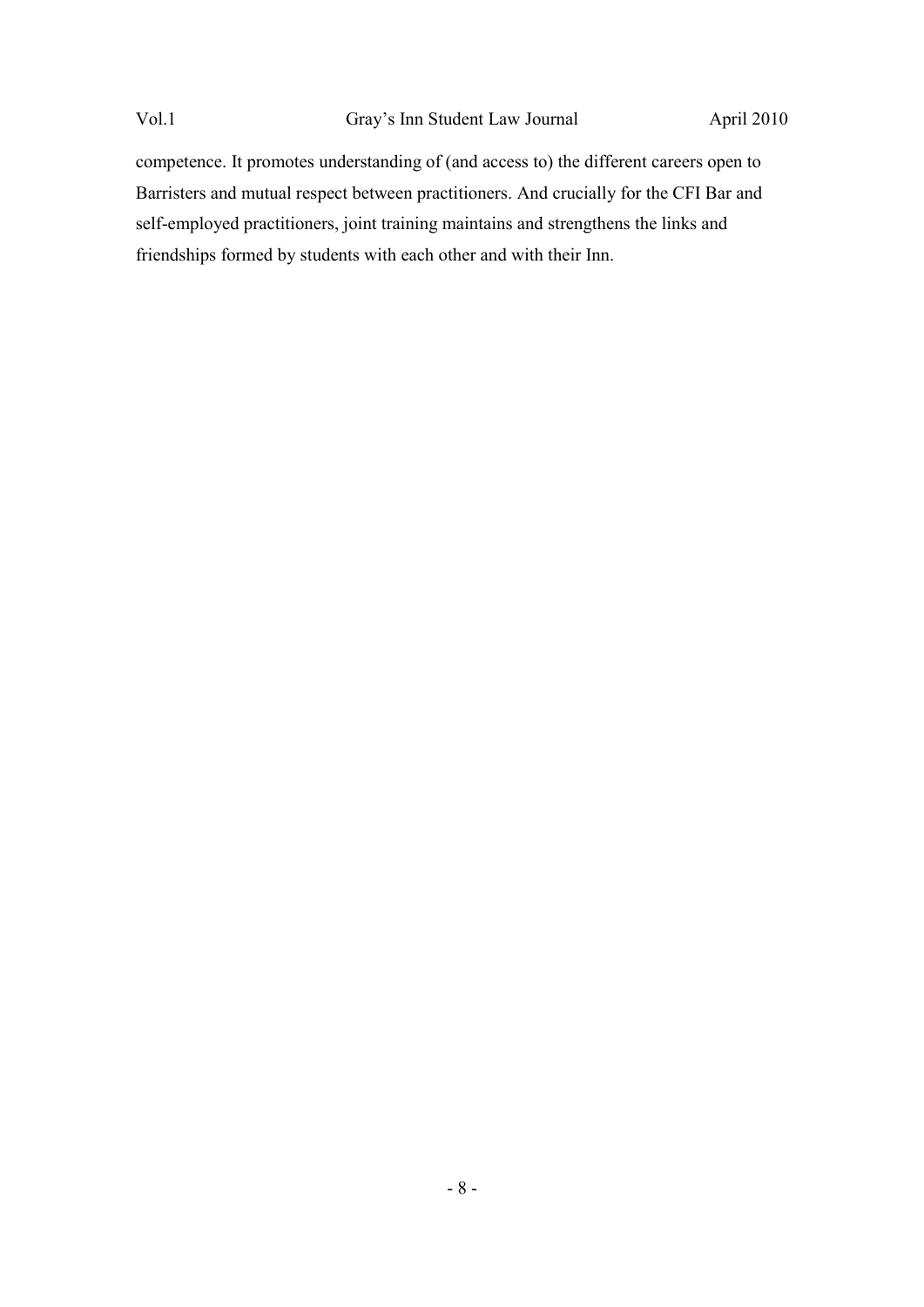# *The doctrine that the Crown has all the powers of a natural person: sensible pragmatism or dangerous constitutional innovation?*  GEMMA AMRAN

## **Abstract**

This essay attempts to identify non-statutory powers and the possible effects the use of these powers have on the governance of Britain and the rights of the individual. The author argues that, although there are some practical benefits to the Government exercising certain non-statutory powers, their ambiguous nature in general may have a dangerous impact on the rule of law. The author contends that such an impact is possible because of the way these powers have been treated by both the Government and the courts. The author recommends that a written constitution would at least assist in preventing abuse of such powers.

## **Introduction**

'If it is law, it will be found in our books. If it not to be found there, it is not law'*.* <sup>1</sup> In *Entick*, Camden CJ vehemently corrected the Home Secretary's reliance upon a nonstatutory power to trespass on and seize private property. In his view, positive law had to provide such a power. Over 200 years later, Megarry VC in *Malone v Metropolitan Police Commissioner* stated simply: 'England, it may be said, is not a country where everything is forbidden except what is expressly permitted: it is a country where everything is permitted except what is expressly forbidden'.<sup>2</sup> Presently, Megarry's opinion has dominated the Crown's position when it comes to exercising its powers. It is this opinion which forms the basis of the Ram doctrine.

The first section of this paper identifies the Ram doctrine. It also attempts to define the Crown and its powers akin to those of a natural person. The second section examines the benefits of such a doctrine to the Crown. However, it is submitted that since the doctrine threatens fundamental constitutional principles, potentially dangerous consequences ensue. The third section argues that such a dangerous position has been reached because

<sup>1</sup>*Entick v Carrington* (1765) 19 State Tr 1029.

<sup>&</sup>lt;sup>2</sup> [1979] Ch. 344, 357.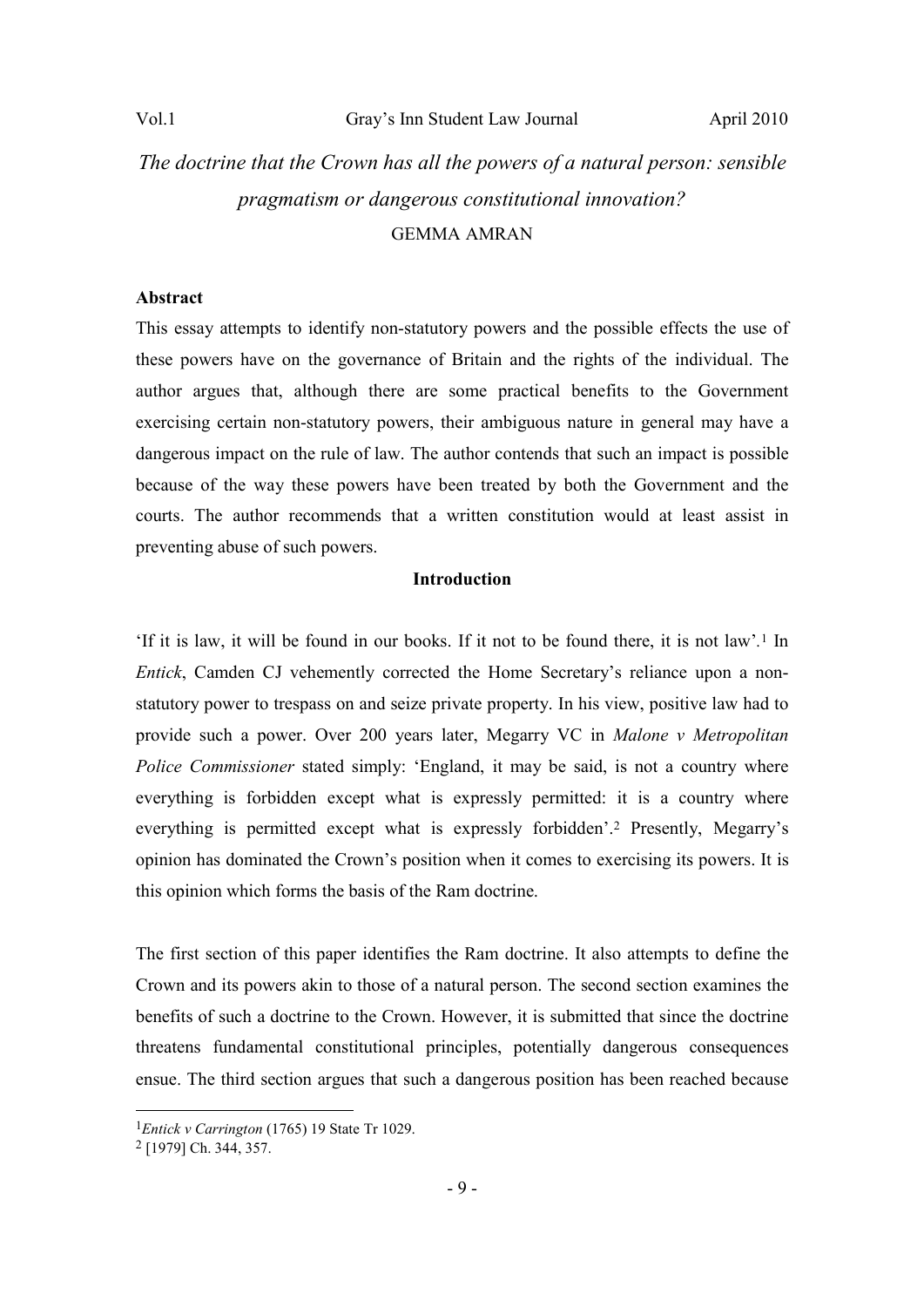of the misinterpretation and mistreatment of the Crown and its powers. Finally, the author suggests a way forward to resolve this constitutional crisis, recommending a written constitution.

# **The Ram doctrine**

The doctrine that the Crown has all the powers of a natural person is known as the 'Ram doctrine'. It is based on a memorandum set out by Sir Granville Ram, who was the First Parliamentary Counsel between 1937 and 1947.<sup>3</sup> The position states that 'a Minister of the Crown…may, as an agent of the Crown, exercise any powers which the Crown has power to exercise, except so far as he is precluded from doing so by statute'.<sup>4</sup>

According to Lester and Weait, the present Government's recognition of the Ram doctrine appeared in a report on Privacy and Data Sharing.<sup>5</sup> It described the doctrine as follows, a department can do anything that a natural person can, provided it is not forbidden from doing so'; the report declared that the doctrine is one source of power for Government departments.<sup>6</sup> It was this recognition, that the Government can do anything in which an ordinary person can do, which prompted Lester and Weait to table parliamentary questions on the Ram doctrine.<sup>7</sup>

In order to fully comprehend the ramifications of the doctrine, it is necessary to define 'the Crown'. The literature demonstrates that defining the Crown proves to be a complex task. Sunkin and Payne note the spectrum of definition.8 At one extreme, they quote Maitland's view that the Crown 'does nothing but lie in the Tower of London to be gazed

 $\overline{a}$ 

http://www.publications.parliament.uk/pa/jt200708/jtselect/jtstatin/47/4713.htm.

<sup>&</sup>lt;sup>3</sup> Anthony Lester and Matthew Weait., 'The use of ministerial powers without parliamentary authority: the Ram doctrine' [2003] PL 415.

<sup>4</sup>The full text of the memorandum can be found at

<sup>5</sup> The Cabinet Office, 'Privacy and Data Sharing: The way forward for public services', April 2002, http://www.cabinetoffice.gov.uk/media/cabinetoffice/strategy/assets/piu%20data.pdf.

<sup>&</sup>lt;sup>6</sup> Ibid 34 [3.46]. The other two sources are 'specific statutory powers' and 'implied powers'.

<sup>7</sup>*Lester and Weait* (n 3). Harris notes that this doctrine has been acknowledged in other publications by the Treasury as well as by the then Office of Public Service, see B.V. Harris, 'The "third source" of authority for Government action revisited' (2007), L.Q.R 225. He cited examples of publications found in Terence Daintith and Alan Page, *The Executive in the Constitution* (1999), Ch. 2, 34.

<sup>8</sup> Maurice Sunkin and Sebastian Payne, 'The nature of the Crown: An Overview' in Maurice Sunkin and Sebastian Payne (eds), *The Nature of the Crown* (Oxford University Press, 1999) 1-21.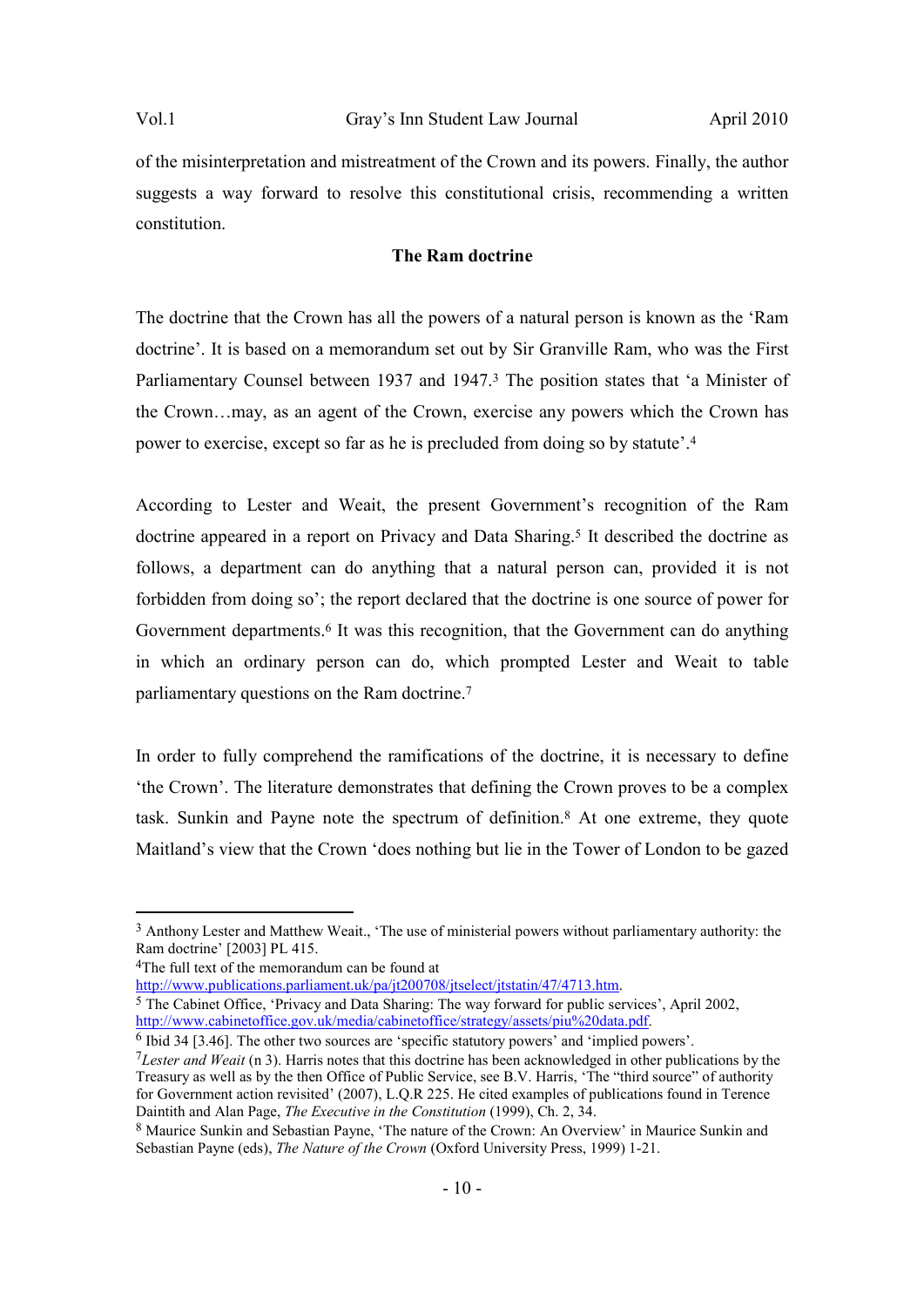at by sight-seers'.<sup>9</sup> At the other extreme comes Lord Diplock's definition stated in *Town Investments v. Department of the Environment*<sup>10</sup>, that the Crown is "the government" and includes "all of the ministers and parliamentary secretaries under whose direction the administrative work of the government is carried on by civil servants"'.11 Whilst Cornford acknowledges that the concept of the Crown is 'deeply ambiguous',12 Wade finds Lord Diplock's definition 'extraordinary'<sup>13</sup> and he states his definition as 'in truth, "The Crown" means the Queen who has "plenty of legal personality, both as a natural person and…as a corporation sole."'<sup>14</sup>

The legal personality of the Crown seems to be vying between a corporation sole and a corporation aggregate. The view that the Crown is a corporation sole has been shared by the Attorney General, Baroness Scotland QC.15 However, Lester and Weait argue that to call the Crown a corporation sole is outmoded; that such a concept was appropriate in the medieval ages, but inappropriate for a 'modern system of government based upon parliamentary democracy and the rule of law.'16 Mclean states that the definition of the Crown as a corporation aggregate originated from the Stuart era where it was used to distinguish between the King's personal and political capacity. Thus, the King, the Lords and the Commons were regarded as entities which acted together. She explains that constructing the Crown as a corporate aggregate was to limit the powers of the King as a natural person.17 In *Town Investments*, Lord Simon extended Lord Diplock's definition to consider that the Crown is:<sup>18</sup>

…a corporation aggregate headed by the Queen. The departments of state including the ministers at their head (whether or not either the department

<sup>9</sup> Ibid 1.

<sup>10</sup> [1978] A.C. 359.

<sup>11</sup> Ibid 381.

<sup>&</sup>lt;sup>12</sup> Tom Cornford, 'Legal Remedies Against the Crown and its Officers Before and After M' in Maurice Sunkin and Sebastian Payne (eds), *The Nature of the Crown* (Oxford University Press, 1999) 233. 13 H.W.R. Wade, 'The Crown, Ministers and Officials: Legal Status and Liability', in Maurice Sunkin and Sebastian Payne (eds), *The Nature of the Crown* (Oxford University Press, 1999) 23-32, 23. 14 Ibid, 24.

<sup>15</sup> *Lester and Weait* (n 3) 416.

<sup>16</sup> Ibid (n 3) 420.

<sup>17</sup> Janet Mclean, 'The Crown in Contract and Administrative Law' (2004) 24 O.J.L.S. 129.

<sup>18</sup> *Town Investments* (n 10) 400 (Lord Simon).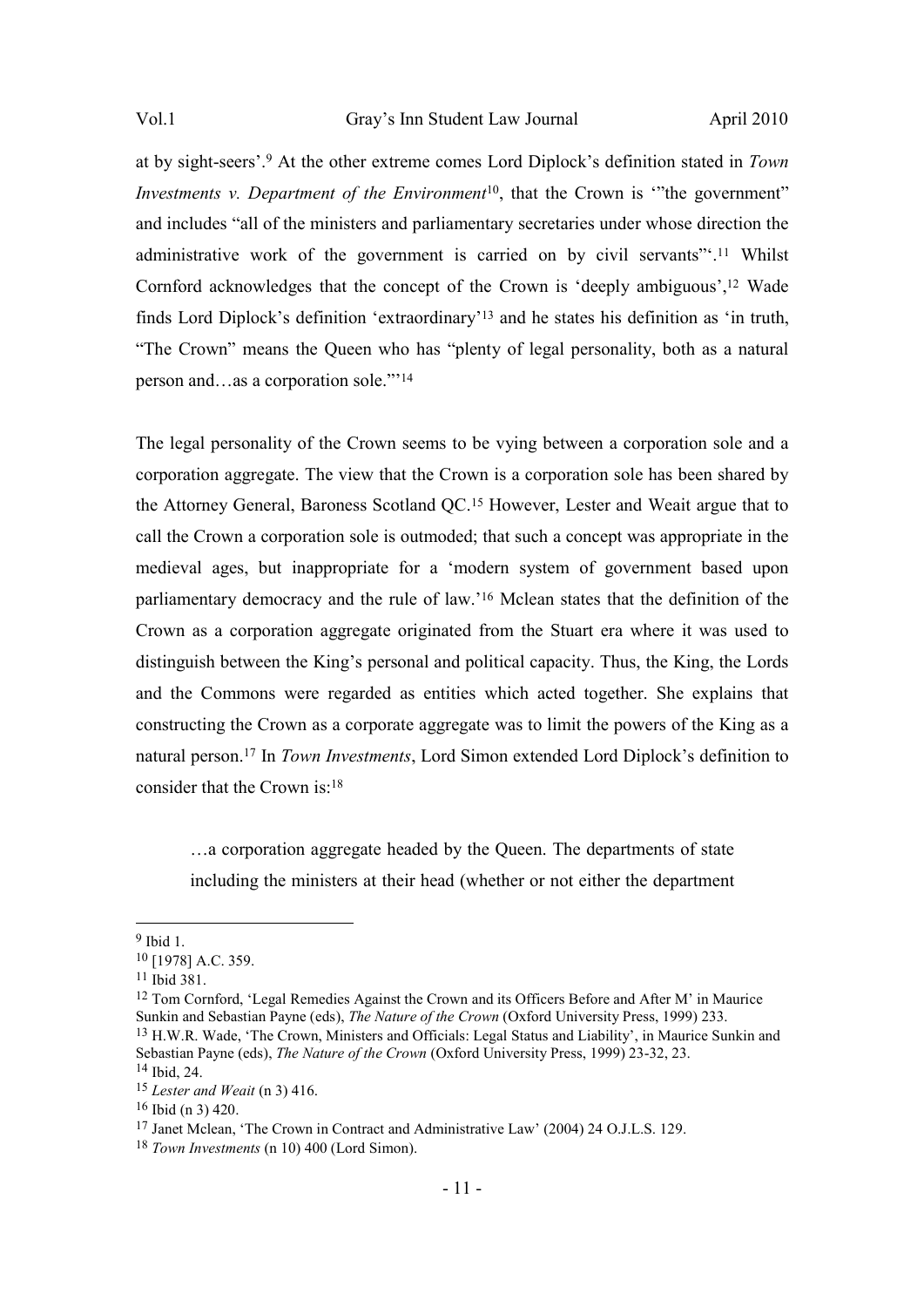or the minister has been incorporated) are then themselves members of the corporation aggregate of the Crown.

In contrast, in *M v Home Office*, Lord Woolf described the Crown as both 'a corporation sole or a corporation aggregate'.19 Whilst Wade lamented that such a decision in *Town Investments* had the implications of extending immunity of the Crown to its servants, he championed Lord Woolf's clarification that the legal personalities of the Crown and its servants ought to be kept distinct.<sup>20</sup> Finally, given the complex history of the Crown, Hogg and Monahan opine that the Crown 'is both a corporation aggregate and enjoys the powers and liberties of a natural person',21 which in many respects is similar to the underlying principles of the Ram doctrine.

What matters, as Mclean points out, is not the form of the legal personality of the Crown, but rather the rights and duties attributed to it.22 Certainly, in the case of legitimising nonstatutory powers, it has been the attribution of the Crown to different legal personalities which has enabled it to legitimise such actions, some which are pragmatic and sensible and others which are questionable, as will be discussed below. In evaluating the effectiveness of the doctrine, the author submits that 'the Crown' is referred to in its political capacity, as in Lord Diplock's 'government'.<sup>23</sup>

Once 'the Crown' has been defined as accurately as it can be, the discussion proceeds to identifying the second element of the doctrine; the powers of a natural person. Such powers include the ability to make contracts, to buy and sell land, to transfer money, to employ staff,<sup>24</sup> to set up a foundation or trust to distribute funds<sup>25</sup> and to maintain a

<sup>19</sup> *M v Home Office* [1993] 3 All E.R. 537, 566.

<sup>20</sup> *Wade* (n 13) 26.

<sup>21</sup> *Mclean* (n 17).

<sup>22</sup> Ibid.

<sup>23</sup> Secretary of State for Justice and Lord Chancellor, 'The Governance of Britain', (Cm 7170, 2007) http://www.official-documents.gov.uk/document/cm71/7170/7170.pdf. The command paper does not define 'the Crown'. This implies that the modern day interpretation of the Crown is 'the government'.

<sup>24</sup> *CCSU v Minister for the Civil Service* [1985] AC 374.

<sup>25</sup> Wade outlines these examples in H.W.R Wade, 'Procedure and Prerogative in Public Law' (1985) 101 L.Q.R, 180-199, at pages 191-194. Wade argues at p. 192, that the Crown has 'the ordinary power which everyone has to employ servants and to tell them what to do'. With regards to setting up a trust, Wade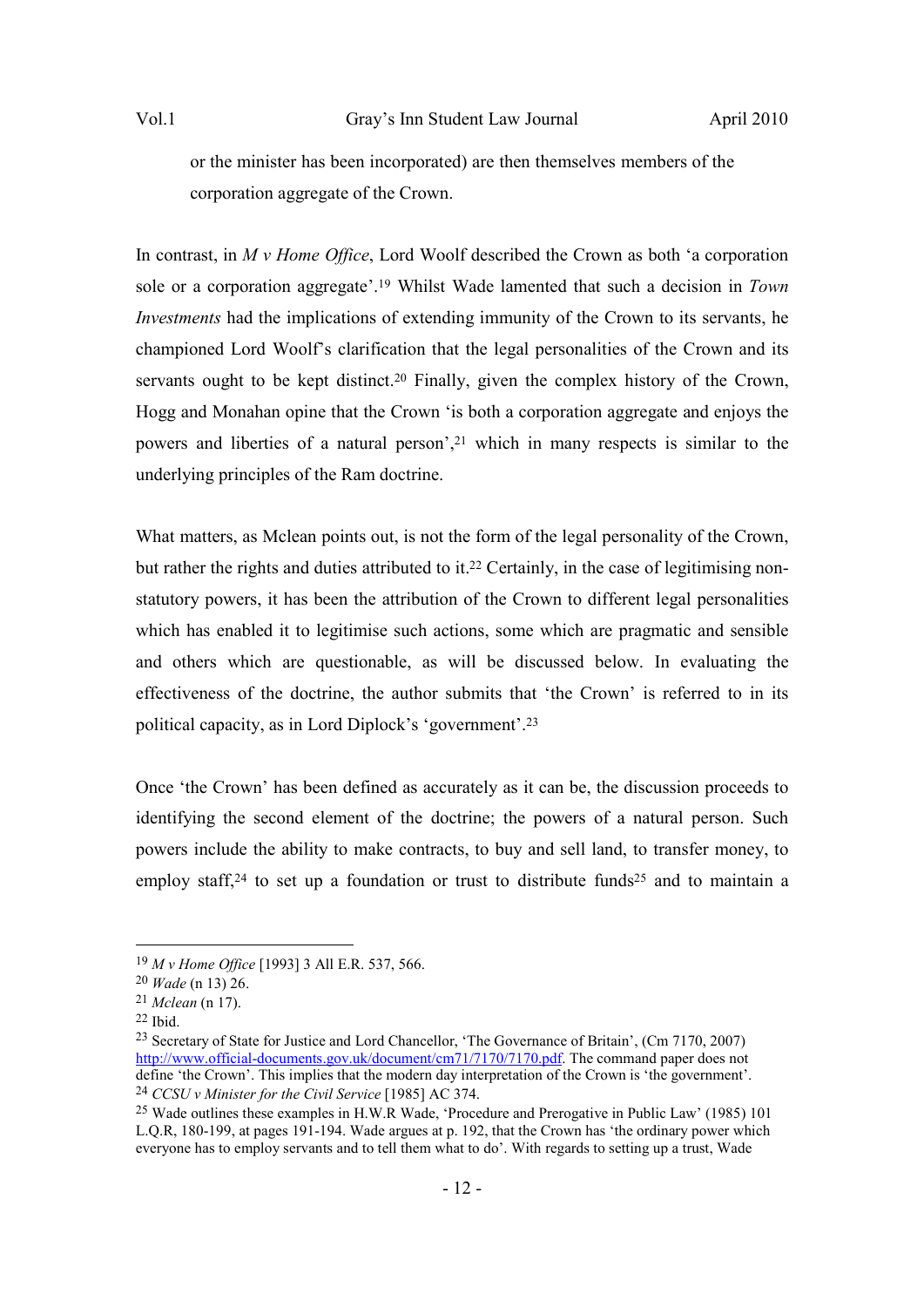database,<sup>26</sup> all without requiring parliamentary authority. Megarry VC in *Malone* held supported these powers of the natural person, as outlined above.<sup>27</sup> It is this principle, as Lester and Weait observed, which equates government action with private action.<sup>28</sup>

Harris defines such powers as the 'residuary freedom' for government to act unless they are explicitly legally prohibited from doing so.<sup>29</sup> Such powers have a variety of names.<sup>30</sup> Harris adopts 'third-source powers' and rejects what the House of Lords in *R. (Hooper) v. Secretary of State for Work and Pensions* as common law powers<sup>31</sup> on two grounds. The first is that it conflates this type of power with the royal prerogative since they both derive from the common law.32 Secondly, the term 'common law power' itself gives the impression that such power is positive law (that there is authority which expressly or implicitly allows the Crown to interfere with the rights of the individual), where in fact, such power is subordinate to such positive law rights.<sup>33</sup>

It is problematic to apply the term 'third source powers' to non-statutory powers. Whilst the author agrees it is unhelpful to associate such powers with the prerogative (since they are effectively two different types of powers), non-statutory powers are not - in the author's view - the residuary freedom which does not conflict with the legal rights of the individual. As will be examined in the second section, these powers do conflict. Harris' second ground also implies that these powers do not equate government freedom with that of an ordinary individual, that is, these powers have less value than those of an ordinary person, which is not the case. Therefore, the term 'non-statutory powers' seems the most appropriate.

states that the power to create the Criminal Injuries Compensation Board is akin to that of setting up a trust or foundation.

<sup>26</sup> *R. v Secretary of State for Health, Ex p. C* [2000] H.R.L.R . 400.

<sup>27</sup> *Malone* (n 2) 357.

<sup>28</sup> *Lester and Weait* (n 3) 421. The European Court of Human Rights found that such a decision was in breach of the Convention since laws must be sufficiently clear in order that citizens are aware of the circumstances in which their right under Art 8 may be interfered: *Malone v UK* [1984] E.H.R.R. 14 [67]. 29 B. V. Harris, 'The "third source" of authority for Government action revisited' (2007), L.Q.R 225. Harris says that third source powers derive from the Crown's residuary freedom 'to do that which does not conflict with what other persons are permitted to do by the authority of positive law', at p. 226.

<sup>30</sup> For example, 'de facto powers', 'common law discretionary powers', 'non-statutory powers', ibid 226.

<sup>31</sup> [2005] 1 W.L.R [43].

<sup>32</sup> *Harris* (n 29) 225.

<sup>33</sup> Idem.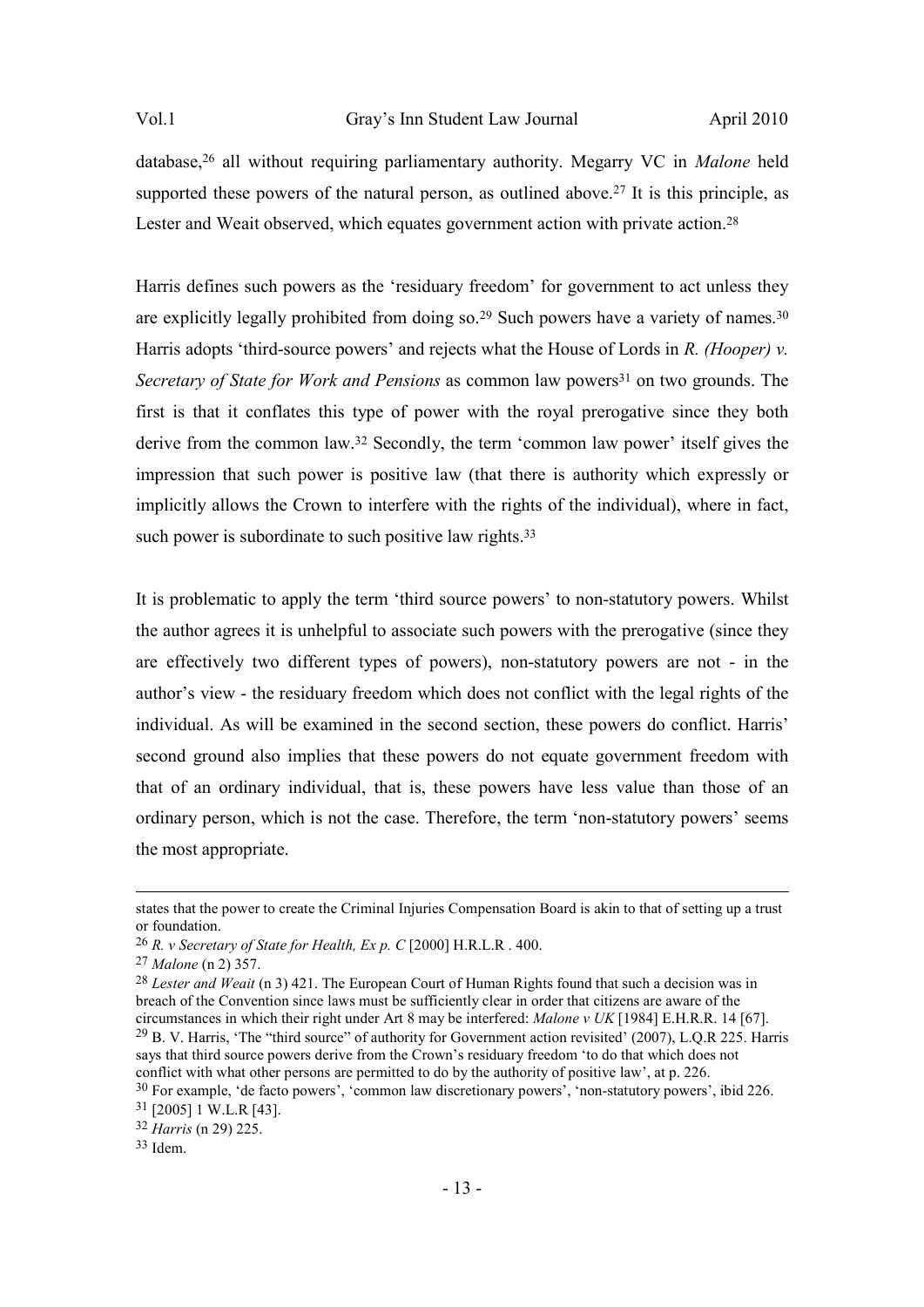It is possibly due to the difficulty in pinpointing the nature and limits of such powers that the courts have opposing views on the treatment of them. When it comes to treating nonstatutory powers, Harris refers to two strands of thought.<sup>34</sup> The first is to look for the action in positive law, either expressly or implicitly in statute, or in the prerogative, and if such law does not exist, then the action is unlawful. In *R v Secretary of State for the Home Department, ex p. Northumbria Police Authority*, the Court of Appeal found both in statute and the prerogative that the Secretary of State was allowed to maintain a central store which provided police riot equipment since the Secretary of State was deemed an 'organisation' under s. 41 of the Police Act 1964.<sup>35</sup>

Laws J took a stricter approach in *R. v Somerset County Council, Ex p. Fewings*, where he found that there was no statutory authority which allowed the local authority to ban deer hunting on common land.36 Laws' principle that actions of local authorities must be justified by positive law was upheld by Bingham M.R. in the Court of Appeal.<sup>37</sup> It is argued that this principle can only apply to local authorities, and unlike central government, local authorities are creatures of statute.38 Lester and Weait assert that with the Humans Rights Act 1998, the *Fewings* position 'applies to all public authorities, including ministers and civil servants, acting as Crown agents'.<sup>39</sup>

The *Fewings* approach contradicts that of the House of Lords, which appears to be the approach of the Ram doctrine. In *Hooper*, although there was no thorough discussion on the point, it appeared that the majority of the House of Lords were persuaded by the argument that the government has the freedom of paying pensions to widowers even though no such authority was found in statute.40 Such authority is in line with cases such as *Malone*<sup>41</sup> and *R v. Secretary of State for Health, Ex p. C*. 42

<sup>34</sup> *Harris* (n 29).

<sup>35</sup>[1989] Q.B. 815. Nourse LJ traced this power back to the medieval ages.

<sup>36</sup> [1995] 1 All E.R. 513.

<sup>37</sup> *R. v Somerset County Council, Ex p. Fewings* [1995] 1. W.L.R. 1037 at 1042.

<sup>38</sup> *R v. Secretary of State for Health, Ex p. C* [2000] H.R.L.R . 400, 405 (Lady Justice Hale).

<sup>39</sup> *Lester and Weait* (n 3) 422.

<sup>40</sup> *Hooper* (n 32). Lord Hoffman noted at [47] that there 'was a good deal of force' in the Secretary of State's argument. However, his Lordship refused to make any final conclusions on the point. Lord Nicholls at [6] refused to express a view on the issue 'in absence of fuller argument'. Lord Hope at [81] recognised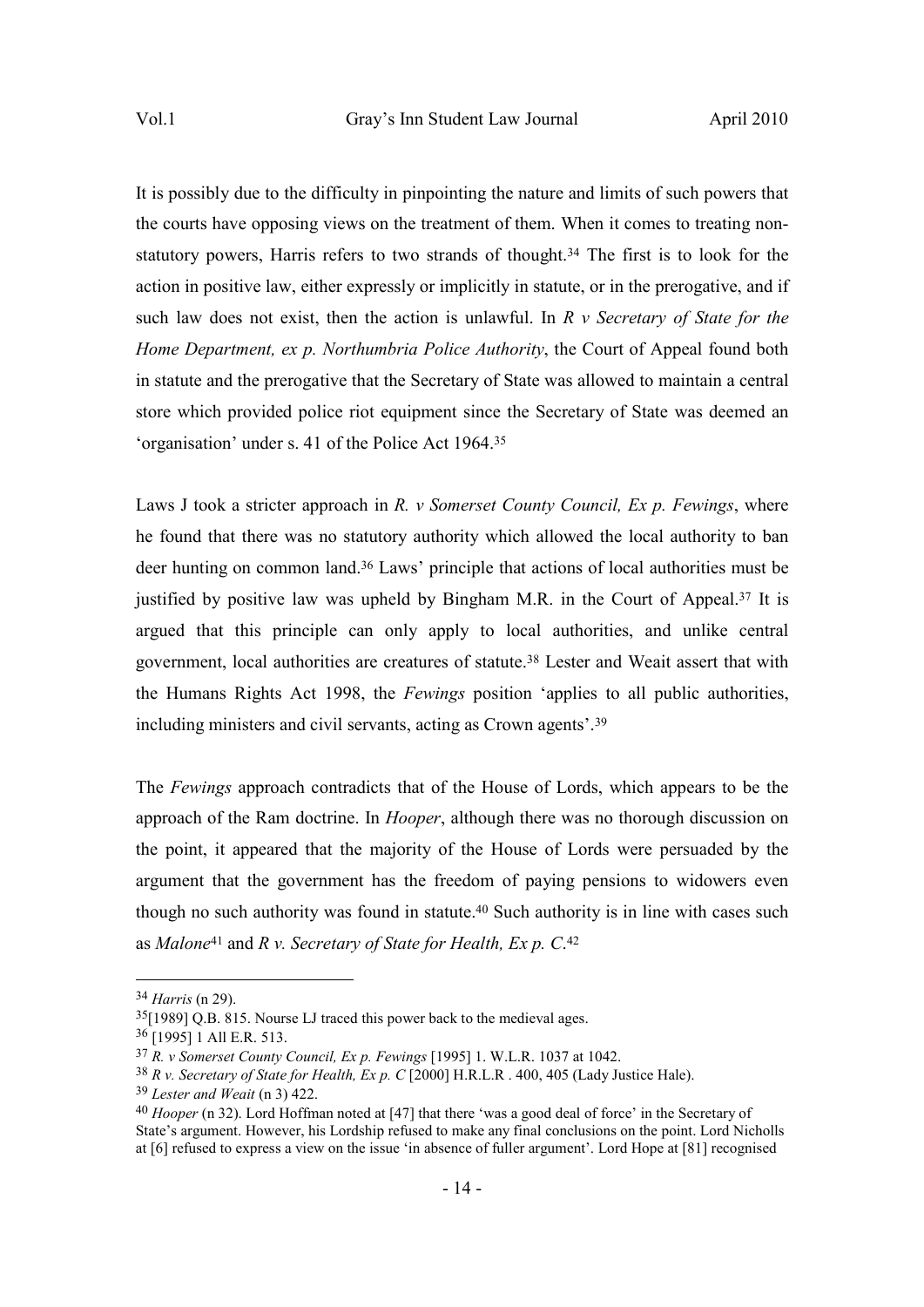It is worthwhile noting that even though such powers are characterised as 'private' rather than 'public' in nature, Lester and Weait argue that such powers of the Crown to convey property, employ staff and to manage daily affairs are in fact 'public' rather than 'private' because these are powers which are shared amongst everyone, be it an individual or the Crown<sup>43</sup>

This section has identified that it is the Ram doctrine that has provided the Crown with the legal basis to exercise the powers of a natural person. It is certainly difficult to define 'the Crown' and today, the Crown is most often referred to as Lord Diplock's 'government of the day'. This section has provided examples of the powers of an ordinary person and has evaluated how the courts have treated such powers. At present, as highly persuasive as the judgment of Laws J in *Fewings* is, the courts are likely to lean towards the Ram doctrine. This analysis demonstrates that what is at issue is not the personification of the Crown or, to a certain extent, the identification of the powers of an ordinary person. Rather, it is whether the Crown's actions without Parliament's authority contravenes constitutional principles and effectively impinges on the rights and freedoms of its citizens. It is this issue which will be examined in the next section.

# **Sensible pragmatism or dangerous constitutional innovation?**

For the Crown, to be able to exercise the powers of an ordinary person allows it to meet the practical day-to-day needs of government, including those which are rare and unexpected.44 Brazier expands further on such benefits.45 First, since such powers are ready to hand, legislation is not required, resulting in no pre-action checks by Parliament. Secondly, since parliamentary scrutiny comes into play after said action, it allows these

that the Government had a common law power to make payments to widowers. Lord Scott at [95] too recognises the power. Lord Brown at [123] recognises the power but contended that to make extra-statutory payments would be 'an obvious abuse of power', thus common law powers cannot be enacted if they are contrary to Parliament's clearly expressed will. Lord Brown's view is closer to the *Fewings* approach. <sup>41</sup> *Malone* (n 2).

<sup>42</sup> *Ex p. C* (n 38) 406: Hale L.J applies the Ram doctrine by stating that private individuals are allowed to maintain services similar to the one at issue, therefore the government maintaining one is not unlawful. <sup>43</sup> *Lester and Weait* (n 3) 419.

<sup>44</sup> *Harris* (n 29) 237.

<sup>45</sup> Rodney Brazier, *Ministers of the Crown* (1997), Oxford University Press, pp. 204 – 205.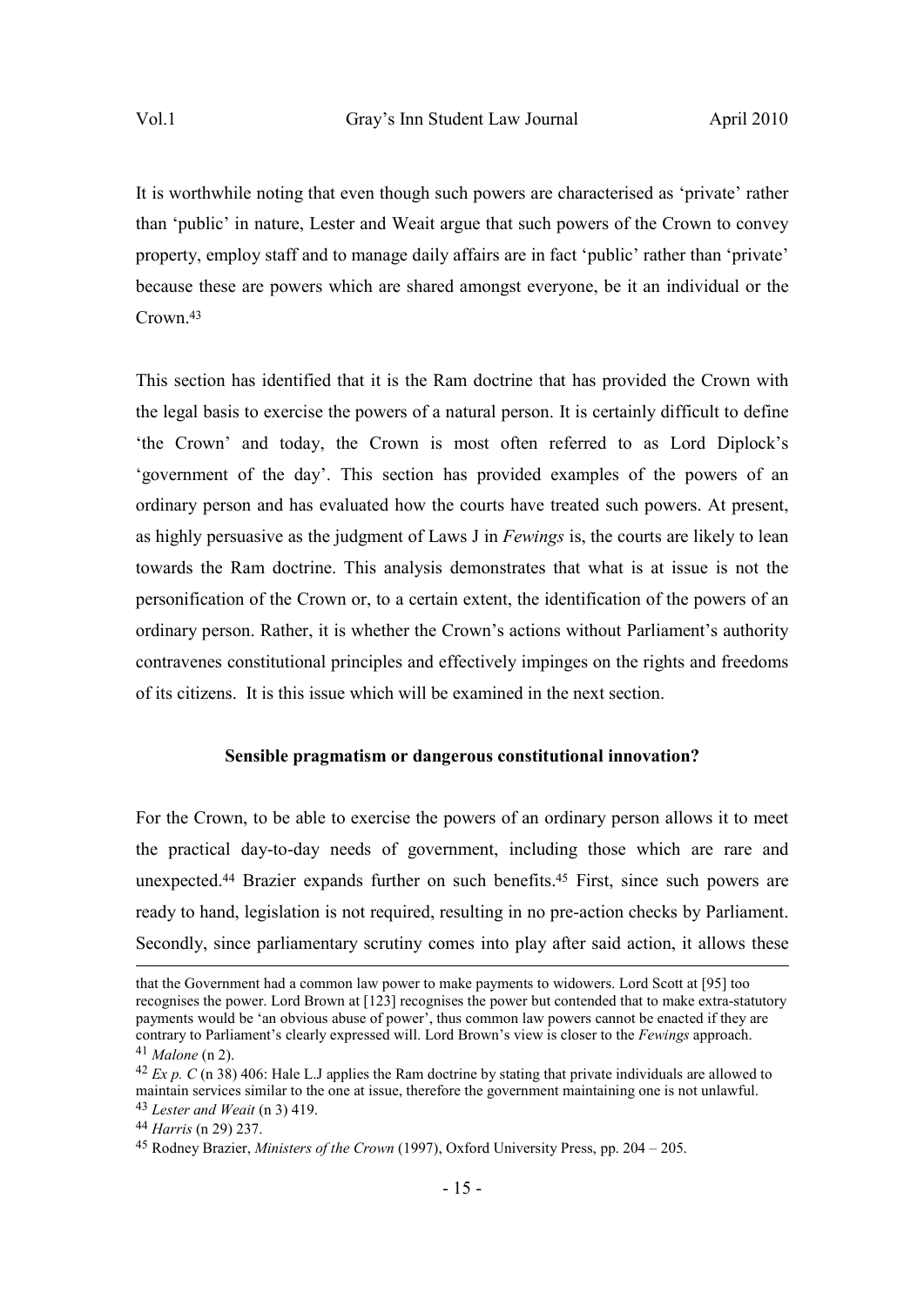powers to be used in times of an emergency. Finally, because they do not need an Order in Council, the ability for the courts to deem Order in Council *ultra vires*, does not appear.<sup>46</sup>

Cohn provides examples of non-statutory action which demonstrate their extensive use and administrative nature. She states that ex-gratia payments allow 'equalising policies without the need to strain through the legislative sieve'.<sup>47</sup> She supports this view with the following examples: payments schemes for the surrender of small calibre pistols, unmarried partners receiving pensions on an ex-gratia basis, public inquries,<sup>48</sup> subsidy programmes and governmental circulars.49 Cohn then reviews arrangements which are 'only very loosely based on statute' and stated that in 1999, the then Inland Revenue employed no less than 272 extra-statutory concessions as a governance tool.<sup>50</sup>

To provide a statutory footing for such administrative or management functions would not only prevent the Crown from responding to the effective day-to-day management of government but also impose an unnecessary burden on Parliament.<sup>51</sup> Harris asserts that to place such powers in positive law would amount to the same result as leaving the powers steeped in common law. The statutory authority would no doubt be unspecific and incomplete due to the inability to anticipate all actions of the Crown. Legislation would consequently lack appropriate focus and consideration. Parliament would undoubtedly be failing in its ability to set clear limits to the actions of the Crown.<sup>52</sup>

<sup>46</sup> Note that Brazier defines these powers as prerogative.

<sup>47</sup> Margit, 'Medieval chains, invisible inks: on non-statutory powers of the executive', (2005) O.J.L.S 97- 122, 101.

<sup>48</sup> The Profumo report, the Bingham report on the BCCI collapse, the BSE inquiry and the Scott inquiry into the arms-to-Iraq affair are all creatures of non-statutory powers. There is somewhat a hint of irony about an inquiry created out of a non-statutory power (or what normally is classified as a prerogative power) criticising the deployment of prerogative powers as a means of escaping allegations of illegality. For further detail, please see footnote 16 in *Lester and Weait* (n 3). Note however, the entry into force of the Inquiries Act 2005 and in particular s. 6 which requires Ministers to inform Parliament. 49 Cohn (n 47) 101.

<sup>50</sup> Idem.

<sup>51</sup> *Lester and Weait* (n 3) 417. Baroness Scotland said that to require 'parliamentary authority for every exercise of the common law powers exercisable by the Crown either would impose upon Parliament an impossible burden or produce legislation in terms that simply reproduced the common law'. <sup>52</sup> *Harris* (n 29) 237.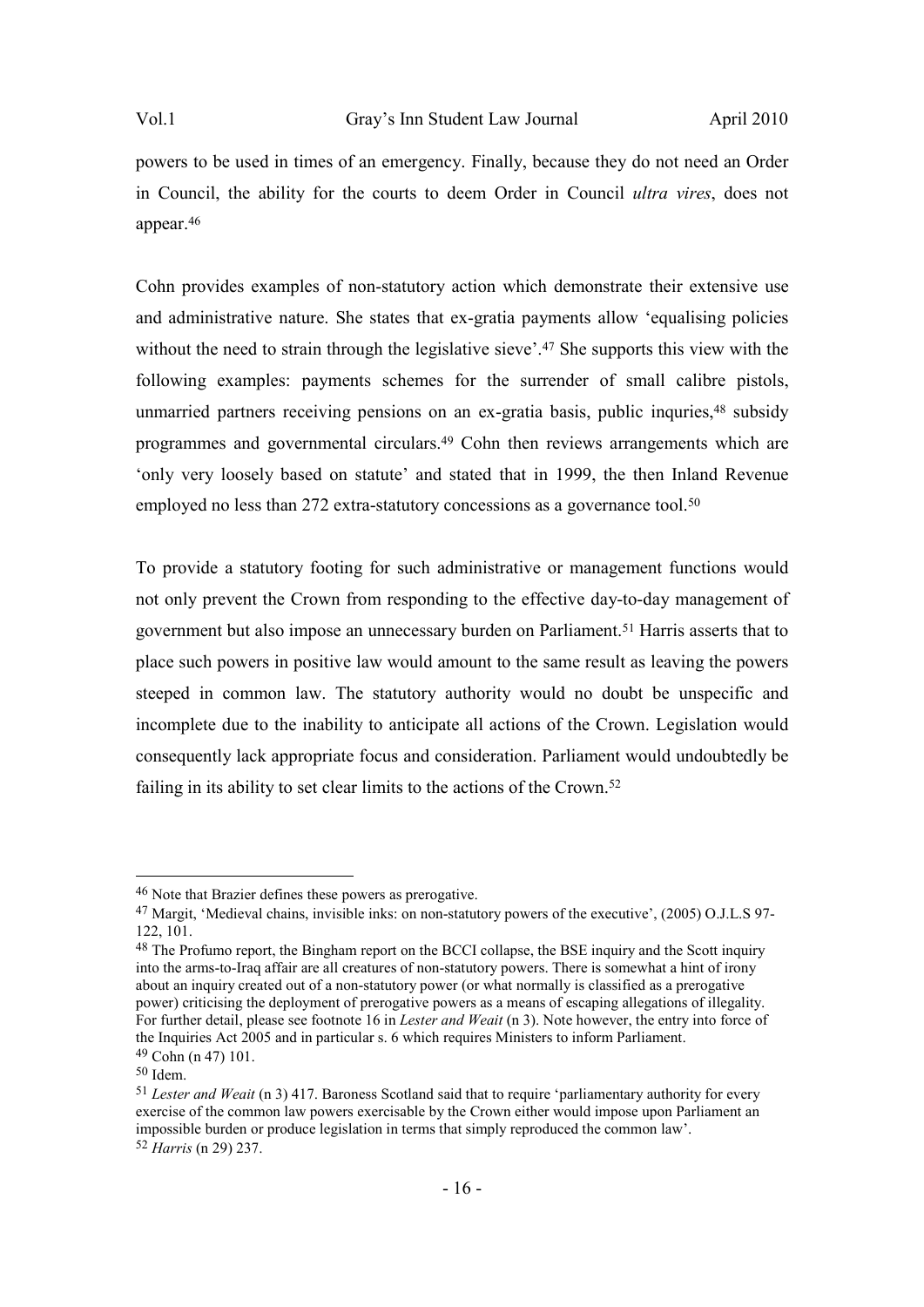In conclusion, such pragmatism enacted by non-statutory powers is to be praised as long as the powers stay within their administrative arena. They are able to respond quickly and effectively to the governance of the Crown on a daily basis. Nevertheless, a fine line exists between such 'dominium' or 'property' power<sup>53</sup> being used to carry out management functions and such powers becoming coercive, for example, unlawfully infringing on the rights of others. It is when such a boundary is crossed that Cohn stresses that the employment of such powers 'threatens three basic values of proper administrative practice: participation, clarity and accountability'.<sup>54</sup>

One of the problems of allowing the Crown to exercise the powers of a natural person is that it lacks legal certainty in both the nature of the powers and in their limits. When asked, Baroness Scotland admits that such actions which the Crown takes without parliamentary authority are 'necessarily difficult to categorise',<sup>55</sup> thus no such list is maintained, implying that such powers are unlimited. This is all the more confusing, as Cohn indicates, when non-statutory powers are treated as prerogative ones.<sup>56</sup> Cohn suggests two solutions; the first, is by following the Blackstonian-influenced Wade route of dismissing those non-statutory powers which are not unique to Crown and which produce no legally enforceable effects and then putting the rest on a statutory footing. The second is to conflate non-statutory powers with prerogative powers. However, Cohn criticises each one; the first for the danger of enacting broad statutes (similar to Harris' argument above), the second because it completely undermines Lord Diplock's shining ratio in *BBC v Johns*57 and it 'adds halos to mundane powers, deflects attention from introduced statute law and encourages stagnation of legislative reform'.<sup>58</sup>

The lack of legal certainty also undermines the fundamental principles of the rule of law. Non-statutory powers result in the inability of the courts to comprehend what the Crown can and cannot do. Therefore, they are unable to determine whether the Crown is

<sup>53</sup> Lester and Weait refer to this terminology: *Lester and Weait* (n 3) 419.

<sup>54</sup> *Cohn* (n 47) 102.

<sup>55</sup>*Lester and Weait* (n 3) 418.

<sup>56</sup> *Cohn* (n 47) 107.

<sup>57</sup> [1965] 1 Ch 33 at p. 79, that 'it is 350 years and a civil war too late for the Queen's courts to broaden the prerogative'.

<sup>58</sup> *Cohn* (n 47) 105.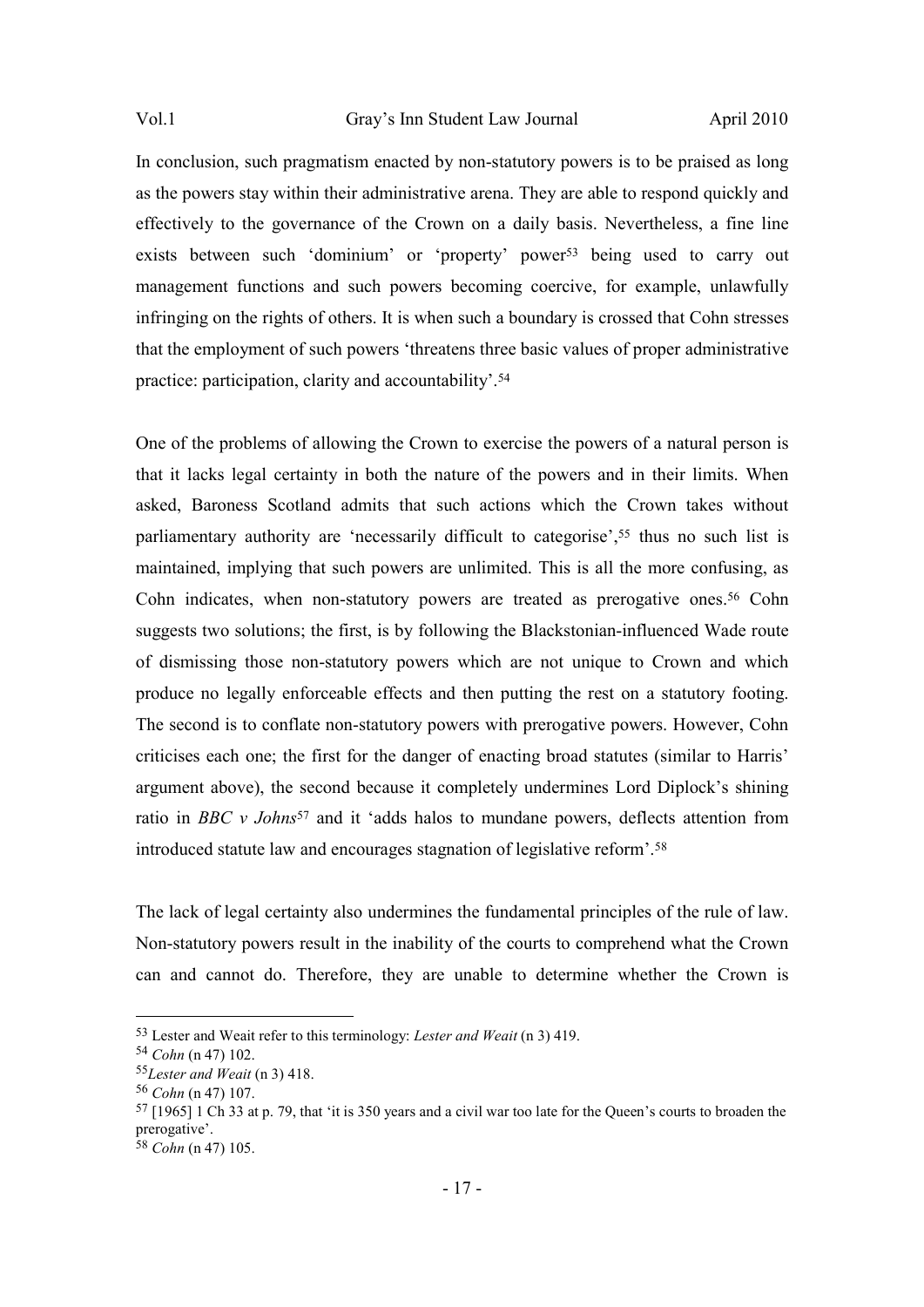complying with the law. Legal certainty also gives citizens a greater understanding of their rights and interests, and awareness of when such a right or interest has been interfered with by actions of the Crown.<sup>59</sup> Thus, the perception of infinite non-statutory powers means - according to Harris - that 'the government has an inherent freedom of its own' instead of being kept on a tight legislative leash.<sup>60</sup>

Following from this lack of legal certainty, one can argue that such powers can inhibit human rights and freedoms. Baroness Scotland acknowledges this in her Answer.<sup>61</sup> However, Harris questions when the Crown can rely on a non-statutory power, which although does not infringe the right of an individual, it may impose constraints on the individual's residual freedom.<sup>62</sup> Further, looking back on the administrative examples illustrated by Cohn, when does an ex-gratia scheme or extra-statutory concession become merely a way to administer affairs and when does it infringe on human freedoms? Could not a subsidy programme deprive commercial interests? Lester and Weait give forthright examples of coercive measures by government achieved through 'extra legal means'.<sup>63</sup>

The exercising of such powers can be dangerous because there is ineffective post-action scrutiny. Brazier argues forcefully that parliamentary checks are limited, since powers are not limited by the terms of Acts of Parliament and ministers do have to consult with Parliament before using non-statutory powers.<sup>64</sup> Lester and Weait state that there are select committees which scrutinise bills and delegation of legislative power, but there is little when it comes to scrutinising the powers which do not originate in statute.<sup>65</sup> Even

 $\overline{a}$ 

62 Harris uses the example of the government, under non-statutory powers, providing free veterinary services to livestock farmers; in effect they have encroached on interests of private veterinarians, even if legally, they have not deprived them of their services. *Harris* (n 29) 244.

<sup>59</sup> For example, in *R v. Secretary of State for Health*, *Ex p. C*, although it was held lawful to maintain a database for employers to find out whether a prospective employee was suitable to work, knowledge of such a database in the first place would no doubt have had an impact on the conduct of said employee. <sup>60</sup> *Harris* (n 29) 239.

<sup>61</sup>*Lester and Weait* (n 3) 416: Baroness Scotland states that 'legislation is needed for example, when the proposed action might substantially interfere with human rights. In such cases a clear, reasonably accessible legal framework is required in order to comply with human rights law'.

<sup>&</sup>lt;sup>63</sup> Lester and Weait illustrate: 'Employers are "persuaded" to follow government guidelines on pay, under threats of losing government contracts…', *Lester and Weait* (n 3) 421.

<sup>64</sup> Rodney Brazier, 'Constitutional Reform and the Crown' in Maurice Sunkin and Sebastian Payne (eds), *The Nature of the Crown* (Oxford University Press, 1999) 337-362, 356.

<sup>65</sup> *Lester and Weait* (n 3) 426. 'The Governance of Britain' has also recognised that select committees do not provide enough statutory scrutiny (n 23).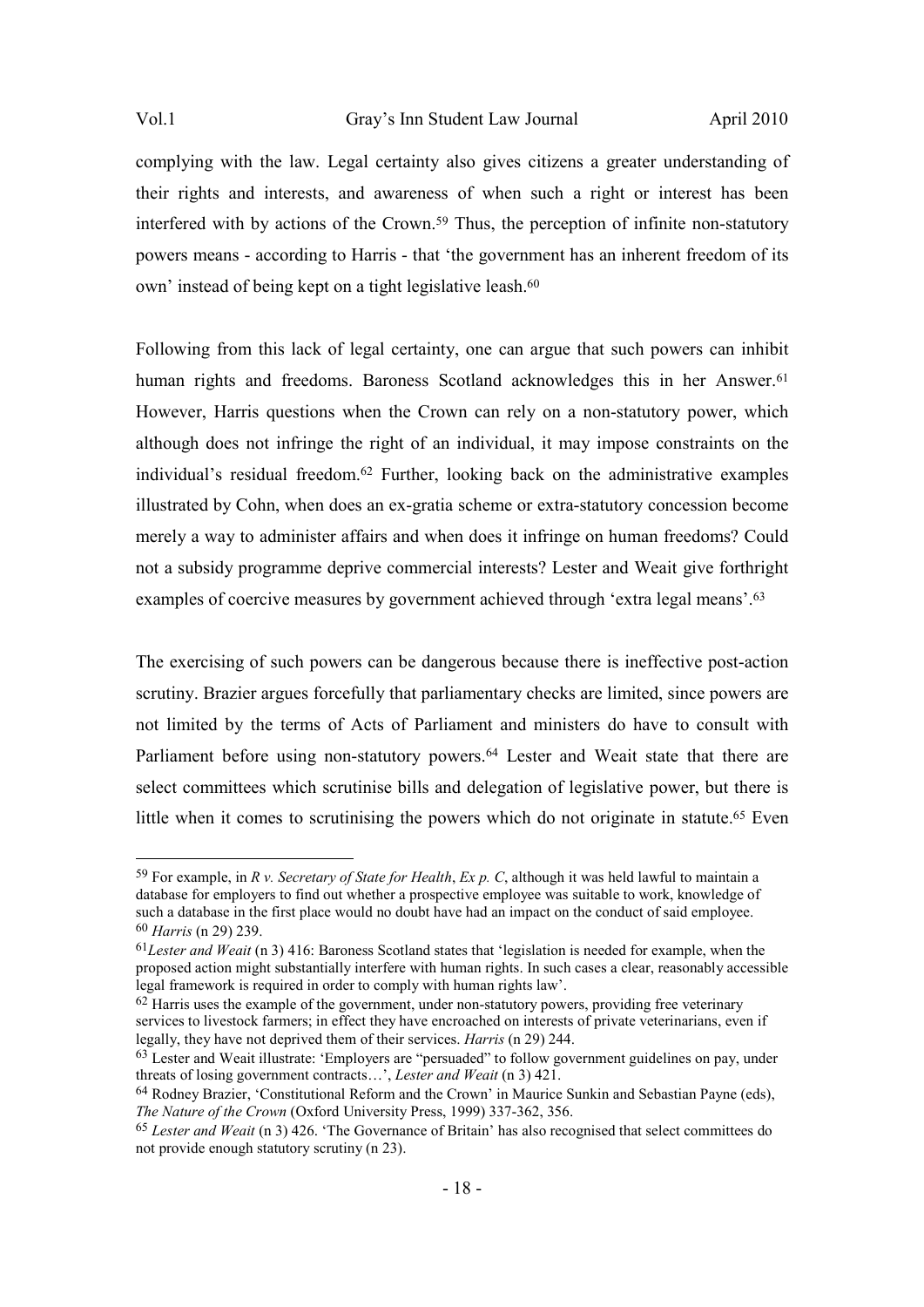mounting a judicial review against such a non-statutory action may be ineffective for many reasons: expense, time limits, not to mention the possibility that it may simply not be justifiable.

Cohn argues the benefits in giving non-statutory powers a statutory footing. This promotes public discussion, it requires consultation from interest groups, there are guides and annotations which can accompany the Act to give it greater clarity (it is also submitted that when all else fails, even Hansard can be consulted).<sup>66</sup> The Act also prescribes limitations and conditions to safeguard against abuse.67 Such statutory footing reinforces both pre-action scrutiny and facilitates a greater degree of post-action scrutiny.

Another danger of the 'Ram doctrine' is that the Crown may become a rival law maker to Parliament. By entering into legally enforceable contracts, Mclean argues, law is being 'effectively created between Government and the citizen'68 because in effect, entering into such a contract has created a legal regime between the two parties, thus 'policy shifts to law'.<sup>69</sup> Mclean asserts that when governments enter into long contracts, they are in fact binding successive governments and 'thereby impose significant legal, political and financial costs of policy change on its successors'. <sup>70</sup> This seems most pertinent in the case of Private Finance Initiatives, usually lasting up to 25 to 30 years, which do inevitably bind successor governments. The current economy, which undermines the operation of such PFIs,<sup>71</sup> is the ramification that Mclean suggests when it imposes such costs on future governments. She is correct when she implies that, in many respects, it is easier to change legislation than it is to override a contract.<sup>72</sup>

Finally, the 'Ram doctrine' is a dangerous constitutional innovation because it equates a public body with a private individual. Lester and Weait refer to Laws J in *Fewings* in

<sup>66</sup> The author's note.

<sup>67</sup> *Cohn* (n 47) 103.

<sup>68</sup> *Mclean* (n 17).

<sup>69</sup> Ibid.

<sup>70</sup> Ibid.

<sup>71</sup> The Guardian, 'After Alchemy', 03/02/09, http://www.guardian.co.uk/commentisfree/2009/feb/03/pfilabour

 $\frac{72 \text{ She}}{2}$  states: 'A Parliament that wishes to override a contract will be repudiating a legal obligation rather than merely changing policies of a constitutionally entitled to do': *Mclean* (n 17).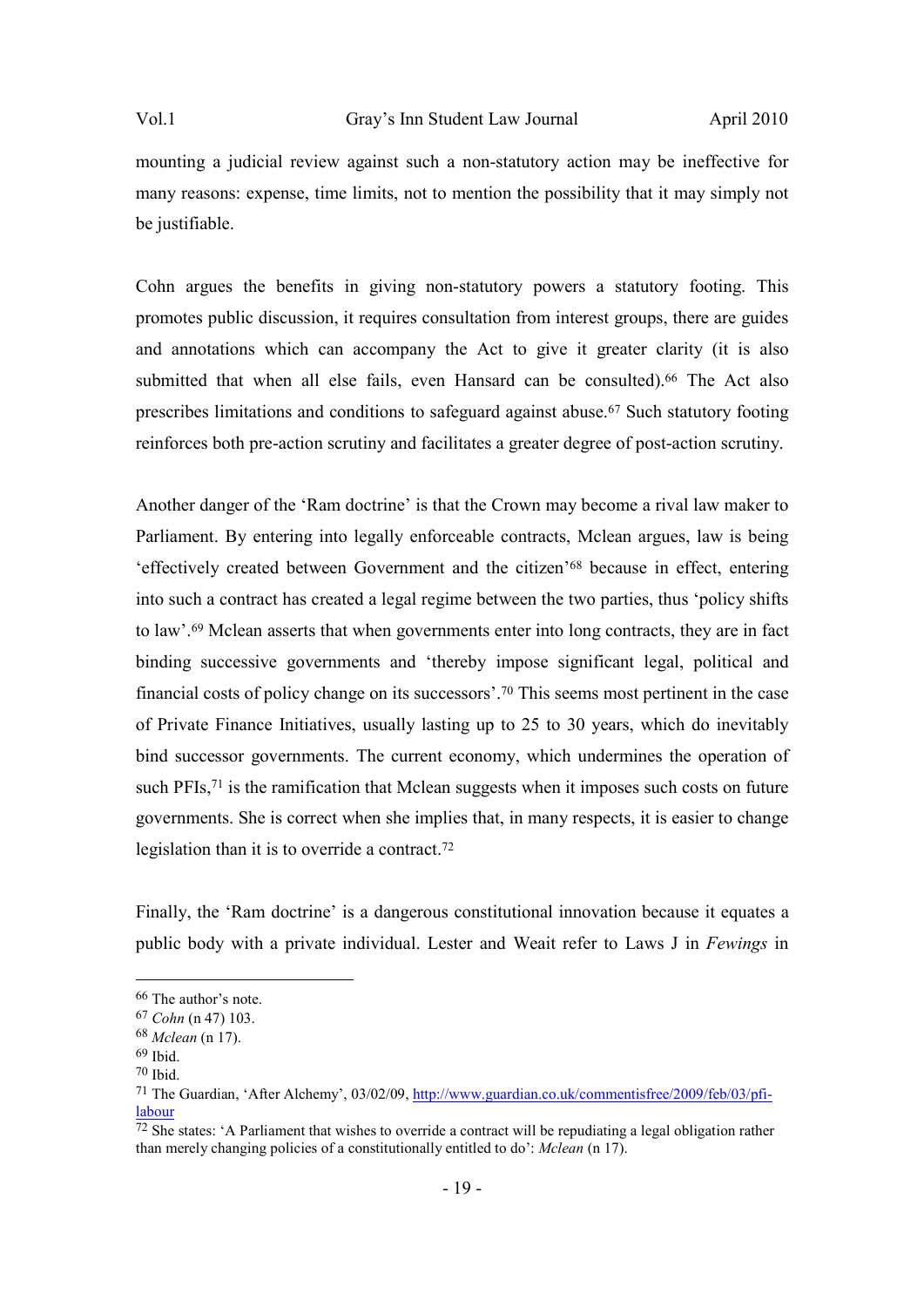providing the correct position with regards to the duties of public bodies and it is appropriate to quote this position in full:<sup>73</sup>

Public bodies and private persons are both subject to the rule of law; nothing could be more elementary. But the principles which govern their relationships with the law are wholly different. For private persons, the rule is that you may do anything you choose which the law does not prohibit. It means that the freedoms of the private citizen are not conditional upon some distinct and affirmative justification for which he must burrow in the law books … But for public bodies the rule is opposite, and so of another character altogether. It is that any action taken must be justified by positive law. A public body has no heritage of legal rights which it enjoys for its own sake; at every turn, all of its dealings constitute the fulfilment of duties which it owes to others; indeed it exists for no other purpose. I would say that a public body enjoys no rights properly so called … [I]n every instance … where a public body asserts claims or defences in court, it does so, if it acts in good faith, only to vindicate the better performance of its duties for whose fulfilment it exists. It is in this sense that it has no rights of its own, no axe to grind beyond its public responsibility: a responsibility which defines its purpose and justifies its existence. Under our law, this is true of every public body. The rule is necessary in order to protect the people from arbitrary interference by those set in power over them.

Even Hale LJ in *R v. Secretary of State for Health, Ex p. C* admits that although a government department can maintain a list just like an ordinary person: 'The impact of a list such as this maintained by a government department or public authority is that much more powerful because they are generally so much more powerful.'<sup>74</sup>

<sup>73</sup> *Fewings* (n 36) 524.

 $74$  *Ex p.*  $\overline{C}$  (n 42) 406.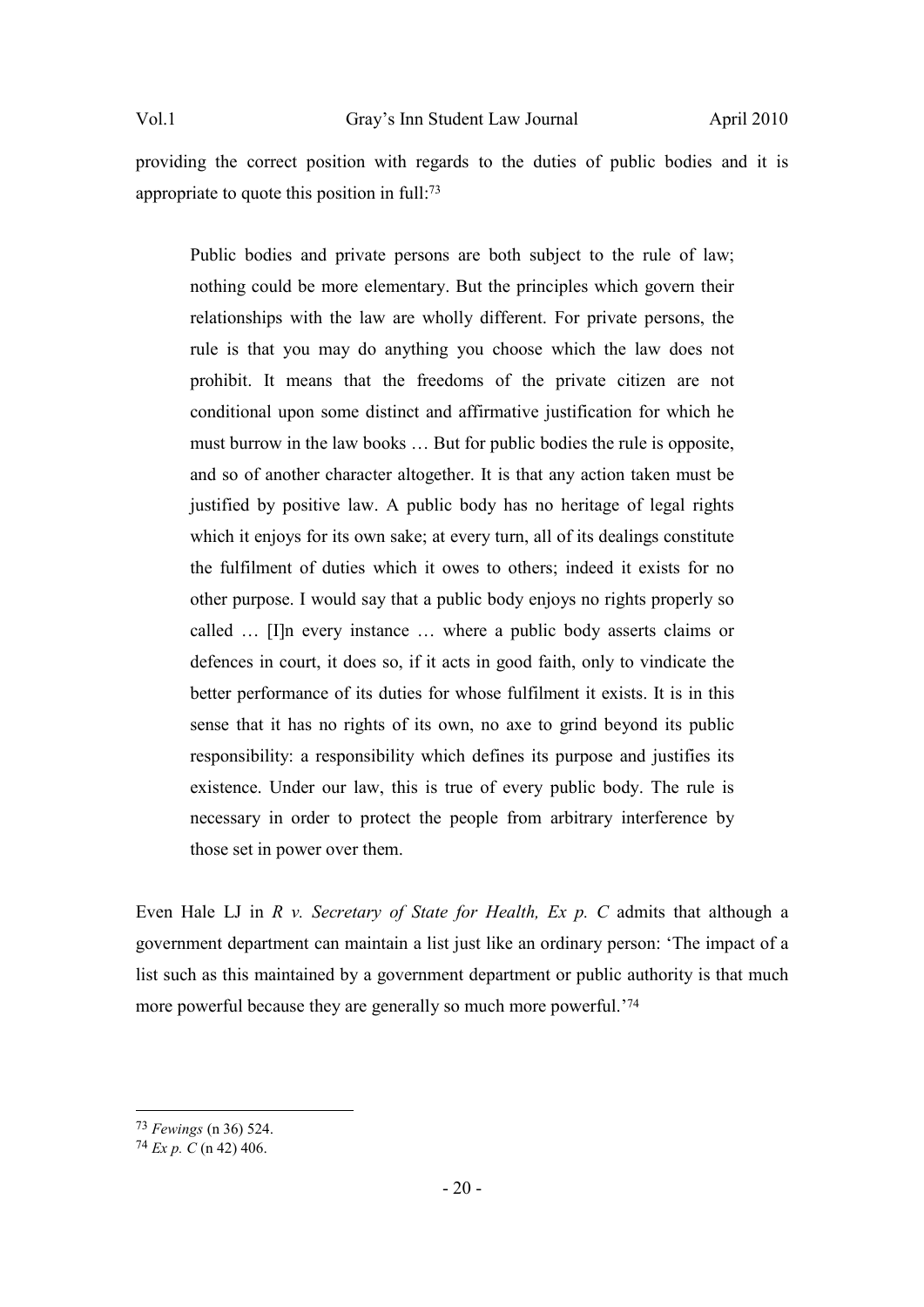Taking into consideration the ratio of Laws J and that of Hale LJ, the Crown possessing all powers of a natural person is dangerous because the doctrine accords the Crown with powers from a legal personality which it is distinctly different from. The Crown's duty is owed to the public as a whole, whereas a citizen's duty is owed to another citizen. As Hale L.J states, the Crown is much more powerful than an ordinary citizen and by according the Crown statutory powers as well as non-statutory ones, the Crown becomes extremely powerful and the potential for abuse is greater.

To conclude, this section has examined in full the benefits and costs of relying on nonstatutory powers. There is an unequivocal need for such powers to manage the Crown's administrative affairs, however as it has been highlighted, the danger lies when such administrative powers become coercive and must be constrained by the courts. It is impossible to determine fully the nature and type of non-statutory powers which the Crown relies upon; and by according the Crown all the powers of a natural person (in addition to its statutory and the prerogative powers), the risk of abuse is higher. Uncertainty and several sources of power render the Crown very dangerous indeed.

Since it has been discussed that the doctrine has dangerous constitutional ramifications, one question remains: how has the Crown arrived at this juncture?

# **The misinterpretation and mistreatment of the doctrine**

There are several reasons as to why Britain's constitutional foundations appear less secure than previously imagined. The first is to do with the classification of non-statutory powers. It is dangerous to intertwine prerogative powers with powers of a natural person, because prerogative powers are not those accorded to the private individual. An individual cannot sign a treaty, sign the prerogative of mercy or order the country to go to war. Classifying non-statutory powers as prerogative powers is not only a misconception of the Ram doctrine; the boundaries of dominium or property powers are capable of being pushed back further and further so that they become coercive. When such powers are considered prerogative, the scrutiny of them softens since the prerogative 'enjoys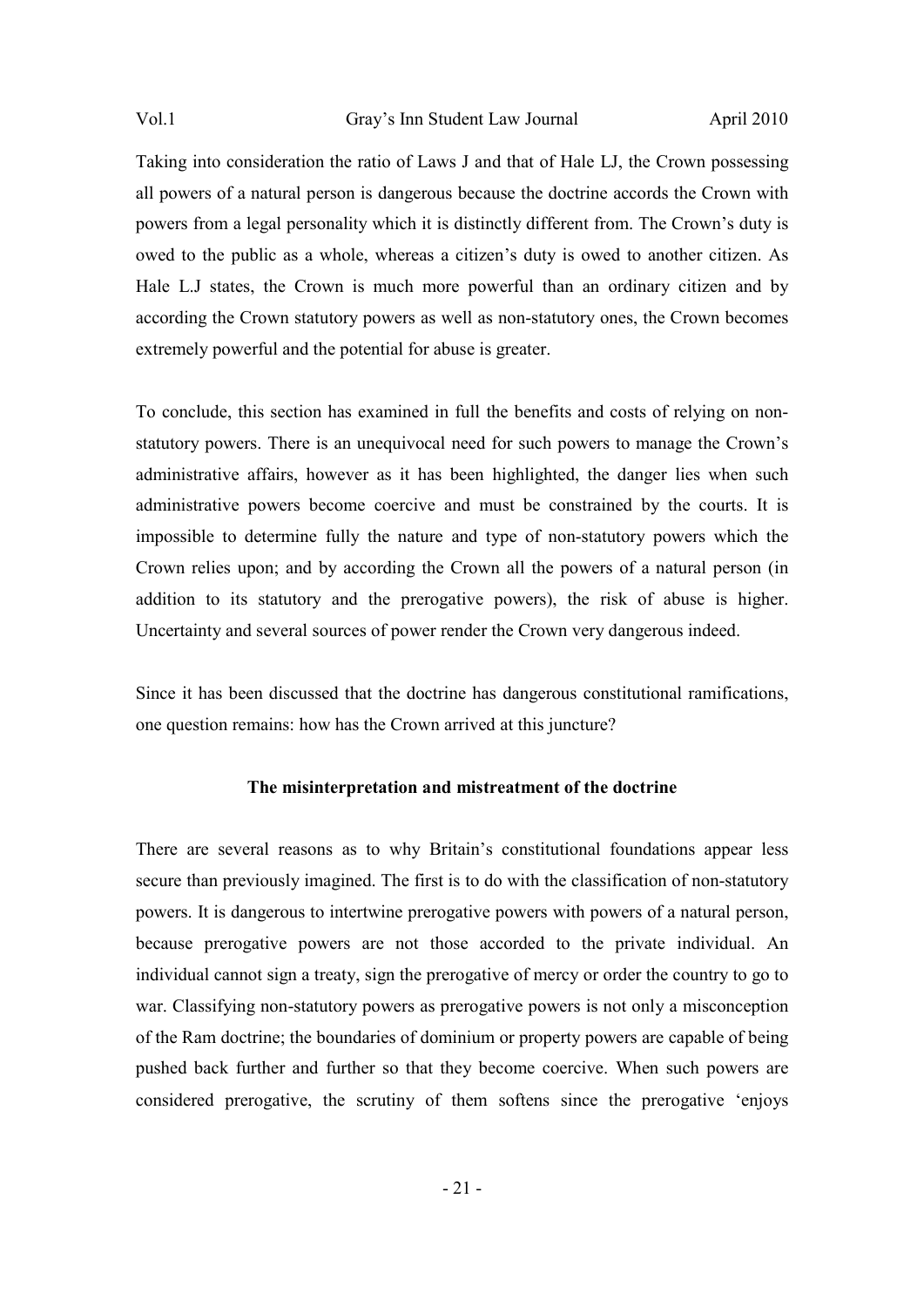historical sanction and operates under a set of constitutional conventions'.<sup>75</sup> To avoid the consequences of becoming coercive and undergoing 'soft' treatment, such powers must be kept separate from non-statutory powers.

The second reason falls on defining the Crown as a legal person. By defining the Crown as a corporate aggregate, a corporate sole or as a natural person, 'it legitimises diverse and considerable state action'.76 Harris agrees with avoiding attempts to classify the Crown in such terms because 'the government is so different in nature and magnitude of influence from other legal persons'.77 Therefore the Ram doctrine is misleading because it fails to define the Crown. The Crown is not a natural person; it cannot be at liberty do anything unless precluded from doing so because its function and size does not equate with that of a natural person. Its freedom of action would no doubt arbitrarily infringe the rights of those it is supposed to serve.

The Crown has arrived at this juncture because the Ram doctrine has been misinterpreted. The context in which the doctrine was created was narrow; it was an opinion of the Ministers of Crown (Transfer of Functions) Bill - later to become an Act in 1946 - in which it addresses what appeared to be administrative needs.<sup>78</sup> Sir Ram does not identify the Crown as a corporate personality; it was this Cabinet that did so in its report on Privacy.

This observation leads to the last criticism of the Crown's interpretation of the memorandum. Sir Ram wrote that a minister may exercise any powers of which the Crown has power to exercise, unless precluded by statute. However, as argued by Lester and Weait, Sir Ram did not state that a government department could exercise any power that an ordinary citizen could do.<sup>79</sup> Yet, to argue that the Crown has misapplied the

<sup>75</sup> *Cohn* (n 47) 103.

<sup>76</sup> Ibid 111.

<sup>77</sup> *Harris* (n 29) 241. Note that Hale LJ stating the Crown is so much more powerful, above in *Ex p. C* (n 38).

<sup>78</sup> *Lester and Weait* (n 3) 417.

<sup>79</sup> *Lester and Weait* (n 3) 420.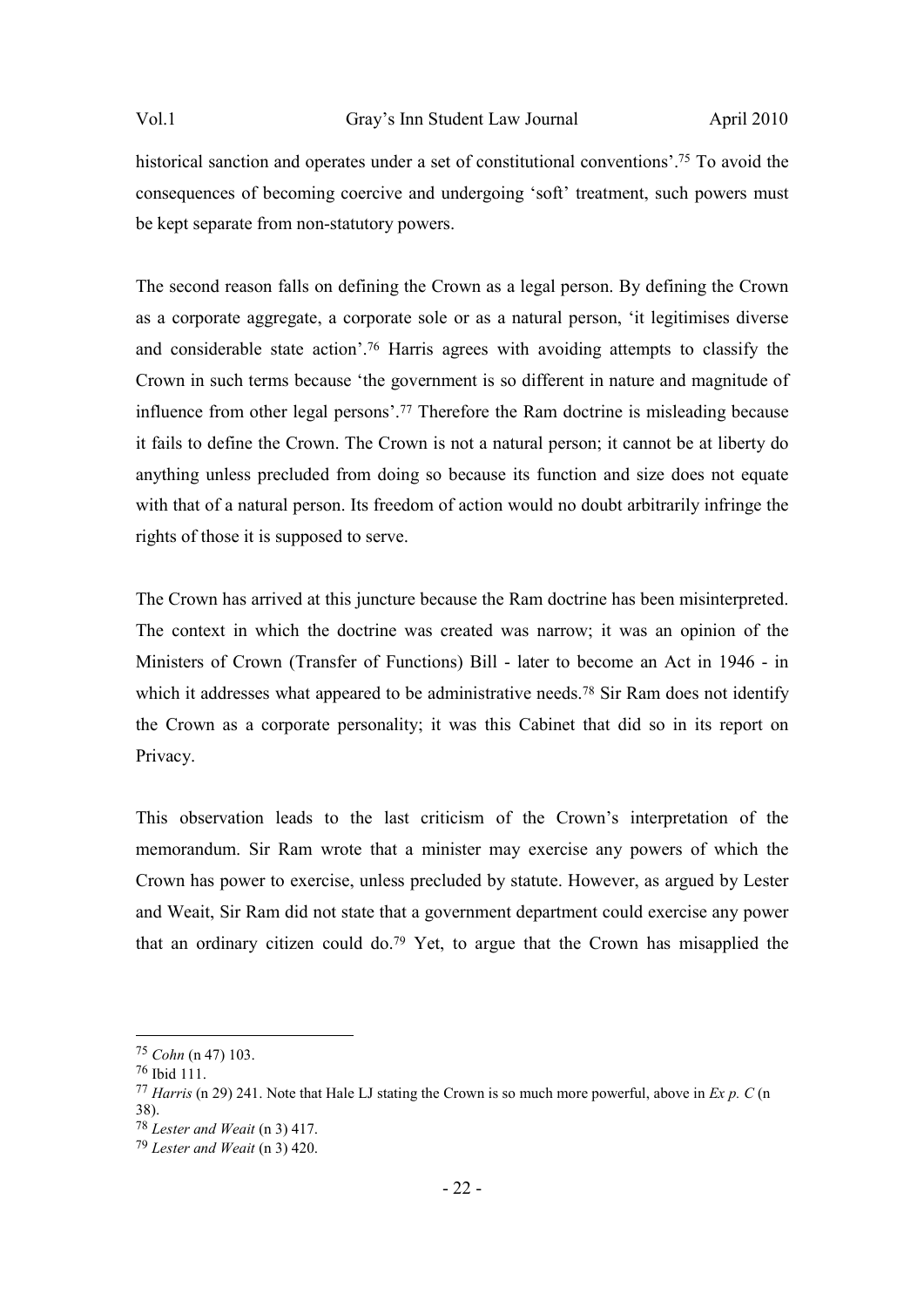doctrine may seem like a futile exercise, as the doctrine that the Crown has all powers of a natural person can be traced back to much earlier than 1945.<sup>80</sup>

Finally, owing to the very nature of the British constitution, the Crown has the authority to exercise all the powers of a natural person. The constitution is a hybrid of statute, the common law and the prerogative; hence there is no 'established constitutional charter'.<sup>81</sup> A written constitution would avoid the current situation; limits to the Crown's exercising of power are/would be recognised and constrained by the courts, greater protection is afforded to private citizens and the rule of law is strengthened, to the pleasure of Dicey. Some may argue that the Human Rights Act 1998 (HRA) may be the panacea. Although the HRA 1998 has provided important constitutional and legal protection to citizens in the United Kingdom, decisions have shown that non-statutory and prerogative powers have slipped through the net,<sup>82</sup> implying that these powers will escape the courts in the future.

## **Conclusion and Recommendations**

This discussion has provided a clear overview of the Ram doctrine and its implications. In order to comprehend this issue, it was necessary to first define the elements of the doctrine and then analyse its positive and negative implications for the governance of Britain. It has been highlighted that although there are clear administrative advantages of having non-statutory powers, these advantages disappear when such powers are ambiguous in nature and in extent. It is the very fact that the Crown is not a natural person which makes exercising such powers all the more dangerous for its citizens. Finally, the reasons underlying the mistreatment and misinterpretation of the doctrine have attempted to explain why it has become a dangerous constitutional innovation.

<sup>80</sup> Mclean has provided a thorough historical analysis of how the Crown has gained its legal personality: *Mclean* (n 17). Also see Martin Loughlin, 'The State, the Crown and the Law' in Maurice Sunkin and Sebastian Payne (eds), *The Nature of the Crown* (Oxford University Press, 1999) 33-76, for another indepth historical analysis.

<sup>81</sup> *Lester and Weait* (n 3) 418.

<sup>&</sup>lt;sup>82</sup> Cohn argues that non-statutory and prerogative powers need not fear the European Convention since courts can treat such powers within the ambit of 'the law': *Cohn* (n 47).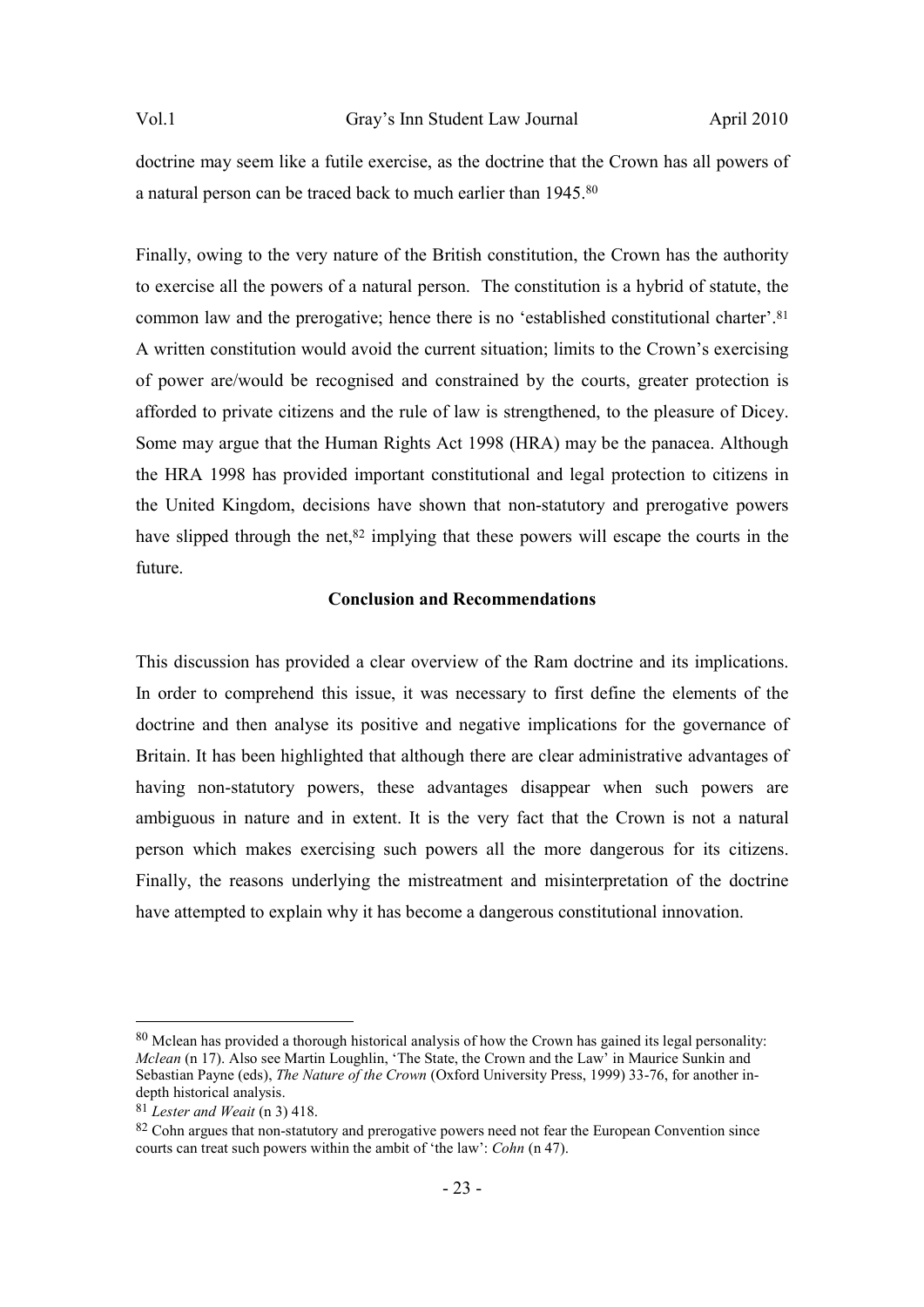The Crown has recognised the need to move non-statutory powers and prerogative powers on to a statutory footing, with greater scrutiny from Parliament.83 Nonetheless, it remains to be seen whether this will progress in reality. The HRA 1998 has allowed more scrutiny of such powers and yet as noted above, the Strasbourg Court allows considerable room to manoeuvre when it comes to what is 'prescribed by law'.

A few suggestions can be proposed at this point. Attributing a corporate personality to the Crown denotes that it is on a level playing field with a natural person when this is evidently untrue. It is more logical therefore, to steer clear from such personification and solely scrutinise the nature and the exercise of the Crown's responsibilities. Moreover, it appears that the case for a written constitution continues to gain strength on two grounds. It will provide citizens with the clarity of their freedoms that is so vitally needed and it will provide the courts with regulatory tools to monitor abuse of power. The call for a written constitution is all the more so since Parliament is slow to scrutinise and the Strasbourg Court does not provide as much oversight as is hoped.

This way forward will guarantee the rights and freedoms accorded to citizens in a democratic society, simply because the courts will be able to uphold them. No longer would judges be seen as 'mice squeaking under a chair in the Home Office',  $84$  but once more as 'lions under the throne of the British constitution'.<sup>85</sup>

<sup>&</sup>lt;sup>83</sup> See 'The Governance of Britain' for the discussion on placing the Civil service on a statutory footing (in section one) and proposals to make the executive more accountable (in section two), (n 23).

<sup>84</sup> Stable J writing to Lord Atkin (dissenting) after the decision in *Liversidge v Anderson* [1942] AC 206. See Loveland, I, 'Consitutional Law, Administrative Law and Human Rights: A critical introduction' (2006), Fourth edition, Oxford University Press, 79. Lester and Weait note that Sir Granville Ram's 'work succeeded when the majority of the House of Lords rejected a legal challenge in *Liversidge v Anderson*'. *Lester and Weait* (n 3).

<sup>85</sup> *Loveland* (n 84) 60, see footnote 13.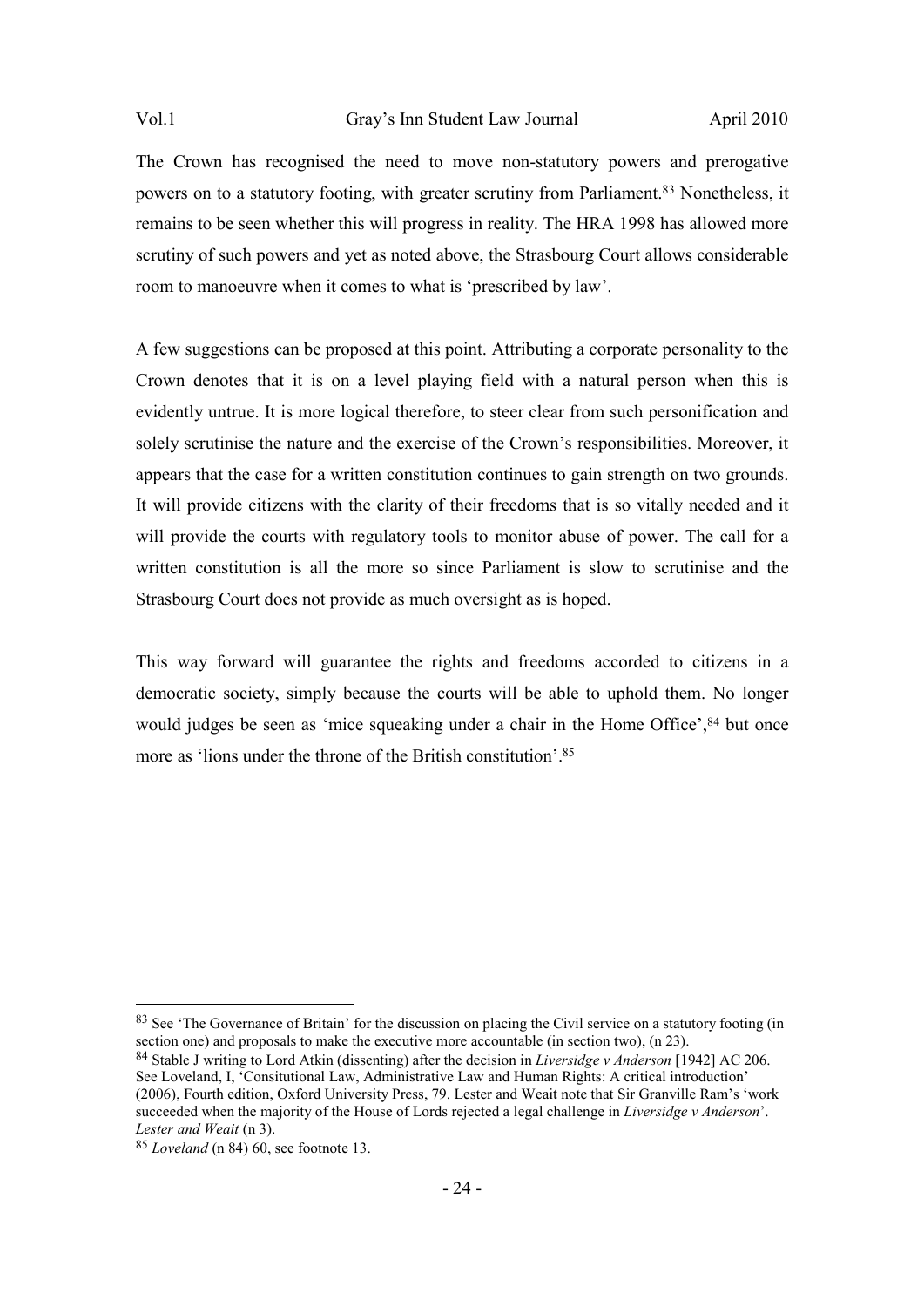$\overline{a}$ 

# *Criminalisation of the Possession of Extreme Pornography – Whilst one cannot doubt their intentions, one must doubt their logic*  SOPHIE MITCHELL

'The prosecution case was that the appellant had deliberately strangled the victim to satisfy his macabre sexual fantasies, visiting websites which related to sex and violence...the day before the deceased's death, he had logged on to the website, "Deathbyasphyxia"'.<sup>1</sup>

Introduced in the wake of the horrific murder of Jane Longhurst, the media pandemonium that followed it, and the ensuing vigorous campaign by her family, in 2005 the Home Office produced a consultation document proposing to criminalise the *possession* of extreme pornography.<sup>2</sup> The resulting legislation, having effect from January 2009, takes the form of the Criminal Justice and Immigration Act 2008, primarily, Section 63(1)3. Response saw an array of support and opposition; this article will focus on the concern over disproportion, namely, that, 'evidence does not point to pornography as a cause of deviant sexual orientation in offenders',<sup>4</sup> thus the need to legislate cannot be justified against the lack of evidence suggesting a link between the two. Key studies in search of this link will be assessed, in particular, the Itzin Report,<sup>5</sup> the Home Office research of 1990,6 the Meese Commission,7 the Williams Committee8 and the US Commission on Obscenity and Pornography.9 Intuitive justifications that may have shaped justifications for the Act in absence of evidence will then be explored. Many of the diverse responses to the Act will be drawn upon to form critical arguments throughout; the repercussions of

<sup>&</sup>lt;sup>1</sup> *R. v Coutts (Graham James)* [2006] UKHL 39, at 2182 per Lord Rodger of Earlsferry.

<sup>2</sup> Itzin, C., Taket, A., Kelly, L., *The evidence of harm to adults relating to exposure to extreme pornographic material: a rapid evidence assessment (REA)*, (September 2007)

<sup>&</sup>lt;sup>3</sup> 'It is an offence for a person to be in the possession of an extreme pornographic image'.

<sup>4</sup> Akendiz, Y. 2005. *Cyber-Rights & Cyber-Liberties: Possession of Extreme Pornography Consultation-Cyber-Rights.Org Response* [online]. [Accessed November 2008]. Available from World Wide Web: < http://www.cyber-rights.org/ >

<sup>5</sup> Itzin, C., Taket, A., Kelly, L., *The evidence of harm to adults relating to exposure to extreme pornographic material: a rapid evidence assessment (REA)*, (September 2007)

<sup>6</sup> Howitt, D., & Cumberbatch, G., *Pornography: Impacts and Influences,* HMSO, (1990)

<sup>7</sup> Meese, E., *Attorney General's Commission on Pornography*, (July 1986)

<sup>8</sup> The Williams Committee Report, *Obscenity and Film Censorship*, HMSO, (1979)

<sup>9</sup> United States Commission Report*, Obscenity and Pornography*, (1970)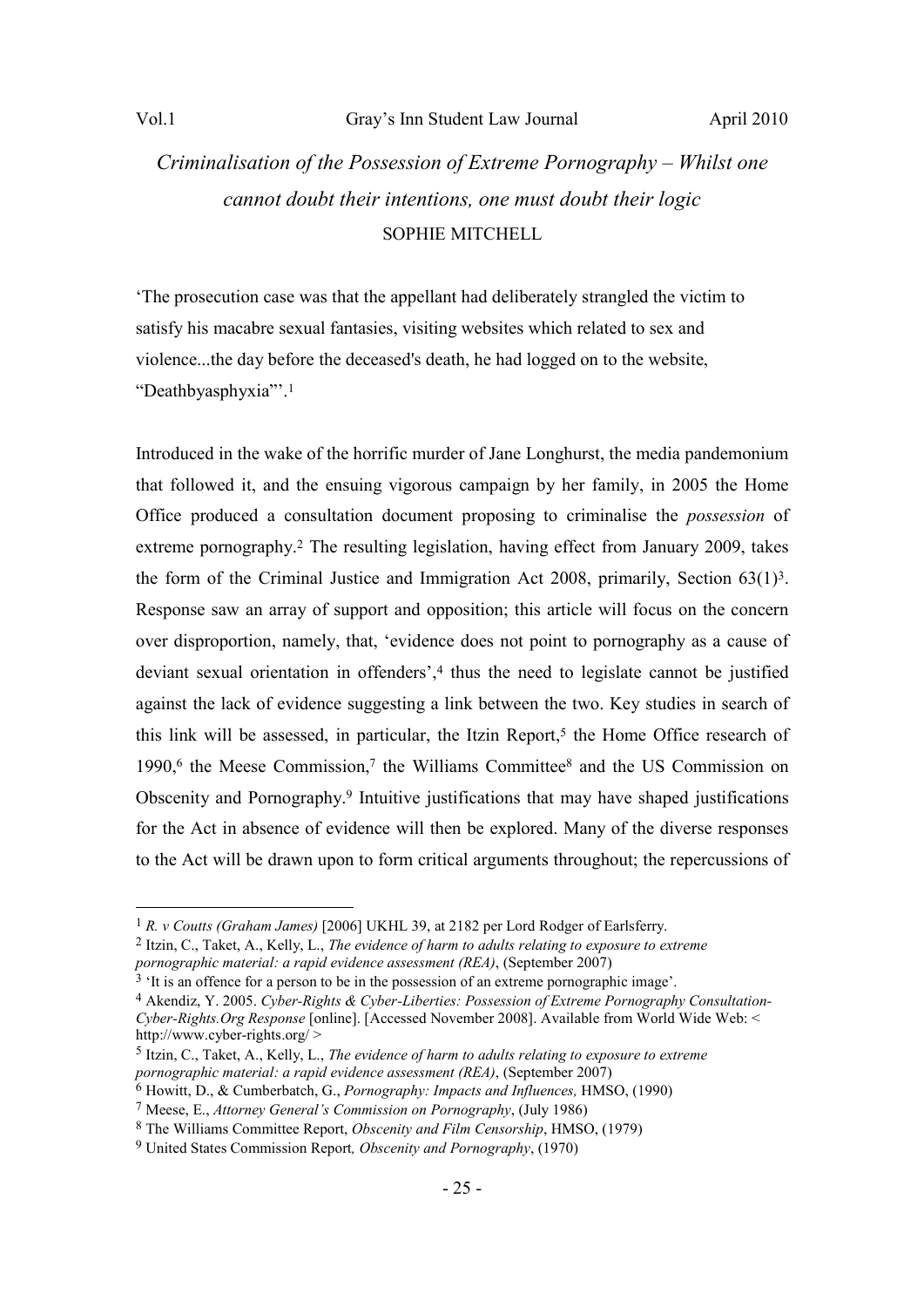the controversial statute will then be examined. Ultimately, this article seeks to determine whether criminalising the possession of extreme pornography is proportionate to the actual threat of sexual violence.

## **Examining the evidence: Linking possession with sexual violence**

'Research, development and statistics exist to improve policy making, decision taking and practice'.<sup>10</sup> In pursuit of this, the Government produced the Itzin Report, comprising of five meta-analyses conducted under laboratory conditions, including the measure of aggression after exposure to pornography.11 It revealed the existence of 'some harmful effects from extreme pornography on some who access it',<sup>12</sup> and although there was no suggestion of a causal link between the propositions, the Government used this to justify their desire to protect society.<sup>13</sup>

Evidence that 'the pornographic material used in laboratory studies is likely – for ethical reasons – to be less extreme than that accessed outside'<sup>14</sup> suggests that the findings are an 'under-estimate of the harm effects',<sup>15</sup> illustrating that the Government's decision to legislate and protect society was a reasonably proportionate response in the likelihood of unforeseen harm being caused.

However, concern over the limitations of what research can achieve within the bounds of ethical practice has admittedly led to criticism.16 'The central question is whether the findings of laboratory experiments indicate anything about the world outside the

 $\overline{a}$ 

2

12 Ibid, P. iii, 'These included increased risk of developing pro-rape attitudes, beliefs and behaviours, and committing sexual offences. Although this was also true of some pornography which did not meet the extreme pornography threshold, it showed that the effects of extreme pornography were more serious'. <sup>13</sup> The Home Office, *Consultation: On the possession of extreme pornographic material,* (August 2005); P.

<sup>10</sup> Itzin, C., Taket, A., Kelly, L., *The evidence of harm to adults relating to exposure to extreme pornographic material: a rapid evidence assessment (REA)*, (September 2007); P. b  $11$  Ibid, P. iii.

<sup>14</sup> Itzin, C., Taket, A., Kelly, L., *The evidence of harm to adults relating to exposure to extreme pornographic material: a rapid evidence assessment (REA)*, (September 2007); P. 4.

<sup>15</sup> Ibid, P.4

<sup>16</sup> Ibid, P. 24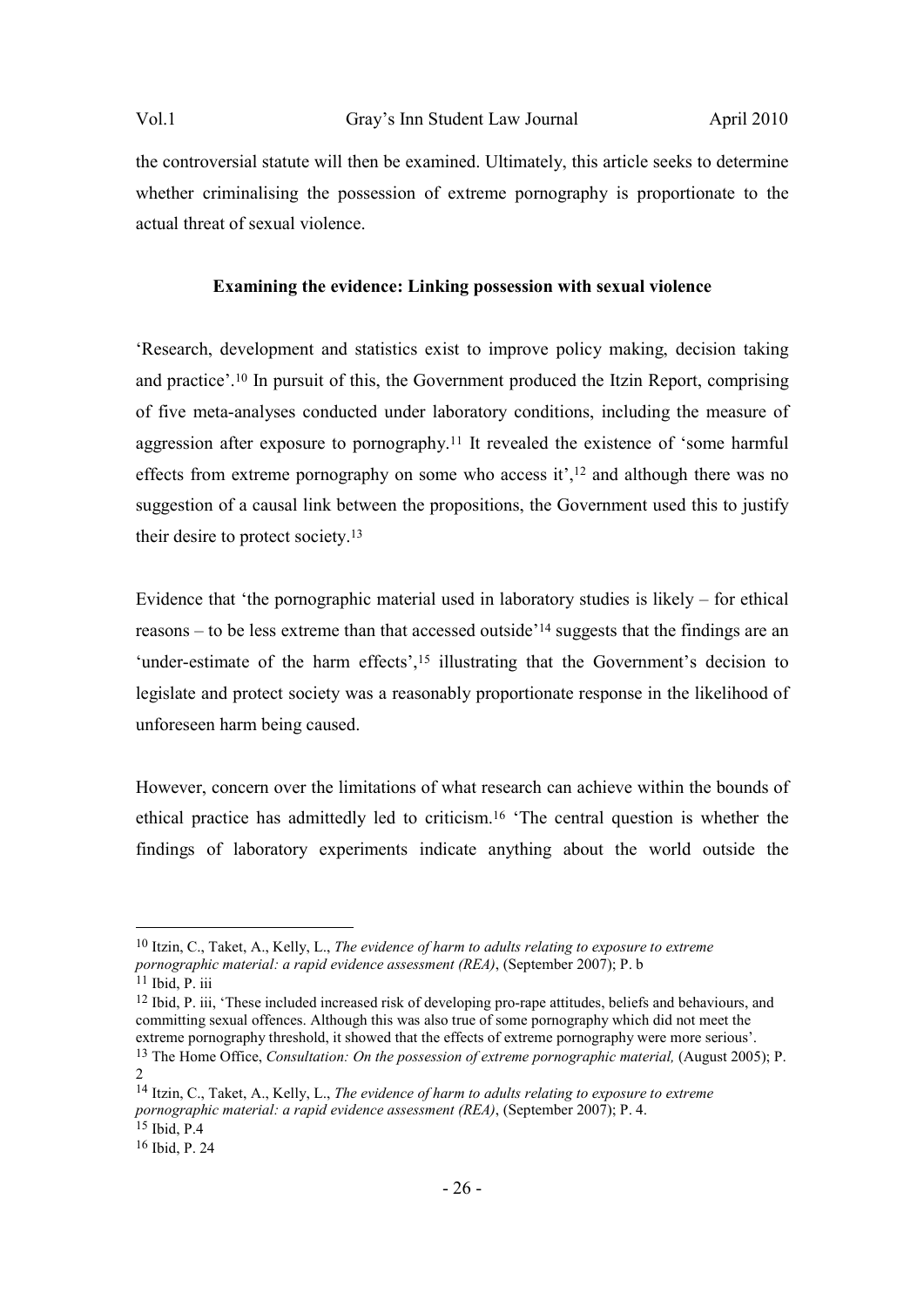laboratory'.<sup>17</sup> Recognised as an 'un-illuminating and unreliable way of investigating complex behaviour',18 even 'leading pro-censorship feminists have acknowledged, along with the Canadian Supreme Court,<sup>19</sup> none of these types of "evidence" prove that pornography harms women'.20 Those seeking to rely on the evidence must admit that it has been obtained in an unreliable way, intimating an undeniable contradiction in their reasoning. Furthermore, in accepting that 'correlation does not mean causation'.<sup>21</sup> one cannot rule out the idea that violent sexual offenders may be using the material to relive their acts,<sup>22</sup> or to suppress their ideologies so that they do not perform them on real victims. The message to emerge already suggests that the Act has been built on far from stable foundations.

When the Home Office<sup>23</sup> commissioned an evaluation of existing literature on the effects of pornography, it concluded with no convincing evidence for a link between pornography and sex offending.24 However, the Attorney General's Commission on Pornography purported otherwise. Falling under heavy critique due to the biased status of individuals chosen to investigate,<sup>25</sup> its contradictory submissions, (for example, the Commission admitted that pornography relieves people of the 'impulse to commit crimes' whilst contending that 'pornography *causes* crime'),<sup>26</sup> it was even condemned by 'the very social scientists on whose research the Report purportedly relied'.27 The

<sup>17</sup> Ibid, P.3, Quoting, 'Allen, D'Alessio and Emmers-Sommers (1999) (pp 156-157)'.

<sup>18</sup> Gourgey, N., 1997. Pornography and Freedom of Speech. *Entertainment Law Review*. [online]. 8 (3)

<sup>[</sup>November 2008], Ent. L.R. 91. Available from Westlaw. Quoting the Williams Committee on Obscenity and Film Censorship, para. 6.14.

<sup>19</sup> *Butler v. The Queen* 1 SCR 452 (1999)

<sup>20</sup> Strossen, N. 2000. *Defending Pornography: Free Speech, Sex, and the Fight for Women's Rights.* New York and London: New York University Press; P. 250

<sup>21</sup> The Home Office, *Consultation on the Possession of Extreme Pornographic Material: Summary of Responses and Next Steps,* (August 2006); P. 13, Response 34.

<sup>22</sup> Strossen, N. 2000. *Defending Pornography: Free Speech, Sex, and the Fight for Women's Rights.* New York and London: New York University Press; P. 253

<sup>23</sup> Howitt, D., & Cumberbatch, G., *Pornography: Impacts and Influences,* HMSO, (1990)

<sup>24</sup> *HANSARD (Commons).* 25 February 2002, column 916W

<sup>25</sup> *Cultronix: The Obscene, Disgusting, and Vile Meese Commission Report- Pat Califia, 1986*. 2008. [online]. [Accessed 19<sup>th</sup> November 2008] Available from World Wide Web

 $\langle$ http://eserver.org/cultronix/califia/meese/> '...social scientists on the Commission included Park Elliott Dietz... He believes that masturbating to deviant images supports and maintains (if not causes) deviance and he has published research on the dangers of detective magazines'.

<sup>26</sup> Strossen, N. 2000. *Defending Pornography: Free Speech, Sex, and the Fight for Women's Rights.* New York and London: New York University Press, P. 163

<sup>27</sup> Ibid, P. 251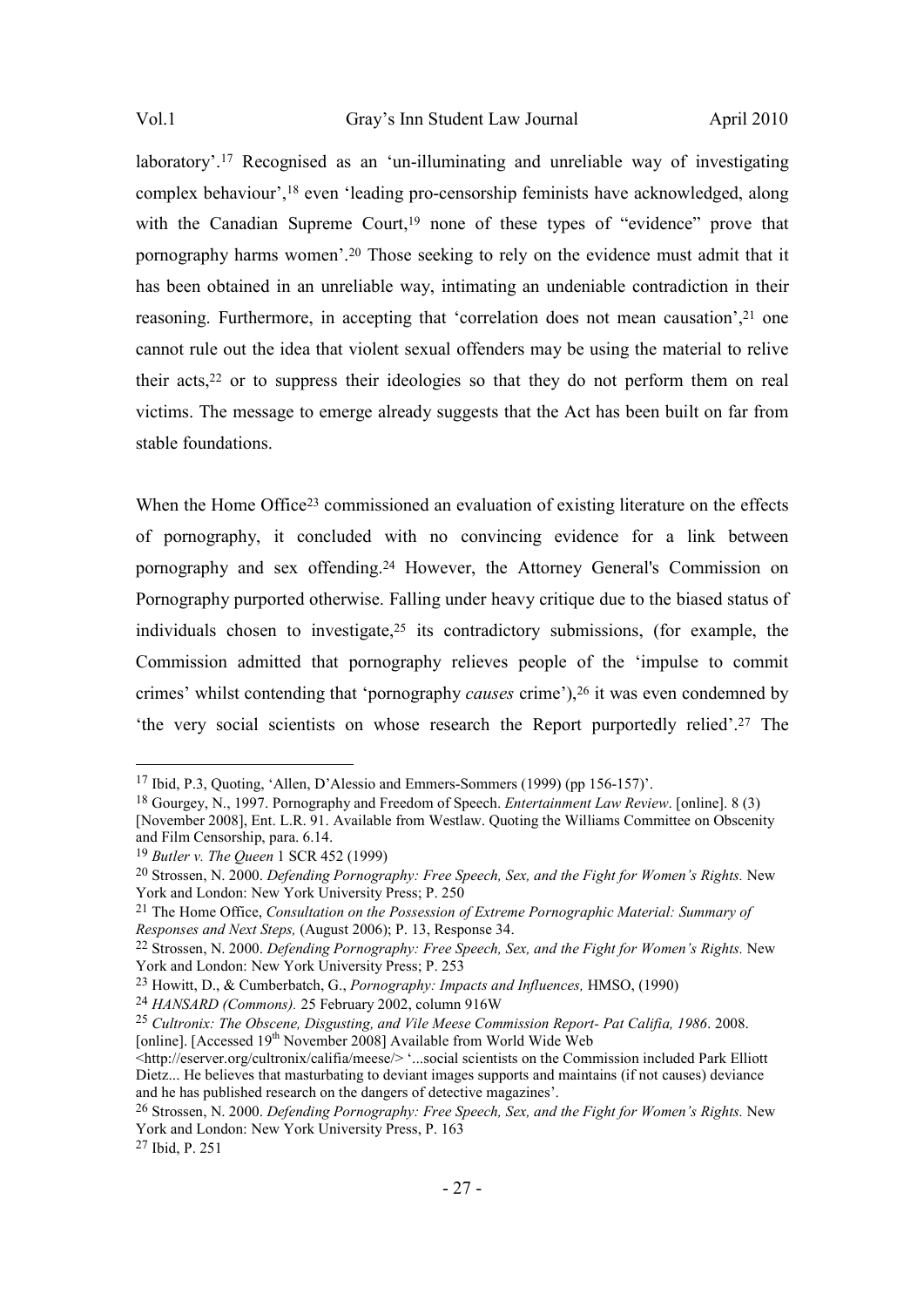evidently futile nature of the only report to defend the Government's actions further suggests they acted in haste and disproportionately.

The Williams Committee<sup>28</sup> rejected the suggestion that the available statistical information lends any support to the idea of such a link, $29$  restraining the Government from acting at the time. One could argue that the proposed legislation is in proportion with society today, however, 'the pornographic material accessible now, in particular on the internet, is likely to be more extreme than that available in the 1980s',30 illustrating the need for new laws to counter new threats. Furthermore, through control by preexisting legislation,<sup>31</sup> 'closing down sources of supply and distribution obviated the need for a possession offence', however the borderless nature of the internet 'makes this approach more difficult'.<sup>32</sup>

However, the argument quickly turns circular; many see this as an old problem situated in a new medium. Consider the 'sexual brutalities suffered in Eastern Europe in 1945...violent rapists from a culture insulated from any pornography'.33 Evidence from history alone surely stands stronger than an artificial laboratory experiment attempting to replicate human reaction. In applying this idea, one could criticise the Government for emplacing restrictions now; not only is it a 'distortion of history to believe that there is anything peculiarly modern'34 about such material, but it is during an increasingly liberated culture of recognition for Human Rights.<sup>35</sup>

<sup>28</sup> The Williams Committee Report, *Obscenity and Film Censorship*, HMSO, (1979)

<sup>29</sup> Gourgey, N., 1997. Pornography and Freedom of Speech. *Entertainment Law Review*. [online]. 8 (3) [November 2008], Ent. L.R. 91. Available from Westlaw. Quoting from the Williams Committee at para. 80

<sup>30</sup> Itzin, C., Taket, A., Kelly, L., *The evidence of harm to adults relating to exposure to extreme pornographic material: a rapid evidence assessment (REA)*, (September 2007) ; P.4

<sup>&</sup>lt;sup>31</sup> Namely, the Obscene Publications Act 1959 and 1964, the Customs Consolidation Act 1876 and the Customs and Excise Management Act 1979

<sup>32</sup> The Home Office, *Consultation: On the possession of extreme pornographic material,* (August 2005); P. 1

<sup>33</sup> *Laws on porn won't combat sexual violence*. 2006. [online]. [Accessed November 2008]. Available from World Wide Web: < http://www.backlash-uk.org.uk/synon.html > Taken from an article in the Daily Mail, by Synon, M.E., Monday  $11<sup>th</sup>$  September 2006

<sup>34</sup> Akendiz, Y. 2005. *Cyber-Rights & Cyber-Liberties: Possession of Extreme Pornography Consultation-Cyber-Rights.Org Response* [online]. [Accessed November 2008]. Available from World Wide Web: < http://www.cyber-rights.org/ > Quoting Howitt & Cumberbatch, (p. 95)

<sup>&</sup>lt;sup>35</sup> Namely, The Human Rights Act 1998, Article 8 'Right to respect for Private and Family life' and Article 10 'Freedom of Expression', furthermore, see Section 13 (1) Freedom of thought, conscience and religion; 'If a court's determination of any question arising under this Act might affect the exercise... of the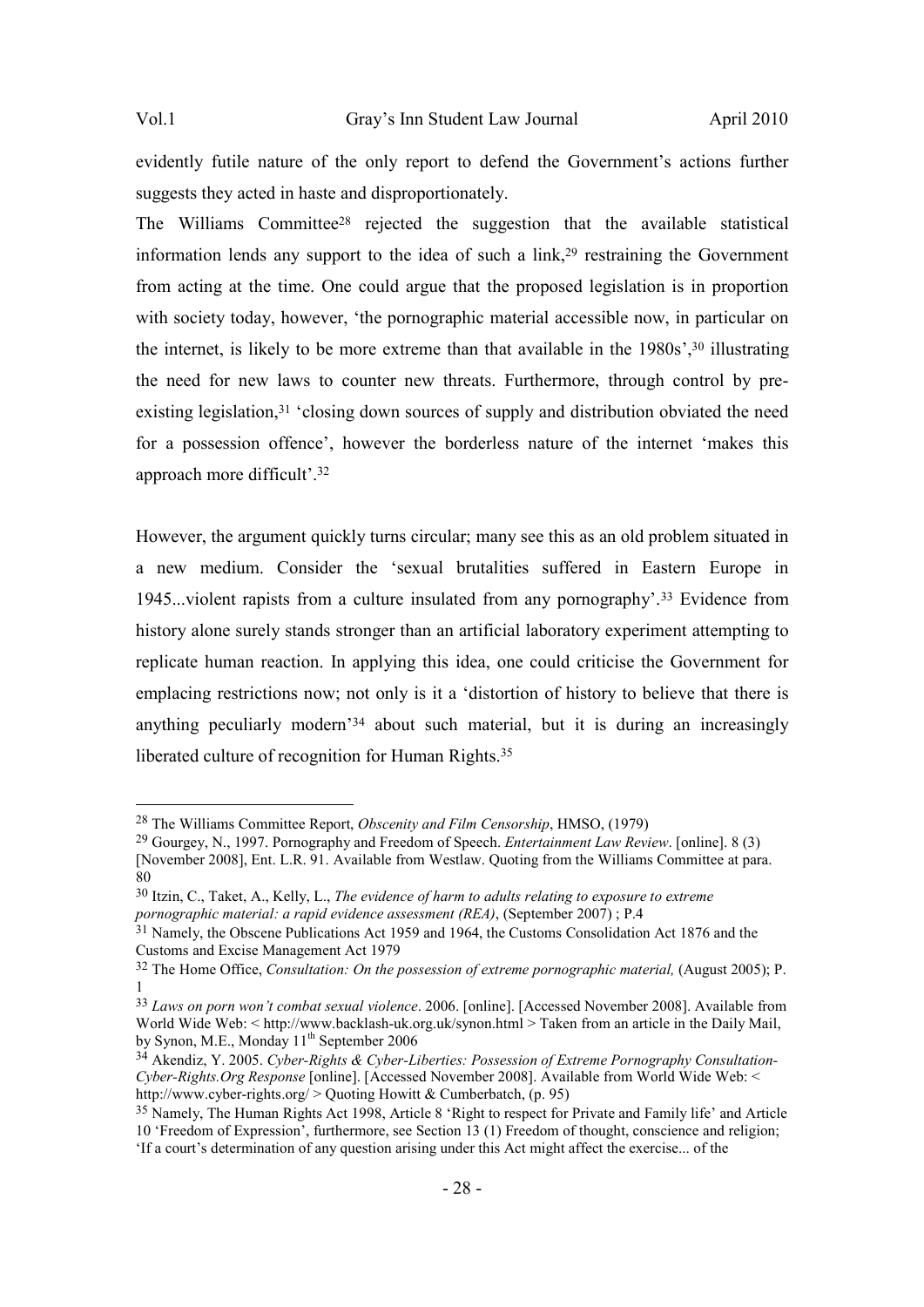$\overline{a}$ 

The US Commission on Obscenity and Pornography, unable to preserve the 'bedrock principle' of America's 'proud free speech tradition'<sup>36</sup> was rejected by President Richard Nixon, who discarded its 'morally bankrupt conclusions'.<sup>37</sup> Here surfaces the tendency for moral judgement to take precedence over dispassionate analysis of evidence, an attitude ignoring the actual threat of sexual violence, and, arguably, an attitude reflected in our legislature today.

Concern over this is echoed in a debate between the Law Lords. Describing evidence produced by the Itzin Report as one of the Government's 'weakest suits',38 therefore 'the Minister is in danger of leading his Government into becoming the thought police',<sup>39</sup> Baroness Miller implied that the only concrete evidence produced was based on conscience rather than conclusion. Defensive of the proposition, Lord Hunt appealed to 'plain common sense',40 inviting the Lords to view exemplar material in an attempt to provoke disgust within the House, again, appealing to emotion to justify decisions rather than concrete evidence. 'When politicians attempt to justify legislation by appealing to 'common sense' you know that they have got no reasoned arguments left'.41 This substantially devalues the credibility of the Act, for when the evidence it is based upon is subjected to examination, nothing can be drawn from it for support, and subjective opinion is instead thrown out in desperation. This bolsters the argument that criminalising the possession of extreme pornography is out of proportion to the actual threat it seeks to control, and is perhaps more proportionate to the morals the legislature seeks to uphold.

Convention right to freedom of thought, conscience and religion, it must have *particular regard* to the importance of that right'. (Emphasis added).

<sup>36</sup> Akdeniz, Y., Walker, C., Wall, D., 2000. *The Internet, Law and Society.* Published in Great Britain: Longman;  $p. 214$ 

<sup>37</sup> Amer*ican Presidency Project.* 2008 [online]. [Accessed 18th November 2008]. Available from World Wide Web: <http://www.presidency.ucsb.edu/ws/index.php?pid=2759> 'Pornography is to freedom of expression what anarchy is to liberty; as free men willingly restrain a measure of their freedom to prevent anarchy, so must we draw the line against pornography to protect freedom of expression'.

<sup>38</sup> *HANSARD (Lords).* 21 April 2008, Column 1359; per Baroness Miller of Chilthorne Domer

<sup>39</sup> *HANSARD (Lords).* 21 April 2008, Column 1360; per Baroness Miller of Chilthorne Domer

<sup>40</sup> *HANSARD (Lords).* 3 March 2008, Column 907; per Lord Hunt of Kings Heath, 'It seems plain common sense that this awful stuff must have a negative, adverse impact on some of the people viewing it.'

<sup>41</sup> Petley, J., 2008. *Legislating in Haste: Index on Censorship, by Julian Petley.* [online]. [Accessed November 2008]. Available from World Wide Web:

 $\langle$  http://www.indexoncensorship.org/2008/03/11/legislating-in-haste/ $>$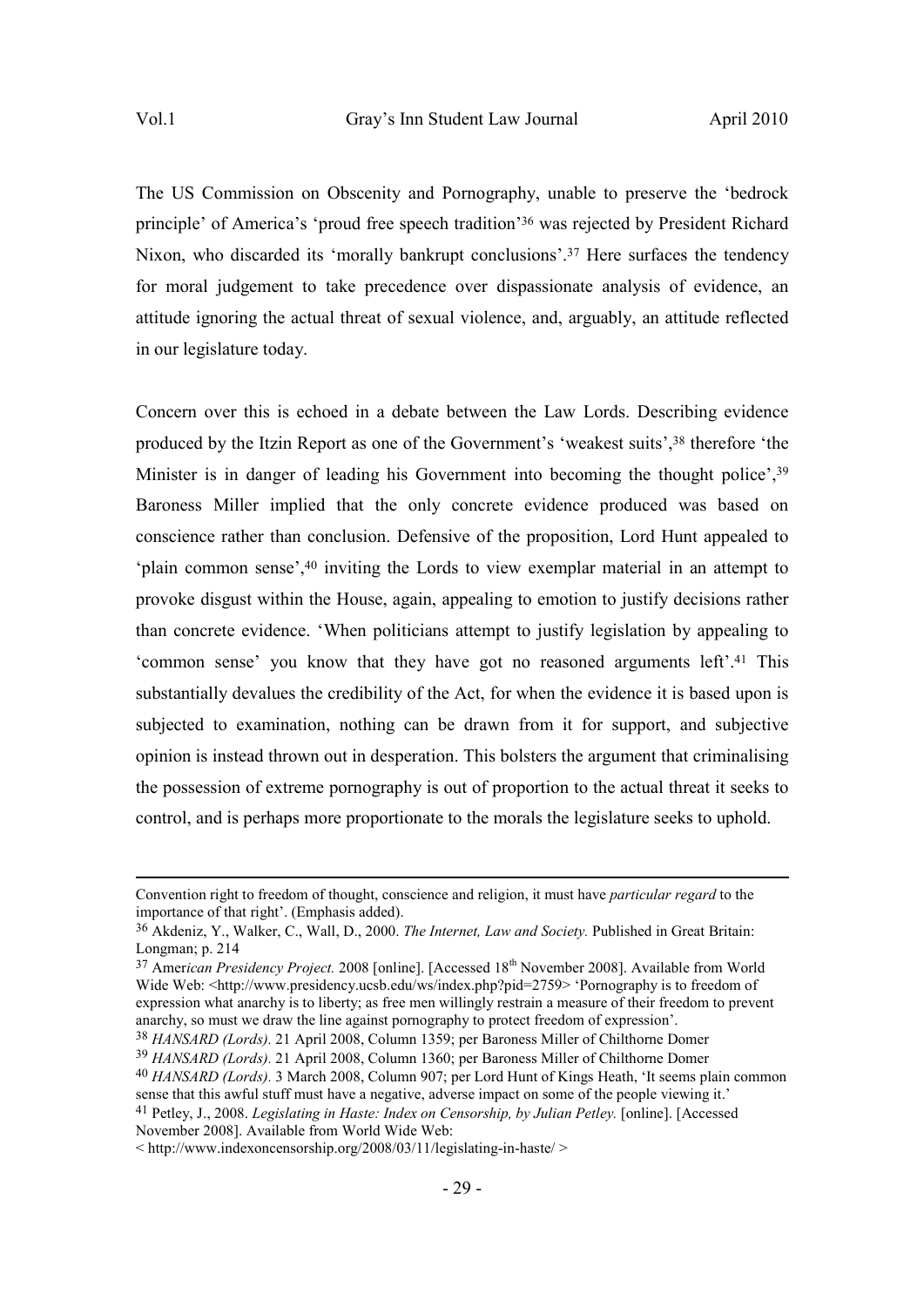Their Lordship's debate illustrates two extreme sides encountered throughout this discussion,<sup>42</sup> due to its controversial nature and the inability to rely on factual findings, as revealed in the above analysis. Thus, it will now be considered whether this piece of legislation is merely a passenger to a 'moral crusade'.<sup>43</sup>

# **Balancing the extremes: Intuitive justifications versus concern over disproportionate action**

Given the Government's current predicament over insufficient evidence to draw definite conclusions,44 the spotlight deviates from the scientific evidence, and instead turns upon a number of the Government's intuitive justifications to show that the legislation is proportionate to the actual threat of harm.

# *Setting Moral Parameters*

Firstly, the Government implies that it is difficult for many to comprehend how the sexually explicit torture of female victims can be fulfilling to a person with reasonable moral standards.45 Wearside Women in Need believe this provides the 'cultural backdrop against which the abuse of women is mainstream and endemic';<sup>46</sup> perpetuating gender inequalities and normalising sexual violence.47 It is not surprising that many feminist groups believe the Act should go further in suppressing freedom of expression for a favoured moral code.<sup>48</sup>

<sup>42</sup> McGlynn, C., Rackley, E., 2007. Striking a balance: arguments for the criminal regulation of extreme pornography. *Criminal Law Review.* [online]. 677-690 [Accessed November 2008], Crim. L.R. 681. Available from Westlaw.

<sup>43</sup> *Index on Censorship: Extreme Ignorance.* 2008. [online] [Accessed November 2008] Available from World Wide Web: < http://www.indexoncensorship.org/2007/06/26/extreme-ignorance/ >

<sup>44</sup> The Home Office, *Consultation: On the possession of extreme pornographic material,* (August 2005); P.

<sup>1</sup> 

<sup>45</sup> Ibid, P. 5, at para. 5

<sup>46</sup> McGlynn, C., Rackley, E., 2007. Striking a balance: arguments for the criminal regulation of extreme pornography. *Criminal Law Review.* [online]. 677-690 [Accessed November 2008], Crim. L.R. 682. Available from Westlaw. Quoting from Wearside Women in Need, Response No.303

<sup>47</sup> Ibid, Crim. L.R. 682, Quoting Response No. 326 to Government's Consultation Document.

<sup>48</sup> McGlynn, C., Rackley, E., 2007. Striking a balance: arguments for the criminal regulation of extreme pornography. *Criminal Law Review.* [online]. 677-690 [Accessed November 2008], Crim. L.R. 682. Available from Westlaw.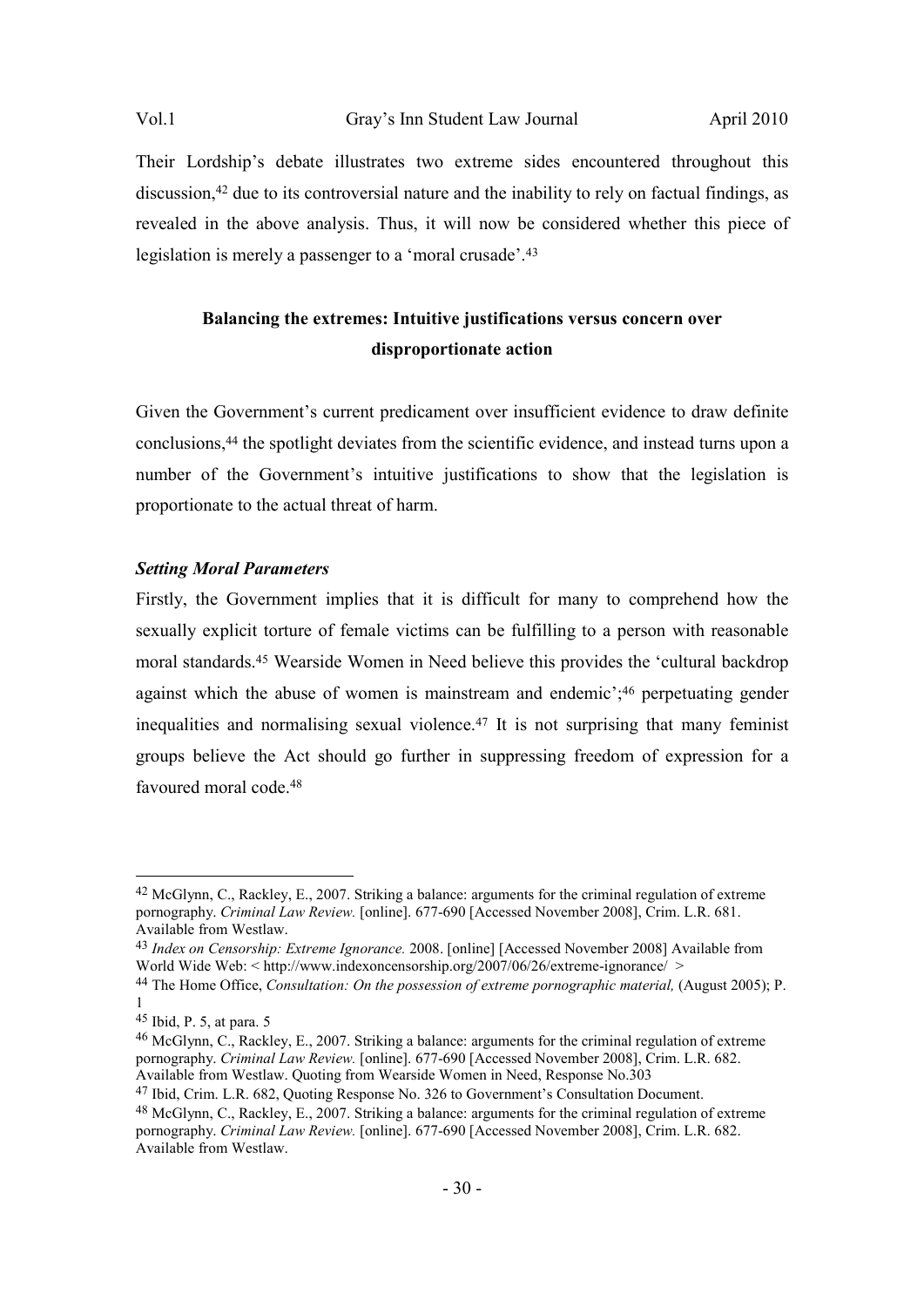Further, contrary to objections of failure to recognise Human Rights, it has been contended that 'just because something is held to be speech does not mean that it is inherently good and automatically deserves protection'<sup>49</sup>. Extremists question whether pornography should be protected, as 'it does not contribute to any debate on a matter of public importance';50 it harvests a very relaxed ideology of the traditional notion. Article 10(2) specifically states that this freedom may be subject to restriction prescribed by law, not only 'in the interests of public safety', but for 'the *protection of morals*'.<sup>51</sup> Found within the same line of reasoning used to champion 'freedom of expression', this suggests there is no reason why the Government's first intuitive justification should not weigh equally with the arguments of those who challenge it. Perhaps the Government fears that by failing to set parameters on public morality, there is a perceived danger that allowing possession of violent pornographic material suggests similar abuse is somehow tolerable.

However, there is apprehension that moral standards, fuelled by the Jane Longhurst case, appear to have influenced the decision to legislate. Failing to take account that, 'content which is deemed as extreme...disgusting or harmful by one person may be another's pornography'<sup>52</sup> does not appear committed to human rights, a concern particularly expressed by the BDSM community<sup>53</sup> and the Spanner Trust.<sup>54</sup> Freedom of speech 'must protect speech that we detest, as well as speech that we admire'55 in order for liberty to be

<sup>49</sup> Gourgey, N., 1997. Pornography and Freedom of Speech. *Entertainment Law Review*. [online]. 8 (3) [November 2008], Ent. L.R. 90. Available from Westlaw.

<sup>50</sup> Rowbottom, J., 2006. Obscenity laws and the internet: targeting the supply and demand. *Criminal Law Review.* [online] 97-109 [Accessed November 2008], Crim. L.R. 107. Available from Westlaw. Quoting *Wingrove v United Kingdom* (1983) 5 E.H.R.R. 573

<sup>51</sup> The Human Rights Act, Article 10 Freedom of Expression, Subsection (2). (Emphasis added).

<sup>52</sup> Akendiz, Y. 2005. *Cyber-Rights & Cyber-Liberties: Possession of Extreme Pornography Consultation-Cyber-Rights.Org Response* [online]. [Accessed November 2008]. Available from World Wide Web: < http://www.cyber-rights.org/ >

<sup>53</sup> The Home Office, *Consultation on the Possession of Extreme Pornographic Material: Summary of Responses and Next Steps,* (August 2006); P. 10, Response 14, 15 and 16.

<sup>54</sup> McGlynn, C., Rackley, E., 2007. Striking a balance: arguments for the criminal regulation of extreme pornography. *Criminal Law Review.* [online]. 677-690 [Accessed November 2008], Crim. L.R. 684. Available from Westlaw, 'The Spanner Trust obtained the opinion of Rabinder Singh QC, in which he cautiously concludes that the legislation "gives rise to real concerns" as to its compatibility with the European Convention on Human Rights'.

<sup>55</sup> Gourgey, N., 1997. Pornography and Freedom of Speech. *Entertainment Law Review*. [online]. 8 (3) [November 2008], Ent. L.R. 93. Available from Westlaw.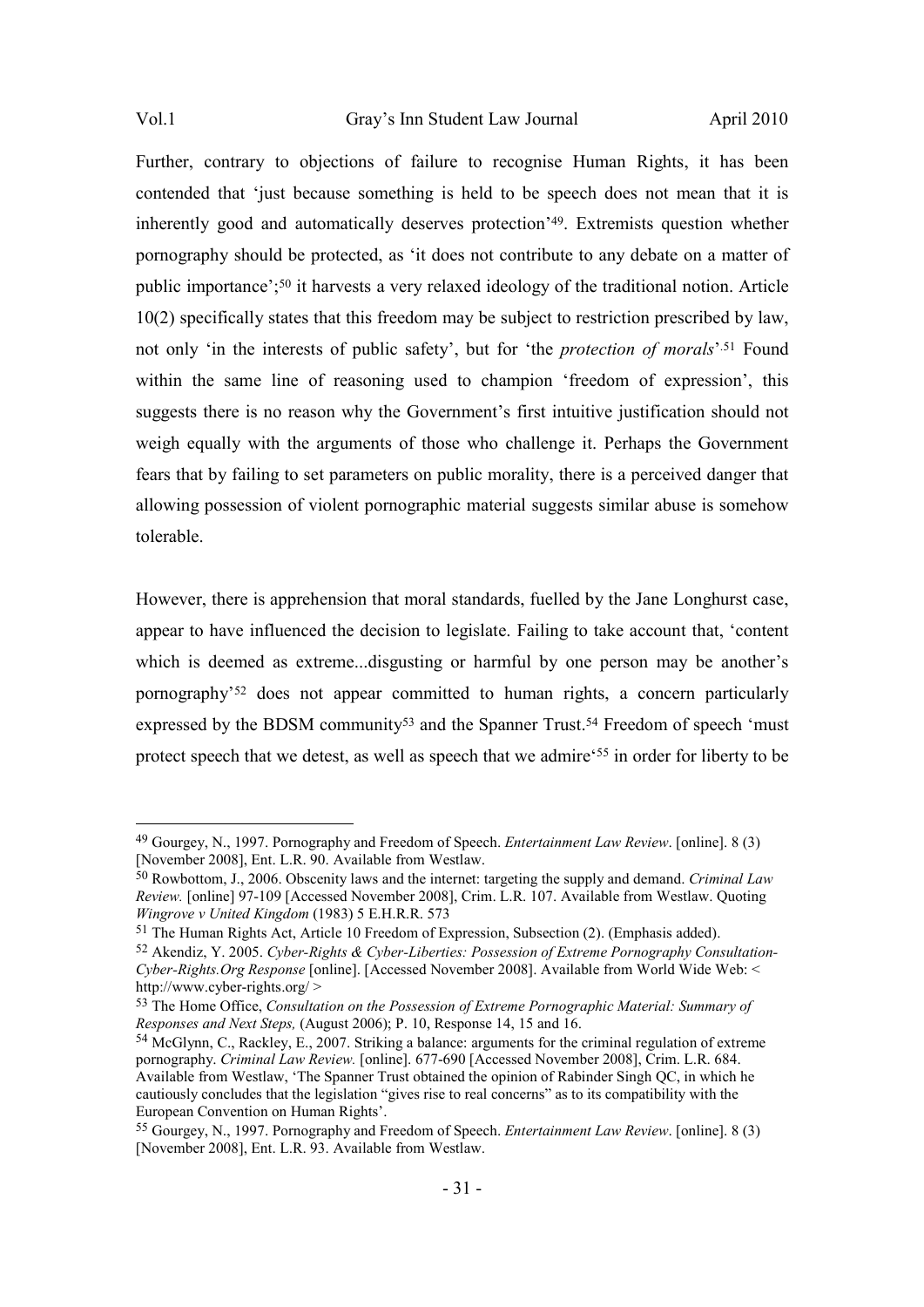protected. The American Constitution recognised this fundamental right in *Stanley*; 56 'The makers of our Constitution...conferred, as against the government, the right to be let alone – the most comprehensive of rights and the right most valued by civilized man'.<sup>57</sup> Mr Justice Marshall delivered that, 'Our constitutional heritage rebels at the thought of giving government the power to control men's minds'. <sup>58</sup> Yet, our Government is 'remarkably upfront' about their role as the 'moral authoritarians...telling people how to behave',59 admitting that 'this material should have no place in our society'.60 When Baroness Miller stressed concern over privacy in our bedrooms,<sup>61</sup> it was met by another subjective criticism, an appeal to the argument that 'most people'<sup>62</sup> would disapprove of the material anyway.

This suggests that introducing the legislation is disproportionate, as private morality has proven unsuitable ground for government meddling.<sup>63</sup> In light of insufficient evidence, the effects of Article 10, and given that 'English law reigns in a democratic society, one queries the necessity to muzzle the population'64 through enacting such a restricted offence in an era rich with increasing diversity.

## *Protecting Society from Harm*

 $\overline{a}$ 

The Government's second justification, known as the 'harm principle', proposes that the Act will protect society, especially women and children. It may be suggested that a filter

<sup>56</sup> Stanley v Georgia (1969) 394 U.S. 557 (US Supreme Court Judgement)

<sup>57</sup> *Enfacto*. 2008. [online]. [Accessed November 2008]. Available from World Wide Web:

<sup>&</sup>lt; http://www.enfacto.com/case/U.S./394/557/ > Case facts read for *Stanley v Georgia* (1969) 394 U.S. 557 (US Supreme Court Judgement) Mr. Justice Marshall at para [565] Quoting *Olmstead v. United States*, 277 U.S. 438, 478, 48 S.Ct. 564, 572, 72 L.Ed. 944 (1928) (Brandeis, J. dissenting)

<sup>58</sup> *Stanley v Georgia* (1969) 394 U.S. 557 (US Supreme Court Judgement) Mr. Justice Marshall delivered the opinion of the Court: at para [565]

<sup>59</sup> *Index on Censorship: Extreme Ignorance*. 2008 [online] [Accessed November 2008]. Available from World Wide Web: < http://www.indexoncensorship.org/2007/06/26/extreme-ignorance/ >

<sup>60</sup> The Home Office, *Consultation: On the possession of extreme pornographic material,* (August 2005); P. 1

<sup>61</sup> *HANSARD (Lords).* 21 April 2008, column 1360, per Baroness Miller of Chilthorne Domer

<sup>62</sup> *HANSARD (Lords).* 3 March 2008, columns 907-908 per Lord Hunt of Kings Heath

<sup>63</sup> Akendiz, Y. 2005. *Cyber-Rights & Cyber-Liberties: Possession of Extreme Pornography Consultation-Cyber-Rights.Org Response* [online]. [Accessed November 2008]. Available from World Wide Web: < http://www.cyber-rights.org/ > Quoting the Wolfenden Report (Report on the Departmental Committee on Homosexual Offences and Prostitution, 1957) and the Williams Committee Report- 'Obscenity and Film Censorship', HMSO, 1979).

<sup>64</sup> Ramage, S., 2008. The Little Red School Book and other harmful publications. *Criminal Lawyer*, [online] 186, 1-3 [Accessed November 2008] Crim. Law. 1. Available from Westlaw.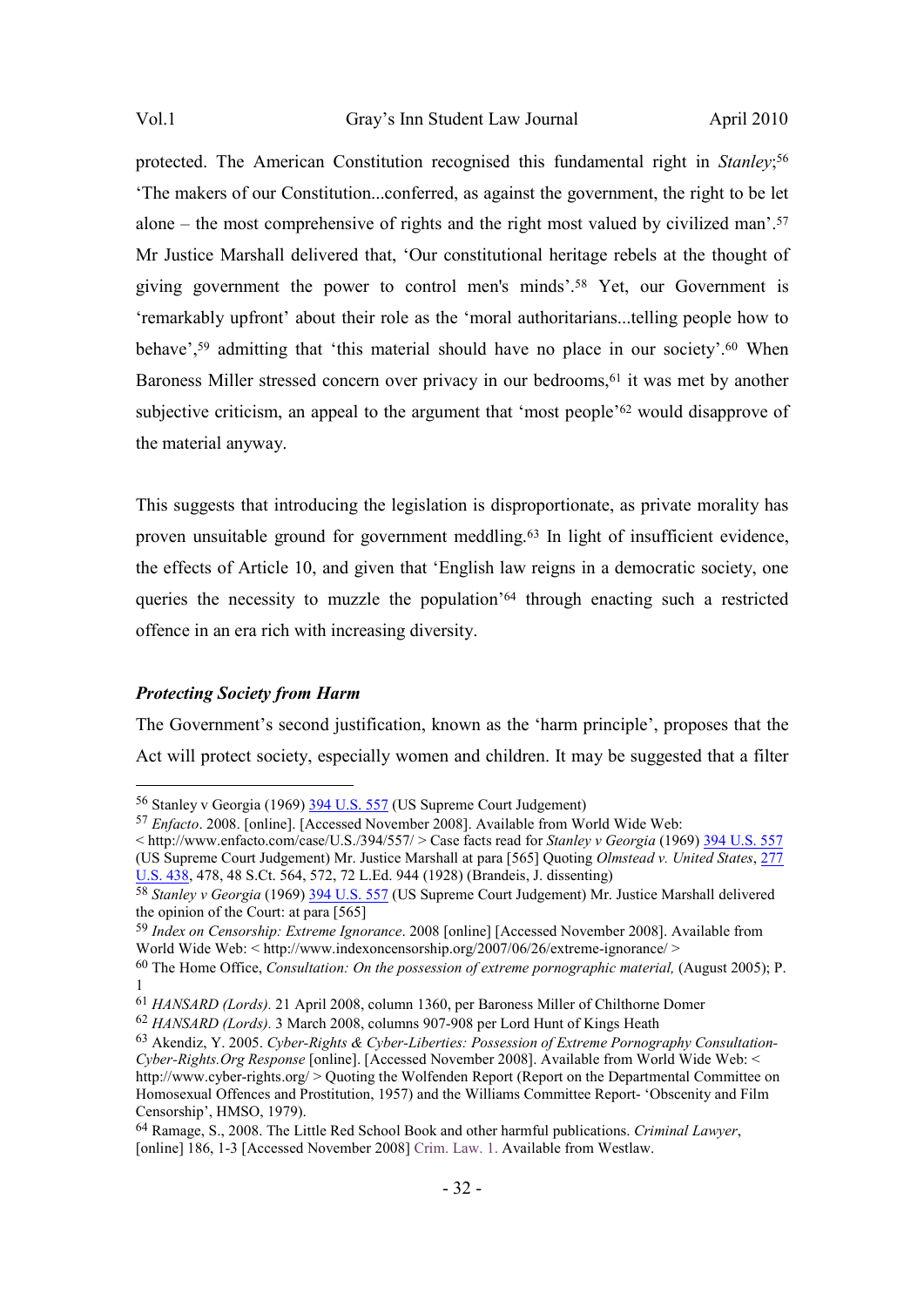$\overline{a}$ 

system alone to protect children would be adequate; however, it is likely that limitations in filter technology will prevent 'such a hypothetical ideal from ever becoming a reality'.<sup>65</sup>

Aiming to 'break the demand/supply cycle and discourage interest in the material'<sup>66</sup> represents divergence from setting moral standards, instead, focussing 'on the harm caused to women involved in the pornographic industry'67 who may be victims of a crime, involuntarily subjected to that lifestyle.<sup>68</sup> McGlynn and Rackley emphasise the importance of political context; acknowledging the tragedy in *R. v Coutts,* the Government recognised the problem of sexual violence against women, and that it is *perhaps* exacerbated by availability of extreme pornography. <sup>69</sup> Authority from *Butler*<sup>70</sup> supplements this: 'this requirement does not demand actual proof of harm'.<sup>71</sup> Baroness Howe stressed that 'far too little is known about the long-term wider effects on society of indulging this kind of appetite'.72 Additionally, the British Psychological Society claim that, whilst people may not use such material to develop such deviancy, 'those already vulnerable...may use such material to increase their vulnerabilities further'.<sup>73</sup> Thus, although conclusive evidence of the link is unavailable, there are implications that violent pornography *could* cause harm to women and children, therefore it may be considered

<sup>65</sup> Akdeniz, D., Walker, C., Wall, D., 2000. *The Internet, Law and Society.* Published in Great Britain: Pearson Education; p. 227

<sup>66</sup> The Home Office, *Consultation: On the possession of extreme pornographic material,* (August 2005); P. 1

<sup>67</sup> McGlynn, C., Rackley, E., 2007. Striking a balance: arguments for the criminal regulation of extreme pornography. *Criminal Law Review.* [online]. 677-690 [Accessed November 2008], Crim. L.R. 682. Available from Westlaw.

<sup>68</sup> The Home Office, *Consultation: On the possession of extreme pornographic material,* (August 2005); P. 2

 $69$  McGlynn, C., Rackley, E., 2007. Striking a balance: arguments for the criminal regulation of extreme pornography. *Criminal Law Review.* [online]. 677-690 [Accessed November 2008], Crim. L.R. 679. Available from Westlaw. (Referring to *R. v Coutts (Graham James)* [2006] UKHL 39)

<sup>70</sup> *Butler v. The Queen* 1 SCR 452 (1999)

<sup>71</sup> Strossen, N. 2000. *Defending Pornography: Free Speech, Sex, and the Fight for Women's Rights.* New York and London: New York University Press, P. 249, Quoting from *Butler v. The Queen* 1 SCR 452 (199), p. 505

<sup>72</sup> *HANSARD (Lords)*. 13 October 2004, column 360, per Baroness Howe of Idlicote

<sup>73</sup> *Response from the British Psychological Society.* 2008. [online]. Available from World Wide Web: < http://www.melonfarmers.co.uk/agcbps.htm >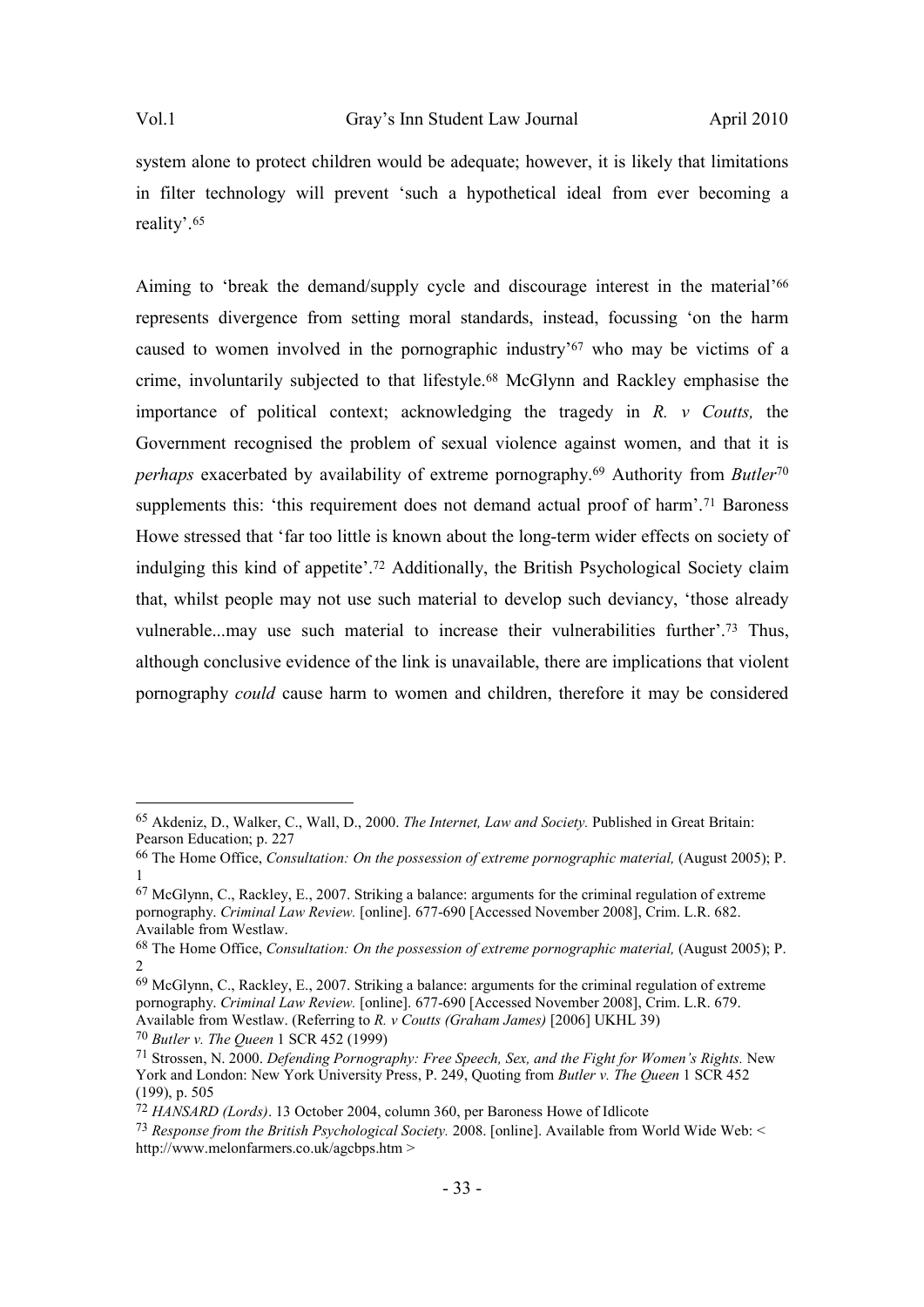reckless for the Government not to protect their Right to Life,<sup>74</sup> a right which surely ranks higher than that of expression in this context.

Nevertheless, the 'dangerous intuitive approach'<sup>75</sup> in *Butler*<sup>76</sup> has been subject to criticism. If one follows the line of reasoning that exposure to sexist, violent materials bears a causal connection with sexual violence, then even if violent pornography could be completely censored, near identical images that 'pervade the mainstream media would remain untouched'.77 The only difference is the context the images fall within, and it is not possible to determine which contexts, if any, provide a causal link between possession and sexual violence. This was touched upon at the Committee Stage of the Bill's passage through Parliament: 'violent images of a non-sexual nature...might have stimulated them to kill'.<sup>78</sup> If the Government intends to create legislation on the grounds of protection from harm, perhaps they should extend their reasoning into film and television. Moreover, the 'harm principle' must be balanced against the theory that 'viewing such images may actually be cathartic and operate as a "safety valve"'.79 Since the reasoning the Government deployed behind this justification appears floored, these arguments only strengthen the proposition that they did not respond relatively.

### *Bringing the Law into line with Child Pornography*

The 'protection from harm' reasoning can be extended further in light of the Government's third justification, that the proposal will compliment arrangements already in place for the possession of child pornography, where 'feeding the market...increases the likelihood of further abuse'.80 In likening both materials to a 'record of abuse', a

<sup>74</sup> Human Rights Act 1998, Article 2 Right to Life, Subsection (1): 'Everyone's right to life shall be protected by law'.

<sup>75</sup> Strossen, N. 2000. *Defending Pornography: Free Speech, Sex, and the Fight for Women's Rights.* New York and London: New York University Press, P. 249

<sup>76</sup> *Butler v. The Queen* 1 SCR 452 (199)

<sup>77</sup> Strossen, N. 2000. *Defending Pornography: Free Speech, Sex, and the Fight for Women's Rights.* New York and London: New York University Press, P. 249

<sup>78</sup> Akendiz, Y., 2008. Pornography, Freedom of Speech and the Internet, lecture notes distributed on the topic Cyberlaw: LAW 3030. Leeds University, The Speakman lecture theatre in the Wool Division on 24/31 October, 2008, Quoting Harry Cohen, 16 October 2007: Mr Cohen goes on to express how, 'there are thousands and thousands of horror films that show people being cut up, so why does this legislation concentrate of material of a sexual nature?'.

<sup>79</sup> The Home Office, *Consultation on the Possession of Extreme Pornographic Material: Summary of Responses and Next Steps,* (August 2006); P. 13, Response 32

<sup>80</sup> The Home Office, *Consultation: On the possession of extreme pornographic material,* (August 2005); P. 1 and P.9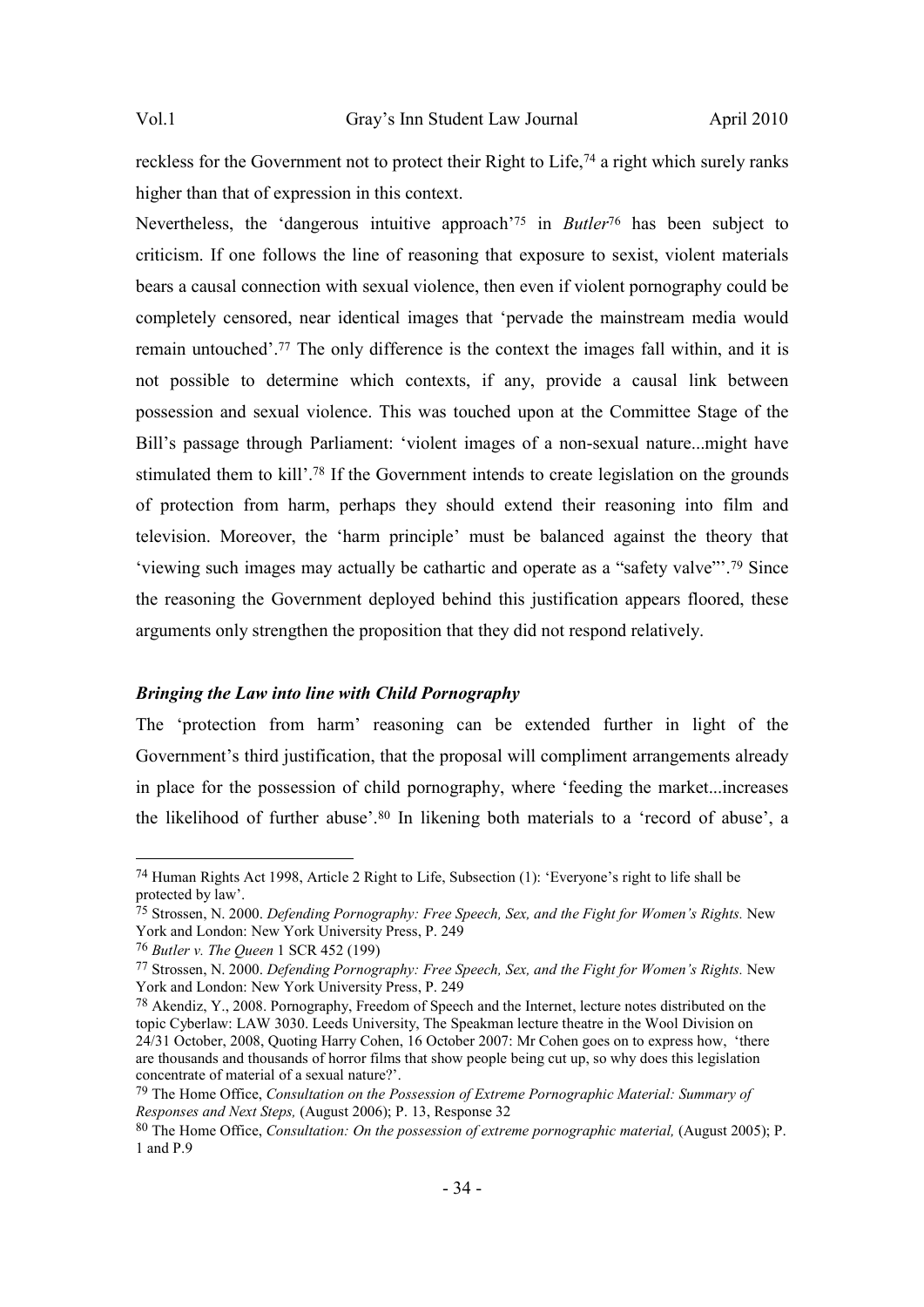Child and Woman Abuse Studies Unit argue that it is right to act without concrete evidence when the sexually violent material 'may affect behaviour'.<sup>81</sup>

However, in justifying the possession offence for child porn, 'evidence exists that child abusers commonly use and are influenced by child pornography',<sup>82</sup> and 'no children, by definition, can consent to play a part in pornography, therefore legal protection for them is clearly required'.<sup>83</sup> Conversely, adults frequently consent to make pornography legally, so there is not such a clear cut need for the Government to intervene. Paedophiles in possession of photographs use them as 'tools for "grooming" children into child pornography...a danger that is distinct from the harms relating to the original making of a picture'.84 Therefore, possession of the material is used for distinctly contemptible motives which are not shared in the offence under Section 63. This highlights the superficial nature of the comparison; it merely acts as an emotive appeal to already sensitive campaigners, strengthening the accusation of disproportion, as it imposes a stigma of paedophilia on someone who may, for example, posses only a realistic depiction85 of bestiality.

## *Repercussions of a Controversial Statute*

 $\overline{a}$ 

Concern over proportionality does not end with debate over the decision to legislate – it extends to enforcement. Primarily, words used throughout the consultation period by each corner of authority, such as 'abhorrent', $86$  'vile' $87$  and 'awful stuff' $88$  appear to reflect those transcribed onto the Act itself. Described as the 'language of the over-heated moral

<sup>81</sup> The Home Office, *Consultation on the Possession of Extreme Pornographic Material: Summary of Responses and Next Steps,* (August 2006); P. 11, Response 21

<sup>82</sup> *HANSARD (Lords)*. 13 October 2004, Column 362, per Lord Chan

<sup>83</sup> *Please get interfering Government Ministers out of our bedrooms- Carol Sarler.* 2008 [online]. [Accessed November 2008]. Available from World Wide Web:

 $\approx$  http://www.guardian.co.uk/commentisfree/2006/sep/03/comment.politics  $>$ 

<sup>84</sup> Akendiz, Y. 2005. *Cyber-Rights & Cyber-Liberties: Possession of Extreme Pornography Consultation-Cyber-Rights.Org Response* [online]. [Accessed November 2008]. Available from World Wide Web: < http://www.cyber-rights.org/ >

<sup>85</sup> Criminal Justice and Immigration Act 2008, Section 63(6) 'An "extreme image" is an image which... a reasonable person looking at the image would think that any such person or animal was real' <sup>86</sup> The Home Office, *Consultation: On the possession of extreme pornographic material,* (August 2005); P.

<sup>1</sup> 

<sup>87</sup> *HANSARD (Commons),* 8 October: Column 60, per Jack Straw

<sup>88</sup> *HANSARD (Lords).* 3 March 2008, Column 907; per Lord Hunt of Kings Heath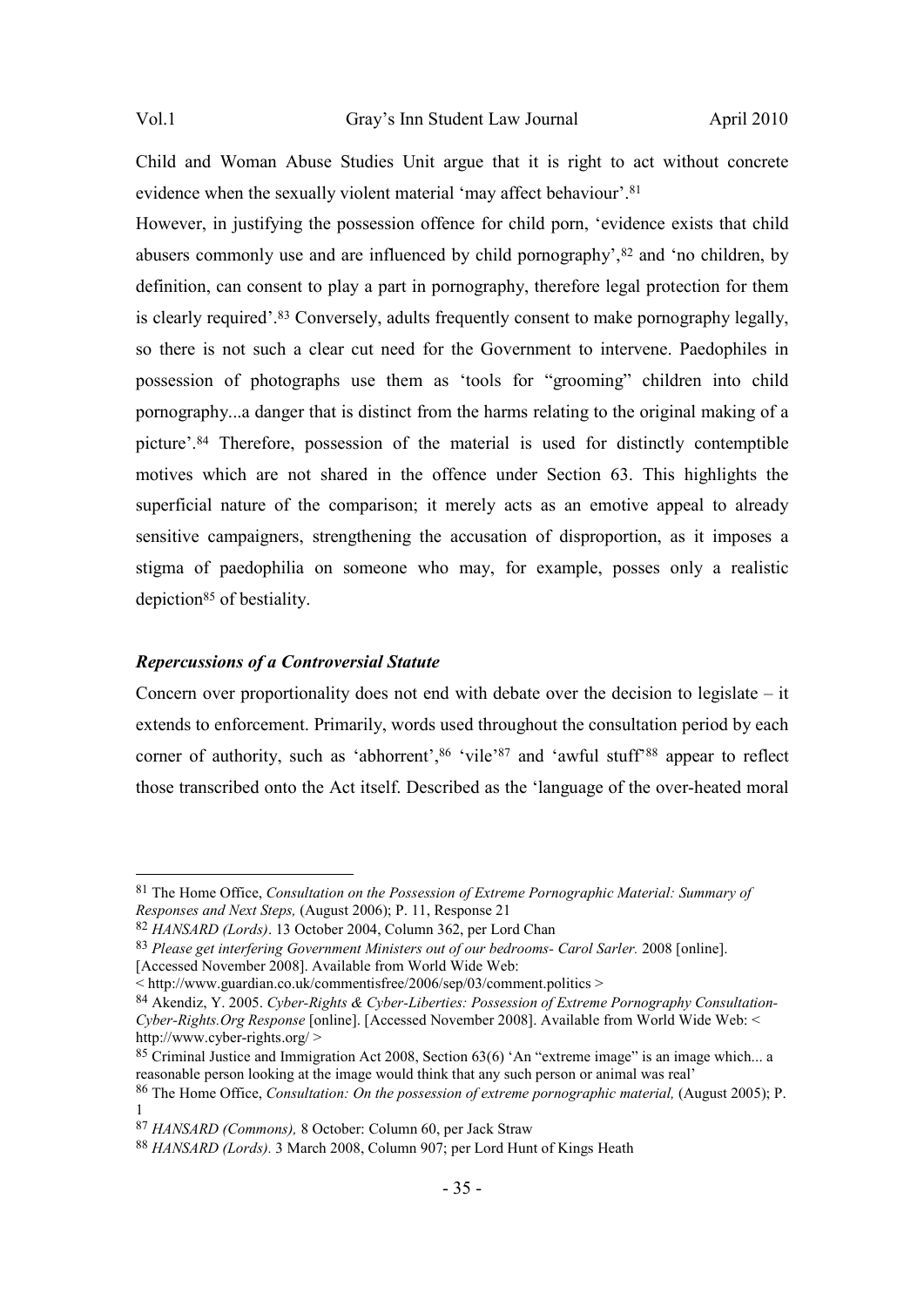crusader',<sup>89</sup> it is feared that words such as 'disgusting', 'grossly offensive' and 'purpose of sexual arousal' will cause confusion for juries, (especially when concerning a realistic depiction) and inconsistency in application, as the wording relies on subjective opinion, experience and even 'gut reaction'.90 Thus, enforcement of the statute increases the potential for injustice through the conclusions of narrow minded jurors.

In such an offence, 'clarity is crucial...an ill-defined possession law could potentially discourage individuals from viewing legal material if [they] want to be sure not to commit a criminal offence'<sup>91</sup> or endure the mortifying prosecution. Enforcement could also lead to unnecessary intrusion into Article 8.

Nevertheless, the European Court of Human Rights has accepted that 'even the bestdrafted laws will require an element of interpretation and gradual clarification through judicial decision making'.<sup>92</sup> Intricate challenges in wording a statute will always leave areas of vagueness open to jurors; however the guidance of a judge alleviates this and works effectively in similar subjective offences.

Additionally, to assist with a proportional effect in sentencing, 'similar guidelines as set out in *Oliver*<sup>93</sup> will be necessary', which treated simple possession of, creating and making a pseudo child pornography image as less serious than possession, making or creating a real one.94 However, the complexity of setting these thresholds is exasperated by increasingly advanced digital imaging.

<sup>90</sup> *Index on Censorship: Something Must Be Done – 'The Government's latest legislation on 'extreme pornography' is based on ill-informed notions', by Julian Petley.* 2008. [online] [Accessed November 2008] Available from World Wide Web: < http://www.indexoncensorship.org/2008/06/10/something-mustbe-done/ > Quoting the Labour MP Ian Mikardo in a Parliamentary debate on 3 April 1987

<sup>91</sup> Rowbottom, J., 2006. Obscenity laws and the internet: targeting the supply and demand. *Criminal Law Review.* [online] 97-109 [Accessed November 2008], Crim. L.R. 102. Available from Westlaw.

<sup>89</sup> *Index on Censorship: Extreme Ignorance.* 2008. [online] [Accessed November 2008] Available from World Wide Web: < http://www.indexoncensorship.org/2007/06/26/extreme-ignorance/ >

<sup>92</sup> Rowbottom, J., 2006. Obscenity laws and the internet: targeting the supply and demand. *Criminal Law Review.* [online] 97-109 [Accessed November 2008], Crim. L.R. 107. Available from Westlaw. Citing *SW & CR v United Kingdom* (1995) 21 E.H.R.R 363 at [33]

<sup>93</sup> *R v Oliver and others* [2002] EWCA Crim 2766

<sup>94</sup> Akdeniz, Y., 2008. *Extreme Pornography: Sentencing Issues.* [online] [Accessed November 2008] Available from World Wide Web: < http://cyberlaw.org.uk/2008/05/07/extreme-pornography-sentencingissues/ >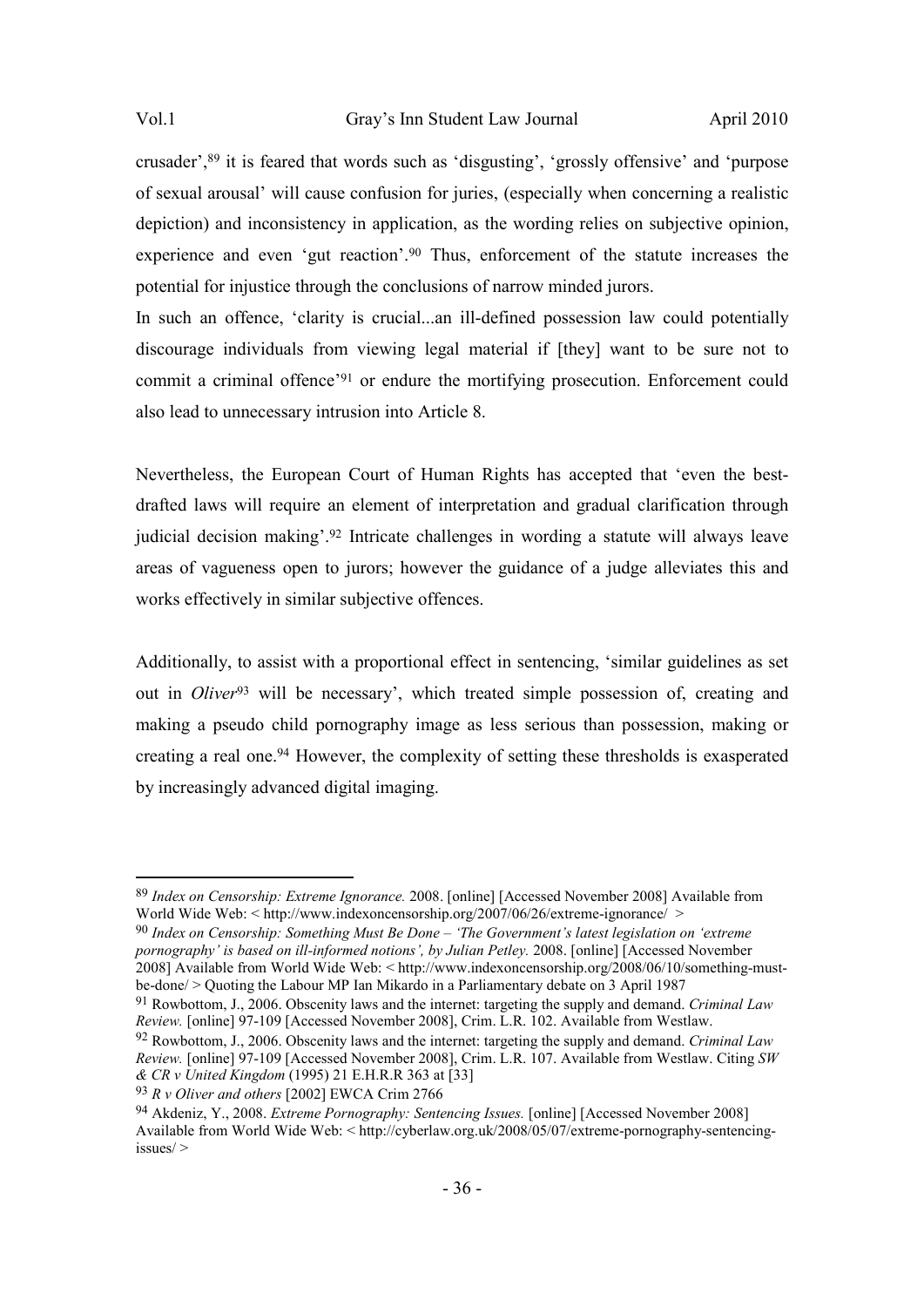Further disproportionate aspects include that Section 69<sup>95</sup> and 70<sup>96</sup> of the Sexual Offences Act 2003 attract a penalty of imprisonment not exceeding two years, whereas the proposed penalty under the Criminal Justice and Immigration Act 2008 for a Section  $63(7)(c)^{97}$  or  $63(7)(d)^{98}$  offence is imprisonment for two years, a fine, or both. 'Surely intercourse with a living animal or the sexual penetration of a corpse under the 2003 Act are more serious offences than simple possession of a real or appears to be real image'.<sup>99</sup> However, the fact that the Government have incorporated a fine as a form of punishment may have been included to exercise discretion in light of this extreme disproportion.

# **Final Thoughts**

Having examined the key studies there appears to be only weak evidence suggesting a link between possession and sexual violence, which in every instance appears rebuttable due to the methodologies chosen. One cannot dispense with the appreciation of scientific evidence simply to obtain a result desired by the voting majority.

It is clear that opinion supporting the proposal is coloured by subjective belief, and having delved into the Government's intuitive justifications, it emerges that a favoured moral code lines their reasoning, propped by the experience of one family and their tireless campaign for justice in a tragic, yet isolated, case. The Government appear reasonable in recognising that harm *may* occur should they not act; however, the only relationship the Act bares with child pornography is that subjective words in defining the offence are likely to make it equally difficult to apply.100 Although, it is perhaps only fair to take an impartial approach with regard to the repercussions, as enforcement has not yet passed.

<sup>95</sup> The Sexual Offences Act 2003, Section 69 Intercourse with an animal

<sup>96</sup> The Sexual Offences Act 2003, Section 70 Sexual penetration of a corpse

<sup>&</sup>lt;sup>97</sup> The Criminal Justice and Immigration Act 2008, Section  $63(7)(c)$  'an act which involves sexual interference with a human corpse'.

<sup>98</sup> The Criminal Justice and Immigration Act 2008, Section 63(7)(d) 'a person performing an act of intercourse or oral sex with an animal'.

<sup>99</sup> Akendiz, Y., 2008. *Extreme Pornography Offence includes disproportionate penalties.* [online] [Accessed November 2008] Available from World Wide Web: http://cyberlaw.org.uk/2008/05/01/extremepornography-offence-includes-disproportionate-penalties/

<sup>100</sup> Rowbottom, J., 2006. Obscenity laws and the internet: targeting the supply and demand. *Criminal Law Review.* [online] 97-109 [Accessed November 2008], Crim. L.R. 102. Available from Westlaw; due to uncertainty in the meaning of the word 'indecent', the famous newsreader was reported by photograph developers for taking photos of her daughter in the bath.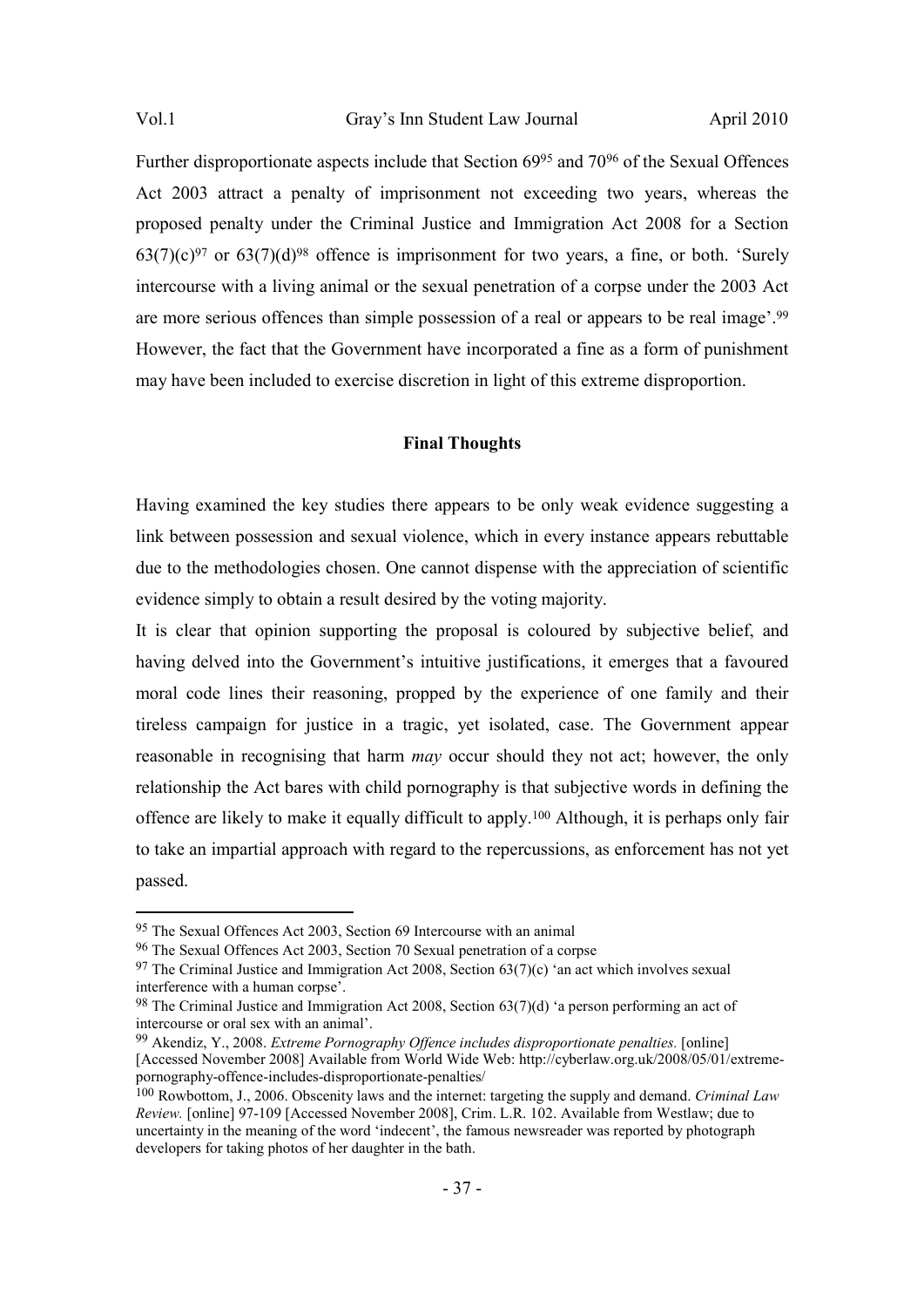$\overline{a}$ 

Nevertheless, acting impulsively to calm media commotion is 'invariably the worst possible basis for legislation, as evidenced by the Dangerous Dogs Act 1991'.<sup>101</sup> Perhaps the Government should have more carefully considered the responses to the consultation for a more proportionate answer. 'Whilst one cannot doubt their intentions, one must doubt their logic'.<sup>102</sup>

<sup>101</sup> *Index on Censorship: Something Must Be Done – 'The Government's latest legislation on 'extreme pornography' is based on ill-informed notions', by Julian Petley.* 2008. [online] [Accessed November 2008] Available from World Wide Web: < http://www.indexoncensorship.org/2008/06/10/something-mustbe-done/ >

<sup>102</sup> *Laws on porn won't combat sexual violence, by Mary Ellen Synon*. 2008. [online] [Accessed November 2008] Available from World Wide Web: < http://www.backlash-uk.org.uk/synon.html > Taken from an article in the Daily Mail on Monday 11th September 2006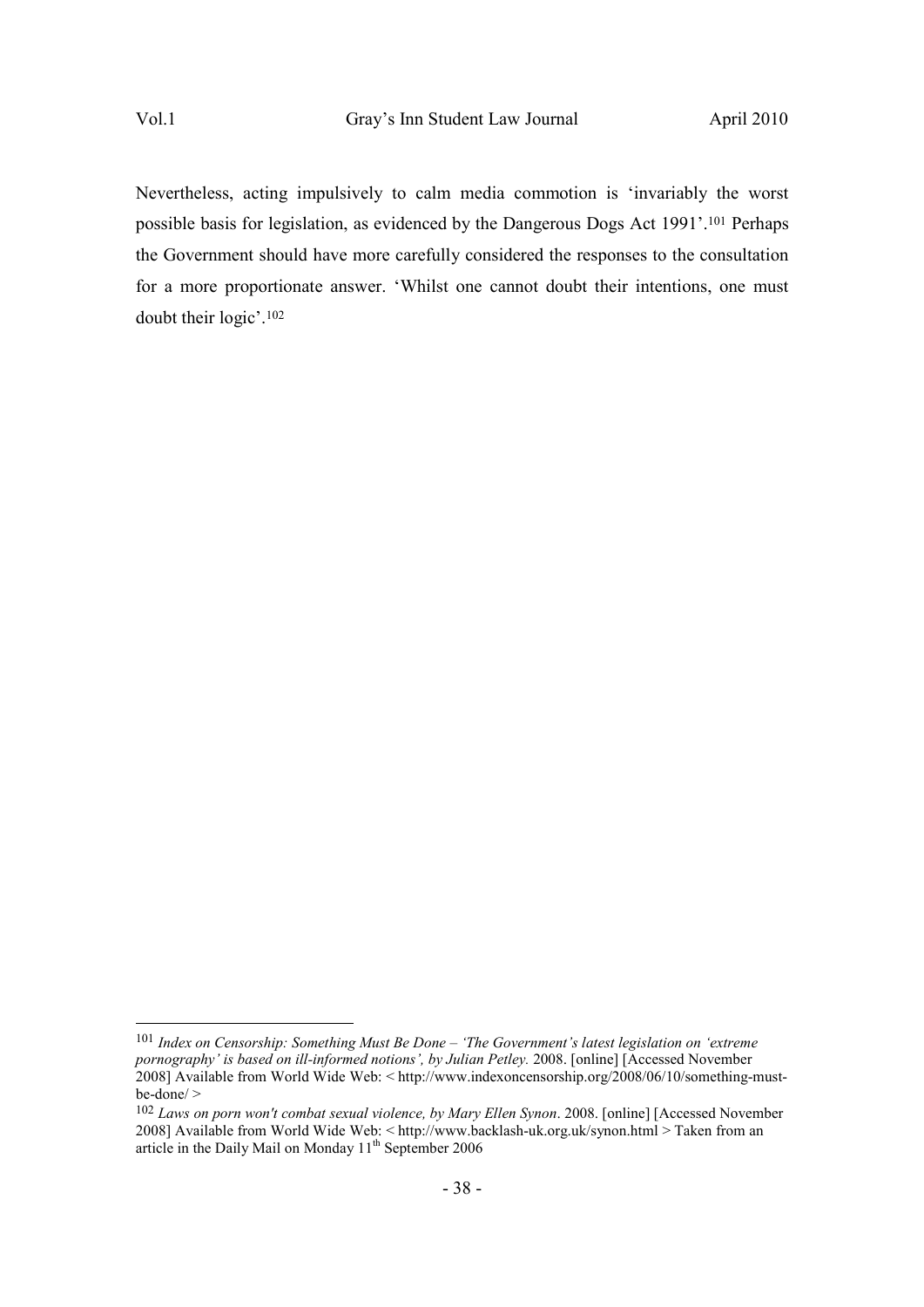# *The Charities Act 2006: The Present Position and Suggested Reforms*  ERIC LEE VUI LOONG

The Charities Act, 2006, outlines the charitable purposes for which an organisation may be established as a charity. However, political purposes are not included within such purposes because the court 'has no means of judging whether a proposed change in the law will or will not be for the public benefit.'1 Therefore, an organisation will not be charitable if its purposes are political.

However, political purposes are to be distinguished from political activity, which is defined as: 'any activity by a charity which is aimed at securing, or opposing, any change in the law or in the policy or decisions of central government, local authorities or other public bodies, whether in this country or abroad.'2 Charities are permitted to undertake political activities only to the extent that it supports its charitable purposes, but it cannot be the 'continuing and sole activity' of the charity. Additionally, a charity may allocate most, or all, of its resources on political activity for a period, so long as this activity does not become the reason for the charity's existence. In any case, charities cannot engage in any form of party political activity.

Prior to the Charity Commission's new guidance in March 2008,3 political activity could not be a charity's 'dominant' activity, and could only be 'ancillary' to its purposes. Furthermore, there was no clear distinction between campaigning and political activity. Thus, it was found that there were wide variations in charities' understanding of the degree of campaigning that was legally permissible,4 which has led to unnecessary selfcensorship by some groups.5

<sup>1</sup> *Bowman v Secular Society Ltd* [1917] AC 406 at 442, HL, per Lord Parker; *National Anti-Vivisection*  Society v IRC [1948] AC 31, [1947] 2 All ER 217, HL<br><sup>2</sup> 'CC9 - Speaking Out - Guidance on Campaigning and Political Activity by Charities', March 2008,

Charity Commission, http://www.charitycommission.gov.uk/publications/cc9.asp#3 3

Ibid.

<sup>&</sup>lt;sup>4</sup> Survey of Campaigning Activities and Charity Commission Guidance (CC9) (London: nfpSynergy,2006) at http://www.nfpsynergy.co.uk/freereports/

<sup>5</sup> *Campaigning and political activities by charities, Board Paper Number* (08) OBM 3.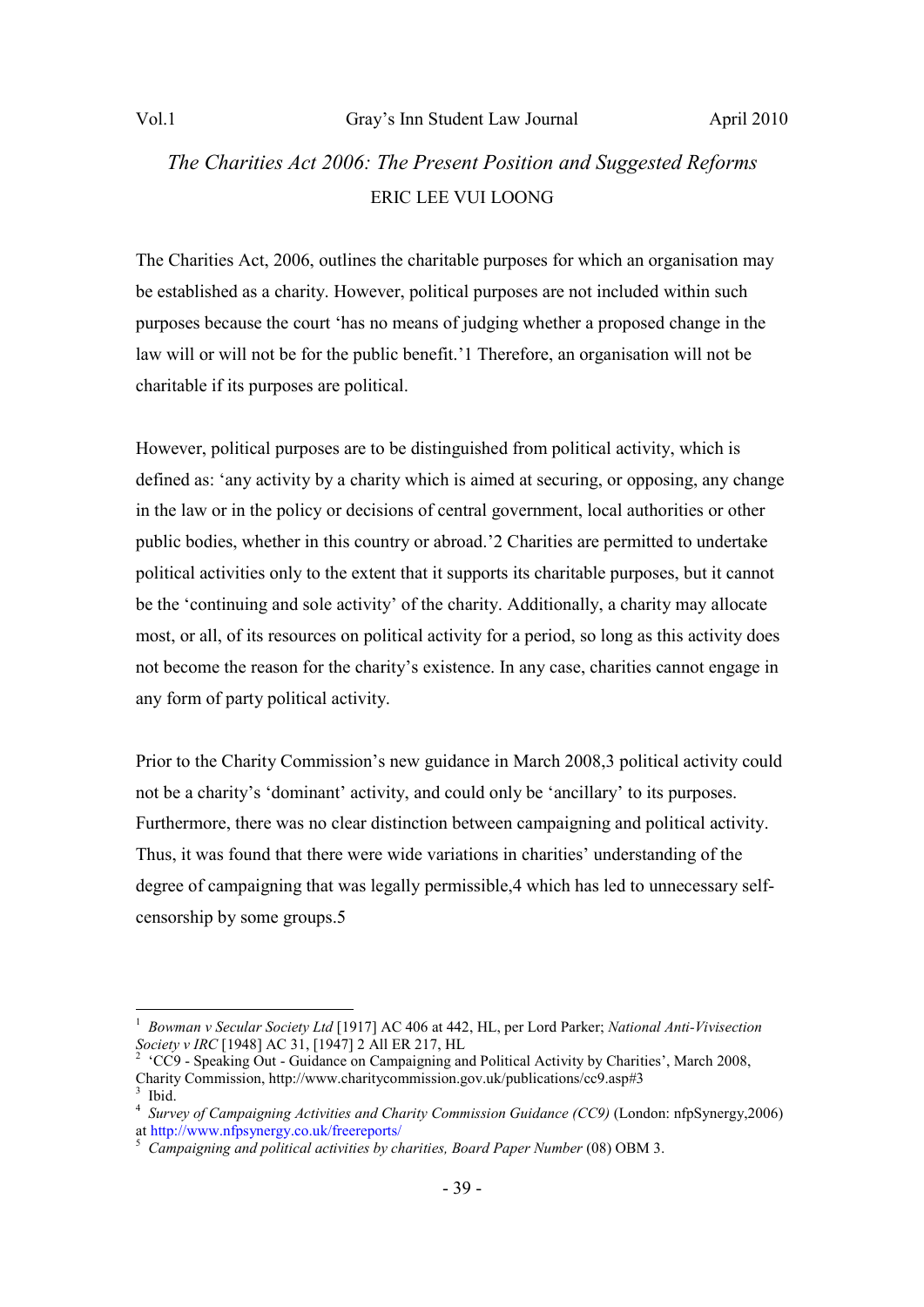Nevertheless, the new guidelines distinguish instead between general campaigning activities, which can be pursued where they 'further' charitable purposes, and political activities, which can only be pursued if they 'support' charitable purposes.6 Although the guidelines do not explicitly define 'furtherance' and 'support', it makes clear that 'campaigning' refers to awareness raising, and making sure existing laws are observed; while 'political activity' is trying to change the law, or a policy of central or local government.7

However, Dunn8 argues that the difference between dominant and ancillary political activity is conceptually clear, even if the precise boundary is not. Conversely, the distinction between 'furthering' a charitable purpose by campaigning, and 'supporting' it by political campaigning is not conceptually clear, and does not have a precise boundary. Indeed, Purkis pointed out that the words were listed in the dictionary as synonymous.9 As such, there is a need to provide a definition of the words 'furtherance' and 'support' in order to clarify the distinction between the two.

Although the guidance makes clear that charities cannot have a political purpose, it nevertheless acknowledges that 'there are some purposes (such as the promotion of human rights) which are more likely than others to lead trustees to want to engage in campaigning and political activity.'10 Hence, it may be possible for the Commission to structure a more tailored guidance for those charities whose purposes involve more political activities, by considering whether there might be a greater scope for political activity.11

<sup>&</sup>lt;sup>6</sup> Charity Commission, *Speaking Out: Guidance on Campaigning and Political Activities by Charities* (March 2008), para D1

<sup>7</sup> Ibid, para C4

<sup>&</sup>lt;sup>8</sup> A Dunn, 'Charities and Restrictions on Political Activities: Developments by the Charity Commission for England and Wales in Determining the Regulatory Barriers', The International Journal of Not-for-Profit Law, Volume 11, Issue 1, November 2008

<sup>&</sup>lt;sup>9</sup> P Jump, 'Disagreements delay political campaigning guidance', Third Sector Online, 1 February 2008, http://www.thirdsector.co.uk/Channels/Communications/Article/781041/Disagreements-delay-politicalcampaigning-guidance/

<sup>10</sup> Charity Commission, *Speaking Out: Guidance on Campaigning and Political Activities by Charities*  (March 2008), para D3

<sup>11</sup> A Dunn, 'Charities and Restrictions on Political Activities: Developments by the Charity Commission for England and Wales in Determining the Regulatory Barriers', The International Journal of Not-for-Profit Law, Volume 11, Issue 1, November 2008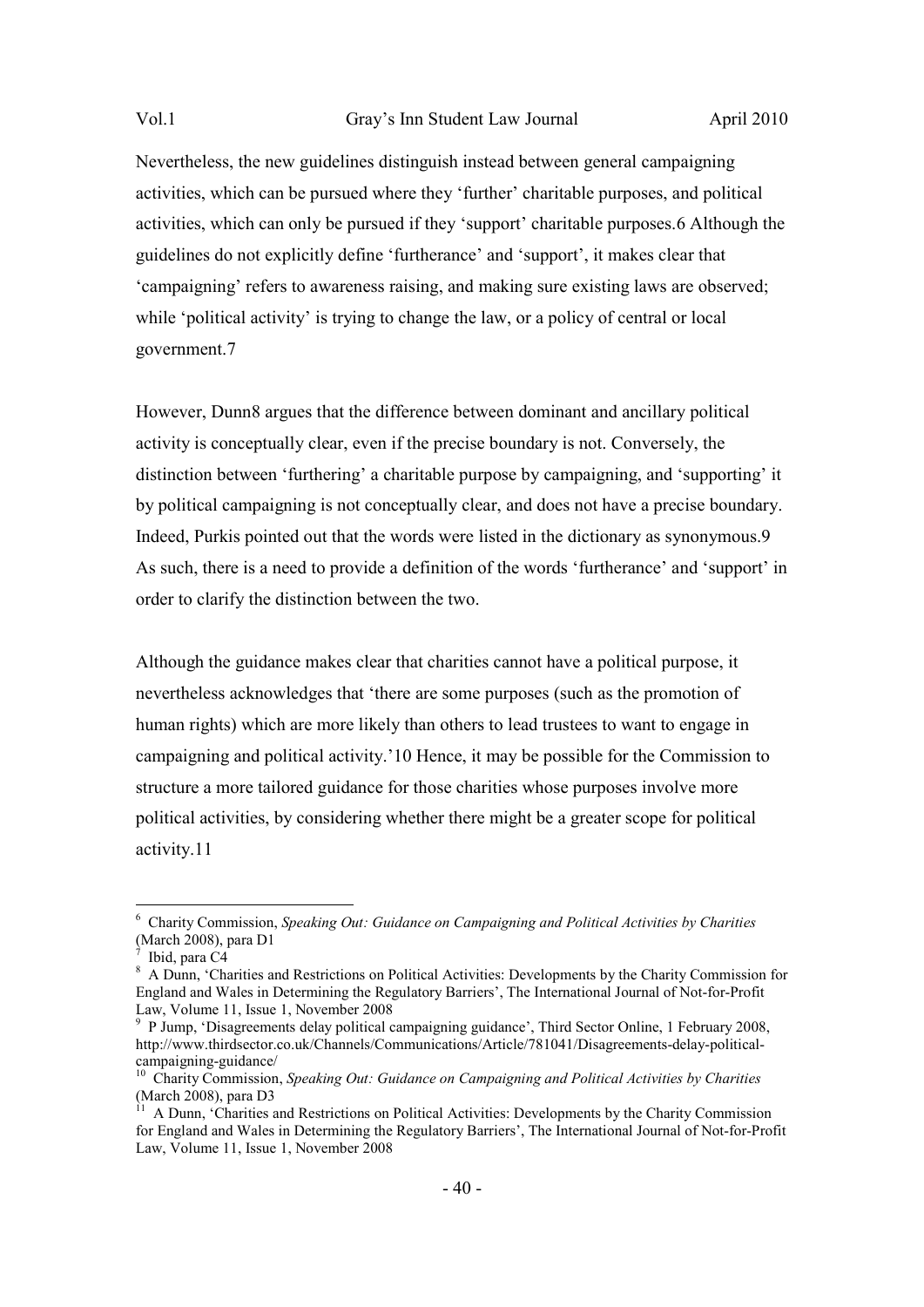Parallel to this, the new guidance allows a charity to focus most, or all, of its resources on political activity, in support of a charitable purpose for a period, provided it is not a charity's 'continuing and sole' activity.12 Although this change has been welcomed by several sectors,13 its intended purpose may be undermined by the fact that medium and smaller charities often fail to fully utilise the legal process, mainly because they lack the appropriate skills or knowledge, or were unaware of the permissible political activities.14

For example, on 3rd January 2008, the British Muslim Initiative, which included 16 charities, declared their support for Ken Livingstone as mayor of London, violating the requirement not to support a political party or candidate.15 Furthermore, a 2006 survey found that up to half of charities surveyed were unaware or unsure about the Charity Commission guidelines.16 Thus, there is a pressing need for the greater education and capacity building of charity trustees and their organisations on the nature and extent of their role in influencing the policy process.

Besides that, the Communications Act, 2003, (CA 2003) prohibits charities from broadcasting 'political' advertisements, which includes advertisements that aim to 'influence public opinion on a matter of controversy in the UK'.17 Although its purpose is said to be to protect public debate and the electoral process from distortion by wealthy operators,18 such a prohibition would prevent many charities from responding to television advertising in the same media as commercial organisations.19 For example, large corporations would be allowed to broadcast vanity advertising about its green

<sup>&</sup>lt;sup>12</sup> Charity Commission, *Speaking Out: Guidance on Campaigning and Political Activities by Charities* (March 2008), para B2, C2, E1, G1, Appendix 1

<sup>&#</sup>x27;Talking Point: Campaigning', Third Sector, 12 March 2008,

http://www.thirdsector.co.uk/Channels/Communications/Article/789695/Talking-Point-Campaigning/ <sup>14</sup> A Dunn, 'Charities and Restrictions on Political Activities: Developments by the Charity Commission for England and Wales in Determining the Regulatory Barriers', The International Journal of Not-for-Profit Law, Volume 11, Issue 1, November 2008

<sup>&</sup>lt;sup>15</sup> R Butt, 'Muslim leaders back Livingstone as mayor', The Guardian, 3 January 2008, http://www.guardian.co.uk/politics/2008/jan/03/religion.london

<sup>&</sup>lt;sup>16</sup> Survey of Campaigning Activities and Charity Commission Guidance (CC9) (London: nfpSynergy,2006) at http://www.nfpsynergy.co.uk/freereports/

 $17$  s.321(3)(f), Communications Act 2003

<sup>&</sup>lt;sup>18</sup> R (on the application of Animal Defenders International) v Secretary of State for Culture Media and Sport [2008] UKHL 15 (12 March 2008), per Lord Bingham

<sup>19</sup> *Report of the Advisory Group on Campaigning and the Voluntary Sector* ( London: Advisory Group, 2007) at www.bateswells.co.uk/Files/News/CampaigningReport.doc p2.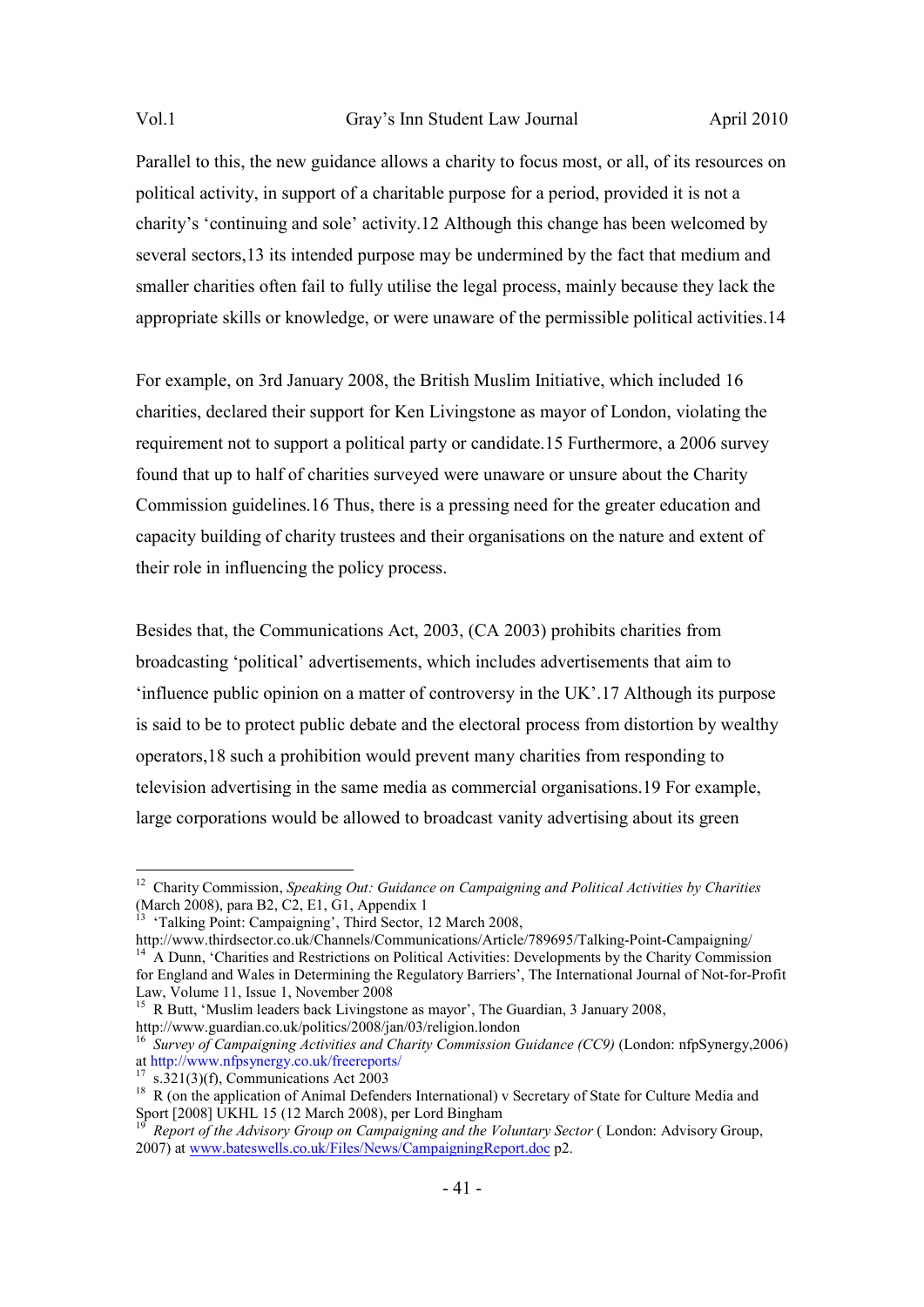credentials, but green campaigners are banned from rebutting their claims using the same method.20

However, other jurisdictions, such as Italy and New Zealand, have proved that a system which allows social advocacy advertising, but prevents political party advertising, is very much possible. The common criteria between Italian law21 and New Zealand law22 for permitting such advertising, is that the advertiser must be clearly identified, and that the opinions expressed must be clearly distinguishable from factual information. As such, it is submitted that adopting such measures in the UK would reduce the unnecessary restrictions on the ability of charities to campaign effectively.

All in all, the Charity Commission's 2008 guidelines mark a welcomed departure from the original cautionary approach, by removing the 'dominant/ancillary' rule, whilst defining 'campaigning' and 'political activity', and by conditionally allowing charities to focus all their resources on political activities for a period. Nevertheless, the present position is not entirely satisfactory, in that there remains a need to clearly define the words 'furtherance' and 'support'. Additionally, tailored guidance is required for those charities whose purposes involve more political activities, while charity trustees and their organisations should be provided with greater education. Furthermore, the ban on social advocacy advertising in the broadcast media should be removed. In any event, the law itself remains unchanged in that charities cannot have a political purpose, and given that the Charities Act of 2006 has recently come into force in 2008, any new legislative changes in the immediate future seem unlikely.

 $20$  Ibid.

<sup>21</sup> Art.46, Code of Marketing Communication Self-Regulation Italy, http://www.iap.it/en/codice.htm <sup>22</sup> Rule 11, Advisory Standards Authority Code of Ethics, New Zealand,

http://www.asa.co.nz/advocacy\_principles.php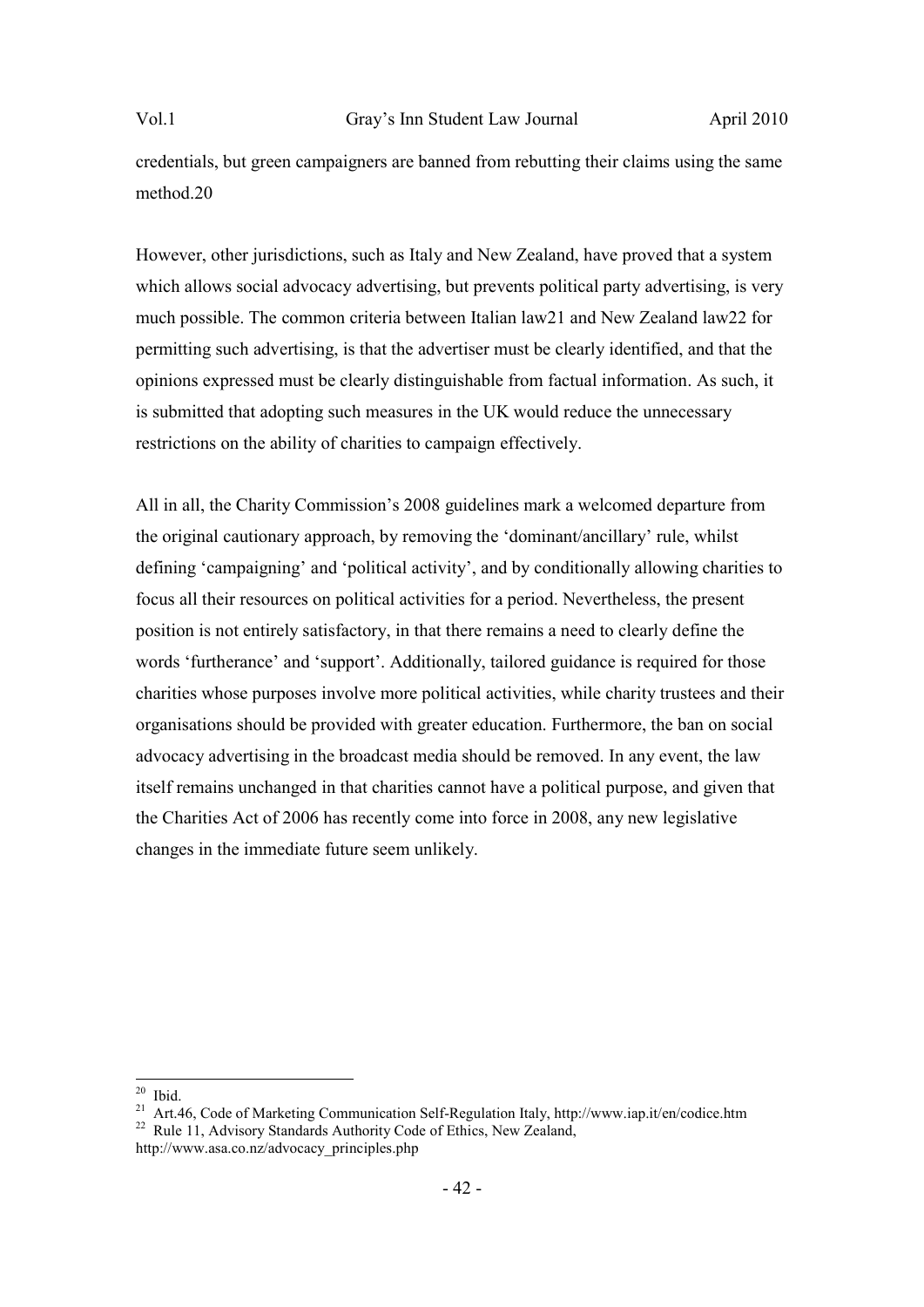# *Presumed likely to re-offend? A review of the UKBA's detention of foreign national prisoners*  ALEX TINSLEY

# **Abstract**

This article will first review the basic legal framework of immigration detention and explain where risk-assessment bites in the process. It will then outlines the systems in place for assessing foreign national prisoners at the transition from prison to immigration detention, and at subsequent reviews of detention. It will refer to the Harm Matrix, a categorisation device so far undisclosed by the UK Border Agency, and underline the lack of transparency in the other risk-assessment system in operation. It will then review the case of R (Abdi ) v SSHD and the use of an 'undisclosed' before the current system was in place. It will suggest that in the light of this episode, there is ample reason to question how fair the current system is. It will argue in conclusion that the UKBA, essentially now a security agency, seems to avoid the full scrutiny of the courts in order to achieve the government's political objectives.

#### **Introduction**

When an offender is sentenced to custody, the factual justification for depriving him of his liberty is proved beyond reasonable doubt, to the satisfaction of a criminal tribunal of fact. That is the norm, and one would expect no less. The picture in immigration detention is slightly different. If the same individual, now time-served, is to be deported, he can be detained pending his removal. But now the factual judgment is that of an administrative decision-maker, subject to the supervision of the administrative court and the asylum and immigration tribunal.

One of the factual judgments that must be made is the prisoner's likelihood of reoffending if released. This article will, after reviewing the legal framework for immigration detention, detail the systems in place for making that assessment. It will suggest that as things stand, the courts capable of reviewing detention are deprived of valuable evidence going to the likelihood of re-offending. Therefore, the factual basis for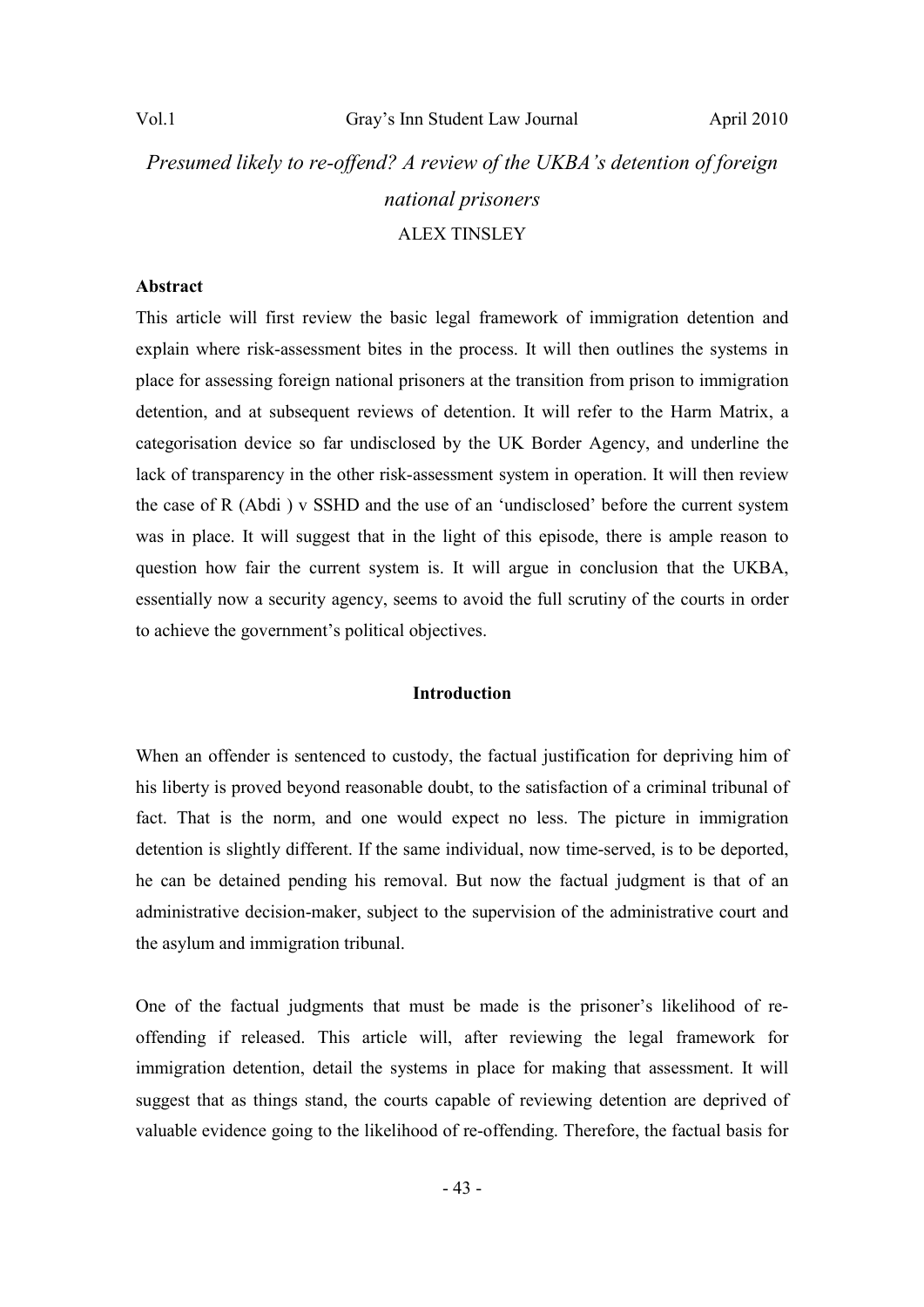the decision – the decision to deprive someone of their liberty – is proved only to a relaxed standard. This is, at least, an awkward systemic problem.

Or it is strategic. The UK Border Agency (UKBA) has its objectives, after all. It is tasked with protecting the public, and ministers answerable to media pressure demand results. This has in the past led the agency to avoid the scrutiny of the courts. By reference to the infamous 'undisclosed' detention policy discovered in 2008, this article will suggest that the UKBA is currently driven by political imperatives and that it has a positive incentive to limit judicial inquiry into its decisions. The real worry, it will be argued, is that the institutional practices detailed below herald an acceptance within the agency that where foreign criminals are concerned, policy imperative outweighs due process.

# **Immigration Detention: Legal Framework**

Under the Immigration Act 1971, a person who is not a British citizen is liable to deportation if the Secretary of State for the Home Department (SSHD) deems his deportation 'conducive to the public good'. The Crown Court also has the power to recommend deportation upon conviction for an imprisonable offence<sup>1</sup>. The SSHD must exercise this power where a 'foreign criminal' is sentenced to a period of imprisonment of at least twelve months.<sup>2</sup> However it may still be – and is – invoked even where this statutory obligation is not engaged.

Once a decision is made to deport, or where a recommendation to deport is made by a court, there arises a power to detain pending removal or departure.3 That power to detain is subject to the substantive principles in *R v Governor of Durham Prison, ex parte Hardial Singh4*. Under *Hardial Singh* principles, detention under the 1971 Act is limited to the period reasonably necessary for carrying out deportation. That period is elastic. It varies according to a number of factors such as the likelihood of removal happening, the efforts being made by the SSHD to remove the detainee, the risk of absconding if

<sup>&</sup>lt;sup>1</sup> Section 3(5) and (6)

 $2 s 32(5)$ 

<sup>3</sup> Sch. 3 paragraph 2 (1), (1A) and (2)

<sup>4</sup> [1984] 1 WLR 704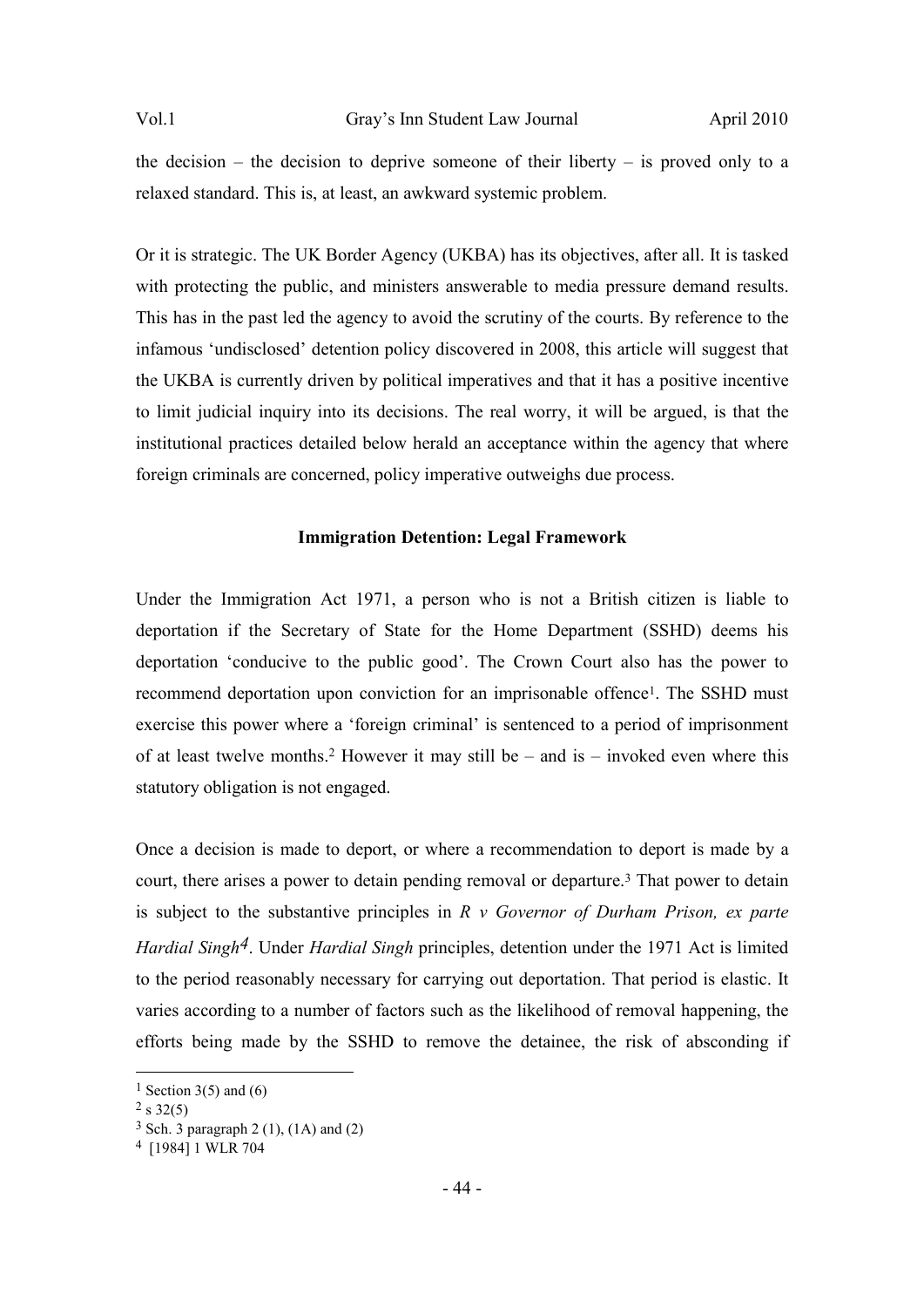released, and, predictably, the risk of re-offending. The focus of this article will be on this last element.

The rationale underlying the 'risk of re-offending' element was succinctly put by Simon Brown LJ (as he then was) in *R (I) v SSHD5*. In paragraph 29 he said:

If, say, one could predict with a high degree of certainty that, upon release, the detainee would commit murder or mayhem, that to my mind would justify allowing the Secretary of State a substantially longer period of time within which to arrange the detainee's removal abroad.

So at the initial decision and thereafter, the likelihood of re-offending will in part determine whether or not a foreign national is to be deprived of his liberty.

This 'one' who is supposed to predict the possibility of a time-served prisoner reoffending is an officer of the Criminal Casework Directorate (CCD), who will make the decision to detain. That caseworker is also supposed to review detention on a monthly basis to check that the criteria for detention are still satisfied.6 These decisions are not just made on a liberal application of *Hardial Singh* principles. The law is translated into policy instructions which the CCD is supposed to follow. Those instructions, and their application, will be the focus of this article. As will be seen below, the current system is convoluted, lacks transparency, and is arguably designed to limit the extent to which the court can interfere.

#### **Unchallengeable risk-assessment**

#### *The systems*

 $\overline{a}$ 

The current policy is contained in Chapter 55 of the Enforcement Instructions and Guidance ('Chapter 55'). In keeping with the common law, there is a (notional) presumption in favour of release. The policy reads:

<sup>5</sup> [2002] EWCA Civ 888

<sup>6</sup> Pending the outcome of *R (SK) (Zimbabwe) v SSHD*, currently awaiting judgment in the Supreme Court, it is not clear whether in law these reviews constitute fresh decisions to detain or merely passive noninterferences with the original decision. In any event, the whole process is executive and subject to the policy instructions.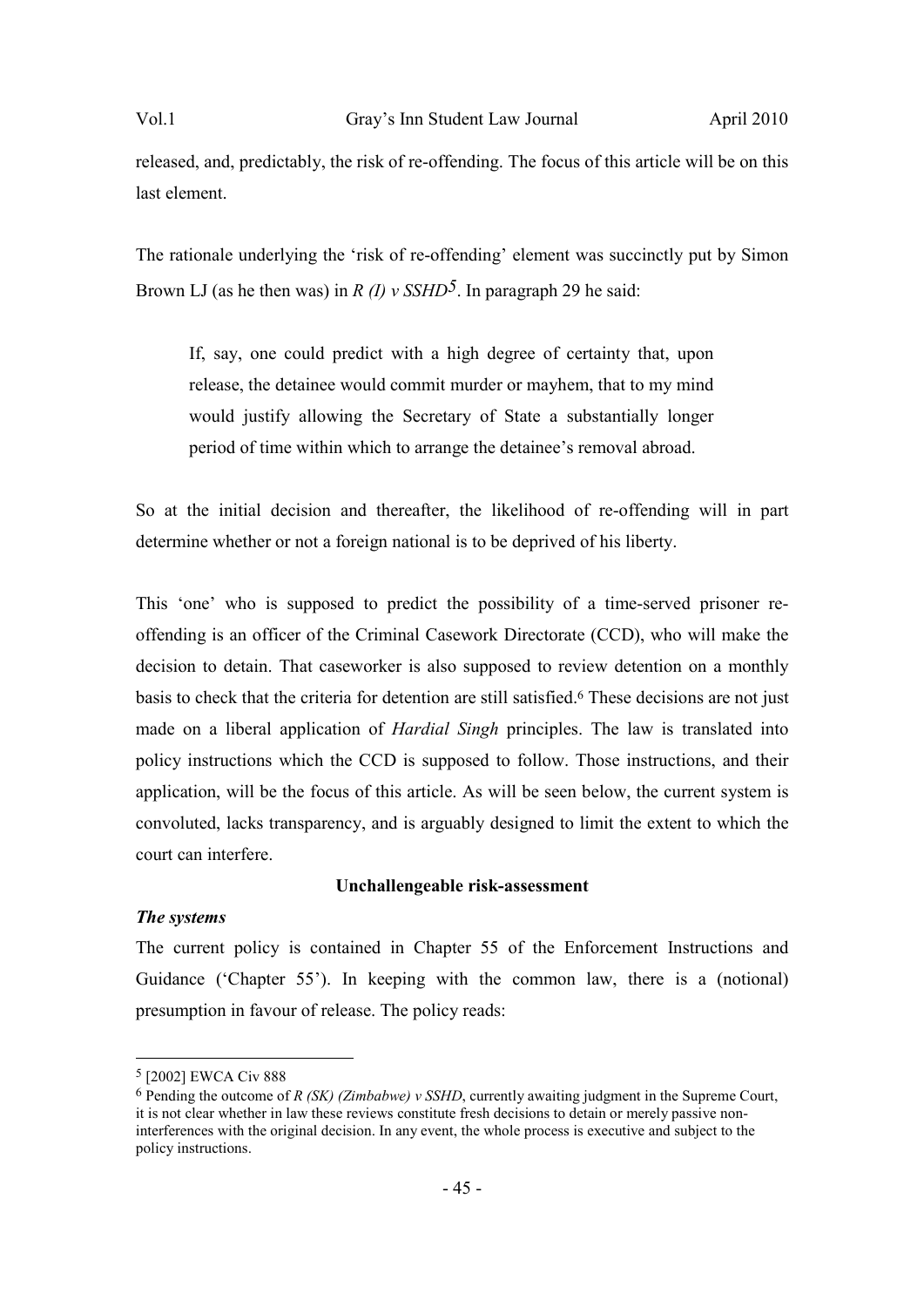…the starting point in [the case of foreign national prisoners] remains that the person should be released on temporary admission or release unless the circumstances of the case require the use of detention. However, the nature of these cases means that special attention must be paid to their individual circumstances. In any case in which the criteria for considering deportation action (the 'deportation criteria') are met, *the risk of re-offending* and the particular risk of absconding should be weighed against the presumption in favour of temporary admission or temporary release (emphasis added).<sup>7</sup>

The policy also specifies that in the case of violent, sexual, drug-related and other serious offences, 'particularly substantial weight should be given to the risk of re-offending'. 'In practice', it continues, 'release is likely to be appropriate only in exceptional cases'.

That is all very well. In the case of a serious, persistent offender, it will not require a great feat of hypothesis to conclude re-offending is likely. Indeed, many obvious correlations apply and a good educated guess is usually possible: drug users, for instance, often return to acquisitive crime.<sup>8</sup> Particularly relevant to immigration is the correlation with unemployment,<sup>9</sup> since persons subject to immigration control are usually prohibited from working. But the risk of re-offending necessarily involves some delicate evaluation of an individual at a psychological level as well as by reference to their criminal antecedents. The offender may seek, and respond to, drug rehabilitation, anger management or psychiatric treatment in prison. Custody itself may have a salutary effect on him.

These factors are monitored by the Probation Service while an offender is in prison under the Offender Assessment System (OASys). OASys assessment is continual, and where a prisoner nears the early release date, to be released on license, it will be used to provide the Probation Service with guidance on the level of supervision to require as a condition

<sup>7</sup> Enforcement Instructions and Guidance (EIG) Para. 55.3

<sup>8</sup> For a full discussion of the evidence on this point see *Reducing Drug Use, Reducing Reoffending* (full report) UK Drug Policy Commission, March 2008, or *'Reducing re-offending by ex-prisoners', Summary of the Social Exclusion Unit Report*, Cabinet Office July 2002. Interestingly, even this correlation is more complex than is widely assumed.

<sup>9</sup> Morgan, P *Remand Decisions and Offending on Bail* Home Office Research Studies (1998), p.184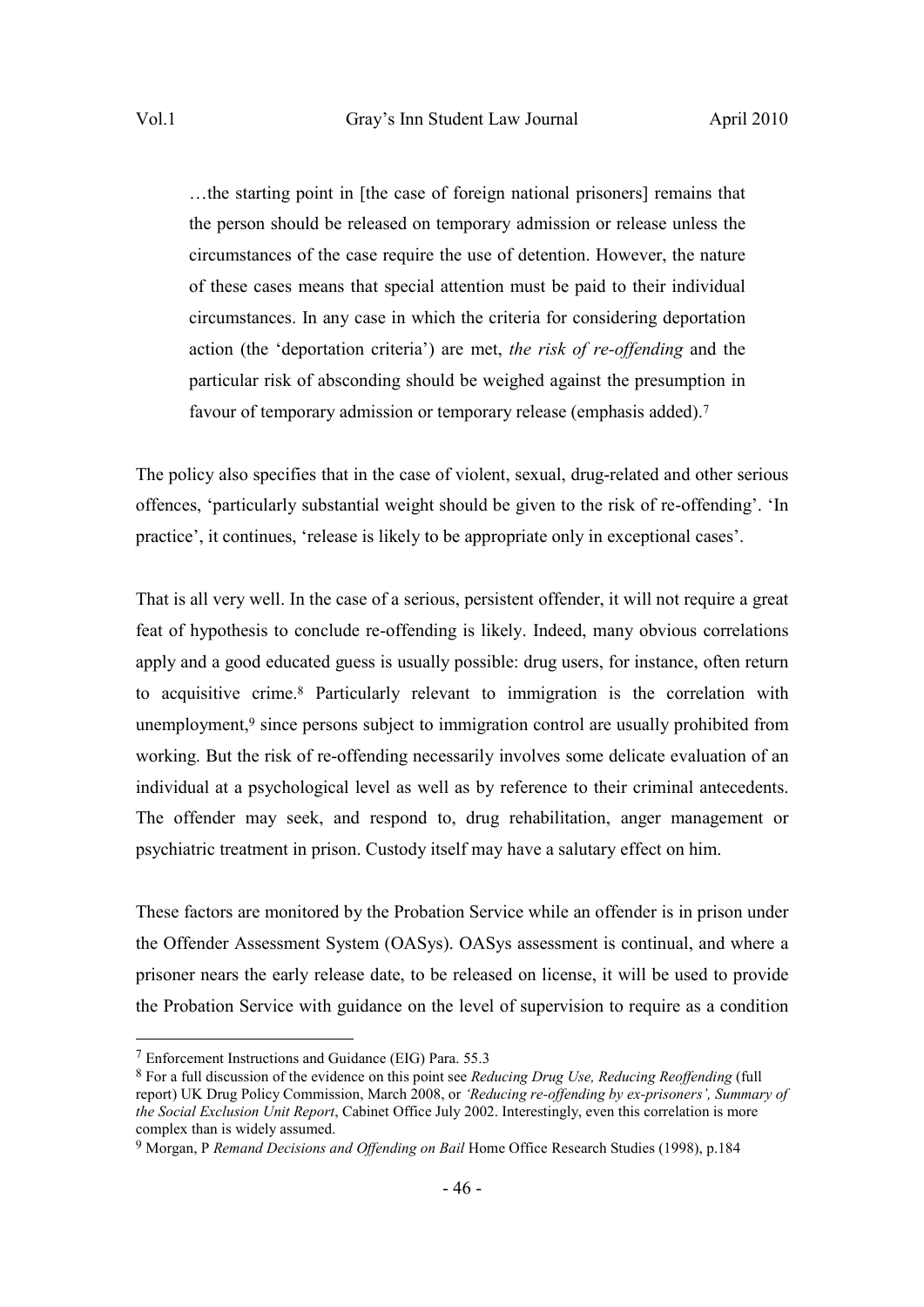of the license. Chapter 55, and a parallel Probation Service circular,<sup>10</sup> establish a process whereby the CCD contacts the Probation Service to obtain a pro-forma OASys report for the purposes of the decision to detain.<sup>11</sup> The process is then supposed to be repeated whenever CCD review detention, or if the detainee applies to be released on bail for the purposes of preparing a bail summary to oppose release.

However, an OASys report will only be available where the sentence was twelve months or more. In other cases where the SSHD has decided to deport, it will not be available. In those cases, Chapter 55 requires CCD to make their own assessment, based on 'the nature of the original offence, any other offences committed, record of behaviour in prison and Immigration Removal Centre(s) and general record of compliance'.<sup>12</sup> The emphasis is on the offence, however, and in particular where the offence is 'violent, sexual or drugrelated' a high risk will be assumed. This, it is thought, is where the 'Harm Matrix' applies.

The Harm Matrix is an assessment system which allows case-by-case classification of offenders as Category A, B or C (corresponding to high-, medium- and low-risk). Category A contains murder, rape, people and drug trafficking, violent crime and child abuse; category B contains illegal working and identity fraud; and category C covers minor immigration offences and anti-social behaviour. Little is known of the matrix, since it is not disclosed, as will be seen in the discussion below. However, it is clear that it allows staff to calculate the risk to the public posed by a given offender. For instance, if a detainee is bailed or released from detention, staff at the National Asylum Support Service use it to assess the suitability of the accommodation they provide.<sup>13</sup> Or, if a released detainee absconds, the Harm Matrix calculus will govern the extent of

<sup>10</sup> Probation Circular 32/2007

<sup>&</sup>lt;sup>11</sup> The circular provides a form specially for the purpose, which includes specific questions to be answered with the help of OASys records. This is different from a comprehensive OASys report which the Probation Service would use when making arrangements for the release of an offender back into the community. 12 EIG Paragraph 55.3.2.8

<sup>13</sup> UK Asylum Process Guidance: Section 4 Bail Accommodation,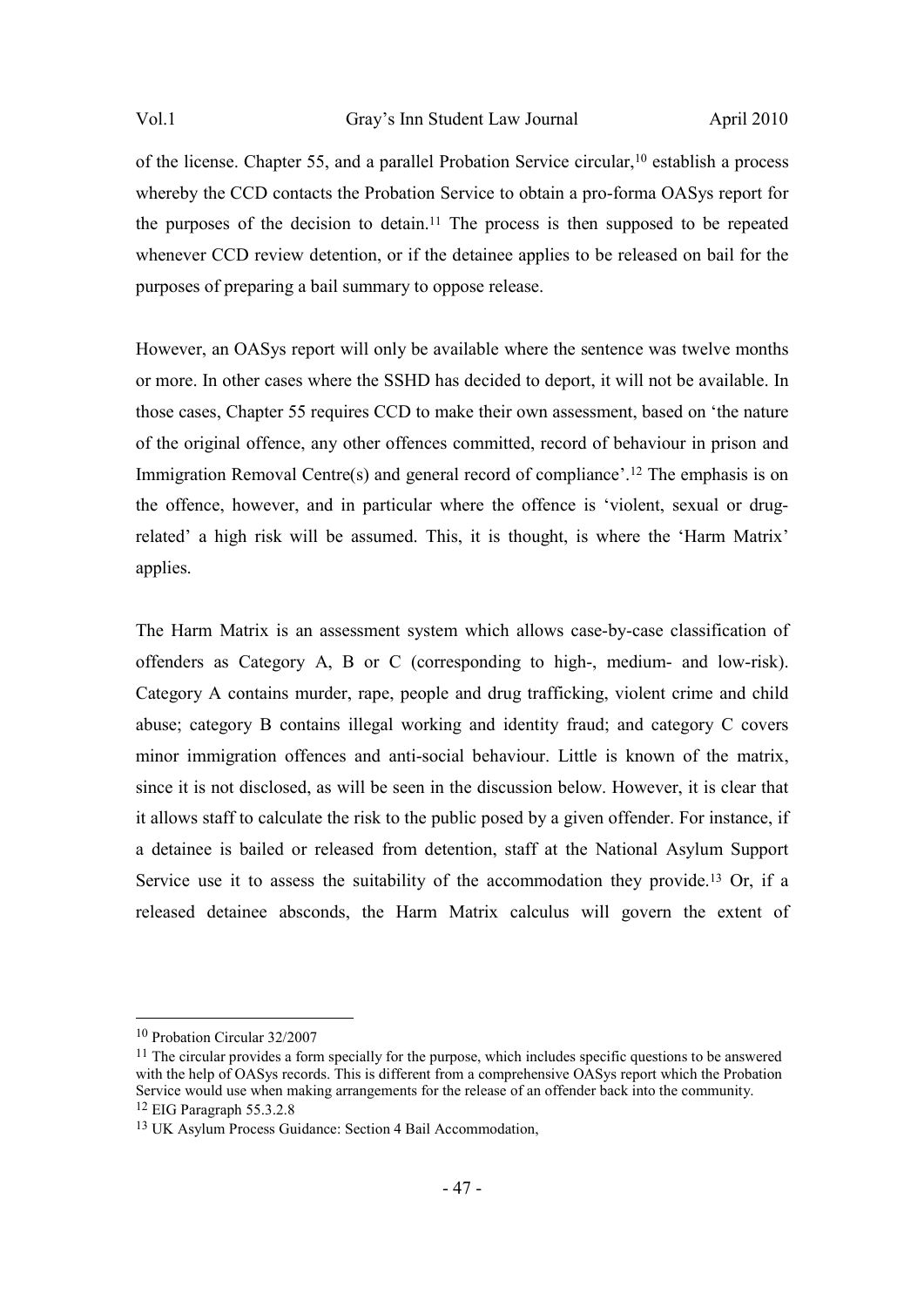enforcement action that should be taken in response. <sup>14</sup> It also serves at management level to allocate resources and prioritise the deportation of high-risk offenders.<sup>15</sup>

# *The lack of transparency*

Neither of these systems is of much assistance to the courts. Although OASys reports are supposed to be available to applicants (whether for bail or judicial review), none of the documents issued to detainees contain any reference to them,<sup>16</sup> and their existence is not widely known. Further, they do not feature in Subject Access Request files obtained under the Freedom of Information Act (FOI). As for Harm Matrix assessment, practitioners simply do not know how it works. Indeed, the functions described above are known only because various policy documents refer to it. The details remain under wraps, and FOI requests for full disclosure have so far been resisted. Even on the strength of the three headline categories, there is cause for concern. When they were disclosed at the National Asylum Stakeholder Forum in 2009, stakeholders noted that 'violent crime', for instance, was worryingly vague, capable of catching minor assaults as much as manslaughter.<sup>17</sup>

In an obvious case this will not make much difference. Detention can lawfully extend well beyond 30 months if the offending history clearly justifies it. Equally, the court may ignore the CCD's assessment if they find it unreasonable. For instance, in *R (Polanco) v SSHD<sup>18*</sup>, the judge said in paragraph 22:

I do not accept the Secretary of State's assessment of the likelihood of the claimant's re-offending … the claimant was released from his prison sentence on licence, at a date which does not appear to have been delayed by any doubts about the danger he posed to the community. There is no suggestion that he committed any further offence whilst he was at liberty. It was difficult to see why it was thought that he was fit to be in the

<sup>14</sup> Enforcement Instructions and Guidance, chapter 19

<sup>15</sup> Home Office: 'Control of Immigration: Quarterly Statistical Summary, January – March 2009', United Kingdom

<sup>16</sup> Reasons for detention letters, monthly progress reports, and bail summaries

<sup>17</sup> Minutes of the National Asylum Stakeholder Forum, Meeting 13, 22 September 2009.

<sup>18</sup> [2009] EWHC 826 (Admin)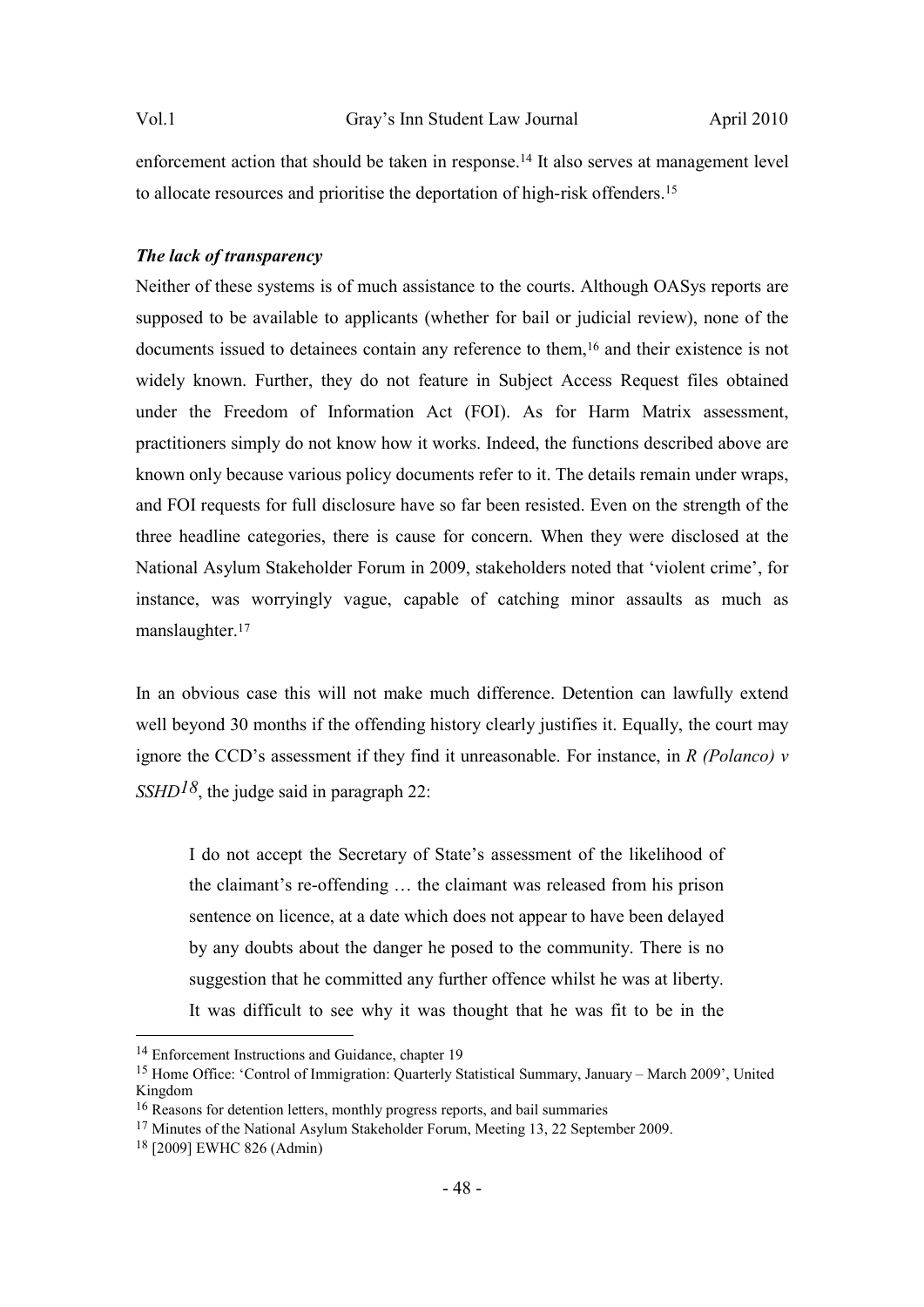community relatively soon after commission of the offences, but is now regarded as unfit to be in the community because of the risk of his committing further offences.

However, such instances are rare; indeed, Polanco was released from prison in early 2006, before the detention regime tightened. Today, he would undoubtedly be detained at the end of his custodial sentence, and would therefore not be able to rely on the fact of his earlier release from prison to counter the SSHD's assertion. What is more likely now is simply that judicial inquiry will be insufficiently informed. In an arguable case, the absence of a complete risk-assessment leaves the court without a valuable piece of evidence. This is not good for justice.

First, LSC funding for immigration detention cases is scant and many applicants represent themselves at judicial reviews and bail hearings. They may not be in a position to address their offending history as they would if they were represented, even if their case is arguable. Even if they are represented, there will probably take place a rather unsophisticated clash of template submissions: the SSHD asserting there is an unacceptable risk of harm to the public, and the detainee flatly denying it. That was the case in *R (Mamki)* v  $\frac{SSHD^{19}}{}$  in which the judge noted counsel's lament that there was no up to date assessment available, but ultimately based his decision on the offending history alone.<sup>20</sup> Given that these factual judgments will ultimately decide whether an individual is deprived of his liberty, it is submitted that this relaxed approach is unsatisfactory. One might say the system is flawed, characteristically for a bureaucratic public agency. But this particular agency's track record invites a less sympathetic conclusion.

# **A track record of secrecy**

 In April 2006, the media revealed that 1,023 foreign national prisoners (FNPs) had been released from prison and that their whereabouts were unknown. In fact, they could have

<sup>19</sup> [2007] EWHC 3115 Admin

 $20$  ibid. at para. 20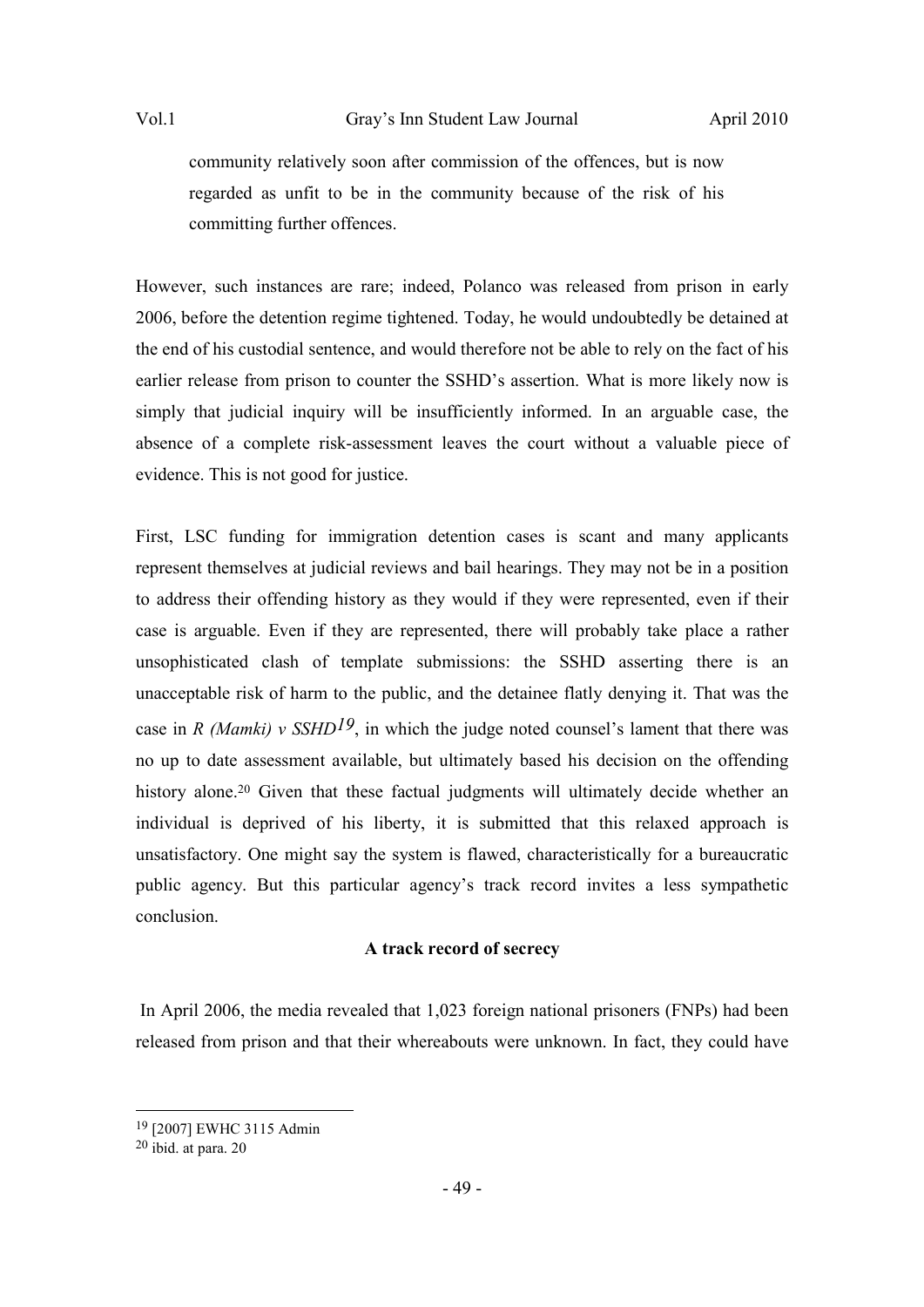been detained further and deported. Cue public uproar<sup>21</sup> and ministerial pledge-making.<sup>22</sup> There followed a two-year period in which the agency<sup>23</sup> operated an 'undisclosed policy' of presumptively detaining virtually every FNP, a policy subsequently found unlawful.

Throughout the period of April 2006 to June 2008, the UKBA's published policy for the detention of FNPs was set out in Chapter 38 of the Operations Enforcement Manual (Chapter 38). On the face of it, it too provided that there was a presumption in favour of release, and that where possible alternatives to detention should be employed. This could be displaced on the circumstances of the case. However, in the series of cases culminating in *R (Abdi and others) v SSHD*, <sup>24</sup> it was revealed that in fact the UKBA had been operating an undisclosed or 'secret' policy which did not match its published instructions.

The policy actually in operation had, since April 2006, been predicated on a presumption in favour of detention. It had been known since *R (Sedrati)* v  $SSHD<sup>25</sup>$  that the detention pending deportation power did not create any such presumption, and yet it was being applied. One internal email from June 2006, disclosed in the course of the *Abdi* litigation, indicated that 'CCD are pretty much just detaining all FNPs without proper consideration/review process'.26 Another from September 2006 read '[i]n recent months … we have been detaining *all* criminal cases where it is decided to pursue deportation'.<sup>27</sup>

The published policy was eventually revised to match the internal policy, and openly stated the presumption in favour of detention. Applying *Sedrati*, Davis J duly found that policy unlawful. It was therefore quickly revised, and became the current Chapter 55. The episode is revealing, in that it demonstrates the extent to which the agency was prepared

<sup>-</sup>

<sup>21</sup> See, for instance, '1,000 foreign prisoners escape deportation after release' *The Independent*, 25 April 2006

<sup>22</sup> The Home Secretary, at the time, was Charles Clarke

<sup>&</sup>lt;sup>23</sup> The UKBA did not exist until 2007. The agency responsible for the earlier portion of this period was the Immigration and Nationality Directorate, which was subsumed into the UKBA. Reference is made to the UKBA in the following paragraphs to avoid confusion.

<sup>24</sup> [2008] EWHC 3166 Admin

<sup>25</sup> [2001] EWHC 410 Admin

<sup>26</sup> ibid. at 43.3

<sup>27</sup> ibid. at 43.8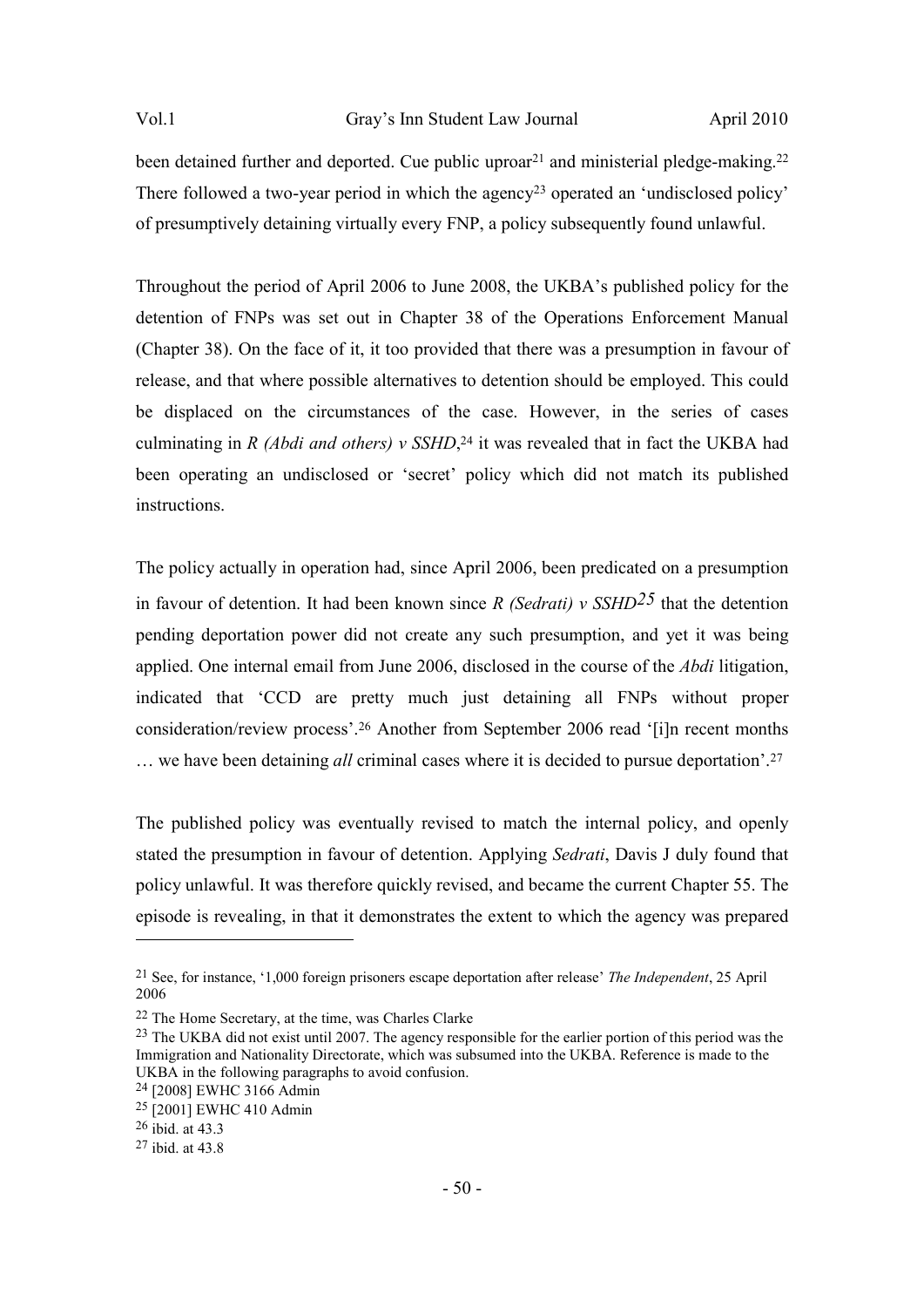to avoid the censure of the courts in order to meet political objectives. It also casts a shadow over the current system.

# **Good politics, bad practice**

Indeed, the political motive for detaining FNPs, and keeping them detained, is no less pervasive now than it was in 2006. And it is quite possible that the availability of OASys reports is kept quiet deliberately (there used to be an obligation to disclose the assessment to an applicant's representatives, but the Probation Circular has withdrawn it). The Harm Matrix, as has been seen, is certainly withheld purposefully. So whatever case-by-case assessment is going on, it is kept in-house and scope for judicial scrutiny is minimised. This is consistent with the government's repeal of the provision for automatic bail hearings,<sup>28</sup> which again shows an unwillingness to multiply the opportunities for detainees to be set free.

None of this is surprising, of course. The 'dangerous foreigner'<sup>29</sup> has been the totem of the last decade's safety politics which has seen a gross conflation of migration and security. The Security Council has repeatedly stressed the asylum system should not be allowed to be abused by possible terrorists.30 Here, the legislature defined the 'serious criminal' exception to the Refugee Convention<sup>31</sup> as catching anyone sentenced to two years' imprisonment,<sup>32</sup> a risk definition altogether harsher than ever intended by the Convention.33 So the UKBA, in its ordinary immigration and deportation functions, has become a frontline arm of state security; so it has an incentive to obfuscate its systems and not disclose its policies.

<sup>28</sup> Under s 44 of the Immigration and Asylum Act 1999, repealed in 2003 before it ever came into force.

<sup>29</sup> The expression is that of Kostakopoulou, D 'How to Do Things with Security post-9/11', Oxford Journal of Legal Studies, 1 June 2008

<sup>30</sup> See, for example, resolutions 1269 and 1373

<sup>31</sup> The 1951 Convention relating to the Status of Refugees

<sup>32</sup> Nationality, Immigration and Asylum Act 2002, s 72. The provision has now been read down, but it took five years. In the meantime, UKBA caseworkers will have been busy cancelling or denying refugee status for anyone sentenced to two years' imprisonment, ostensibly in defence of national security.

 $33$  'a risk definition...the Convention': this was a theme of a lecture by Prof Goodwin-Gill 'Refugees, Security and the Right to Protection', 27 November 2009, Birkbeck School of Law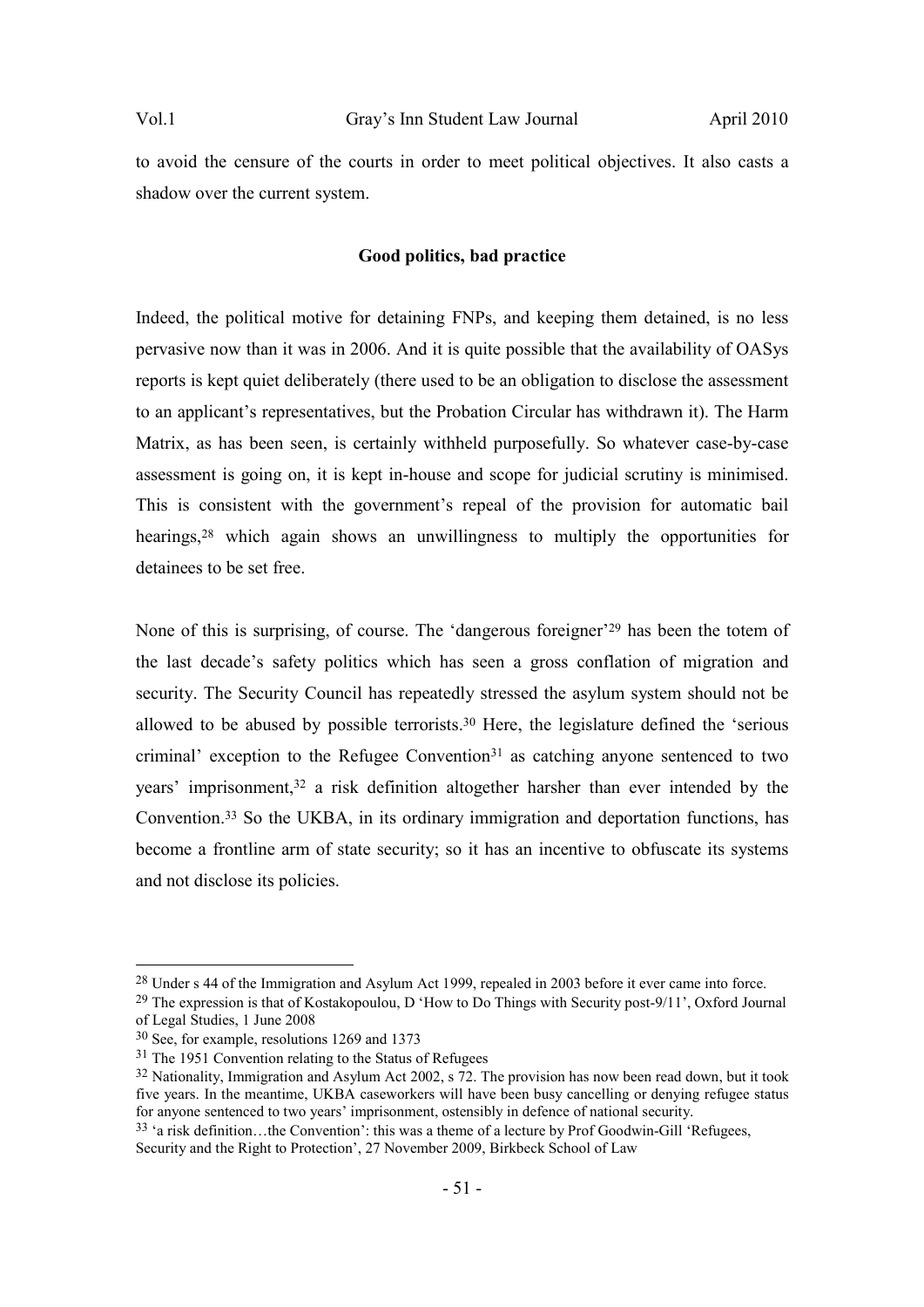Any lack of procedural transparency or fairness usually incites much consternation. For instance, where the SSHD imposes control orders, the decision immediately attracts the attentions of human rights lawyers, the Special Immigration Appeals Commission, and the media alike. The rights of controlees are jealously guarded, as the courts are anxious to ensure public safety politics encroach as little as possible on the rights of individuals. However, as has been seen, the internal workings of state agencies are not susceptible to such close scrutiny.

Not only is institutional functioning hard to scrutinise and challenge, it will also surely be harder to correct as time passes. Even Thucydides and Machiavelli – advocates *par excellence* of the theory that the state of emergency justified the suspension of ordinary laws and civility in order to safeguard the state – always believed that these should be restored once the emergency subsides. Civil liberties advocates already express a concern that the legislative tendencies of the last decade have influenced the culture within executive branches. It is  $-$  in theory  $-$  possible to roll back s44 or the photography provision, but a lot more difficult to reform the culture these powers have instilled, so the argument goes.34 In immigration, the onus has been on curbing asylum and increasing enforced removals, with a robust attitude towards the rights of migrants (perhaps best exemplified by the use of destitution to deter migration).<sup>35</sup> The worry is that this objective now drives the agency to avoid the scrutiny of the courts, and that such tactics will become institutionally ingrained.

### **Conclusion**

The operations of the UKBA, and Chapter 55 in particular, do not lend themselves to easy analysis. One recent challenge denounced the latter as an 'extraordinarily

<sup>34</sup> Michael Mansfield, for instance, has recently adopted the phrase 'institutional denial' to describe the police's response to the death of Ian Tomlinson at the G20 protests last year. It will be recalled that one of the explanations offered was that protestors sometimes dress up as policemen, and that one such impostor might have been responsible for pushing Mr Tomlinson to the ground shortly before his death from a cardiac arrest. His suggestion is that such responses are the result of a lack of accountability resulting from the police being positioned above the law.

<sup>35</sup> See *R (Limbuela and others) v Secretary of State for the Home Department* [2005] UKHL 66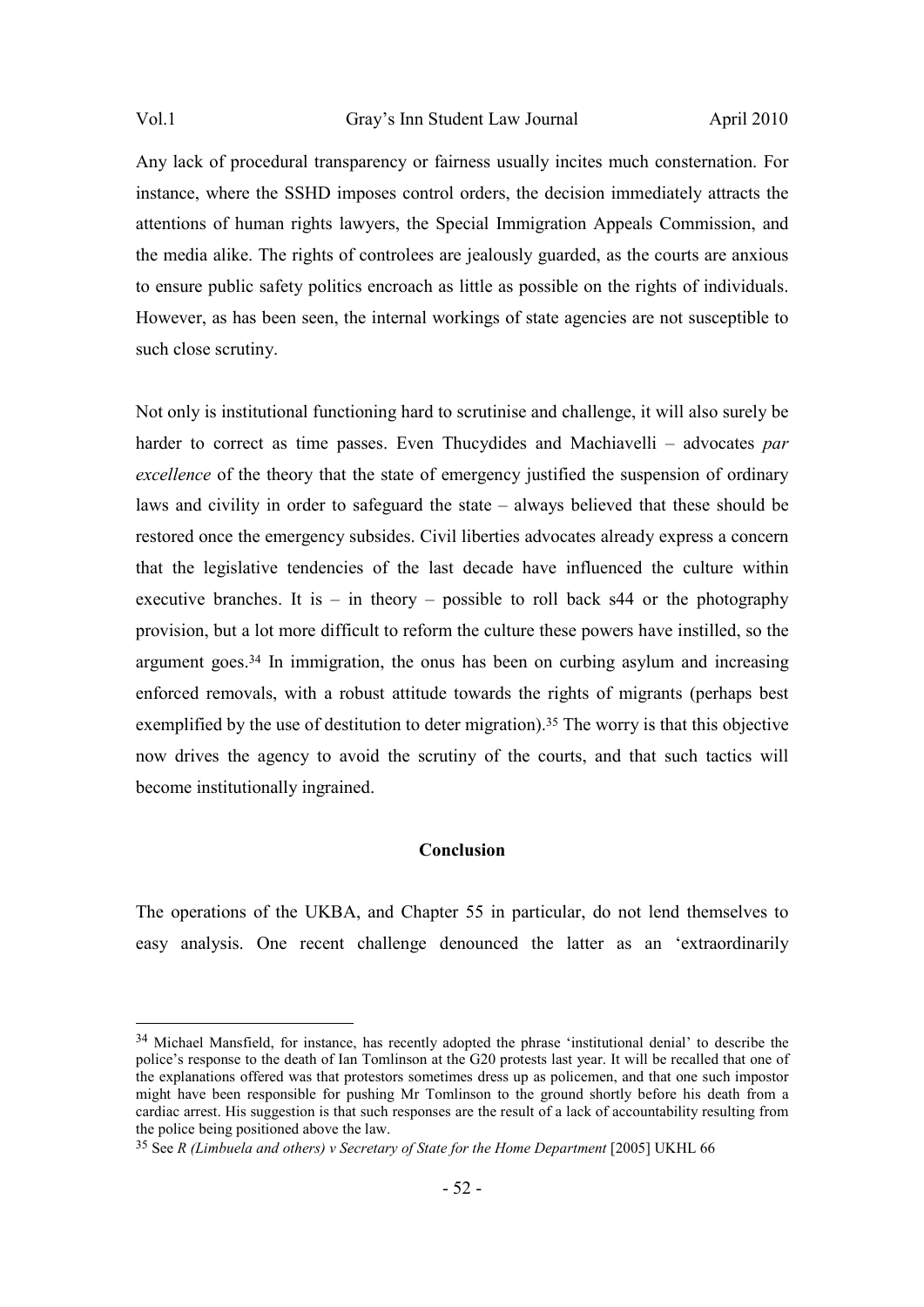convoluted document'<sup>36</sup> incapable of having the force of law. This author agrees. And yet it determines the fate of many foreign nationals who – lest one forget – have served their time and in the eyes of the criminal law have been punished for their offences. The riskassessment attached to decisions under Chapter 55 is even less transparent. This could, and should, be improved. If a factual judgment is made, the basis for making the assessment should be disclosed. If the CCD is making these assessments conscientiously, there can be no good reason not to. The less transparent the process, the more one is forced to assume it is faulty.

This criticism is specific, and not intended to deprecate the whole agency. All immigration appeals, however frivolous, are considered, and probably much to the frustration of well-meaning case-workers conscious of the public expense involved. Further, the Home Office has, like all other agencies, undergone a massive disclosure exercise under the current government, which has made freedom of information part of the furniture. However, even freedom of information allows exceptions, not least the protection of the public, and that is the UKBA's *raison d'être*. We should avoid the distasteful situation in which the foreign detainee, by virtue of his legal 'otherness', is considered exceptional. Policy imperative must not compromise procedural transparency, even if the individual in question has waved the right to be in the country.

<sup>36</sup> *R (Abdi) v SSHD (no 2)* [2009] EWHC 1324 Admin, para 10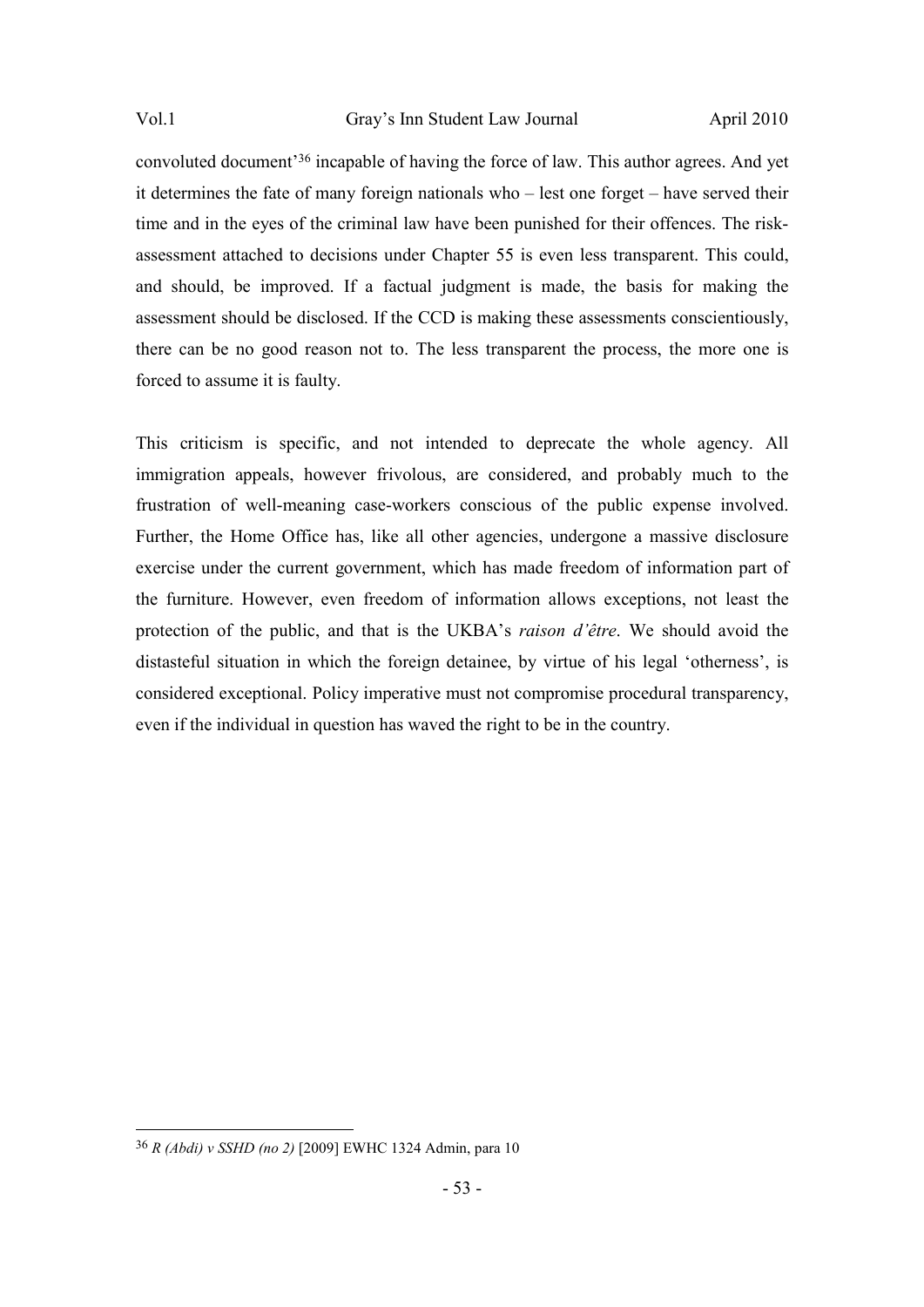# *The Application of margin of appreciation doctrine in freedom of expression and public morality cases limits free speech/expression in the UK*  HASSNAIN NAQVI

# **Abstract**

 $\overline{a}$ 

Rousseau's famous dictum is 'Man was born free, but everywhere he is in chains'. With this notion in mind when we look at any legal system, we notice that laws are prescribed to govern the ways people express themselves. In relation to the EU article 10 of the ECHR, paragraph 1 gives the right to freedom of expression. However, just as this freedom carries with it great responsibility, paragraph 2 imposes restrictions upon this right. In light of paragraph 2, when applied to any given case by Member States of the EU, it can be seen that they are afforded a discretion to impose or limit freedom of expression; this discretion afforded to the courts has come to be known as the Doctrine of Margin of Appreciation. With the application of the Margin of Appreciation there has been inconsistency, an imbalance which requires reform.

This essay will examine the development of the Doctrine of Margin of Appreciation, and the rationale behind it, and will examine legal principles and case law in light of the hypothesis: the application of the Margin of Appreciation doctrine in freedom of expression and public morality cases limits free speech and expression in the UK.

# **Introduction**

'Margin of appreciation' refers to the power of a Contracting State in assessing factual circumstances, and in applying the provisions envisaged in International Human Rights instruments.<sup>1</sup> Margin of appreciation is based on the notion that every society is entitled to certain latitude in balancing individual rights and national interests, as well as in resolving conflicts that emerge as a result of diverse moral convictions.<sup>2</sup> Human Rights

1 YUTAKA ARAI-TAKAHASHI, THE MARGIN OF APPRECIATION DOCTRINE AND THE PRINCIPLE OF PROPORTIONALITY IN THE JURISPRUDENCE OF THE ECHR 2 (2002); see also Thomas A. O'Donnell, The Margin of Appreciation Doctrine: Standards in the Jurisprudence of the European Court of Human Rights,  $4$  HUMAN RIGHTS QUARTERLY 474, 475 (1982)

<sup>2</sup> Eyal Benvenisti, Margin of Appreciation, Consensus, and Universal Standards, 31 INTERNATIONAL LAW AND POLITICS 843 (1999).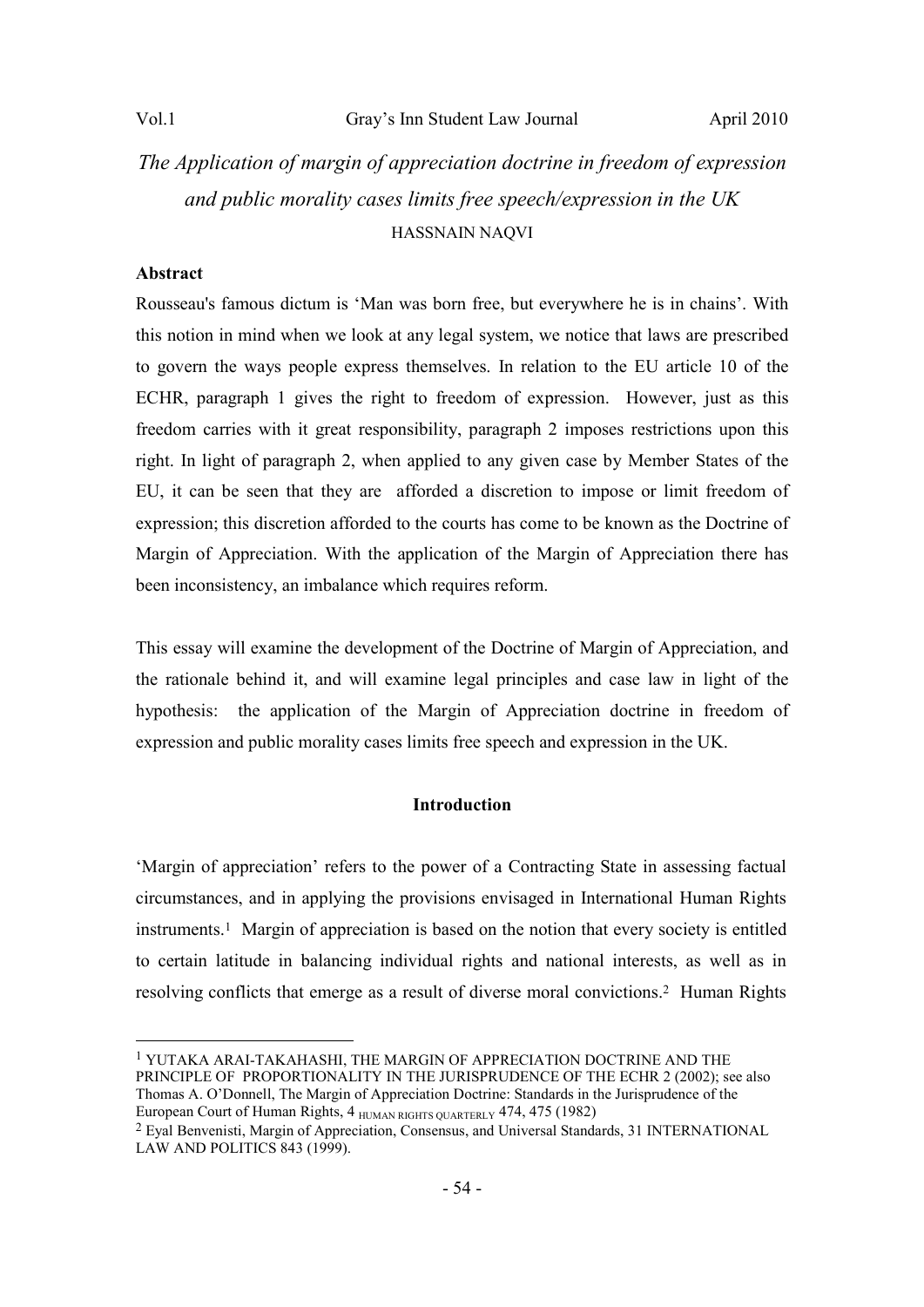convention gives the right to freedom of expression, but since this freedom carries with it responsibility, it is subject to regulation.

In this regard, the doctrine is parallel to the interpretation or discretion of the judge, in line with certain constraints prescribed by legislation, precedent or custom, which could decide a case within a range of possible solutions. In other words, judges are entitled to exercise discretion to make fair decisions in a specific case, without being locked into a formula that might not be applicable to every scenario. Since the courts are given a margin of appreciation, one can evaluate that at the disposal of the discretion, freedom of expression may in practice be limited.

However, as two members of the Court have suggested,3 the limits of the Margin of Appreciation are incapable of abstract definition. The Margin of Appreciation is thus 'context dependent', so that its limits can be drawn only within specific cases.4

Within the discourse of Human Rights law there is a tension between those who argue for a universal set of human rights as standard rules for all, and those who believe that human rights are relative.<sup>5</sup> The laws provided by International Human Rights instruments have to balance these two competing ideals of Human Rights law. There must therefore be a compromise struck between setting a common standard for human rights protection, and recognising differences between Contracting States of diverse cultural, economic and social conditions.<sup>6</sup> It is from this balancing exercise that the Margin of Appreciation stems.

<sup>3</sup> Judge Bernhardt – *Thoughts on the Interpretation of Human-Rights Treaties, Protecting Human Rights: The European Dimension* (1988) eds. Matscher and Petzold, p. 65-86; Judge Macdonald – *The Margin of Appreciation*, in MacDonald, Matscher and Petzold (eds.), p. 83-85.

<sup>4</sup> N. Lavender – *The Problem of the Margin of Appreciation*, European Human Rights Law Review, no.4/1997, p. 382.

<sup>5</sup> Kavanaugh, K.A., "Policing the margins: rights protection and the European Court of Human Rights" (2006) *EHRLR* 422

<sup>6</sup> Kavanaugh, supra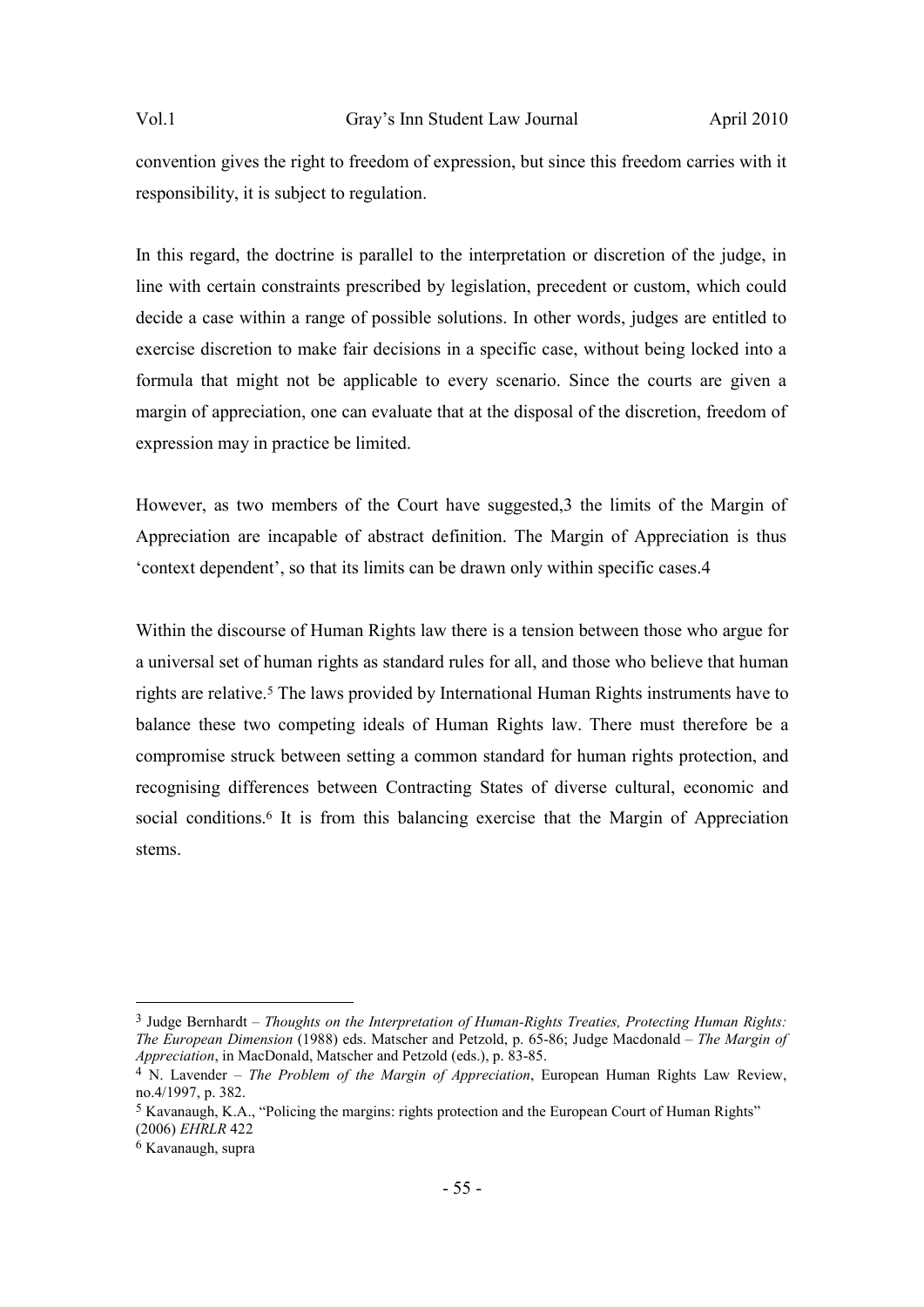Letsas<sup>7</sup> describes the substantive concept of the Doctrine of Margin of Appreciation as addressing the relation between fundamental freedoms and collective goals, under an ideal theory of political morality.

He argues that the margin of appreciation is usually linked to two propositions: firstly, that states are justified in taking measures, prescribed by law, to advance collective goals; and secondly, that though such measures may interfere with the fundamental freedoms of the individual, such interference may not amount to a violation of his rights. In Letsas's opinion, it is the second of these propositions which is crucial in relation to the Margin of Appreciation as it enables the doctrine to be linked to a theory which describes whether and when interference with fundamental freedoms is impermissible.<sup>8</sup> Thus, by allowing a margin of appreciation, the European Court of Human Rights (ECHR) gives states a certain discretion to 'do things their own way' from time to time.<sup>9</sup>

# **Article 10, Freedom of Expression**

Article 10 ECHR provides:

- (1) Everyone has the right to freedom of expression. This right shall include freedom to hold opinions and to receive and impart information and ideas without interference by public authority and regardless of frontiers. This article shall not prevent states from requiring the licensing of broadcasting, television or cinema enterprises.
- (2) The exercise of these freedoms, since it carries with it duties and responsibilities, may be subject to such formalities, conditions, restrictions or penalties as are prescribed by law and are necessary in a democratic society, in the interests of national security, territorial integrity or public safety, for the prevention of disorder or crime, for the protection of health or morals, for the protection of the reputation or rights of others, for preventing the disclosure of information

<sup>7</sup> Letsas, G., "Two concepts of the margin of appreciation" (2006) *OJLS* 705

<sup>8</sup> Letsas, supra

<sup>9</sup> Sweeney, J.A., "Margins of appreciation: cultural relativity and the European Court of Human Rights in the post-Cold War era" (2005) *ICLQ* 459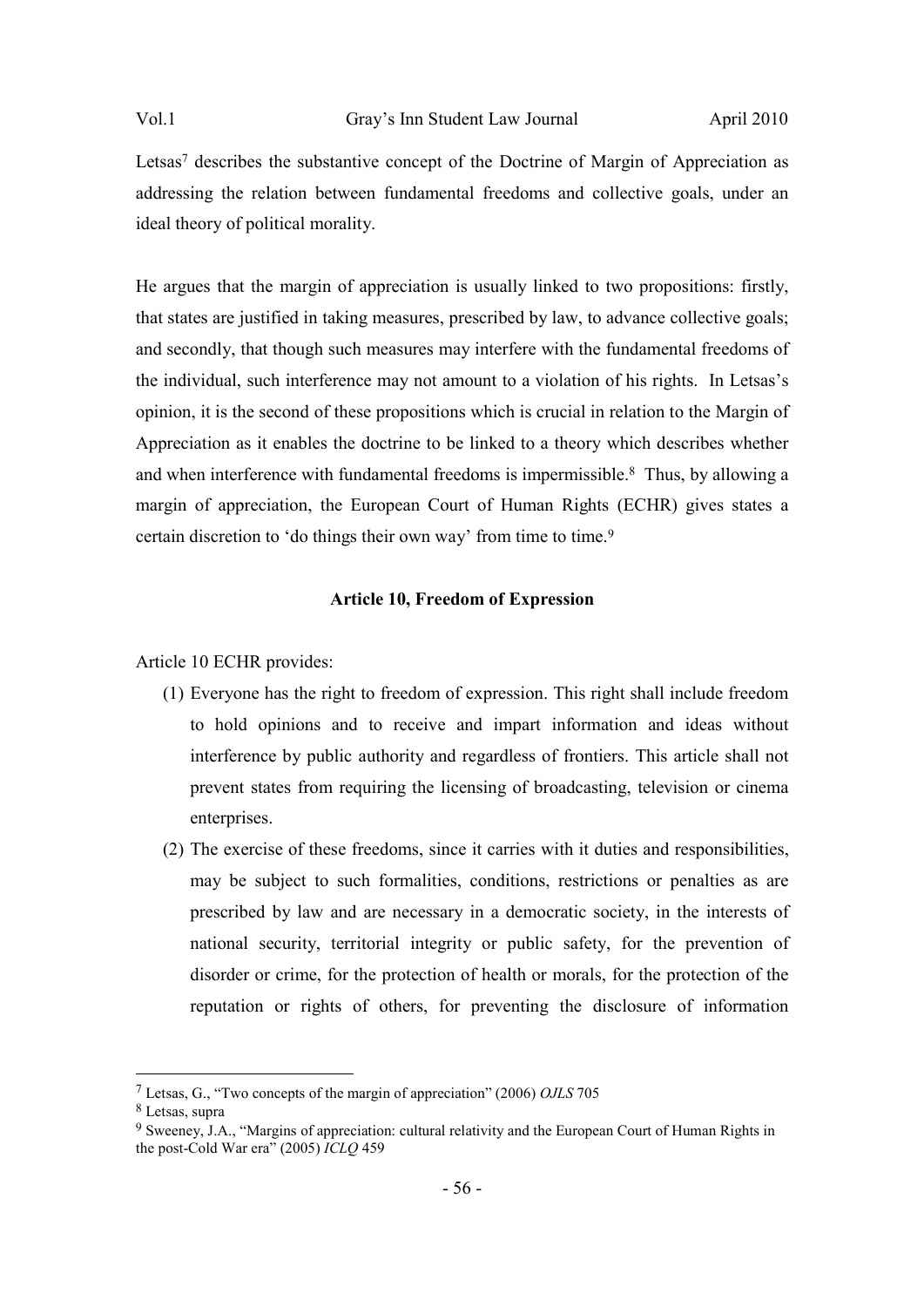$\overline{a}$ 

received in confidence, or for maintaining the authority and impartiality of the judiciary.

Freedom of expression was originally part of the English common law. It has been said that there is no incompatibility between the degrees of protection afforded to freedom of expression under the common law with the protection under Article 10. Lord Goff has opined:

'I can see no inconsistency between English law on this subject and Art 10 [ECHR]. This is scarcely surprising, since we may pride ourselves on the fact that freedom of speech has existed in this country perhaps as long as, if not longer than, it has existed in any other country in the world. The only difference is that, whereas Art 10 of the Convention, in accordance with its avowed purpose, proceeds to state a fundamental right and then to qualify it, we in this country (where everybody is free to do anything, subject only to the provisions of the law) proceed rather on an assumption of free speech, and turn to our law to discover the established exceptions to it.'<sup>10</sup>

In English law freedom of expression issues may arise particularly in cases such as: defamation proceedings, where a person seeks damages for false statements made which damage their reputation; where protection of confidential information through an action for 'breach of confidence' is in issue; where intellectual property rights such as copyright and trade marks are sought to be protected; and, in the criminal law, where offences such as public order offences may have been committed, for example, by political demonstrators.<sup>11</sup>

The text of Article 10, paragraph 2, makes it very clear that there is no absolute right to freedom of expression. Instead, the freedom may be restricted when the conditions contained in (2) are fulfilled. Thus, the nature and scope of freedom of expression is established in paragraph 1, and the exclusive conditions under when that freedom can be restricted are set out in paragraph 2. The approach to be taken when dealing with freedom of expression cases is therefore to ask: is an act of speech, written or in some other form

<sup>10</sup> *Attorney General v Guardian Newspapers and others (No 2)* [1988] 3 All ER 545 at 659

<sup>11</sup> Davis, H., *Human Rights Law: Directions*, (2007), Oxford University Press, pg 333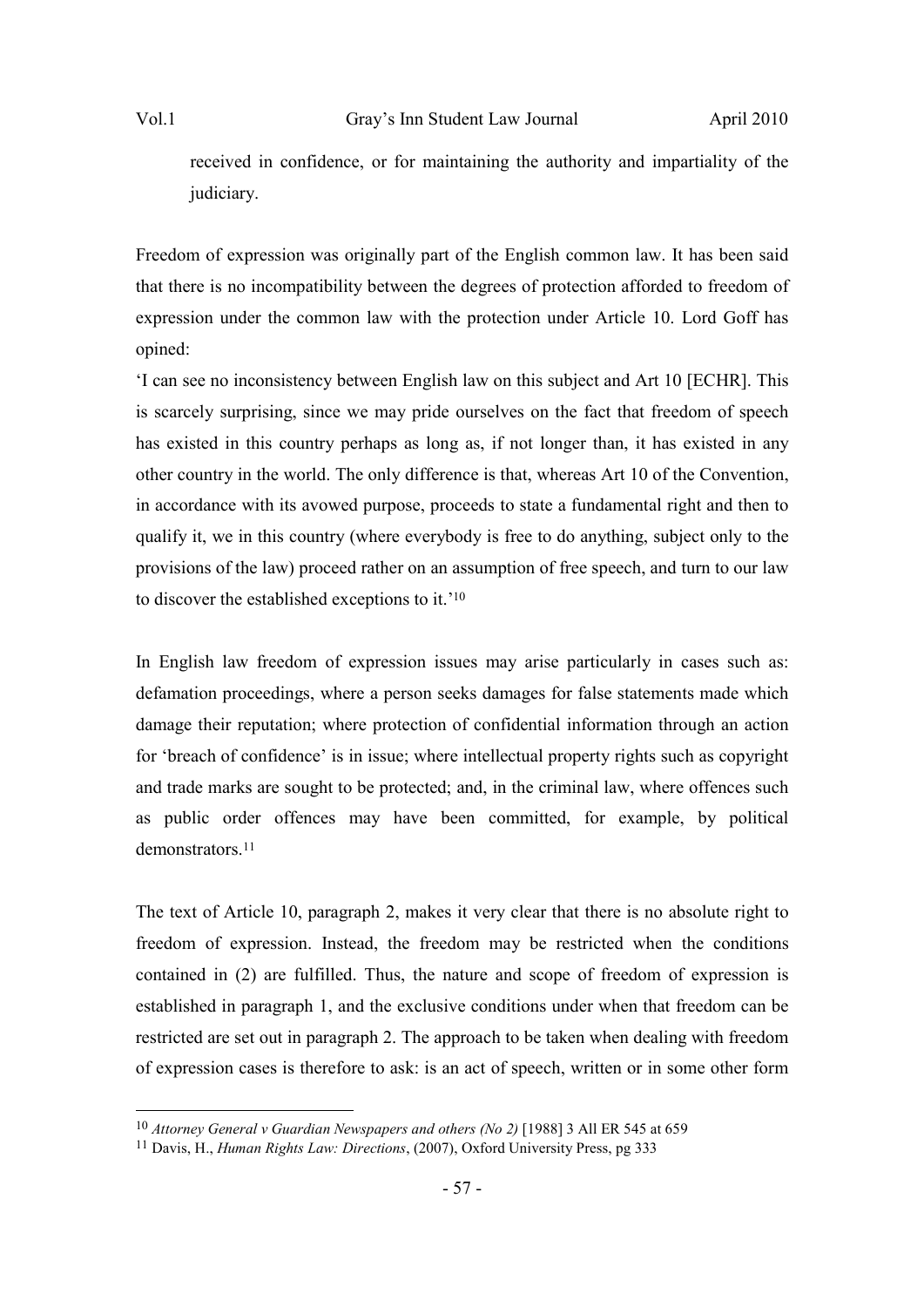of expression, in issue? If yes, is it a type of expression that is protected under the terms of the first paragraph of Article 10? If yes, it must be asked whether the speech been restricted; which is usually caused by a court or a state agency, such as the police. If so, then has the state shown that the restriction is justified in terms of Article 10(2); that is, that it was imposed by law, aimed to achieve one of the purposes listed in paragraph 2, and was necessary to a democratic society in being a proportionate means of meeting a pressing social need?<sup>12</sup>

The protection to be offered under Article 10 extends to a limited obligation to take positive steps, as well as providing a remedy where a breach has occurred. The case of *Ozgur Gundem v Turkey*<sup>13</sup> included allegations by the editors and owners of a newspaper that it had been forced to cease publication because of orchestrated and violent acts of harassment done against it and that the allegations had been inadequately investigated and responded to by the authorities. The ECHR found a breach of Article 10 stating: 'the effective exercise of [freedom of expression] does not depend merely on the state's duty not to interfere, but may require positive measures of protection, even in the sphere of relations between individuals.'<sup>14</sup> Yet the state is not required to expend disproportionate amounts of resources to this endeavour, as a positive obligation should not be 'interpreted in such a way as to impose an impossible or disproportionate burden on the authorities.'<sup>15</sup>

'Freedom of expression' is a wide concept covering all types of 'expression', rather than just 'free speech'. For example, expressive acts such as playing music, dancing or wearing particular clothes may all fall within 'expression'. The right also concerns freedom to receive information. The ECHR has held that the right to receive information prevents the government from restricting the flow of information that others are prepared to give, but cannot compel the disclosure of information. In *Leander v Sweden16* the applicant wished to see his security vetting which found him to be a security risk. It was

<sup>12</sup> Davis supra pg 334

<sup>13</sup> (2001) 31 EHRR 49

<sup>14</sup> At 43

 $15$  ibid

<sup>16</sup> (1987) 9 EHRR 433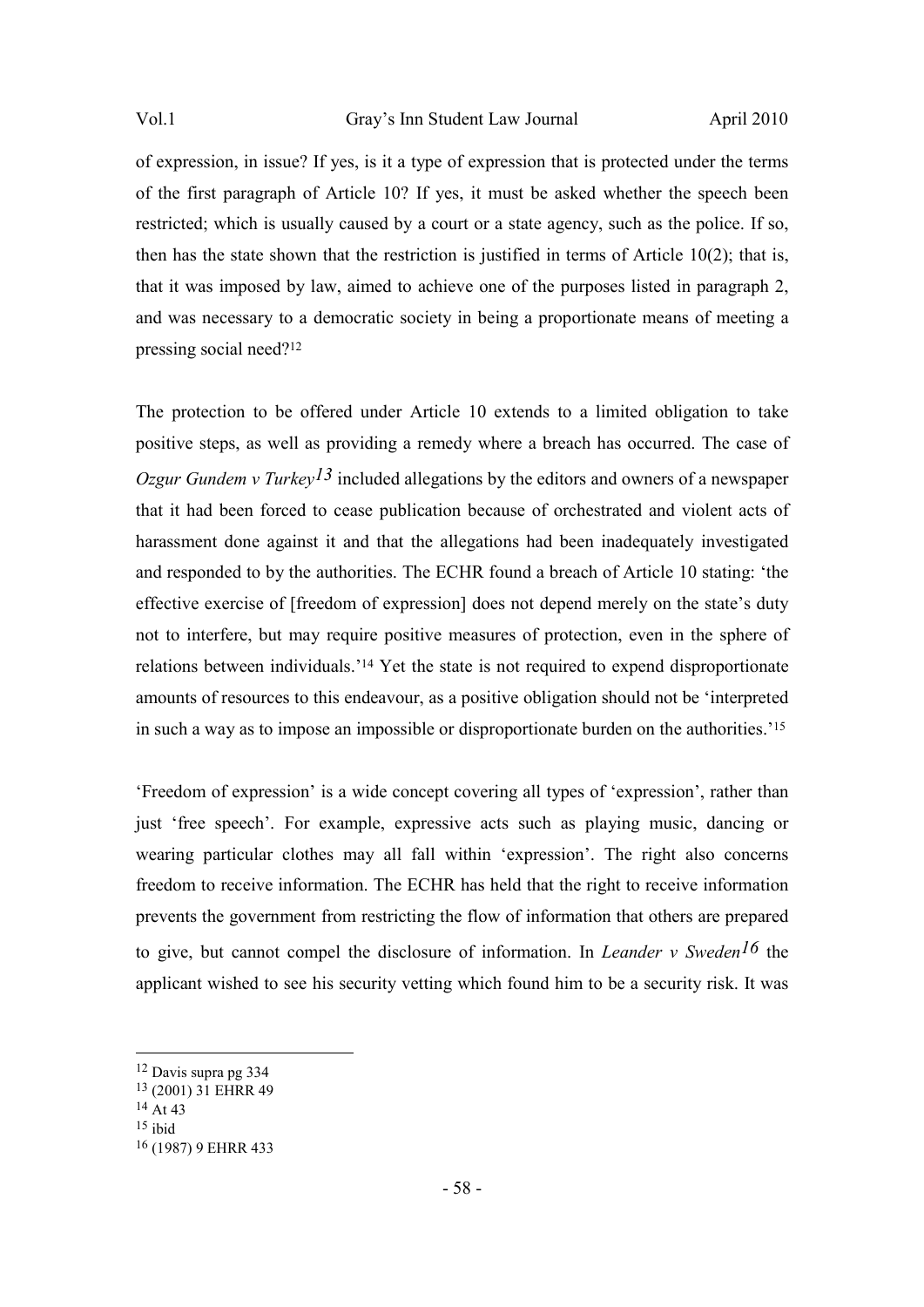held that the refusal to disclose the information did not amount to a breach of Art 10 as it does not impose an obligation to impart information.

Particularly important areas of the operation of Art 10 are: freedom of the media, political speech, artistic expression and commercial expression. In terms of media freedom, this has repeatedly been emphasised as important by the ECHR. The principles derived from cases such as *Lingens v Austria17* and *Fressoz and Roire v France18* include that: safeguarding the freedom of the media is of particular importance for the maintenance of freedom of expression, the media has the 'task' of imparting information and ideas of public interest, the public has a right to receive such information and ideas, the media has a vital 'watchdog' role to play in a democracy, and it is incumbent on the media to impart information and ideas on political issues. Nevertheless, the press must not overstep the boundaries set, for example, in the protection of state interests.19 The freedom of the media is also subject to the concept of 'responsible journalism'.<sup>20</sup>

Political speech also attracts a high level of protection. This has a broad definition, referring not just to party political matters, but also to matters of general public interest. In *Barthold v Germany21* a vet gave an interview criticising the lack of emergency vet services in Hamburg, though he did provide this service. He was charged with breaching professional rules relating to advertising and publicity. The ECHR held that there had been a violation of Art 10. The German court had focused on the publicity the vet had received, without recognising that the primary purpose of the interview was to address an important issue of concern.

Despite the fact that there is no explicit protection for 'artistic' speech in Art 10, the Court has made clear that the protection afforded does extend to artistic works. However, there appears to be only a low level of protection offered to purely artistic works.<sup>22</sup>

<sup>17</sup> (1986) 8 EHRR 407

<sup>18</sup> (2001) 31 EHRR 2

<sup>19</sup> Davis supra pg 339

<sup>20</sup> *Reynolds v Times Newspapers* [1999] 4 All ER 609

<sup>21</sup> (1985) 7 ERR 383

<sup>22</sup> Davis supra pg 355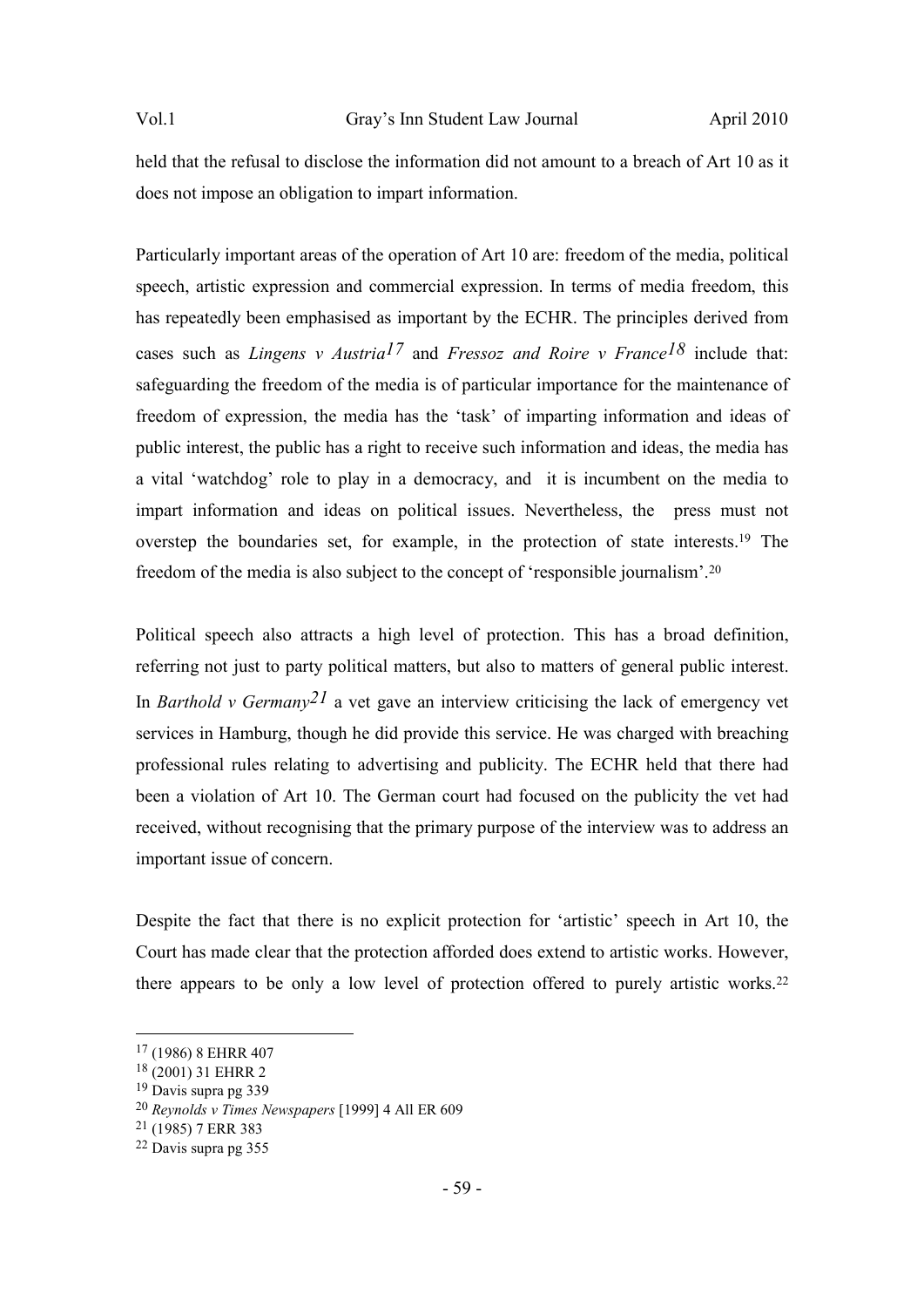Similarly, commercial speech, such as advertising also holds a lower level of protection under Art 10.

# **The Application of Margin of Appreciation to Freedom of Expression**

In *Observer and Guardian23* it was noted that 'Freedom of expression, as enshrined in Article 10, is subject to a number of exceptions, which, however, must narrowly be interpreted and the necessity for any restrictions must be convincingly established.'<sup>24</sup> Furthermore, in *Sunday Times25* the ECHR recognised the principle that 'the right to freedom of expression is the rule and its limitations are the exceptions' and that the right is not to be balanced with competing principles but 'is merely subject to certain limitations, which must be narrowly construed.'<sup>26</sup>

The Court has summarised its role as the scrutiniser of national laws relating to Art 10 in the following way:

'The Court's task, in exercising its supervisory jurisdiction, is not to take the place of the competent national courts but rather to review under Article 10 the decisions they delivered in the exercise of the power of appreciation. This does not mean that the supervision is limited to ascertaining whether the respondent State exercised its discretion reasonably, carefully and in good faith; what the Court has to do is look at the interference complained of in the light of the case as a whole and determine whether it was "proportionate to the legitimate aim pursued" and whether the reasons adduced by the national authorities to justify it are "relevant and sufficient".'<sup>27</sup>

 $\overline{a}$ 

<sup>26</sup> At 65

<sup>23</sup> *Observer and Guardian v The United Kingdom* App No 13585/88 (Nov 26 1991)

<sup>24</sup> At 59

<sup>25</sup> *The Sunday Times v United Kingdom* App No 6538/74 (Apr 26 1979)

<sup>27</sup> *Association Ekin v France* (2002) 35 EHRR 35, at 56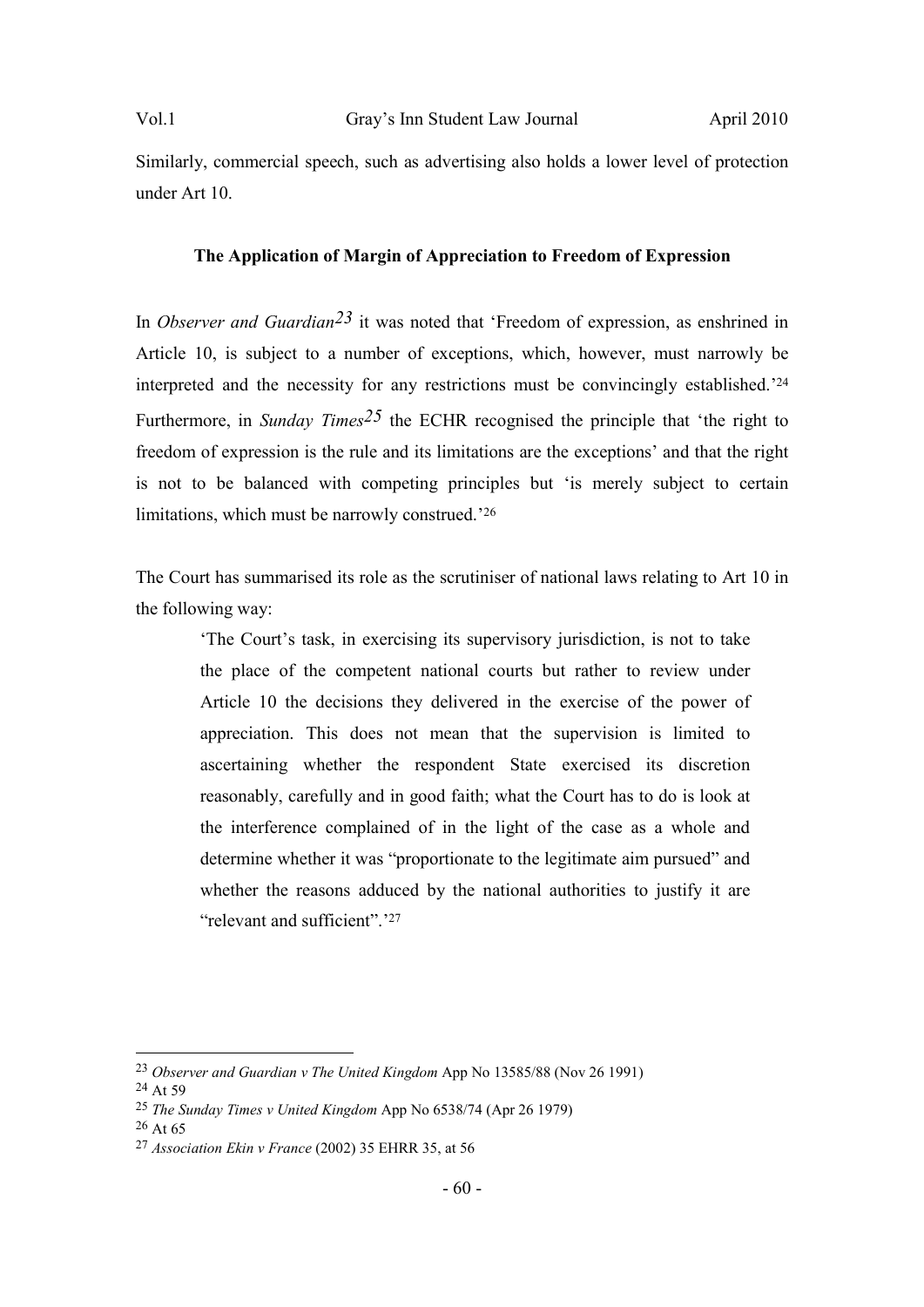The first definitively important decision on the application of the Margin of Appreciation to Art 10 was *Handyside v United Kingdom.28* The facts of the case were that Handyside, a UK publisher, wanted to publish an English translation of *The Little Red Schoolbook*, a reference book aimed at schoolchildren. About ten per cent of the book dealt with sexual matters, including sections on masturbation, intercourse, contraceptives, homosexuality, pornography and venereal disease. The advice offered was unorthodox and suggested that the children 'experiment, learn for yourself, don't fear disapproval.'<sup>29</sup>

The book was published in several EU countries; however, the UK government acted under the Obscene Publications Acts 1959 and 1964, seizing all copies of the book in the UK. Handyside was convicted and fined and all the books were ordered to be destroyed. It was argued that the book would tend to corrupt and deprave a significant portion of children who read it and was not in the public good.

Handyside then applied to the ECHR, alleging a violation of Art 10. It was held that no breach had occurred. It was said that:

'In particular, it is not possible to find in the domestic law of the various Contracting States a uniform European conception of morals. The view taken by their respective laws of the requirements of morals varies from time to time and from place to place, especially in our era which is characterised by rapid and far-reaching evolution of opinions on the subject. By reason of their direct and continuous contact with the vital forces of their countries, State authorities are in principle in a better position than the international judge to give an opinion on the exact content of these requirements as well as on the "necessity" of a "restriction" or "penalty" intended to meet them…it is for the national authorities to make the initial assessment of the reality of the pressing social need implied by the notion of "necessity" in this context.

<sup>28</sup> (1976) 1 EHRR 737

<sup>29</sup> See commentary in Steiner, H.J., Alston, P., Goodman, R., *International Human Rights in Context: Law, Politics, Morals*, 3rd Edition (2007), Oxford University Press, pg 965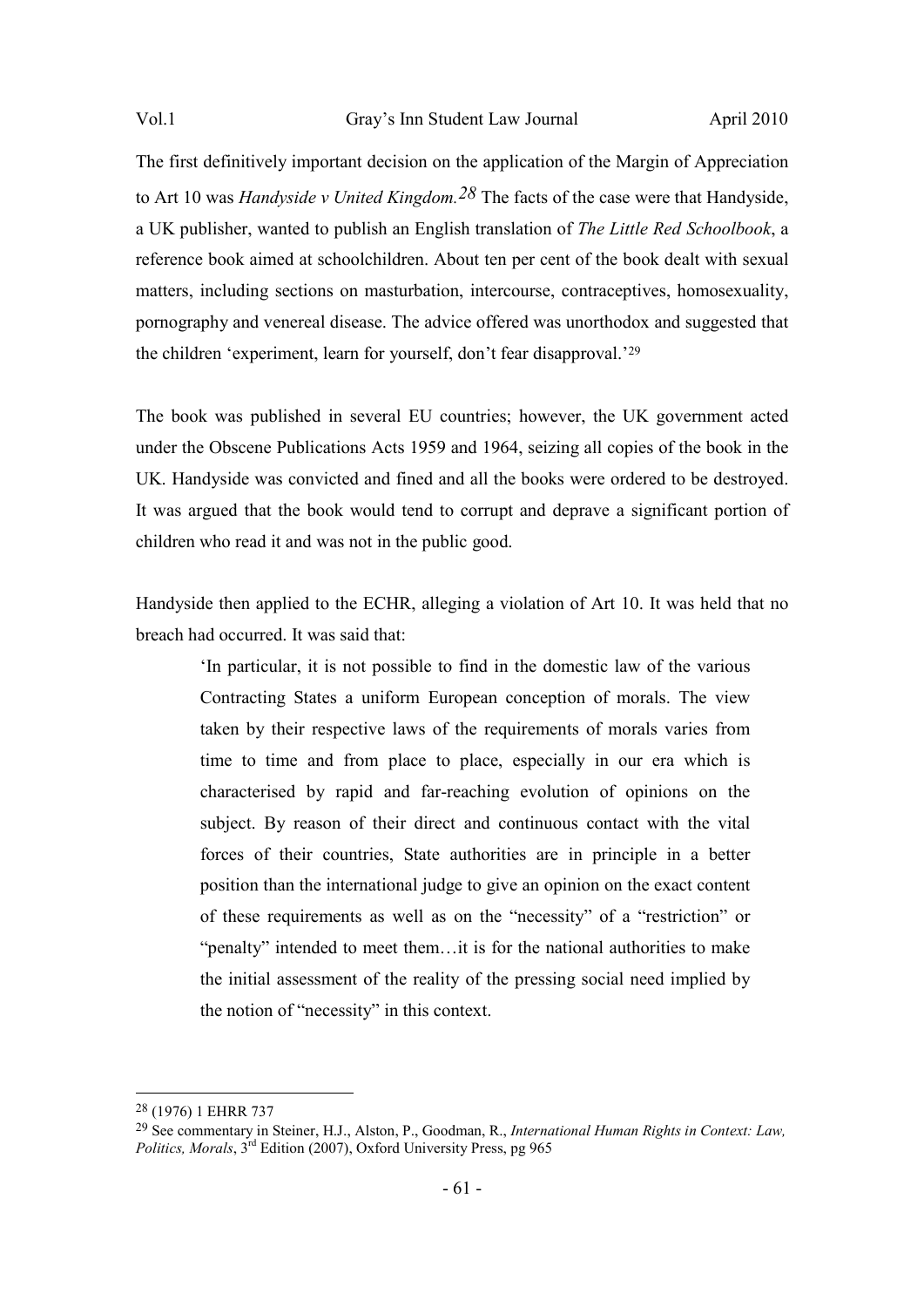'Consequently, Article 10(2) leaves to the Contracting States a Margin of Appreciation. This margin is given both to the domestic legislator ("prescribed by law") and to the bodies, judicial amongst others, that are called upon to interpret and apply the laws in force.'<sup>30</sup>

However, the Court also emphasised the importance of protection of freedom of expression:

'Freedom of expression constitutes one of the essential foundations of a [democratic] society, one of the basic conditions for its progress and for the development of every man. Subject to paragraph 2 of Article 10, it is applicable not only to information or ideas that are favourably received or regarded as inoffensive, but also to those that offend shock or disturb the state or any sector of the population. Such are the demands of that pluralism, tolerance and broadmindedness without which there is no democratic society.'<sup>31</sup>

In the particular circumstances of the case, the UK authorities had a Margin of Appreciation to determine the effect on morals of the likely readers of the book, despite other States having taken a contrary view.

In *Muller v Switzerland32* a group of artists were prosecuted for obscenity offences after displaying pictures, some of which depicted sodomy, fellatio, bestiality, and erect penises in a free and public exhibition. The ECHR acknowledged that freedom of expression includes artistic expression even where its manifestation offends shocks or disturbs. However, the seizure of the paintings was not a violation of Art 10. The Court stated that it could not confine itself to considering the decision in isolation but that it must look at the case as a whole, including the paintings involved and the context in which they were exhibited.33 In the circumstances of the case the authorities had acted within their margin of appreciation.

<sup>30</sup> Davis supra pg 339 Para 48

<sup>31</sup> *Reynolds v Times Newspapers* [1999] 4 All ER 609

<sup>32</sup> (1988) 13 EHRR 212

<sup>33</sup> Bakircioglu supra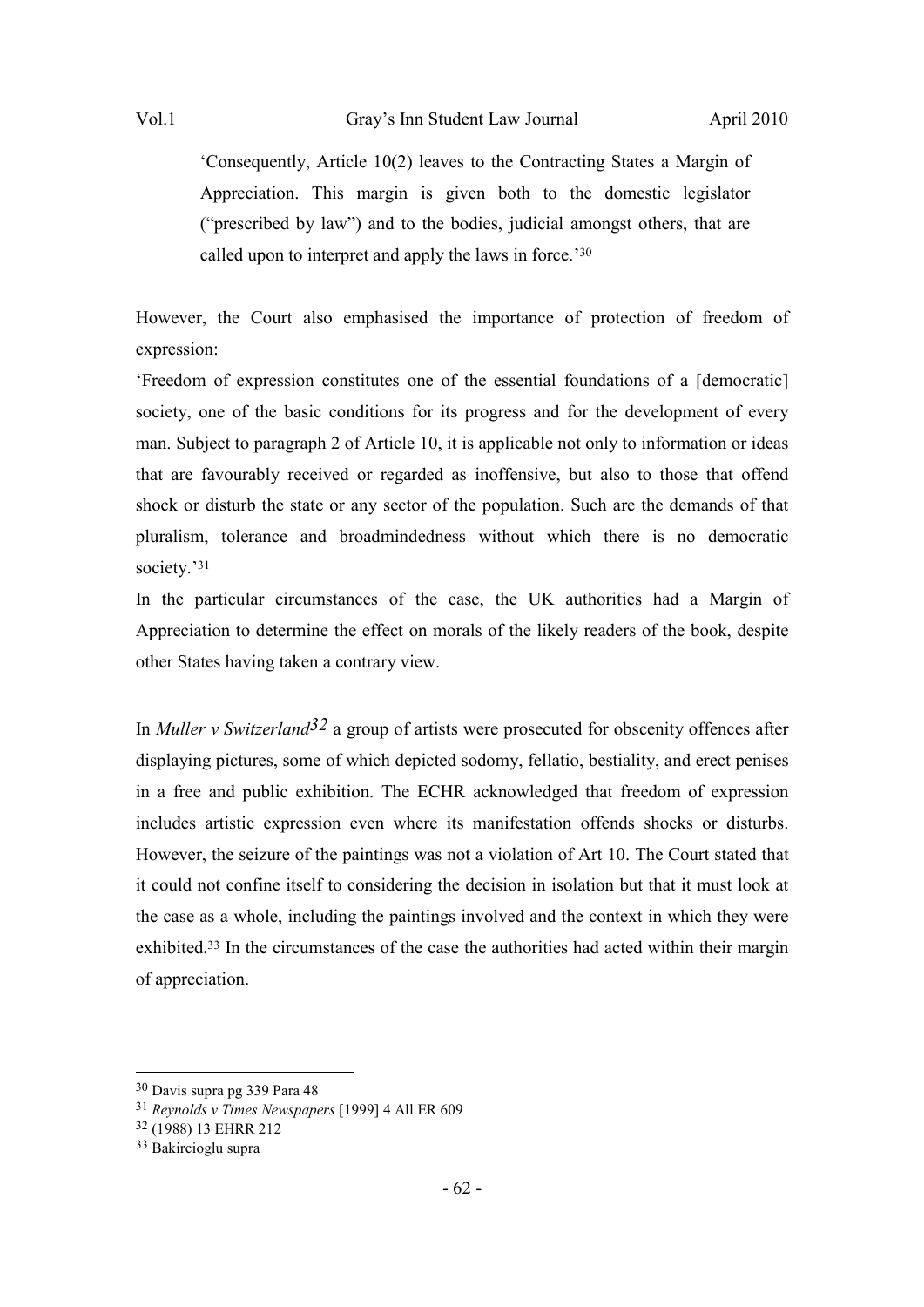Similarly, in *S and G v United Kingdom34* an artist and gallery owner had displayed sculptures in a gallery which included heads to which earrings made from freeze-dried human foetuses had been attached. They were prosecuted for outraging public decency. The Commission of Human Rights found that the application based on Art 10 was manifestly ill-founded, as the prosecution was a proportionate way of achieving the purpose of protection of morals, for which the UK had a wide margin of appreciation.

Works which are merely pornographic enjoy little protection under the Convention. This means that little assistance is provided to artists whose work is vulnerable to State claims that it is indecent or pornographic but who are seeking, through artistic production, to challenge conventional conceptions of art or conventional moralities.<sup>35</sup> However, where works of art have overt political and social themes they will enjoy a higher degree of protection offered to political speech by the operation of a narrow margin of appreciation.

In *R v Perrin*<sup>36</sup> P was convicted of publishing obscene images on the internet. The Court of Appeal held that the conviction was compatible with Article 10, in particular: the margin of appreciation and the relatively low level of protection for non-political speech left States room to make choices balancing internet freedom with other interests, such as the protection of children; there was little if any public interest in the publication of merely pornographic images.

Nathwani notes that there are some exceptions in content-based restrictions on freedom of speech. For example, the dissemination of ideas promoting racism or Nazi ideology, and incitement to hatred and racial discrimination will not give rise to protection under Art 10.37 Macovei suggests that this is the only content-based restriction of the freedom of expression under the Convention;38 however, the ECHR has recognised a limitation serving the purpose of protecting the religious feelings of religious believers.

<sup>34</sup> (1991) App 17364/91 (2 Sept 1991)

<sup>35</sup> Davis supra pg 355

<sup>36</sup> [2002] EWCA Crim 747

 $37$  Nathwani, N., "Religious cartoons and human rights – a critical legal analysis of the case law of the European Court of Human Rights on the protection of religious feelings and its implications in the Danish affair concerning cartoons of the Prophet Muhammad" (2008) *EHRLR* 488

<sup>38</sup> Macovei, M., *Freedom of Expression*, (2001) pg 7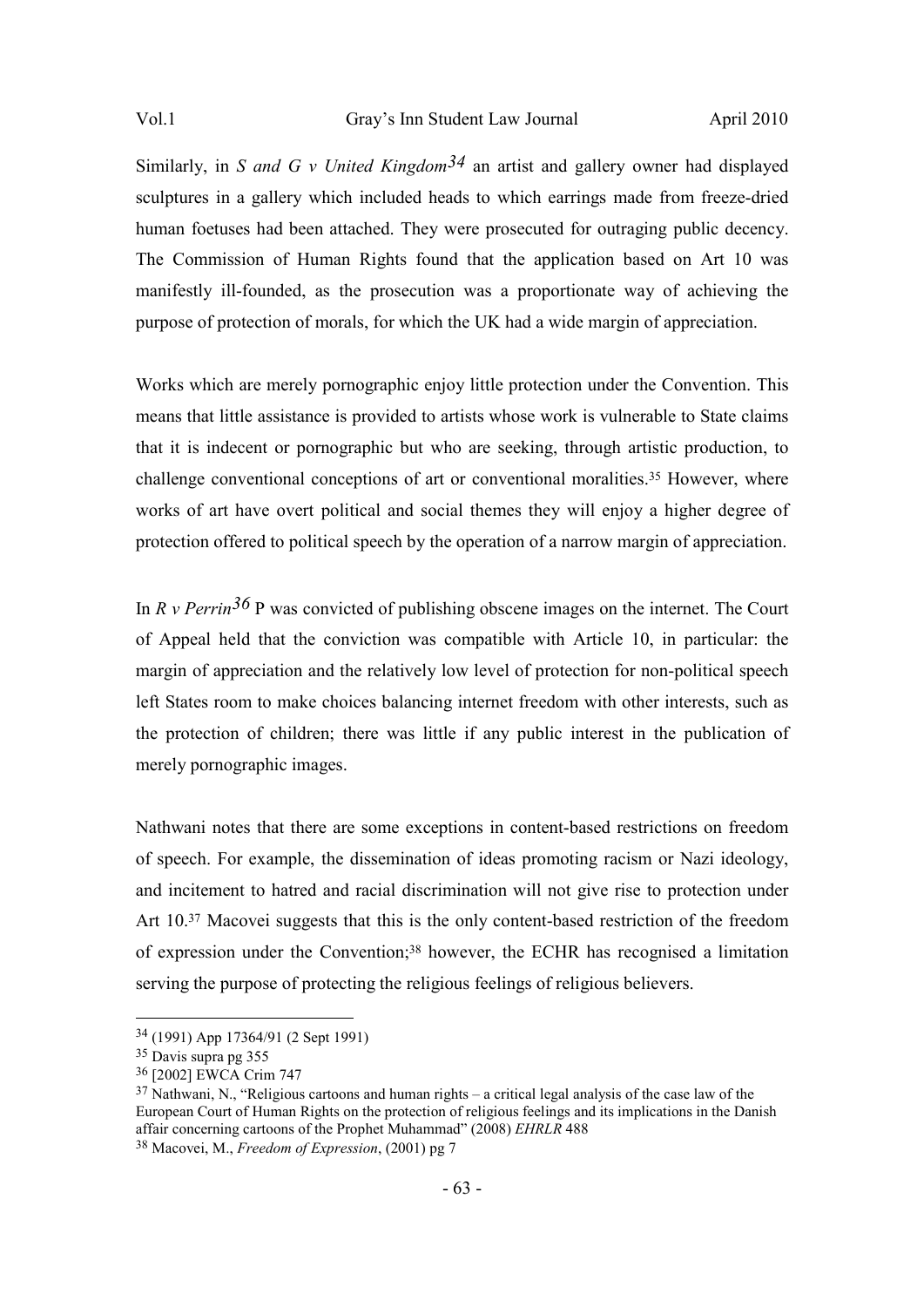In *Gay News Ltd v United Kingdom* (appeal from *R v Lemon*) <sup>39</sup> the applicants were the publisher and editor of a journal for homosexuals who had been found guilty of the common law offence of blasphemous libel in connection with the publication of a certain poem, with an accompanying picture depicting acts of sodomy and fellatio with the body of Christ after His death. They argued that the conviction amounted to an unjustified interference with their freedom of expression. The complaints were held to be inadmissible because the claim was manifestly ill-founded. The ECHR observed that the offence of blasphemy did not as such raise any doubts as to its necessity for the protection of rights of others, including protection of religious feelings, in a democratic society. Thus, the States are given a wide margin of appreciation to determine what is blasphemous or obscene.

In *Wingrove v United Kingdom40* a short film of 18 minutes entitled *Visions of Ecstasy*, containing no dialogue but only music and moving images, was in issue. The film depicted a young female character dressed as a nun in various scenes with erotic content, one scene involving her and the recumbent body of the crucified Christ engaged in a sexual act. According to the applicant the film was inspired by the life of St Teresa of Avila who experienced ecstatic visions of Christ, though no attempt to explain this background was made in the film, apart from a reference in the credits. The British Board of Film Classification refused to grant a distribution certificate to the film on the ground that it was blasphemous. The applicant complained that his freedom of expression had been violated. The Court agreed with the authorities that the refusal to grant a distribution certificate was intended to provide protection against a seriously offensive attack on matters regarded as sacred by Christians and did not accept that there had been a violation of the freedom of expression.<sup>41</sup>

<sup>39</sup> (1983) 5 EHRR 123

<sup>40</sup> (1997) 24 EHRR 1

<sup>41</sup> See Nathwani supra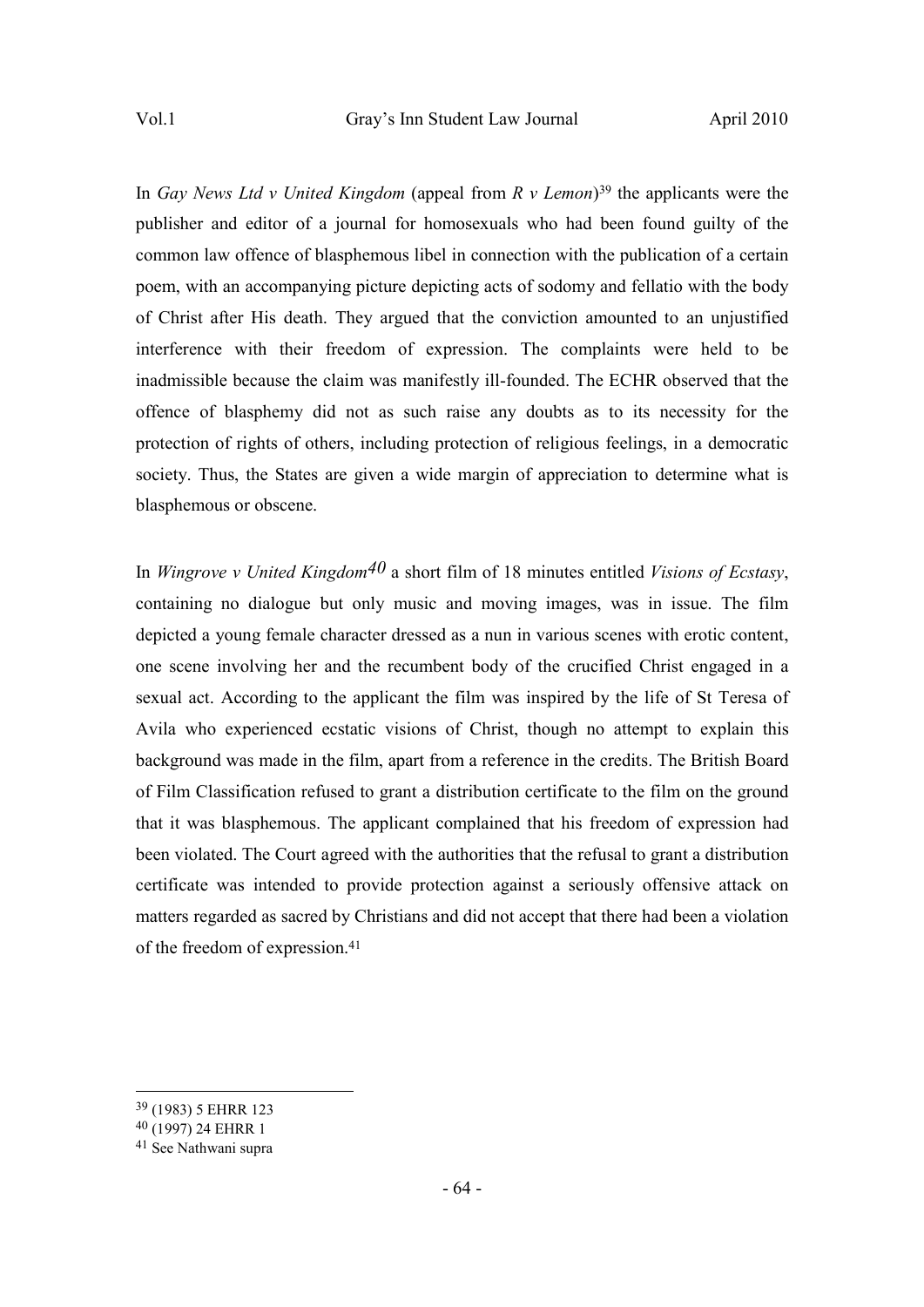However, it appears that it is only usually the religious beliefs of the majority which are afforded protection. In *R v Chief Metropolitan Stipendiary Magistrate Ex p Choudhury42* it was held that no private prosecutions against the author Salman Rushdie and his publisher regarding the publication of his novel *The Satanic Verses* could be brought, as it was held that 'the law as it stands does not extend to religions other than [Church of England] Christianity.'43 As Nathwani notes, the protection of religious feelings of believers as a permissible limitation on freedom of expression, together with the standard margin of appreciation applied by the Court to Art 10 limitations, favours majority religions over minority religions and atheism. This is because States are permitted to prescribe by law proportionate limitations on freedom of expression, but are not required to do so under the margin of appreciation and are therefore likely to give more weight to the majority view.<sup>44</sup>

It may be seen from the above that in the areas of morality and artistic expression, the UK authorities are afforded a very wide margin of appreciation. This means that freedom of expression can be limited by the Doctrine in this area to a very significant extent. Despite the ECHR's assertion that freedom of expression exists even where the expression shocks or offends others, this does not seem to be played out by the case law. Indeed, in cases of morality and artistic expression, the state appears to have free reign to restrict expression to whatever extent it wishes, with the simple assertion that the content is, in the view of the majority, obscene.

Commercial expression cases follow similar lines, with a wide margin of appreciation being offered.<sup>45</sup> In *R (British American Tobacco) v Secretary of State for Health46* the ban on tobacco advertising in the UK was upheld. It was found that it satisfied the need for proportionality where restrictions on Human Rights are concerned, as measured against the wide margin of appreciation left to the national authorities by the ECHR.

<sup>42</sup> [1991] 1 QB 429

<sup>43</sup> See Gofur, A., "Blasphemy reconsidered" (2008) *Ent LR* 54

<sup>44</sup> Nathwani supra

<sup>45</sup> Randall, M.H., "Commercial speech under the European Convention on Human Rights: subordinate or equal?" (2006) *HRL Rev* 53

<sup>46</sup> [2004] EWHC 2493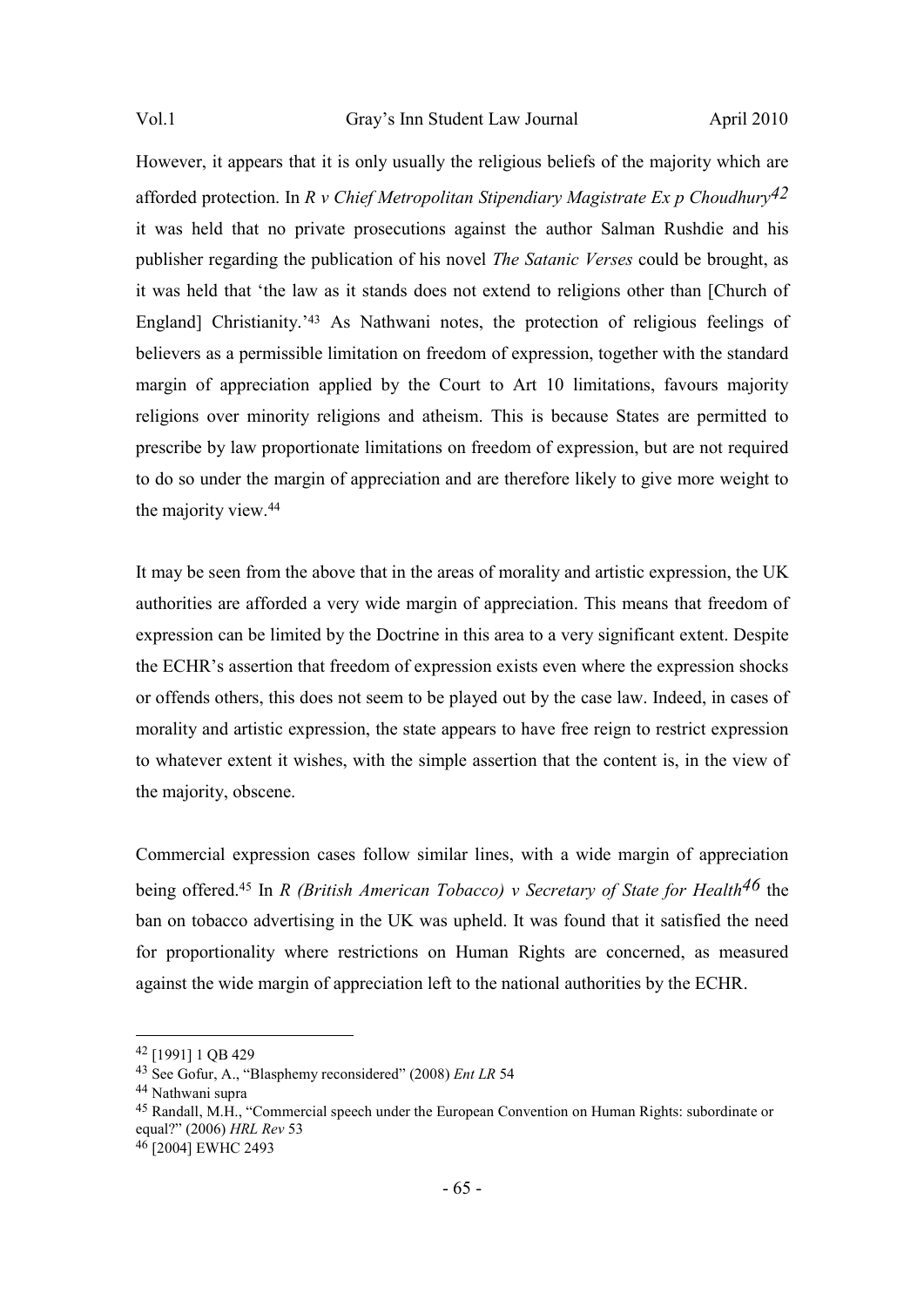However, in other areas of concern within Art 10, namely political speech and media freedom, a very narrow margin of appreciation is given to States, offering much more significant protection to the right of freedom of expression.

As Bakircioglu<sup>47</sup> notes, 'Since political speech constitutes one of the fundamental requirements of democratic societies, the Court hardly grants margin of appreciation to States.' In *Lingens v Austria*<sup>48</sup> the applicant published two articles criticising the former Austrian Chancellor. The ECHR stated:

'Freedom of the press… affords the public one of the best means of discovering and forming an opinion of the ideas and attitudes of political leaders… The limits of acceptable criticism are accordingly wider as regards a politician as such than as regards a private individual. Unlike the latter, the former inevitably and knowingly lays himself open to close scrutiny of his every word and deed by both journalists and the public at large, and must consequently display a greater degree of tolerance. No doubt, Article 10 para 2 enables the reputation of others to be protected, and this protection extends to politicians too, even when they are not acting in their private capacity; but in such cases the requirements of such protection have to be weighed in relation to the interests of open discussion of political issues.'<sup>49</sup>

This has been followed in the UK courts. In *Derbyshire County Council v Times Newspapers50* the House of Lords denied a local authority the right to sue to protect its reputation, in respect of allegations of waste and inefficiency.

Furthermore, the wide definition of political speech means that the narrow margin of appreciation offers protection to a good deal of issues. For example, in *Steel and Others v* 

<sup>47</sup> supra

<sup>48</sup> (1986) 8 EHRR 407

<sup>49</sup> At 42

<sup>50</sup> [1993] AC 534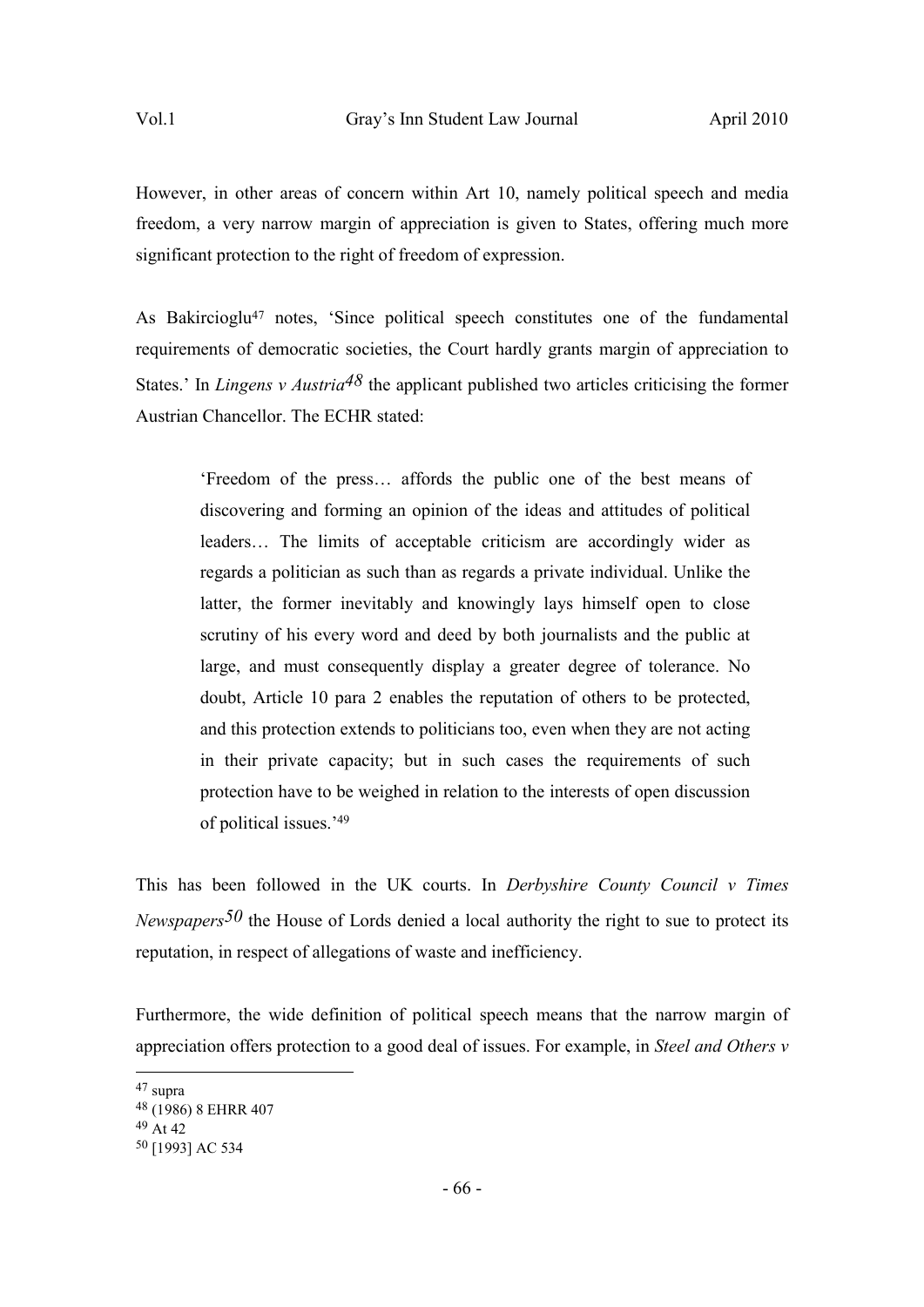*United Kingdom51* demonstrators were detained for breach of the peace. The first applicant had attempted to disrupt a grouse shoot, the second the construction of a motorway; the third, fourth and fifth applicants had all handed out leaflets and held up banners at an arms fair. The ECHR found that Article 10 applied to all five applicants. It found that, following the approach of a much narrower margin of appreciation in relation to political speech, only applicants three, four and five had had their Article 10 rights breached.

However, even political speech may be restricted in certain circumstances. For example, in relation to hate speech, racism and incitement to violence, freedom of expression is restricted. Although Article 10 does not require the suppression of hate speech, the ECHR has held in *Jersild v Denmark52* that the expression of vicious racist sentiments would not be protected by Article 10 as they were likely to go beyond merely disturbing, shocking or offensive. It stated: 'There can be no doubt that the [remarks made by racists during a television programme] were more than insulting to members of the targeted group and did not enjoy the protection of Article 10.'53 However, on the facts of the case, in which the journalist conducting the interview was convicted, although the Court found the aim of the Government to protect its minorities against racial discrimination by convicting the youths involved legitimate, it did not find the penalties imposed on the journalist necessary in a democratic society for the protection of the rights of others.<sup>54</sup> Thus the authorities had overstepped their margin of appreciation.

In *Norwood v DPP55* the defendant was convicted of a public order offence aggravated by an anti-religious motive after having displayed posters advocating 'Islam out of Britain'. The Administrative Court held that the prosecution was compatible with Article 10.

<sup>51</sup> (1999) 28 EHRR 603

<sup>52</sup> (1995) 19 EHRR 1

<sup>53</sup> At 35

<sup>54</sup> Bakircioglu supra

<sup>55</sup> [2003] EWHC 1564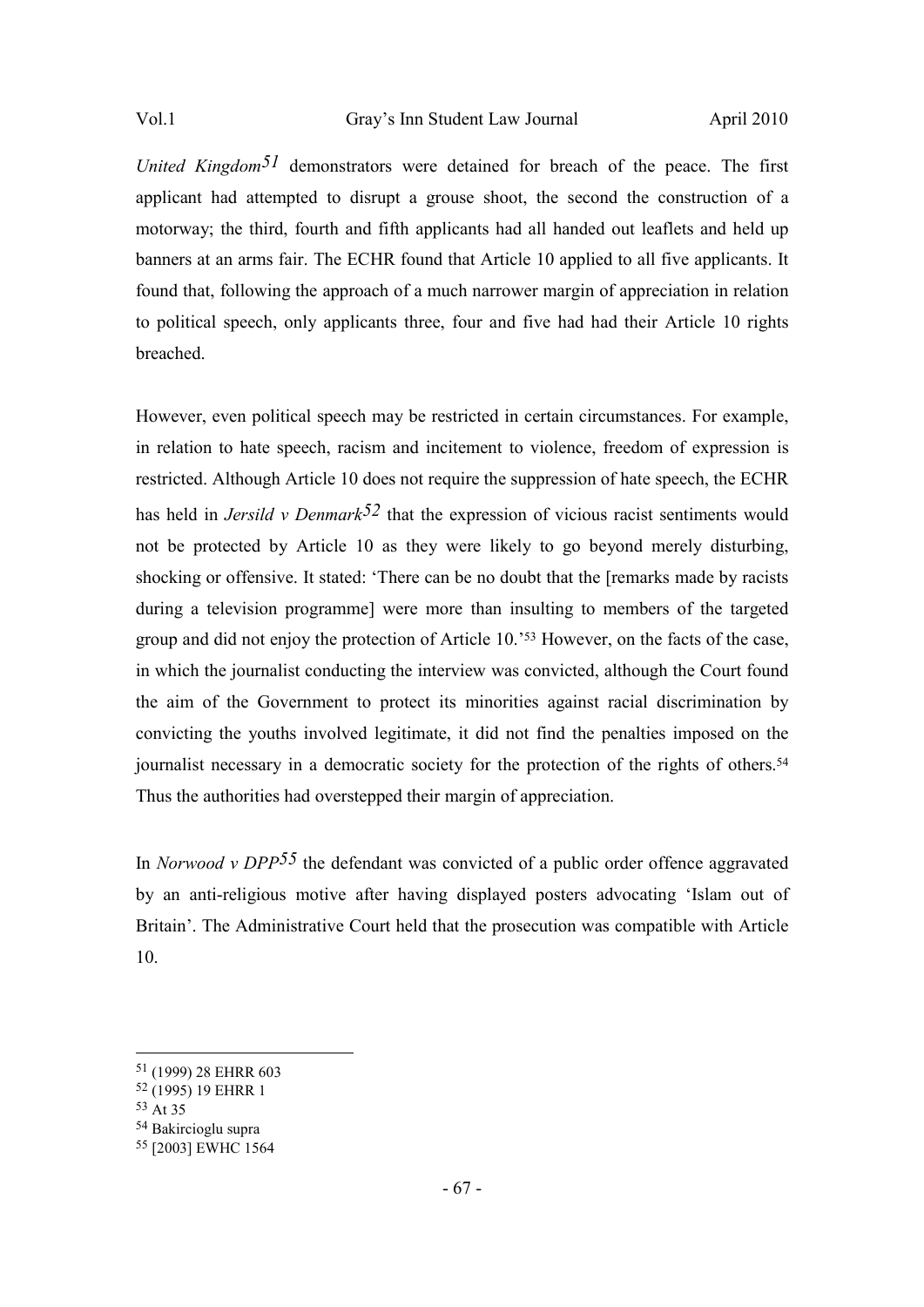Similarly, in *Hammond v DPP56* the conviction of a religious campaigner who had campaigned against gay rights was also held to be compatible with Article 10.

Where national security is involved, freedom of expression in the context of political speech may also be limited. In *Observer and The Guardian v United Kingdom57* a retired member of the security services had published his memoirs. An injunction was sought to prevent the press from discussing the book or publishing excerpts. The injunction was held to be compatible with Article 10, though once the book was published in the United States it was disproportionate and therefore a breach of Article 10.

Bans on political advertising have also been found to be compatible with Article 10. In *R (on the application of Animal Defenders International) v Secretary of State for Culture, Media and Sport*<sup>58</sup> the House of Lords held that a ban on political advertising was compatible with Art 10. Despite the fact that a similar case on Swiss law had come before the ECHR and a breach was found, the claim by the animal rights group failed because it was held that a level playing field in relation to political debate was sufficient to bring the ban into the realms of necessity in a democratic society.<sup>59</sup>

Following these cases it may be seen that the margin of appreciation in relation to political speech is very narrow, with only a few limitations being permitted, either where the democratic nature of society itself is in issue (advertising), where national security threats exist and where the speech is 'hate speech' going beyond the merely shocking or insulting.

# **Conclusion**

The legitimacy of the Margin of Appreciation has been subject to controversy since its emergence; it has been questioned whether the Doctrine can be regarded as a principle or

<sup>56</sup> [2004] EWHC 69

<sup>57</sup> supra

<sup>58</sup> [2008] UKHL 15

<sup>59</sup> See Lewis, T., and Cumper, P., "Balancing freedom of political expression against equality of political opportunity: the courts and the UK's broadcasting ban on political advertising" (2009) *PL* 89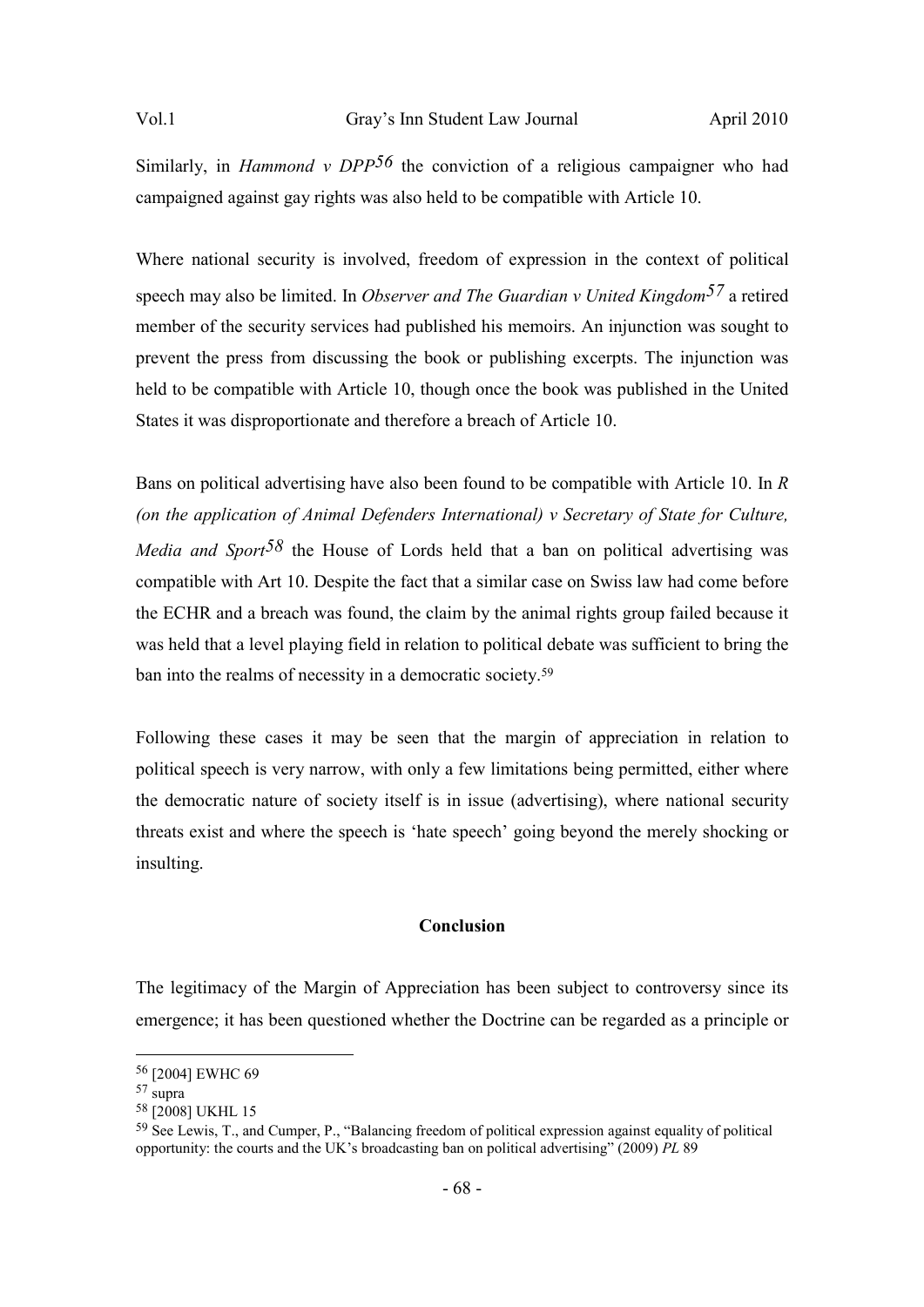merely a practical tool for the Convention bodies to evade their supervisory functions.<sup>60</sup> While some critics advocate the abolition of the doctrine,<sup>61</sup> most are concerned about its inconsistent application by Strasbourg organs.

No consistent approach to the Doctrine of Margin of Appreciation has yet emerged in the case law, either in the ECHR or the national courts. Even within the structure of Art 10, varying levels of the Margin of Appreciation are to be found. Although the doctrine allows for a flexible and context specific approach to freedom of expression, the lack of consistency leaves it open to criticism. As Bakircioglu has noted, 'deference to local values and "cultural relativism" runs counter to the notion of the universality of human rights.'<sup>62</sup> He goes on to quote Lord Lester as saying:

'The concept of the "margin of appreciation" has become as slippery and elusive as an eel. Again and again the Court now appears to use the margin of appreciation as a substitute for coherent legal analysis of the issues at stake… The danger of continuing to use the standardless doctrine of the margin of appreciation is that… it will become the source of a pernicious "variable geometry" of human rights, eroding the "acquis" of existing jurisprudence and giving undue deference to local conditions, traditions and practices.'<sup>63</sup>

As demonstrated in the research, where no European standard has been set, for example in relation to morals and 'art', Contracting States are given a very wide margin of appreciation and appear to be able to limit freedom of expression to a very large degree.

<sup>60</sup> Paul Mahoney, *Marvellous Richness of Diversity or Invidious Cultural Relativism*, 19 HUMAN RIGHTS LAW JOURNAL 1 (1998)

 $61$  The opponents of this doctrine claim that the usage of this doctrine undermines the very basis of human rights, since it deprives the individual of enjoying his/her rights to which he/she is entitled. Moreover, it has been used by the Strasbourg organs as a justification for their "lax review." The unsystematic and vague nature of the doctrine was also found to be running counter to the effective implementation of Convention rights, which should be interpreted in a clear and precise manner. *also* Yuval Shany, *Toward a General Margin of Appreciation Doctrine in International Law?, 16 EUROPEAN JOURNAL OF* INTERNATIONAL LAW 907 (2005).

<sup>62</sup> At 35

<sup>63</sup> Lord Lester of Herne Hill, QC, *The European Convention on Human Rights in the New Architecture of Europe: General Report*, in *Proceedings of the 8th International Colloquy on the European Convention on Human Rights* 227 (1995)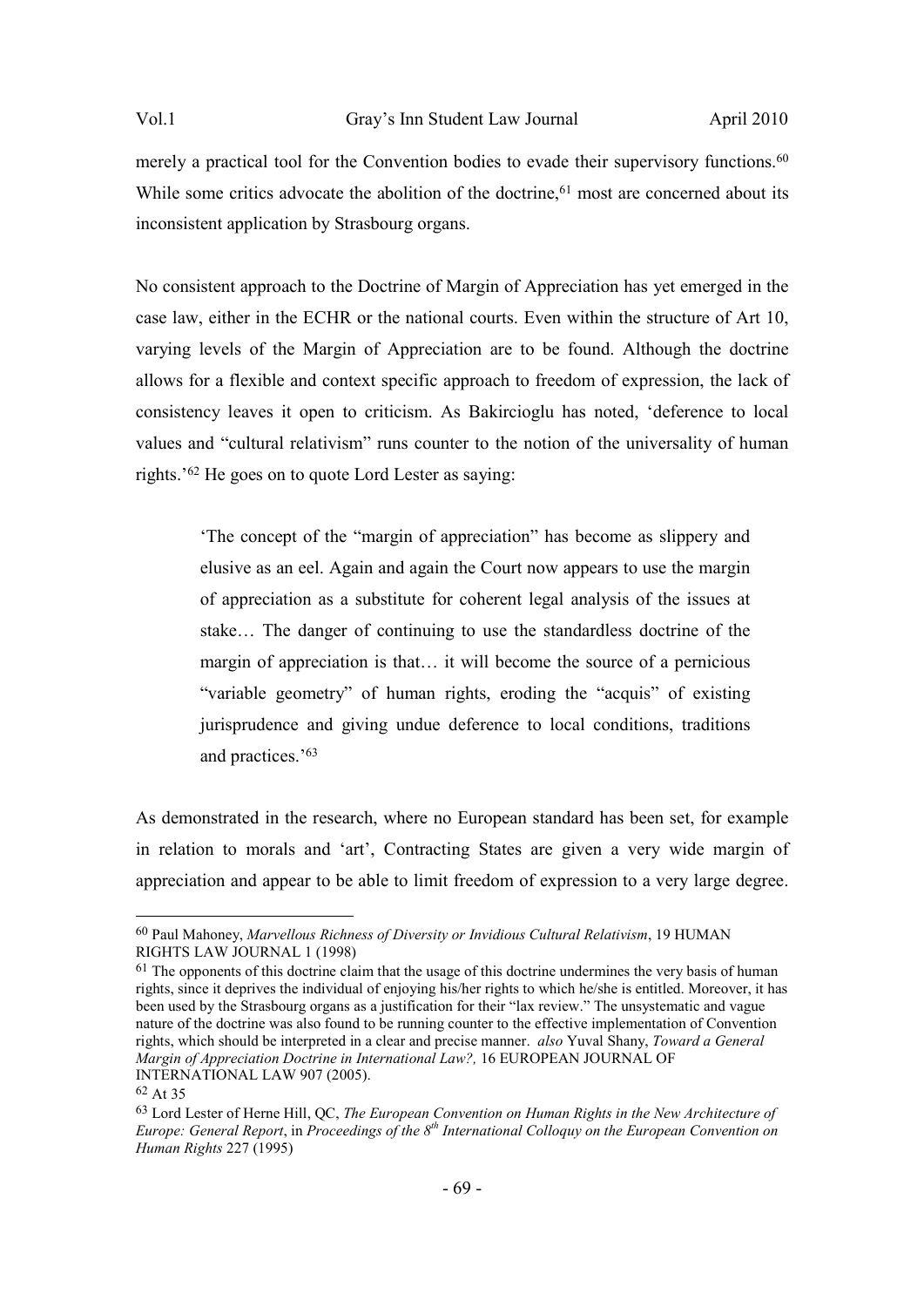This may be contrasted with areas such as political speech, which is tied in with European standards of democracy, where states are given the narrowest margin of appreciation and can only limit freedom of expression in the most extreme of circumstances.

In order to provide a certainty within the law, as well as more harmonised Human Rights laws and more meaningful rights of freedom of expression, the ECHR should not shy away from offering firmer and more concrete guidance to States on how far their margin of appreciation stretches, and setting European wide standards, such as those relating to political speech, in other areas.

Through the series of case law examined, it can be determined that the courts have in fact been giving a varying degree or margin to decide each case; it can be proven that the Doctrine of Margin of Appreciation when applied to case law has an inconsistent nature, which in effect limits the right of free expression.

However, it should not be forgotten that the right to freedom of expression will always need to be balanced with other competing rights and this will mean that where expression will cause damage to others, for example by offending morals, a legitimate limitation on the right should exist. A clearer European standard in these areas will enable limitation to be harmonised throughout the EU.

Although this suggested harmonisation may not be welcomed by all, considering the diverse nature of the Contracting States, the pursuit of universal Human Rights requires that at least some progress is made towards this aim.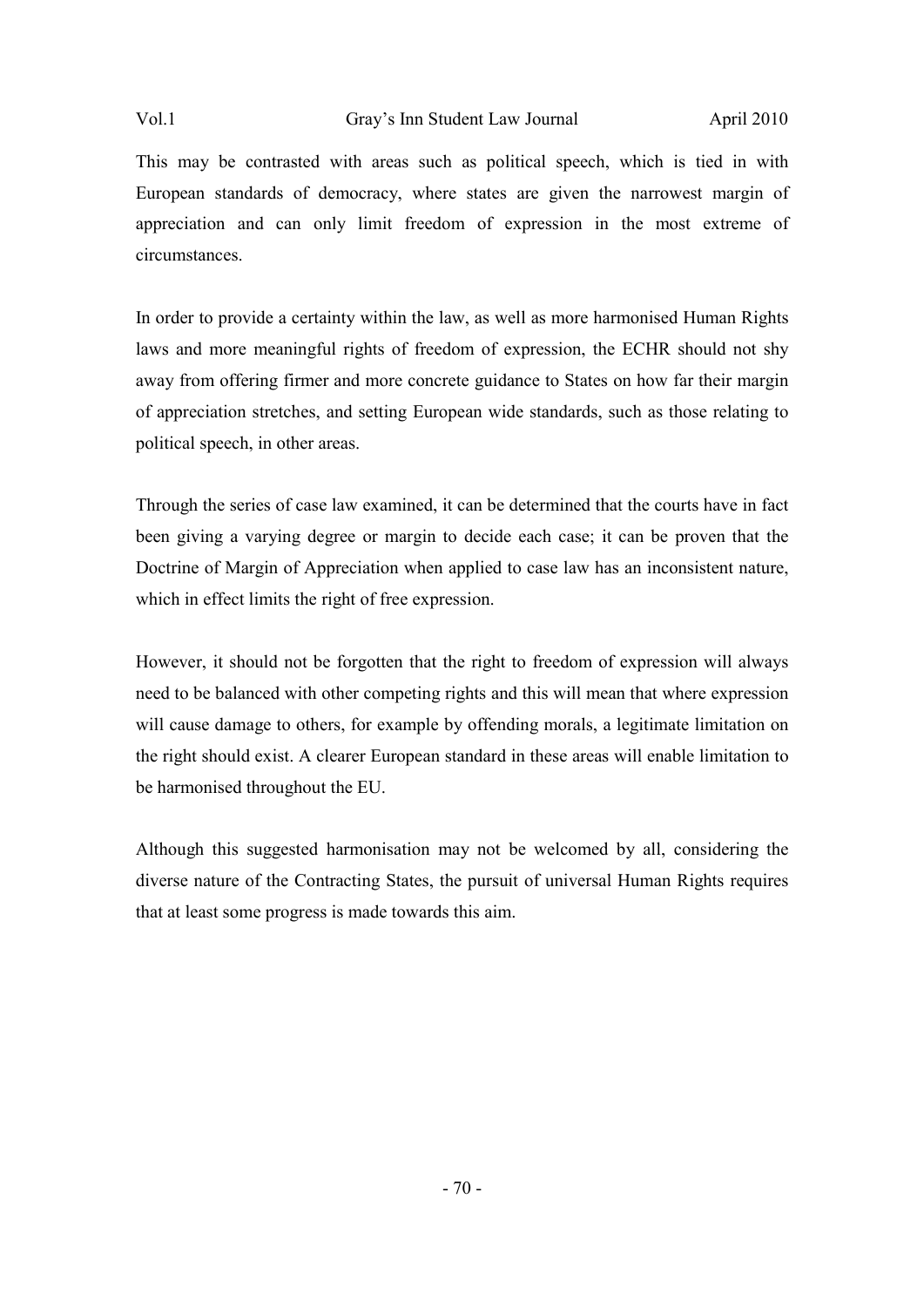# *An 'Extensive Review' of the Collateral Fact Doctrine*  LUKAS LIM

# **Introduction**

Until relatively recently, the collateral fact doctrine had arguably been the orthodox view taken by the courts as to how far they should go in reviewing tribunals and other inferior bodies. The effect of *Anisminic Ltd v Foreign Compensation Commission*,<sup>1</sup> as interpreted in *Re Racal Communications Ltd*, <sup>2</sup> *O'Reilly v Mackman*3 and especially *R v Lord President of the Privy Council, ex parte Page*, 4 however, has resulted in the demise of the doctrine in favour of the doctrine of extensive review. It is submitted that, although the policy implications of opting for the collateral fact doctrine are quite unsatisfactory, the extensive review approach has problems of its own as well.

# **The Collateral Fact Doctrine**

The collateral fact doctrine holds that there are certain preliminary questions which must be decided before it can proceed to the merits of a question it is asked to decide. The preliminary question would either concern a matter central or collateral to the case at hand. Lord Diplock enunciated the principle in *Anisminic*:<sup>5</sup> a wrong question asked as to the kind of case (a collateral fact) into which the tribunal was meant to inquire would go to jurisdiction, but one concerning the situation (a central fact) that the tribunal had to determine would, at most, be an error within jurisdiction.

Questions regarding collateral facts determined the scope and limit of a tribunal's jurisdiction and therefore had to be decided by a higher body (the courts). It would be absurd to allow the tribunal to determine its own jurisdiction. Matters central to the issue at hand, however, would be left to the discretion of the tribunal.

<sup>1</sup> [1960] 2 AC 147.

<sup>2</sup> Reported as *Re a Company* [1981] AC 374.

<sup>3</sup> [1983] 2 AC 237.

<sup>4</sup> [1993] AC 682.

<sup>5</sup> [1960] 2 AC 147.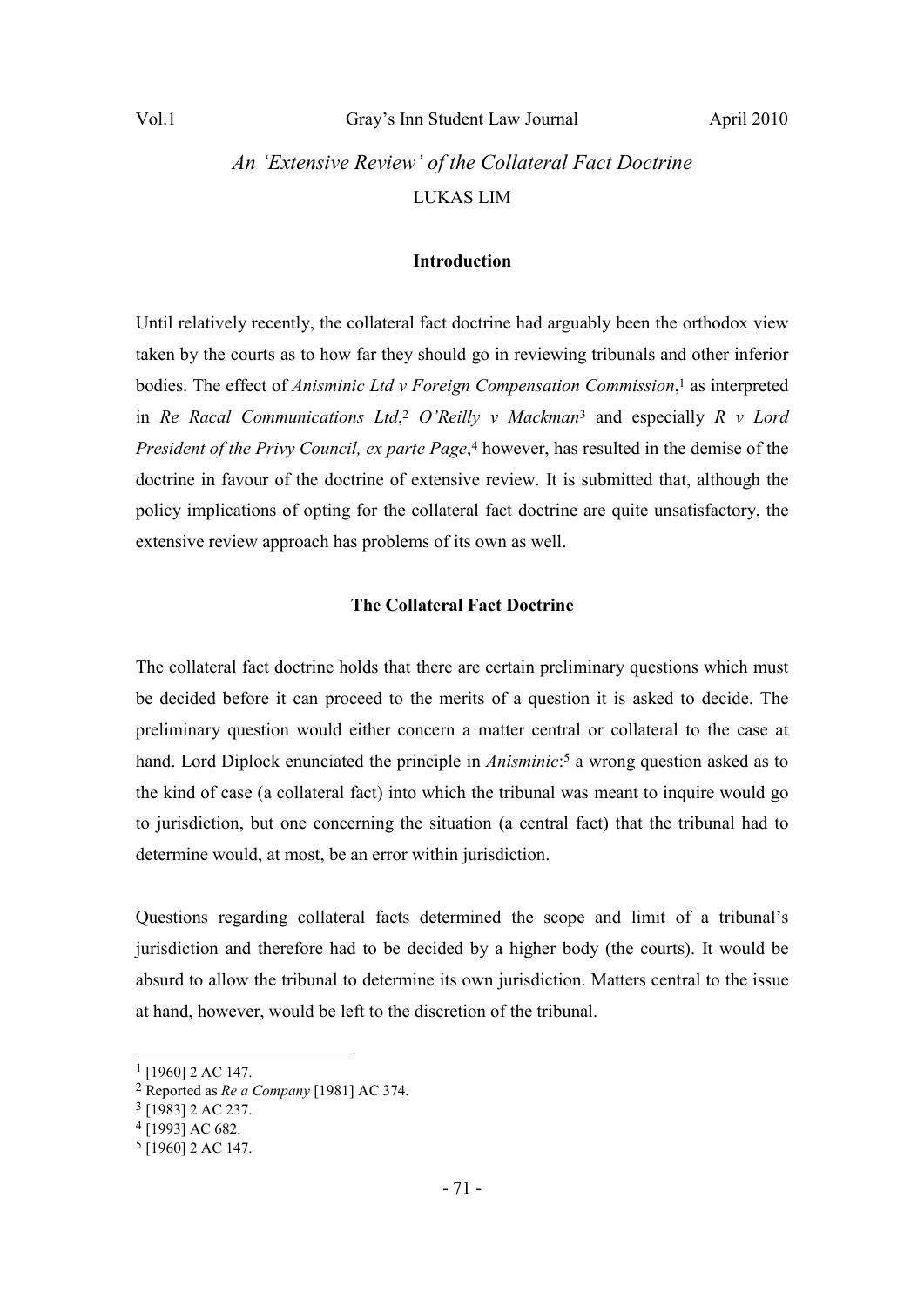#### **The Demise of the Doctrine**

When the House of Lords delivered their judgment in the *Anisminic*<sup>6</sup> case, it looked as though they had pronounced the death sentence on the collateral fact doctrine. The concept of jurisdictional error had been stretched to the breaking point, and while Lord Reid insisted that there remained a distinction between errors of law which went to jurisdiction and errors of law which did not, this was difficult to reconcile with the general line of his judgment.

Over the next twenty years, the combination of *Pearlman v Keepers and Governors of Harrow School*7 and *Re Racal*8 did much to confirm that the demise of the collateral fact doctrine was imminent, although the *South East Asia Fire Bricks*<sup>9</sup> case gave it a lifeline to grasp at. In 1993, however, the case of *Page*<sup>10</sup> appeared to hammer the final nail in the coffin. In his judgment, Lord Browne-Wilkinson stated that the decision in *Anisminic*<sup>11</sup> rendered obsolete the distinction between errors of law on the face of the record and other errors of law, by extending the *ultra vires* doctrine.

Thus, all errors of law are now jurisdictional, leaving no room for the collateral fact doctrine. This would apply to all tribunals and inferior bodies, with the caveat that visitors and inferior courts of law would be excluded.

### **The Doctrine of Limited Review**

Paul Craig argues<sup>12</sup> that the courts sometimes preferred limited review, even prior to *Anisminic*,<sup>13</sup> (as put forward by D.M. Gordon<sup>14</sup>) in cases like *R v Bolton*<sup>15</sup> and *Brittain v* 

<sup>6</sup> *Ibid.*

<sup>7</sup> [1979] QB 56.

<sup>8</sup> [1981] AC 374.

<sup>9</sup> [1981] AC 363 (decided 10 days before *Re Racal*).

<sup>10</sup> [1993] AC 682.

<sup>11</sup> [1960] 2 AC 147.

<sup>&</sup>lt;sup>12</sup> P Craig, *Administrative Law* (6<sup>th</sup> edn Sweet & Maxwell, London 2008) 452.

<sup>13</sup> [1960] 2 AC 147.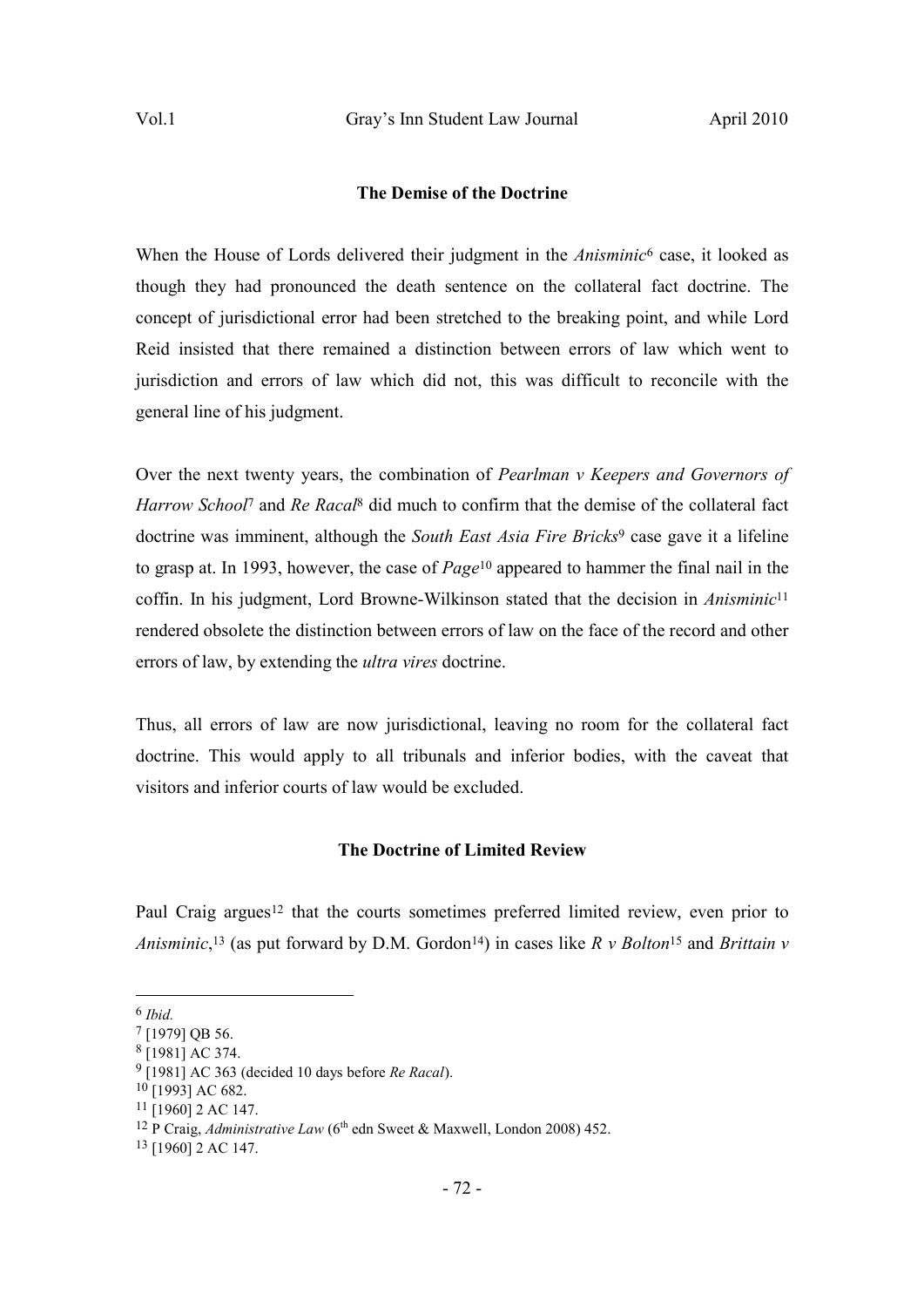*Kinnaird.*<sup>16</sup> It was held in these cases that so long as the tribunal decided the question assigned to it by the law, then that was sufficient. The tribunal could make a mistake in its determination, but as long as the charge laid before the tribunal was in the correct form, no review of its decision could be made by the courts.

#### **The Insufficiency of Limited Review and the Collateral Fact Doctrine**

D.M. Gordon<sup>17</sup> saw many flaws in the collateral fact doctrine. First, he insisted when an Act of Parliament gave the tribunal power to act upon certain given facts, it was always within the power of the tribunal (subject to appeal), to decide. It's relative decision and opinions were to be final and free from review. Secondly, it was artificial to divide the question at hand into a subdivision of 'collateral' and 'central', for no justification could be found as to why the courts called a fact collateral in one case but not in another.

Gordon's purported solution, however, does not solve the problem. The limited review doctrine affords the tribunal ample discretion to decide all the elements of the charge according to its own views. A rent tribunal, for example, would be able to decide what a 'furnished tenancy' means in any way it pleased. A 'furnished tenancy' would be, as Craig put it, 'an empty vessel into which anything could be poured'.18 Such a degree of discretion on the part of the tribunals should surely be unacceptable on policy grounds.

Nonetheless, the problems pointed out regarding the collateral fact doctrine are warranted. Craig notes that it is impossible to draw the line between 'collateral' (the type) and 'central' (the situation), because the definition of 'type' is inevitably comprised of the descriptions within the statute of the 'situation' which the tribunal has to determine.<sup>19</sup> The distinction is simply illusory, with no predictability being possible as to how a case

<sup>14</sup> 'The Relation of Facts to Jurisdiction' (1929) 45 LQR 458; 'Observance of Law as a Condition of Jurisdiction' (1931) 47 LQR 386, 557; 'Conditional or Contingent Jurisdiction of Tribunals' (1959-1963) 1 U.B.C.L.Rev. 185; 'Jurisdictional Fact: An Answer' (1966) 82 LQR 515; 'What did the *Anisminic* Case Decide?' (1971) 34 MLR 1

<sup>15</sup> (1841) 1 QB 66.

<sup>16</sup> (1819) 1 Br. & B 432.

<sup>17</sup> DM Gordon (n 13)

<sup>18</sup> *Administrative Law* 443.

<sup>19</sup> *Ibid.* 441.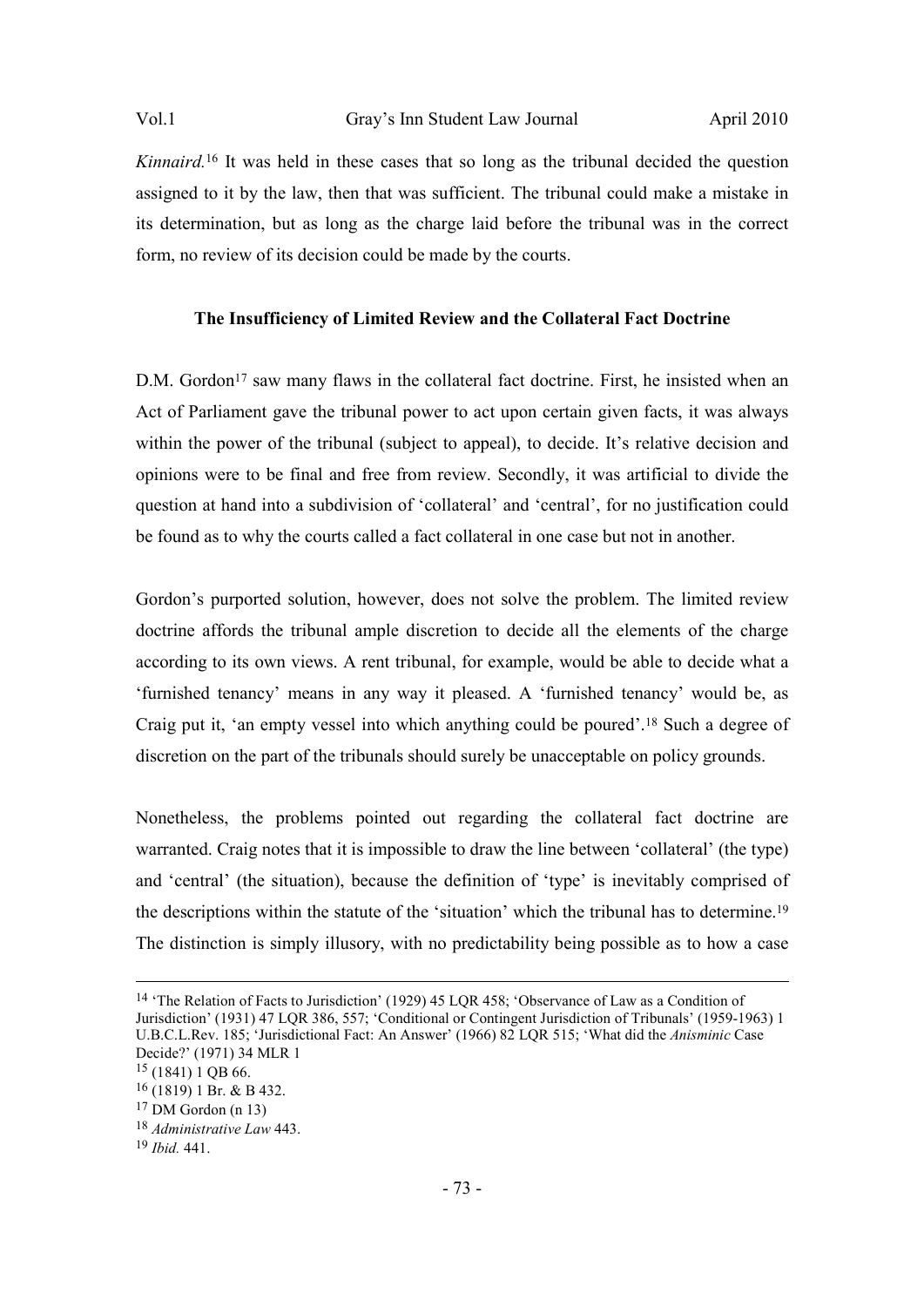will be categorised before the court pronounces on the matter. Lord Denning recognised this when he articulated in *Pearlman*20 that the distinction between errors made within and without jurisdiction was too fine. He felt that it left too much room for arbitrary judicial manipulation and recommended discarding it altogether.

#### **A Review of Extensive Review**

Following *Page*, <sup>21</sup> the distinction has indeed been discarded in favour of extensive review where all errors of law are jurisdictional. Craig, however, is not convinced of this doctrine either. He says that there is no reason why the courts should be the final arbiters of all matters of law, as opposed to tribunals and other inferior bodies.22 The real question should be: which is best suited to answer the question at hand? Quite often, it is the tribunal that is in the best position to decide on both matters of fact and law. They are often more specialised and often accumulate expertise in particular areas of the law which is substantially greater than the more generalist High Court, for example, with the social security appeal tribunal in *Chief Adjudication Officer v Foster.*<sup>23</sup>

Another problem with the extensive review doctrine is that it collapses the distinction between appeal and review. The court substitutes its view for that of the decision maker, stripping the administrative body of its autonomy and discretion. A tribunal only has the power to make the right decision. Gordon stressed that this goes too far; jurisdiction must involve the power to make a wrong as well as a correct decision. Craig also argues that the reason collateral fact doctrine lasted as long as it did rests in the fact that it was a compromise between having control on one hand and allowing discretion on the other.<sup>24</sup> The extensive review doctrine does not appear to take this into account.

<sup>20</sup> [1979] QB 56, 69-70.

<sup>21</sup> [1993] AC 682.

<sup>22</sup> *Administrative Law* 466.

<sup>23</sup> [1993] AC 754, 767; where Lord Bridge acknowledged the 'great expertise of the Social Security Commissioners in the 'somewhat esoteric area' of social security law.

<sup>24</sup> *Administrative Law* 465.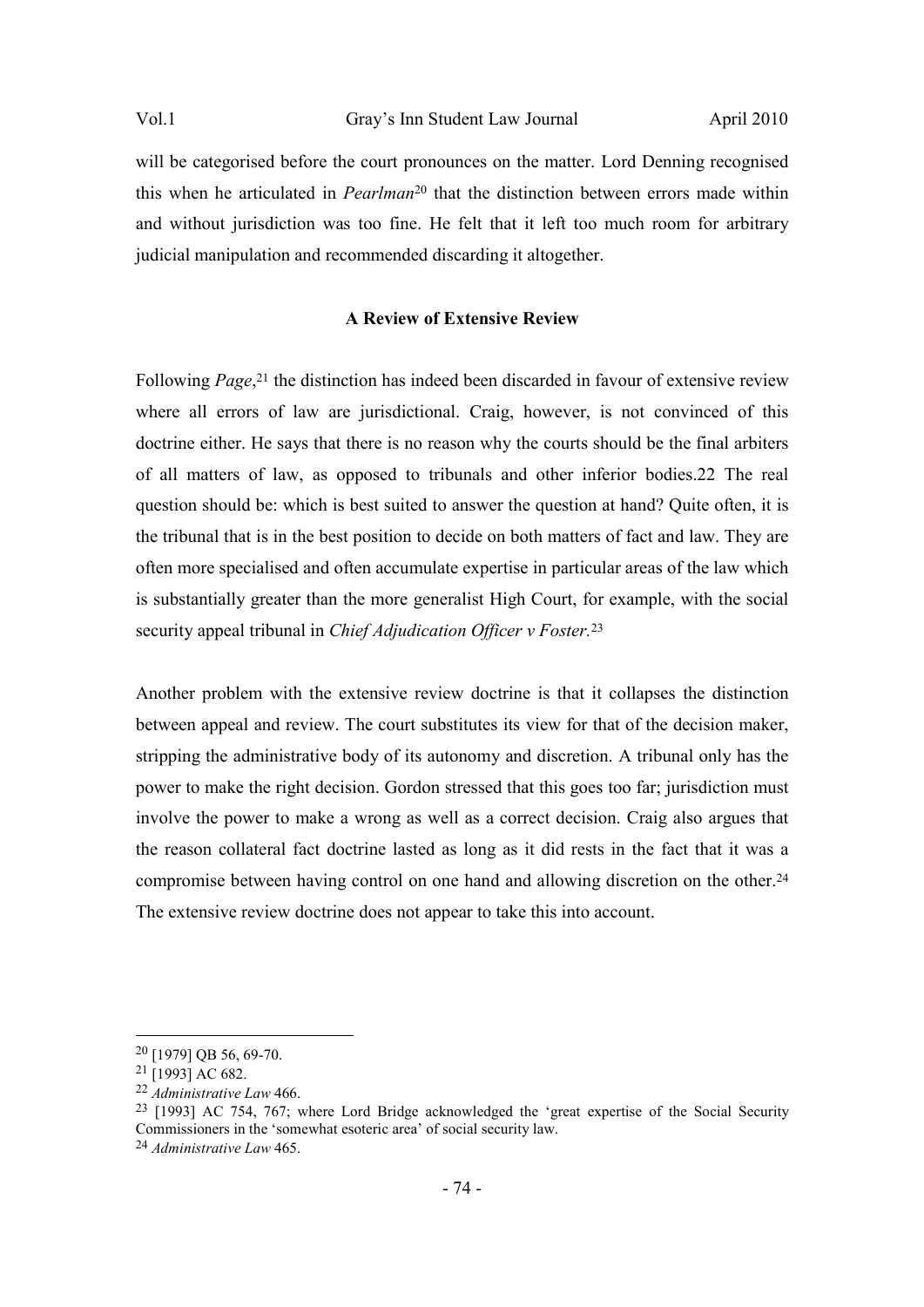#### **Craig, Hare and the Doctrine of** *Ultra Vires*

In a previous edition of his book,<sup>25</sup> Craig initially proposed that a 'correctness test' should be used in determining jurisdiction. The court should be able to take into account issues such as the rational for the tribunal's existence and its expertise. This pragmatic approach with judicial intervention based on 'correctness' may seem attractive, but it violates the juridical basis of judicial review. A court, after all, derives its legitimacy in reviewing tribunals and other inferior bodies on the basis of the *ultra vires* doctrine and not whatever the courts feel is right. Sir John Laws, however, argues that once the distinction between jurisdictional and non-jurisdictional errors is discarded (as in extensive review), there is no longer any need or purpose for the *ultra vires* doctrine since the courts are in reality simply intervening to correct errors of law.<sup>26</sup>

Ivan Hare27 on the other hand, suggested an entirely different solution: putting the constitutional basis of review for error of law under separation of powers doctrine. Once the foundation of review is removed from the *ultra vires* principle, the courts are liberated and no longer have to perform the mental gymnastics of referring the court's intention to the intention of Parliament.

#### **Conclusion**

It is submitted that both Craig and Hare's solutions cannot be adopted, because the *ultra vires* doctrine must always be the foundation of judicial review as long as Parliament remains (at least formally) supreme. Nonetheless, the *ultra vires* doctrine only grants the courts powers of review and not appeal. The expansion of review of error of law has given the courts powers of appeal, and the only way around this is to call 'review' a synonym for 'appeal'. Lord Slynn seemed to say as much in *Bate v Chief Adjudication Officer*. 28

<sup>&</sup>lt;sup>25</sup> *Administrative Law* (5<sup>th</sup> edn Sweet & Maxwell, London 2003)

<sup>26</sup> M Supperstone and J Goudie (eds), 'Illegality: The Problem of Jurisdiction', *Judicial Review*  (Butterworths, London 1992) Ch. 4.

<sup>27</sup> CF Forsyth and I Hare (eds), *The Golden Metwand and the Crooked Cord* (OUP, Oxford 1998). <sup>28</sup> [1996] 1 WLR 814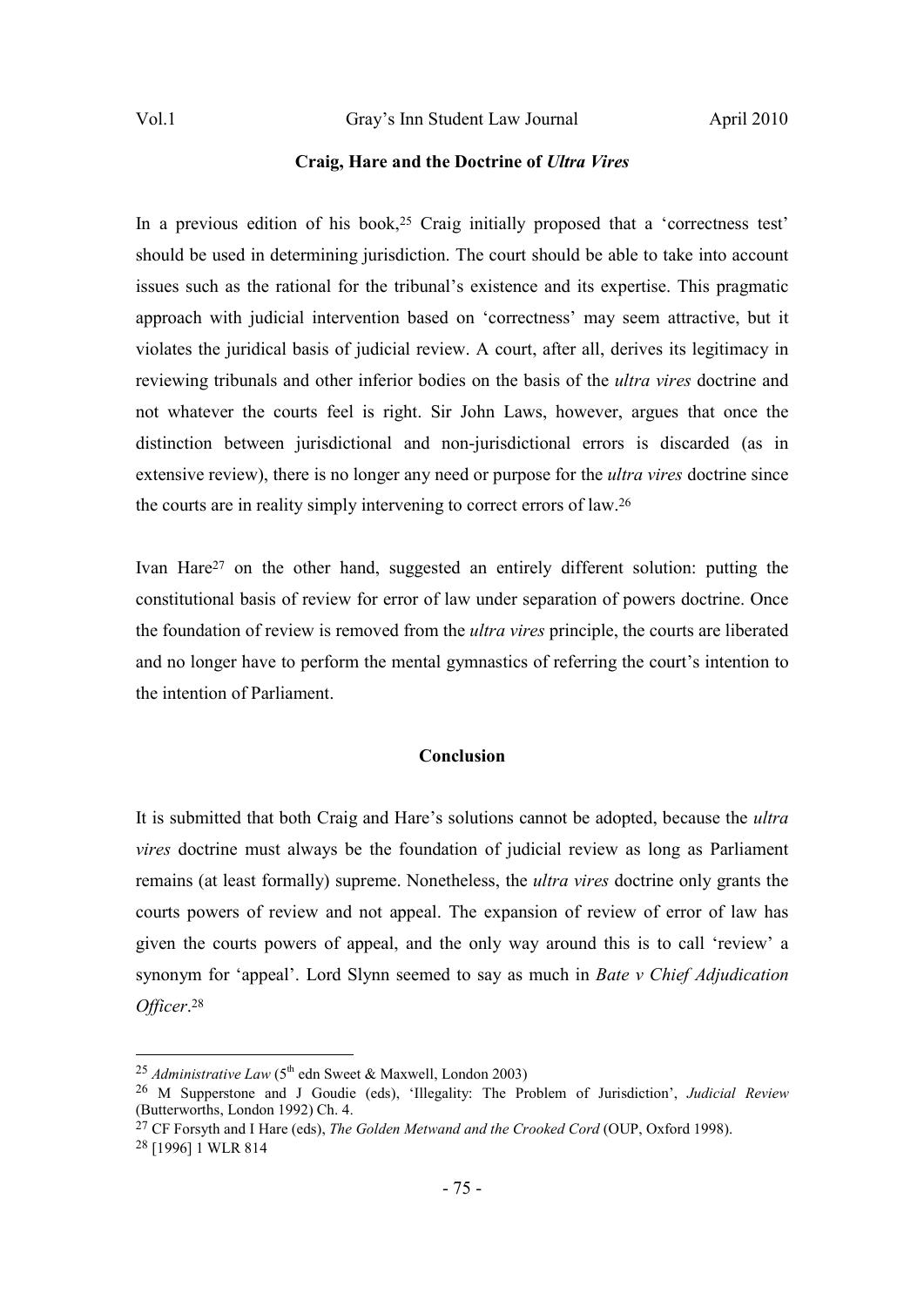This, however, cannot be acceptable. The courts have ironically expanded their own jurisdiction, acting *ultra vires* of their powers. The artificiality of the *ultra vires* doctrine can only be stretched so far. But, as has been seen, trying to draw the line through means like collateral facts has not proved successful either.

It is thus submitted that Craig's second possible solution should be considered seriously; a 'rational basis approach' in which it is possible for control to be achieved without the court automatically substituting judgment for that of the tribunal, while still fettering the tribunal's powers.<sup>29</sup>

He cites the American case of *Chevron USA Inc v NRDC*, <sup>30</sup> where a court would substitute judgment only where Congress gave a specific meaning to a statute and the agency misconstrued it. If the point was not dealt with directly by Congress, then it was left to the discretion of the tribunal, with the courts stepping out of the way. To an extent, this approach was taken in *R v Monopolies and Mergers Commission, ex parte South Yorkshire Transport*, <sup>31</sup> in which it was held that only where the term, as defined by the reviewing court is still inherently imprecise that a rational basis would be applied to test the agency's interpretation: if it was not so abhorrent as to be irrational, it would be accepted. The difference here is that Craig's approach removes the unnecessary requirement of the reviewing court defining a term in the first place.

The solution is not perfect. Some questions may be asked as to how one decides what is and is not a clear statutory meaning and the possibility for uncertainty is present. It is submitted that a possible answer to this is to have a set of objective rules as to what a clear statutory meaning is, perhaps something akin to the doctrine of irrationality, cited by Lord Diplock in the *GCHQ* case,<sup>32</sup> but with a very high threshold to ensure that judicial review does not become judicial appeal, unless the decision is such that the courts have little choice.

<sup>29</sup> *Administrative Law* 467-73.

<sup>30</sup> 467 US 837 (1984).

<sup>31</sup> [1993] 1 WLR 23.

<sup>32</sup> *Council of Civil Service Unions v Minister for the Civil Service* [1985] AC 374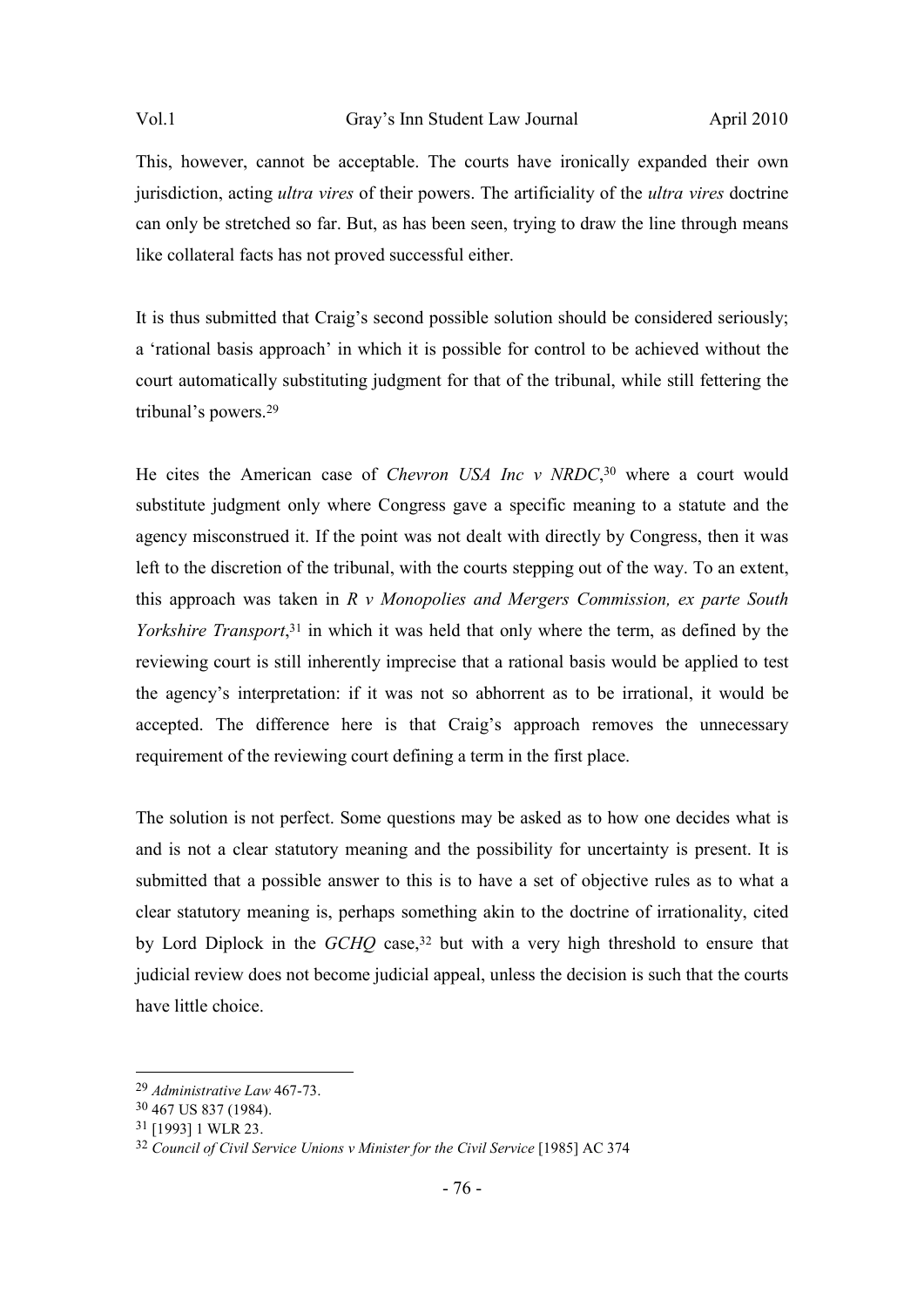## *How Has the UK's Approach to Terrorism Since 2001 Impacted on Fair Trial Rights? In Comparing the United Kingdom with Another Jurisdiction, Discuss Whether the Judicial Response Has Been Satisfactory*  MATTHEW O'GRADY

#### **Abstract**

At no time since the Second World War has individual liberty faced greater strain than since the attacks on the World Trade Centre in 2001. The right to a fair trial has borne the substantial measure of this strain and this is the principal reason for the paper's focus. Responsibility for this outcome lies directly in the United Kingdom's and United States' approaches to terrorism: the crime control criminal justice model and the siege model of democracy respectively. Their most prominent incursions are the creation of indefinite detention facilities and the adjustment of the law of evidence. These incursions, and judicial deference to national security arguments, are the main points for comparison between the UK and the USA and explains why they are the focus of the analysis. For due process' aims to be realised fundamental change must be made to these models and the judicial attitude to review.

#### **Introduction**

It will be submitted that the United Kingdom and the United States have critically hindered themselves in their responses to terrorism by using techniques which undermine the right to a fair trial. This paper will be approached from a due process perspective, discussed by Sanders and Young (2007: Chapter 1). In line with revisionist thought, which "insists on formal ... processes in which the case against the accused is tested before a public and impartial tribunal" and which sees the criminal justice system's aim as the protection of the factually innocent from wrongful conviction, it will be submitted that *impacts* shall refer to those effects which produce results contrary to due process (Sanders and Young 2007:21 and Packer 1968: 165). The paper will require an initial discussion of the UK's and USA's approaches to terrorism and the sources of due process' requirements for a fair trial. It will follow by analysing the breaches of these rights, how courts have responded and how their respective approaches to terrorism are responsible for these outcomes. It will be contended that the judicial responses have failed to serve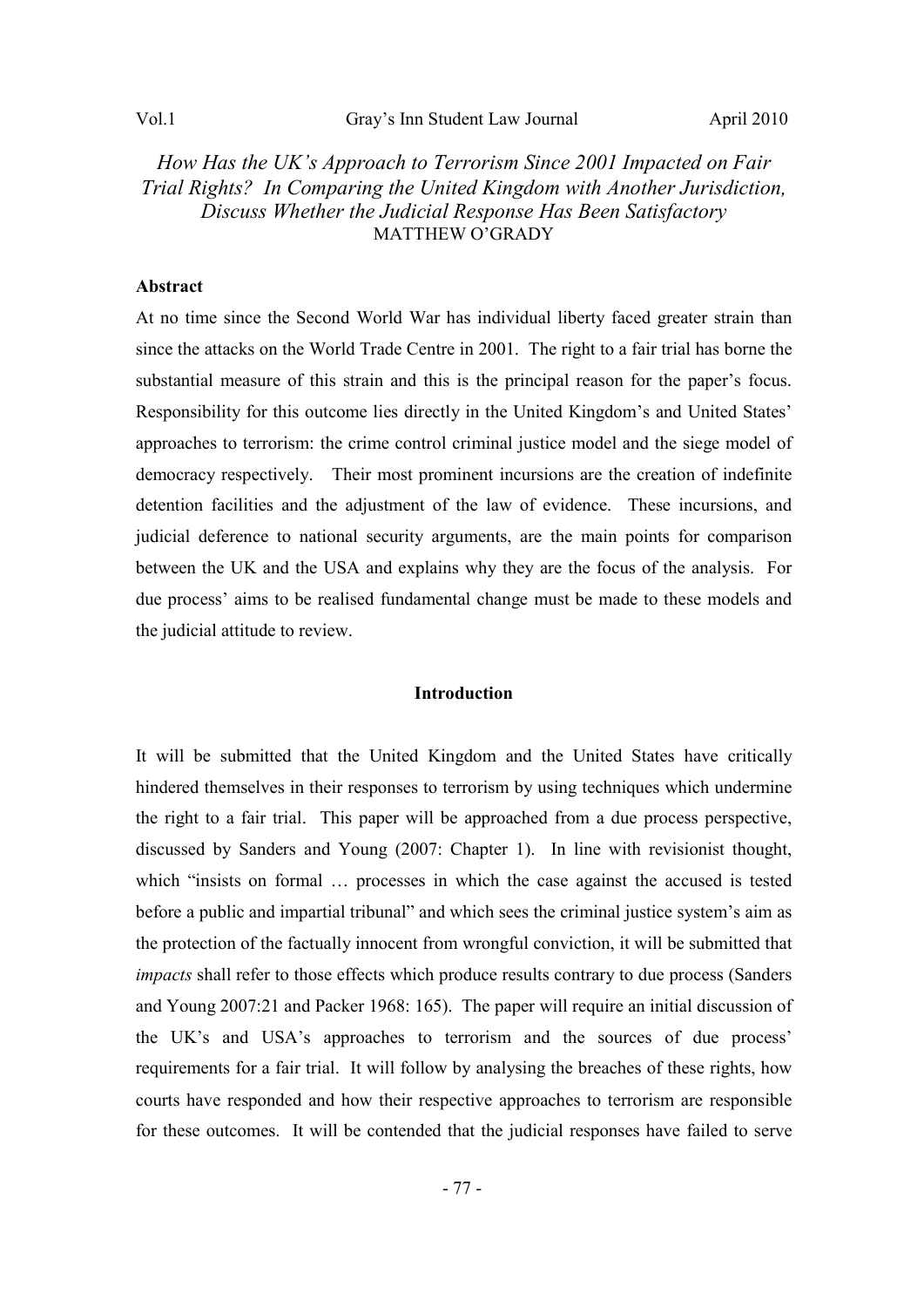the requirements of due process, particularly in the USA, and that rights to a fair trial will continue to be undermined where deference is demonstrated to executive determinations on national security. It will be argued that these approaches, instead of realising their aims, promote insecurity and terrorism. The paper will conclude that the UK's treatment of terrorism through the vision of crime control and the USA's siege mode approach have woefully handicapped them in protecting their citizens, because their methods will never reduce terrorism and cannot give legitimacy to the outcomes they produce.

#### **The UK and USA Approaches to Terrorism**

The Diplock Review (1972: Chapter 2) recommended sweeping adjustments to the UK's approach to terrorism, concluding that safeguards of extra-judicial processes "can never … be as complete as the safeguards which are provided by a public trial*"*. Walker (2006: 1) concluded that the Review heralded the abandonment of the militaristic approach of the early twentieth century in preference to procedures which favoured the criminal justice system. He is accurate, but his conclusion is weakened by his failure to analyse the different conceptual models of the criminal justice system. The UK's criminal justice system operates according to Packer's (1968) crime control model. Crime control limits the adversarial nature of the criminal justice system to the initial meeting of suspect and police. Crime control's advocates prioritise the conviction of the guilty and argue that without repressive and invasive techniques guilty outcomes will not be secured. David Miliband's (2009) recent acknowledgement of the *War on Terror's* critical failures has weakened arguments that the UK has conducted itself according to a criminal justice model. However, a substantive analysis of the UK's approach, particularly when compared to the USA's, leads to a conclusion which affirms the UK's criminal justice approach.

There is a direct contrast to the UK's approach to terrorism in the model adopted by the USA. The USA has chosen to treat the threat of terrorism through the goggles of the *War on Terror*; a siege model of democracy, which suggests the nation's survival is at stake (Kostakopoulou 2008: 3). Kostakopoulou (2008: 3) is perceptive in his analysis that under a siege mode governments use the pervasive nature of fear to apply the unique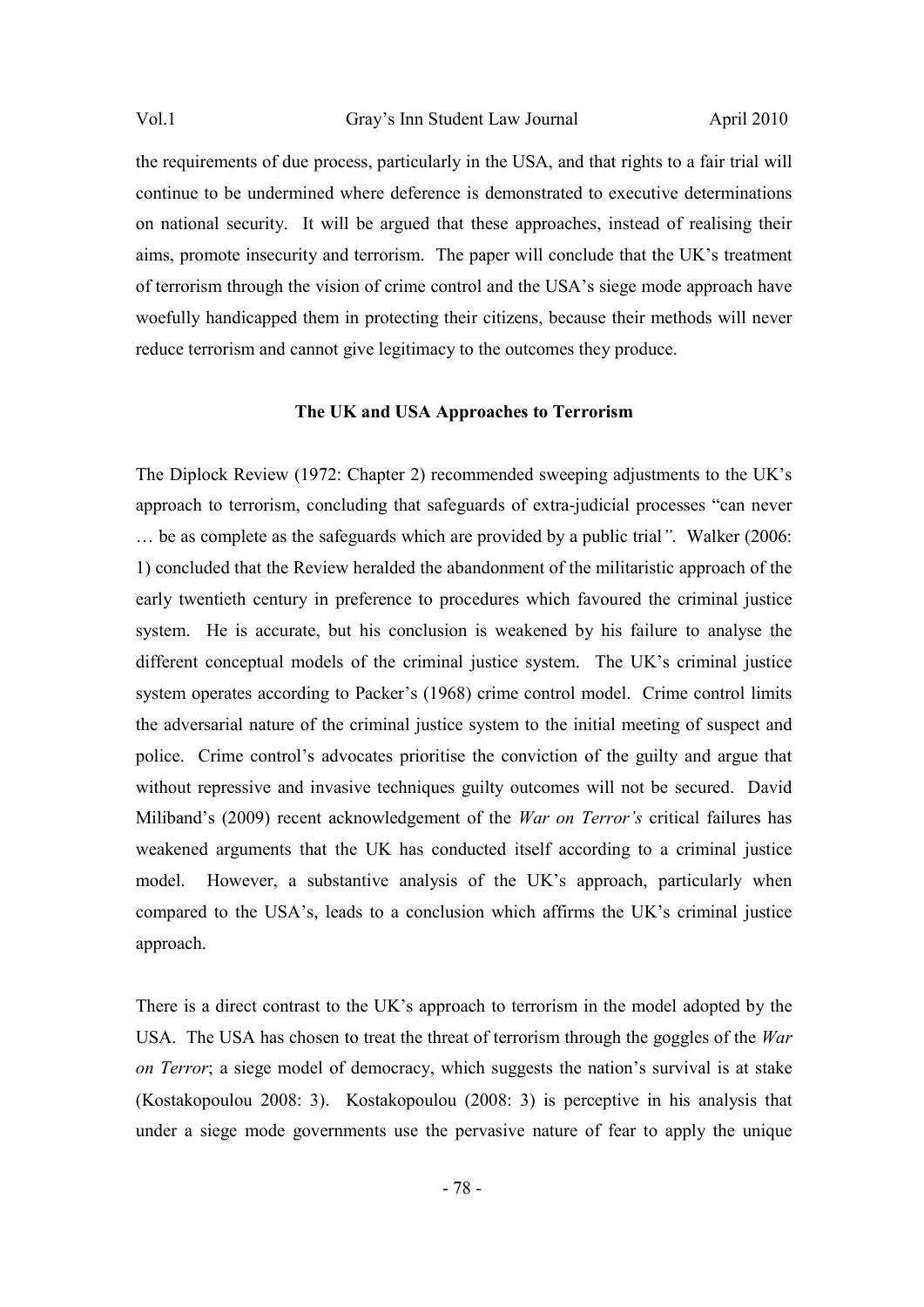procedures invoked at times of national emergency to areas where national security is not an issue. It will be submitted that the siege mode cannot serve the needs of justice when due process' requirements for a fair trial are borne in mind. It would be inaccurate to maintain an argument that this approach is unique to the last decade. The manifestation of the siege mode approach in the policies of George Bush is consistent with the neoconservative model which concentrates response to threats on the Pentagon.<sup>1</sup>

#### **The Sources of Fair Trial Rights**

The UK's criminal justice approach to terrorism entitles suspects to the fair trial rights afforded by the common law, the *Human Rights Act 1998* and the *European Convention on Human Rights* (*ECHR*). It is submitted that the *War on Terror* is principally a noninternational armed conflict<sup>2</sup> and therefore the domestic law of the USA ought to apply to detained terrorist suspects. However, to extrapolate the paper along this line would fail to appreciate the reality of the USA response to terrorism. Although this conclusion is the paper's principal weakness, it is argued that because the USA has used a military procedure to conduct its response to terror, the sources of fair trial rights are those available to combatants in war. This is a line of reasoning supported extra-judicially by Lord Steyn (2004) and is consistent with the USA decision to grant detained individuals rights afforded in war by abandoning the term "enemy combatant".3 Combatants in war are protected by the *Geneva Conventions of 1948*, such as the right to receive a hearing before an independent and impartial court, detention prior to that hearing "in no circumstance" being longer than three months and the right to know the evidence and case against them.<sup>4</sup>

It is apparent that there are points of comparison between the fair trial rights available to terrorist suspects in the UK's criminal justice model and those in the USA's siege mode.

armed groups, International Committee of the Red Cross (2005).

<sup>&</sup>lt;sup>1</sup> In 1986 Ronald Reagan approved rendition of terrorist suspects and formalised it as the US policy to respond to terrorism with *National Security Decision Directive 107*, Satterthwaite (2008: 538). <sup>2</sup> A non-international armed conflict involves hostilities between government armed forces and organised

<sup>3</sup> http://www.justice.gov/opa/pr/2009/March/09-ag-232.html (accessed 16.03.2009).

<sup>4</sup> *Third Geneva Convention Arts.84 and 103*.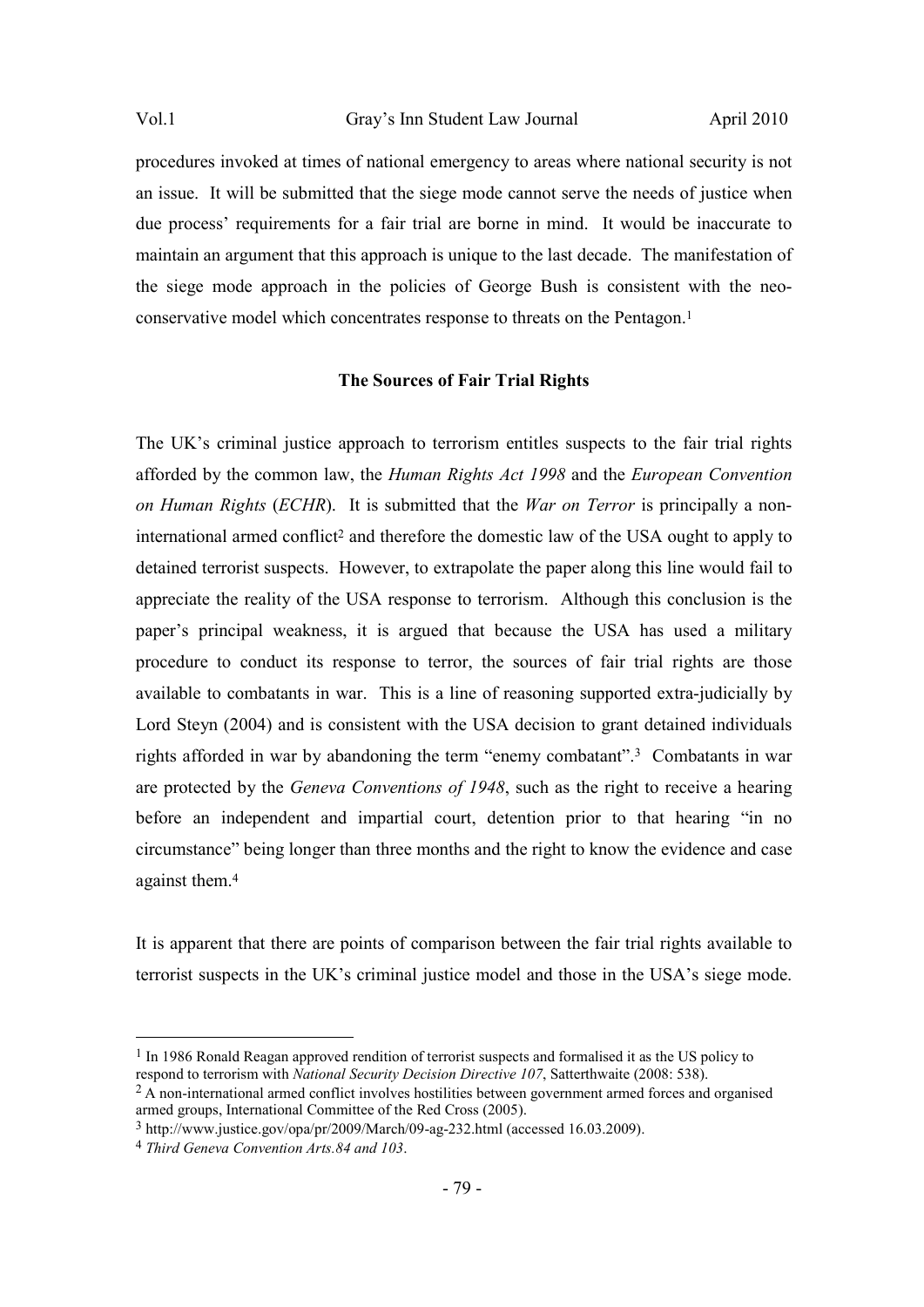This paper will proceed to analyse the law along the main lines of comparison: detention without charge and the law of evidence.

#### **Detention without Charge**

Detention without charge is the most invasive manifestation of crime control's desire to suppress criminal activity and of the siege mode's reactive blanket targeting of those perceived to be the "enemy*"* (Bush 2005, on the *radical Islamist enemy*). Its effects have the most acute impacts on fair trial rights, yet the judicial responses in the UK and USA have failed to adequately respond in protecting rights at the same rate as the political establishment has sought to curtail them.

The UK's detention of suspected terrorists in Belmarsh prison was justifiably described as "grossly antithetical to established constitutional rights"5 and mirrors Lord Steyn's (2004: 11) extra-judicial criticism of the USA's creation of a legal Alsatia in Guantanamo Bay.<sup>6</sup> He observed:

> As a lawyer brought up to admire the ideals of American democracy and justice, I would have to say that I regard this as a monstrous failure of justice.

This forms a useful foundation from which to analyse the law. The UK Home Secretary was authorised<sup>7</sup> to indefinitely detain suspected terrorists who could not be deported because of the UK's obligations not to deport to states where a person risked being tortured.8 Similarly, President Bush created a regime of indefinite detention at Guantanamo Bay for terrorist suspects detained in Afghanistan and elsewhere.<sup>9</sup> Since that

<sup>5</sup> *A v Home Secretary* [2004] EWCA 1124, 224 per Laws LJ.

<sup>6</sup> Alsatias were used by Warbrick (2004: 15) to describe jurisdictions where the government was insulated against accountability.

<sup>7</sup> *Anti-Terrorism, Crime and Security Act 2001 s.23* (c.24), London: OPSI.

<sup>8</sup> *Chahal v United Kingdom* (1997) 23 EHRR 413.

<sup>9</sup> Military Order *– Detention, Treatment and Trial of Certain Non-Citizens in the War Against Terrorism*, 13.09.2001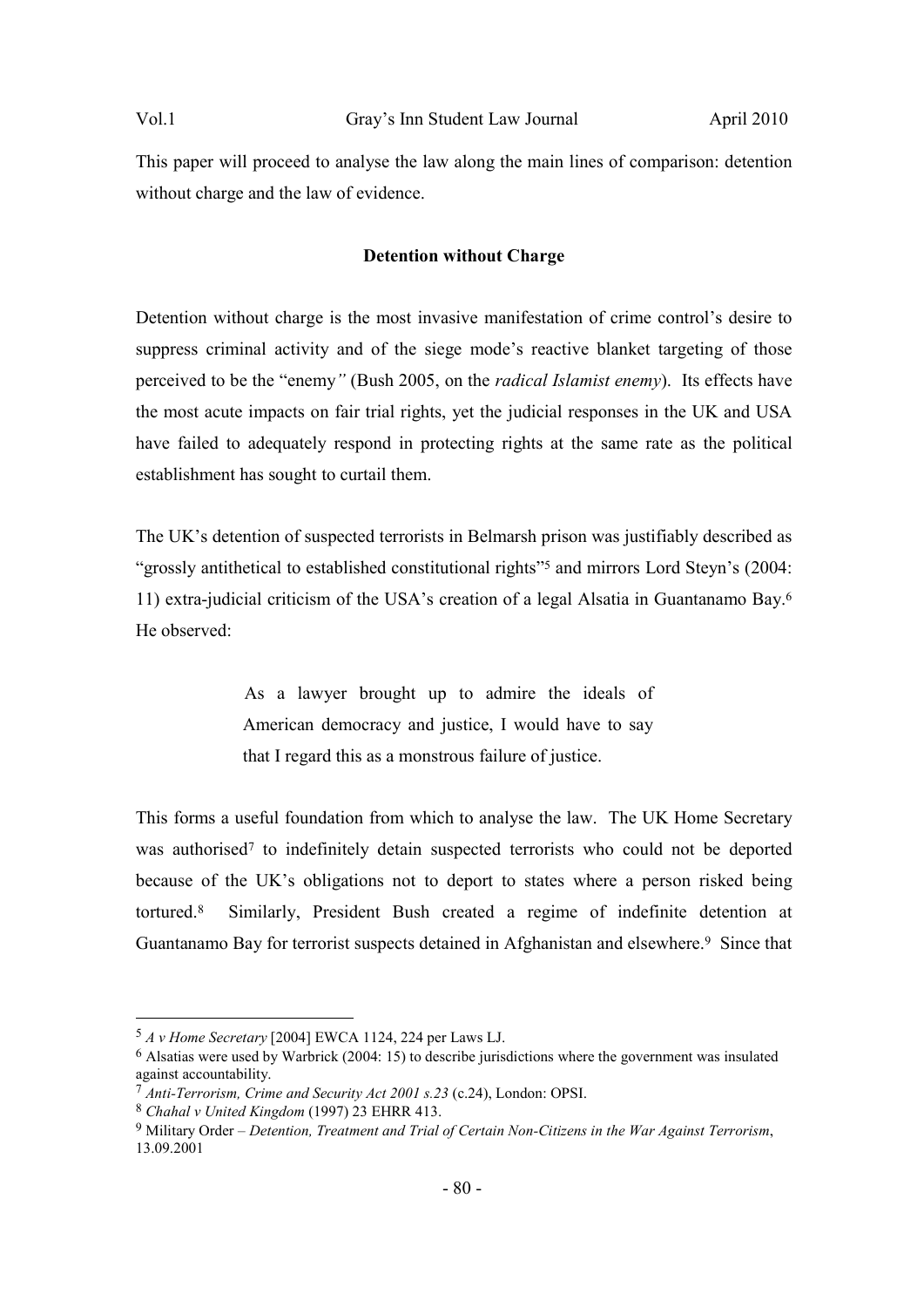time approximately 800 people have been detained at Guantanamo Bay, <sup>10</sup> of which the American Civil Liberties Union (2008: 33) claim at least 23 were under the age of 18. This latter figure must be viewed critically. A comprehensive analysis requires note of the submissions made by the Department of Defense (2008: 12) who contend that instead eight children have been detained at Guantanamo Bay. Regardless of the figure, what can be drawn from these contrasting statistics is the USA government's readiness to detain the most vulnerable individuals absent of fair trial rights. The UK government's introduction of control orders is further evidence of crime control's influence on anti-terrorism legislation which is more concerned with repression of criminal activity, as a means of deterring crime, rather than policy which could actually have long-terms effects in countering terrorism.<sup>11</sup> Detention in Belmarsh and Guantanamo Bay is arguably a product of crime control and the siege mode. These models create the need to punish and repress individuals defined as a threat, so that others are discouraged from similar activity, and so that the *enemy* cannot participate in the conflict.

According to the House of Lord's judgment in *A v Home Secretary*<sup>12</sup>, rejecting Belmarsh detention is the most forthright rejection of detention without charge of any jurisdiction; however, it must be measured by the limitations of the majority opinion. The majority did not choose to reject indefinite detention without charge, because such a measure in itself could never be compatible with the UK's liberal democratic traditions. Instead, the majority were of the view that detention without charge was discriminatory, because the power was exercisable against foreign nationals only, and consequentially irrational and self-evidently disproportionate, because less invasive means were being used against British terrorist suspects. Although these observations are surely correct, they fail to give accord to the *critical mass* of what was at stake in the case; not whether detention without charge could be maintained if a different legislative foundation was created, but whether it could be justified at all. In his majestic dissent Lord Hoffmann observed:

<sup>10</sup> *Executive Order – Review and Disposition of Individuals Detained at the Guantanamo Bay Naval Base and Closure of Detention Facilities*, 22.01.2009.

<sup>&</sup>lt;sup>11</sup> Control orders are executive orders imposing obligations on terrorist suspects for purposes connected with preventing or restricting their further involvement in such activity, *Prevention of Terrorism Act 2005* (c.2), London: OPSI.

<sup>12</sup> [2005] 3 All ER 169.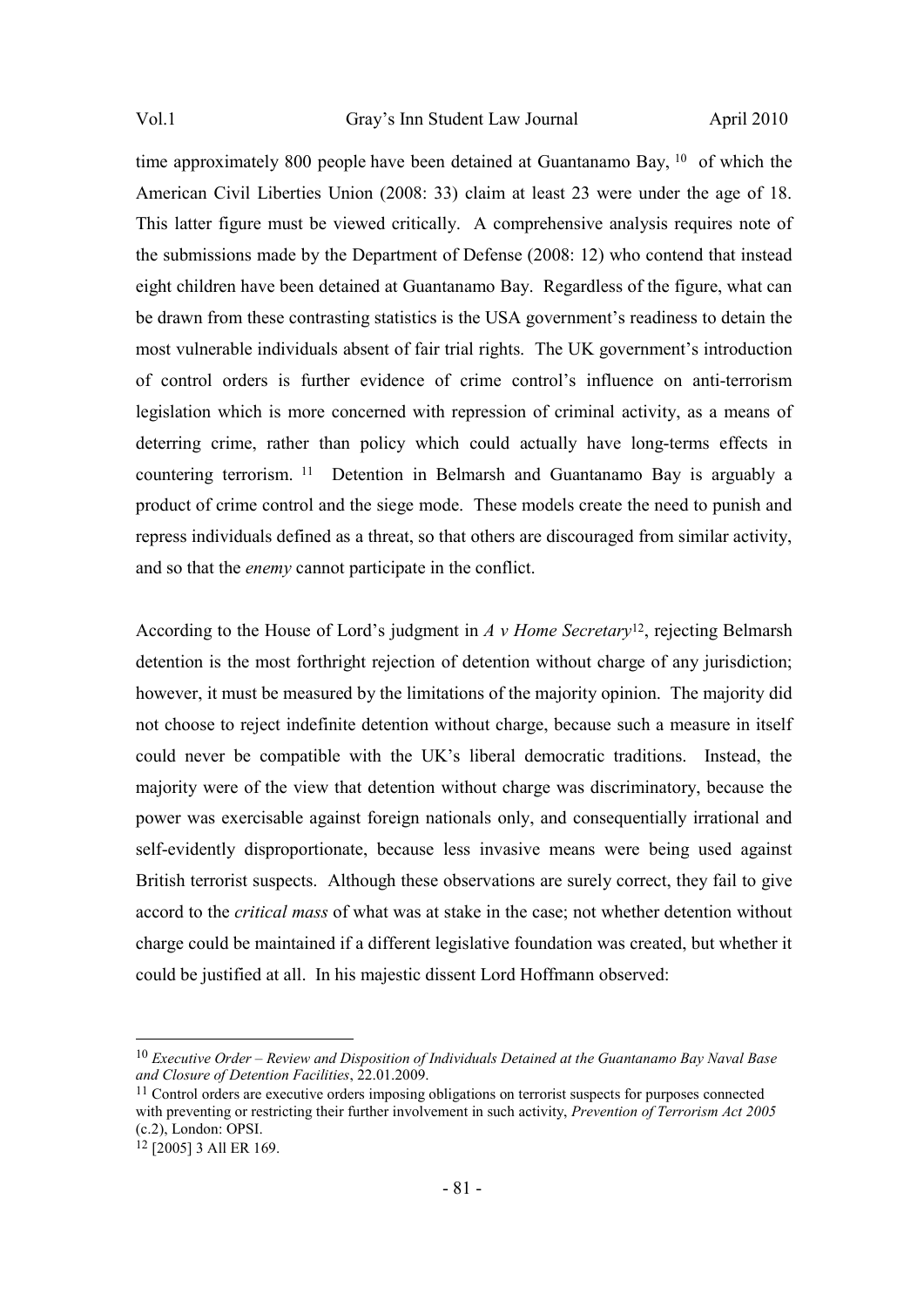I said that the power of detention is at present confined to foreigners and I would not like to give the impression that all that was necessary was to extend the power to United Kingdom citizens as well. In my opinion, such a power in any form is not compatible with our constitution. The real threat to the life of the nation, in the sense of a people living in accordance with its traditional laws and political values, comes not from terrorism but from laws such as these.<sup>13</sup>

Lord Hoffmann's dissent forms a useful basis for criticising the majority's, and indeed the more general judicial, deference to executive determinations on national security. This deference was evident in the subsequent review of control orders in the House of Lords judgments in *Home Secretary v*  $JJ^2$  and *Home Secretary v E<sub>,</sub><sup>15</sup> where it was held* respectively that although an eighteen hour curfew amounted to a deprivation of liberty, twelve or fourteen hours did not. It is respectfully submitted that Sullivan J's judgment that the absence of review is "capriciously unfair" captures the essence of judicial deference's failure to realise due process' requirements for a fair trial.16 Advocates of the due process model must necessarily contend that only this interpretation of deference's effect is consistent with the primacy which must be afforded to fair trials.

The failure of courts to examine the executive's determinations on national security allows the government to conjure a shield behind which its constitutionally incompatible activities can avoid scrutiny and perpetuate the erosion of fair trial rights. It is submitted that only where this review occurs, as Lord Hoffmann and Sullivan J were prepared to carry out, will the courts be capable of adequately upholding due process' fair trial requirements.

<sup>13</sup> *Ibid* at 220.

<sup>14</sup> [2007] UKHL 45.

<sup>15</sup> [2007] UKHL 47.

<sup>16</sup> *Home Secretary v MB* [2006] EWHC 1000.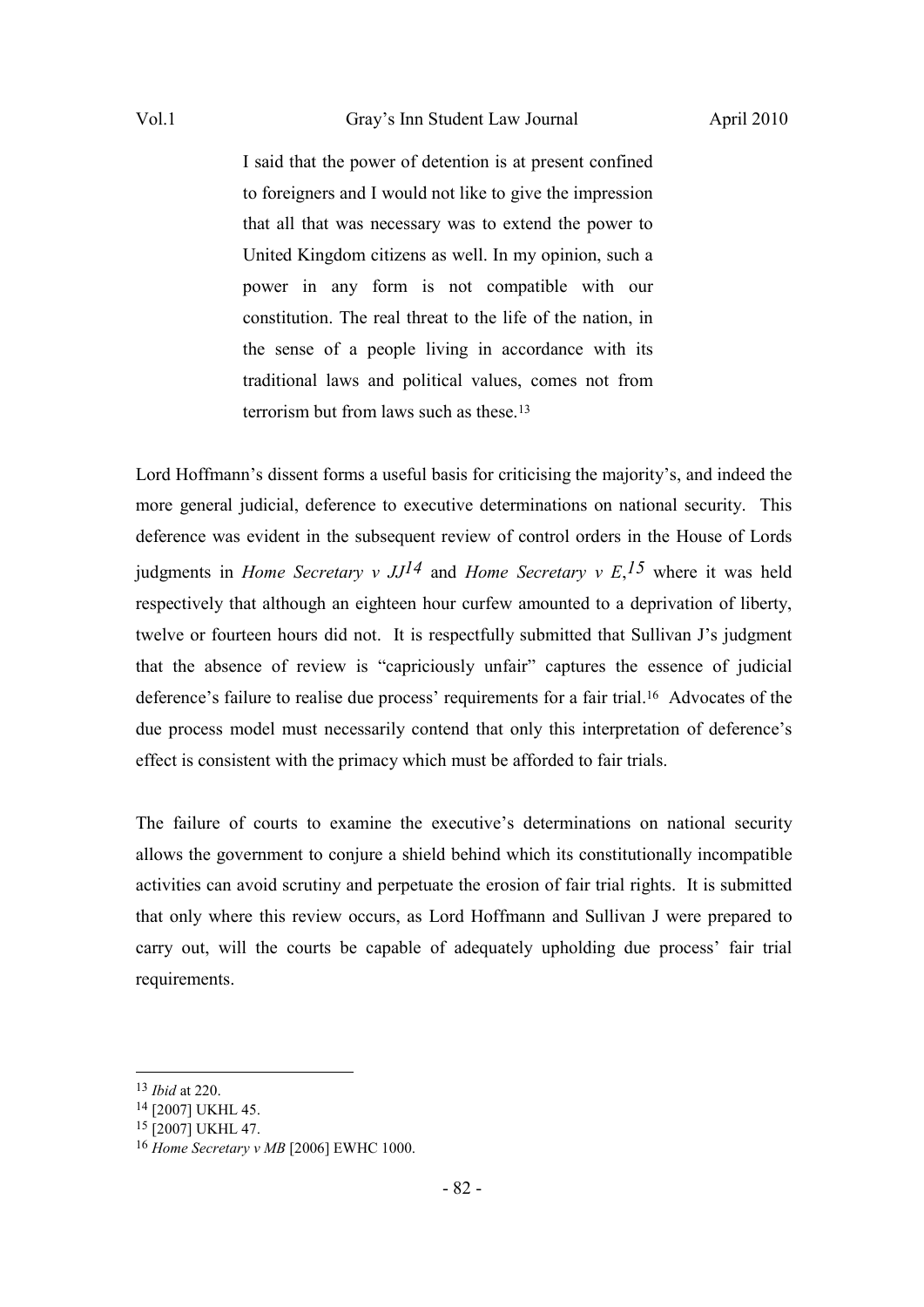There is a distinct contrast between the House of Lord's and the U.S. Supreme Court's responses to incursions made against fair trials, not in any particular formal approach to review, but on the substantive preservation of due process' requirements for a fair trial themselves. The Supreme Court in *Hamdi v Rumsfeld*17 allowed a habeas corpus petition by a USA citizen detained at Guantanamo Bay. Justice O'Connor's plurality opinion has formed the principal judgment of the case.<sup>18</sup> Justice O'Connor constructed a haphazard system of review which Moeckli (2005: 9) justifiably criticised as obscure, which runs counter to fair trial rights and is at odds with international humanitarian law. Justice O'Connor accepted the use of hearsay evidence irrespective of its source, a reversal of the evidential burden in favour of the government, and that detention per se is acceptable provided it is not abusive – all measures sought by the siege model in restricting *enemy* activity.19 Her judgment has subsequently been used as authority for the creation of Combatant Status Review Tribunals, which have been highly criticised as inconsistent with the USA's fair trial obligations (Moeckli 2005: 9). Therefore, far from substantively realising due process' requirements for a fair trial by curtailing detention without charge, as done by the House of Lords, the Supreme Court's plurality has further perpetuated the attrition of fair trial rights in its jurisdiction. The justification used is identical to Lord Bingham's reasoning behind a need for "demarcation of functions", <sup>20</sup> or rather deference, to executive determinations on national security and exposes the judgment to the same criticism as above, which can also be levelled at him.

It is argued that the values of crime control and of the siege mode of democracy are directly responsible for the anti-terrorism legislation which has undermined the right to a fair trial in the form of detention without charge and goes some way to accounting for the creation of the shield of judicial deference behind which executives can shelter. Just as the USA's siege mode blinkers counter-terror strategy to simple notions of an enemy based on religion, which cannot rationally be hoped to be successful in reducing terrorism, the UK's crime control approach reduces terror prevention to the most basic

<sup>17</sup> 124 S.Ct. 2650.

<sup>&</sup>lt;sup>18</sup> A plurality opinion is a case in which no single judgment received the support of a majority. The decision is decided according to the opinion which received support of less than half, but more than any other (*Marks v United States* 430 US 188).

<sup>19</sup> *Supra* n.16, 2649.

<sup>20</sup> *Supra* n.11, 190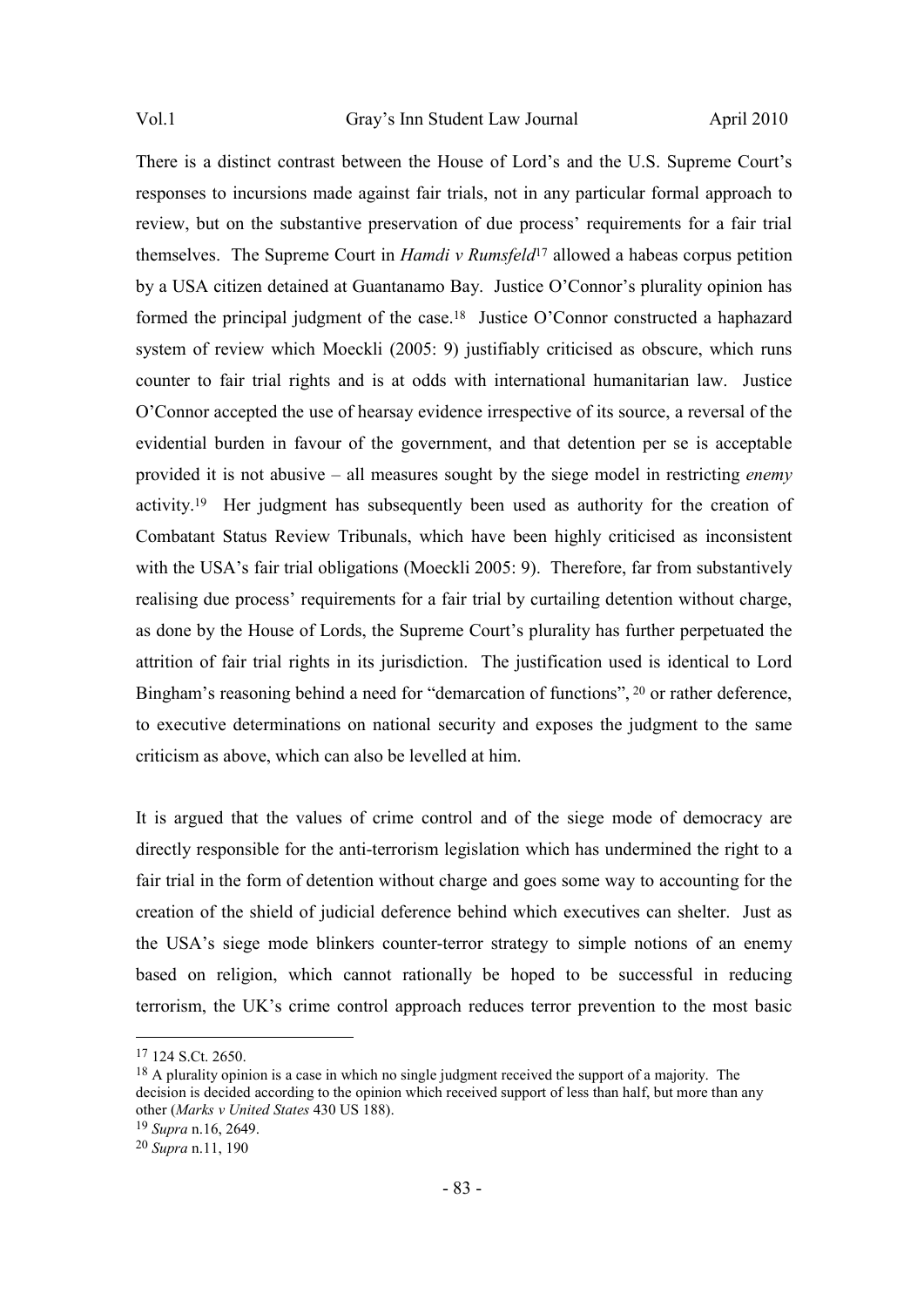value of suppression, where the police and executive are granted the powers that *they* think fit, not the minimum powers which are *objectively* necessary or proportionate. The detention powers which deny fair trials serve as a focus around which young minorities become radicalised (Rimmington 2009). This most significantly counter-productive effect increases the threat of terrorism and is the most powerful argument for fundamental change. It is submitted that, far from handicapping the UK and USA in their desire to reduce terror, realising due process counters arguments that the UK and USA have double standards in applying the Rule of Law. It is contended that dispelling this perception increases the likelihood of international intelligence sharing with Islamic states and of minority communities being more willing to confront radicalism in society, which will ultimately reduce the harm created by terrorist activity, and will enhance security.

#### **Torture and Hearsay Evidence**

It will be submitted that, while detention without charge has compromised access to trials fair or otherwise, the contorting of the law of evidence in accord with the values of crime control and the siege mode has diluted the fairness of those hearings which do take place. It will be argued that the common impacts on the fairness of trials in the UK and USA are, firstly, the admission of torture evidence and secondly, reform of the rule against hearsay evidence. Torture evidence is material used in proceedings which has been obtained by a public official, or person acting in an official capacity, through the use of "any act by which severe pain or suffering, whether physical or mental, is intentionally inflicted on a person for such purposes of obtaining from him ... information or a confession".<sup>21</sup> This practice is prohibited in the UK by *ECHR Art.3* and in the USA by the Constitution's Eighth Amendment. The rule against hearsay evidence has been authoritatively defined by Cross (2007: 588) who observed that:

> A statement other than one made by a person while giving oral evidence in the proceedings [is] inadmissible as evidence of any fact stated.<sup>22</sup>

<sup>21</sup> *UN Convention Against Torture, Inhuman or Degrading Treatment or Punishment Art.1*.

<sup>22</sup> Approved in *R v Kearley* [1992] 2 AC 228.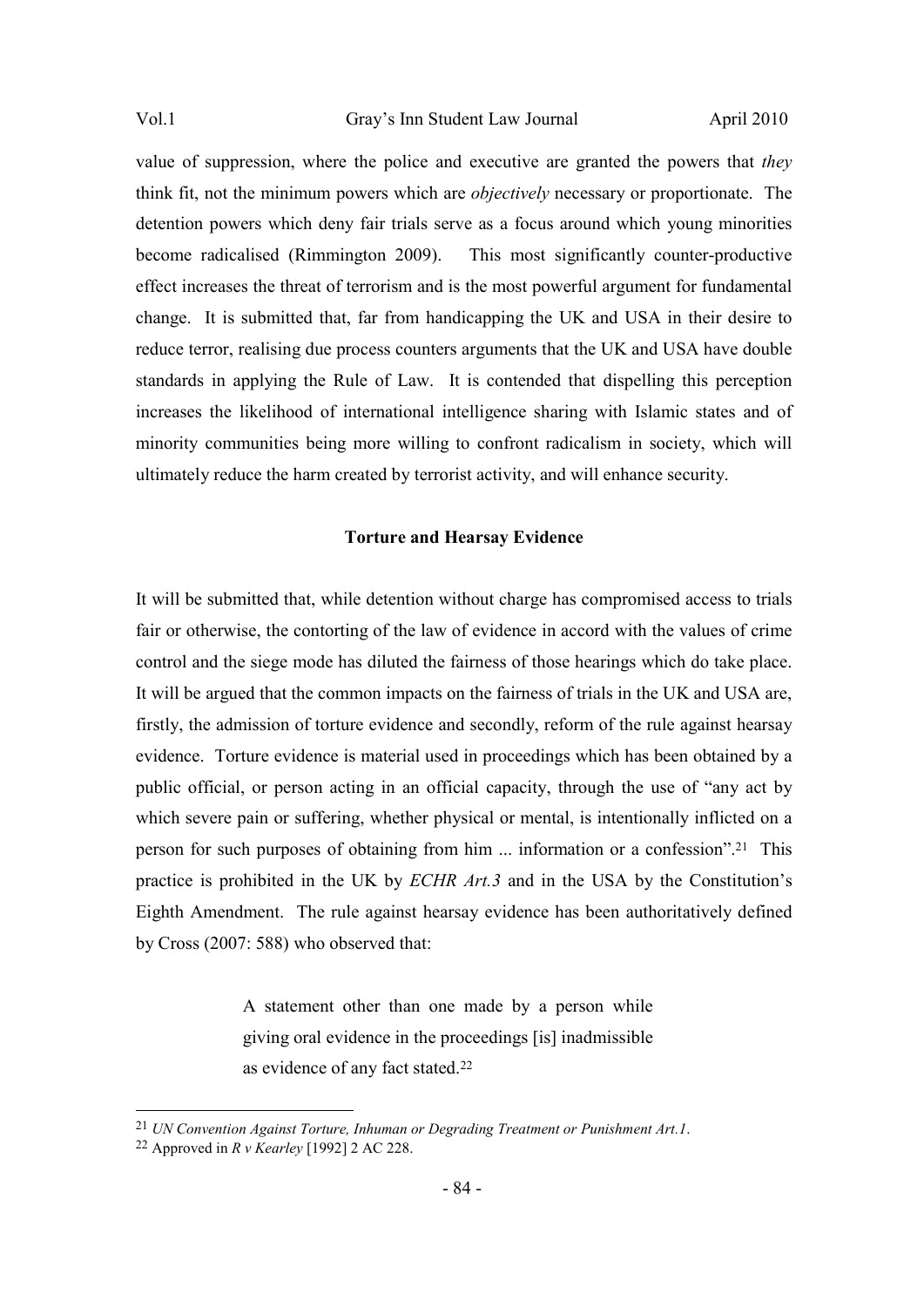Packer (1968: 231-2 in Sanders and Young 2007: 21) argued that where due process is concerned with upholding moral standards, because law by example is the most effective way of encouraging law-behaving activity, crime control permits the admission of evidence, regardless of its provenance, because of a flawed argument that it will have *some* probative value against a suspect and would therefore be of *some* use in securing a guilty outcome. Similarly, it is argued that the siege model's use of a state of national emergency caters for the admission of evidence which undermines fair trials, because of a belief amongst those who advocate it that these extraordinary methods are justified if they secure the nation.

The use of torture evidence has been facilitated in the UK and USA in similar contexts over the last decade. The UK's Special Immigration Appeals Commission (SIAC), which hears appeals against the Home Secretary's certification of an individual as an international terrorist, purported capability to hear secret intelligence material provided by foreign states which may have been obtained in that state through torture.23 In a similar way, the *Military Commissions Act 2006* (*MCA*) *§948r(c)* purports to allow military commissions in Guantanamo Bay to hear evidence obtained through coercion in its review of terrorist suspects' combatant statuses. Although the Act expressly forbids the use of material obtained through torture,<sup>24</sup> it is submitted that in practice this statement is of little worth, because the Act permits military judges to admit evidence "in which the degree of coercion is disputed"<sup>25</sup> and that it is therefore possible for US military authorities to adduce evidence obtained through reprehensible means (Stewart 2007: 3). It is clear that an argument by crime control's advocates that the material's admission can be justified in law because of a necessity to prevent crime is unequivocally untenable. The *ECHR Art.3* privilege against torture is one of the few Articles to be unfettered and does not permit the state party to make any derogation regardless of the magnitude of the circumstances or threat it faces. Similarly, arguments by proponents of siege mode's validity, that in times of war the state is permitted to use extraordinary means to prevent threats, cannot be justified in law. The Eighth Amendment to the U.S. Constitution is unfettered and

<sup>23</sup> *SIAC (Procedure) Rules 2003 Rule 44(3)*.

<sup>24</sup> *MCA§948r(b)*.

<sup>25</sup> *Ibid*, *§948r(c)*.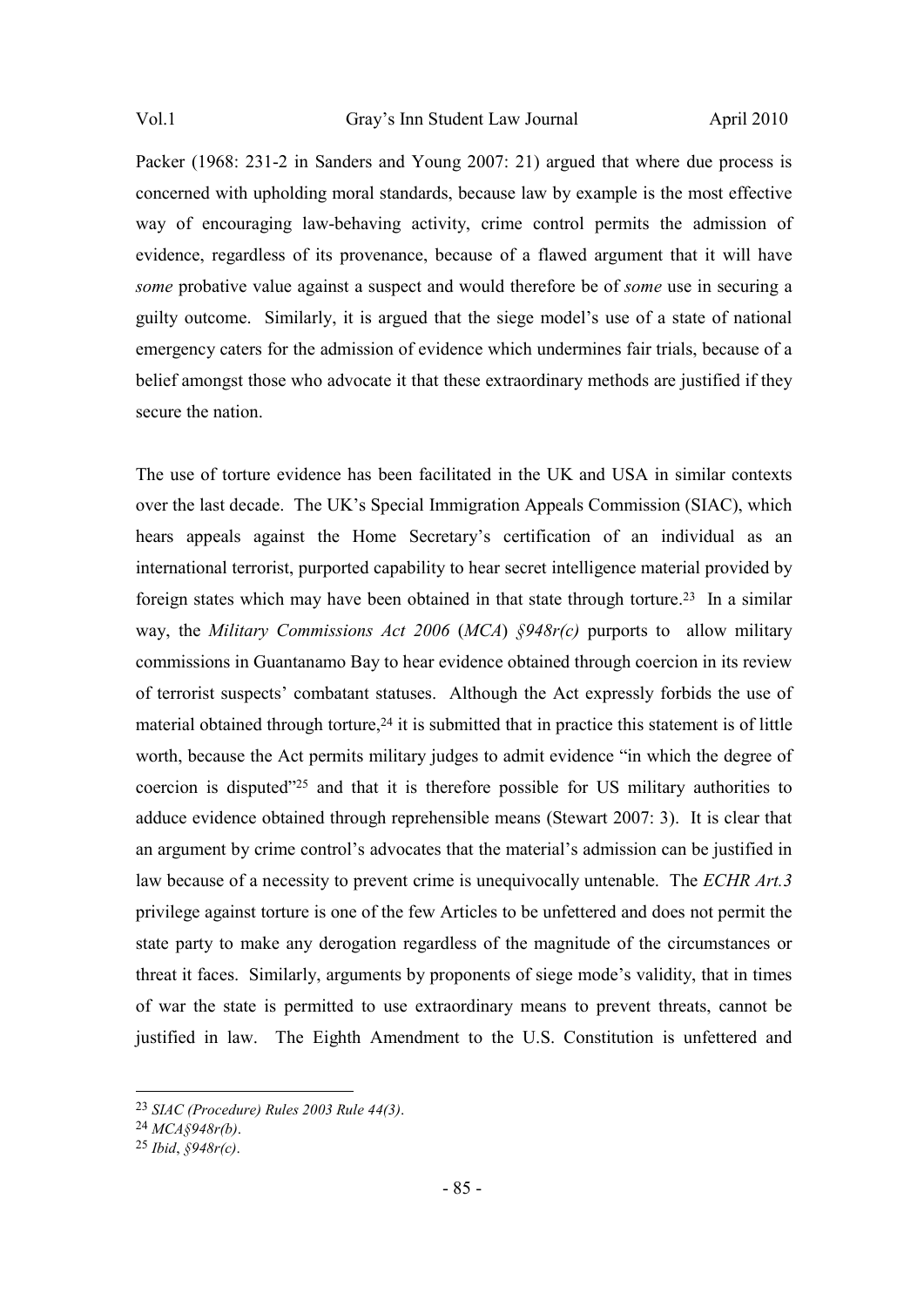furthermore, *Article 74(4)(f) of the Third Geneva Convention*, which provides rules for the treatment of prisoners in such exceptional circumstances, states that:

> No moral or physical coercion may be exerted on a prisoner of war in order to induce him to admit himself guilty of the act of which he is accused.

The International Committee of the Red Cross has argued that this rule is of such significance that it has now been established in customary international law so that such conduct is unlawful in non-international armed conflicts (Henckaerts and Doswold-Beck 2005: 67 in Stewart 2007: 3). It is submitted that the legislative measures introduced in the UK and USA to allow the admission of evidence in breach of the rule against hearsay, also reflect crime control's and the siege model's perpetual desire to counter and repress threats, as a means of providing security against crime and national emergency. Just as the Home Secretary and SIAC can make determinations of an individual's status using evidence extracted through torture, so too can they use other less emotively sensitive hearsay. The same is applicable to USA military commissions and Combatant Status Review Tribunals, which are not bound by the rules ordinary courts must adhere to, but may instead hear *any* evidence which is "relevant and helpful".26 Crime control's and the siege model's shaping of how the UK and USA approach terrorism, which have permitted the use of torture and hearsay evidence, have profoundly undermined the right to a fair trial. In the USA this has been magnified by the Supreme Court's failure to protect fair trial rights, in stark contrast to the robust rejection of torture evidence by the House of Lords, and has instead contributed to the erosion of due process.

The unanimous judgment in *A v Home Secretary (No.2)*<sup>27</sup> is a high-water mark in judicial protection of substantive elements of due process' requirements for a fair trial. In allowing the appellants' appeals against SIAC's use of evidence obtained through torture, which British authorities had no involvement in, Lord Bingham presented a comprehensive rationale undermining crime control's values by realising due process'

<sup>26</sup> *Order Establishing Combatant Status Review Tribunal para.(g)(9)*, 07.07.2004.

<sup>27</sup> [2006] 2 AC 221.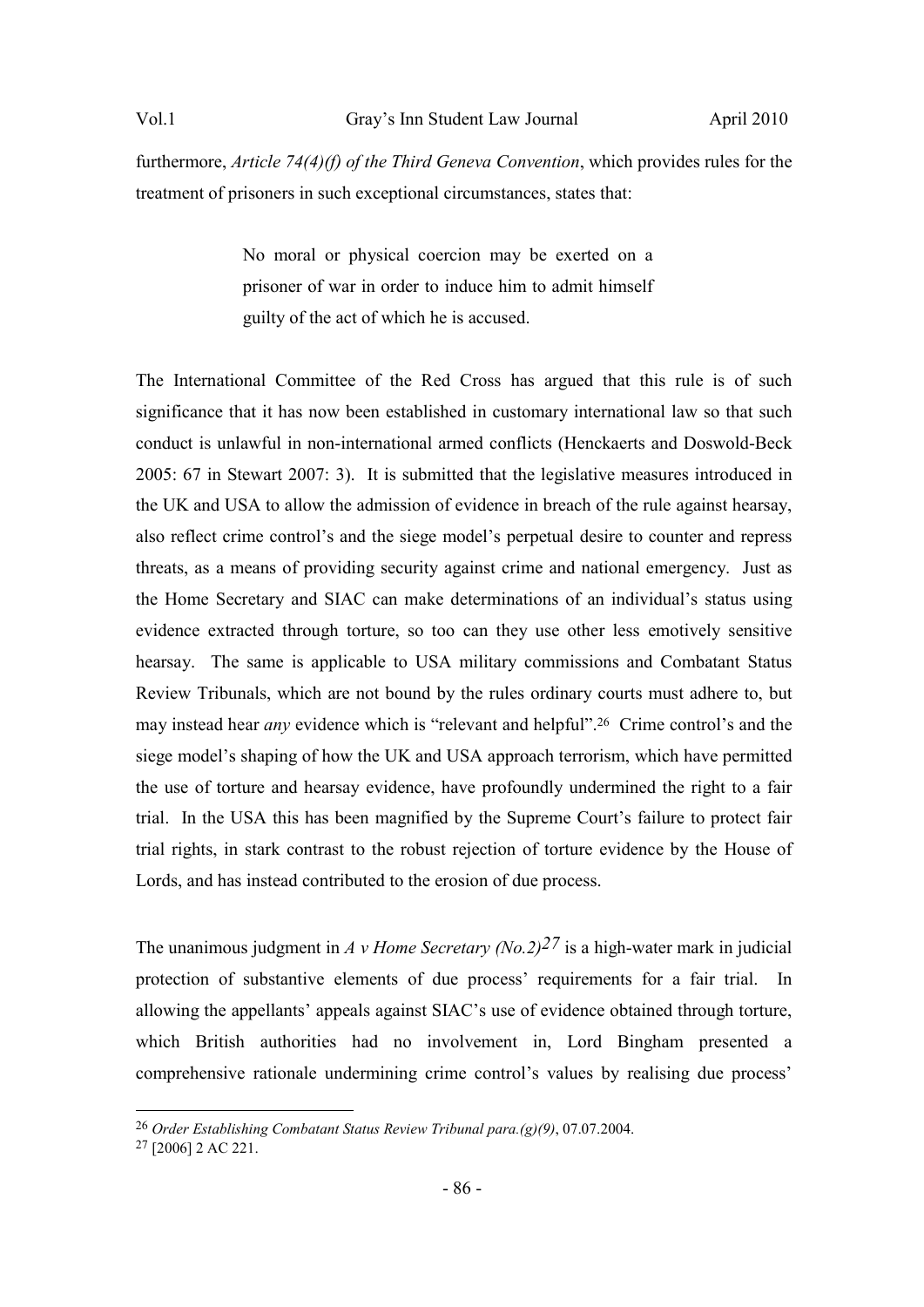aspirations. His Lordship drew golden threads of due process reasoning in comprehensively unravelling crime control's claim to the solutions to terrorism. Forster (2006: 3) indicates that, firstly, he argued that the common law regarded torture and its fruits with such abhorrence that it alone compelled its exclusion as unreliable, unfair and offensive to ordinary standards of human dignity. Secondly, he judged that it would be contrary to the Rule of Law for UK courts to be able to exercise jurisdiction and try a foreign torturer for an act of torture committed abroad whilst simultaneously receiving evidence obtained by such torture.<sup>28</sup> It is regrettable, from a due process perspective, that a similar desire to robustly counter the siege model's incursions into the law of evidence has been tellingly absent from the U.S. Supreme Court's judgments. In the leading case of *Hamdi v Rumsfeld*, outlined above, far from even discouraging the use of *unreliable evidence*, torture or otherwise, Justice O'Connor's plurality is influenced by the siege model's values and produces an opinion which undermines due process by subrogating ordinary fair trial rights. She observed:

> The exigencies of circumstance may demand that ... enemy combatant proceedings may be tailored to alleviate their uncommon potential to burden the Executive at a time on ongoing military conflict. Hearsay, for example, may need to be accepted as the most reliable available evidence from the Government. Likewise, the Constitution would not be offended by a presumption in favour of the Government's evidence.<sup>29</sup>

It is submitted that this *tailoring*, coupled with the unjustifiable failure to make any reference to torture evidence, is perverse to even the siege model and departs so far from established precedent that it is an anomaly in US law. It is strongly argued that in order to give effect to due process' requirements for a fair trial the Supreme Court should deconstruct the shield of judicial deference which has developed into a judicial dagger,

<sup>28</sup> *Ibid*, 263.

<sup>29</sup> *Supra* n.16, 2648-9.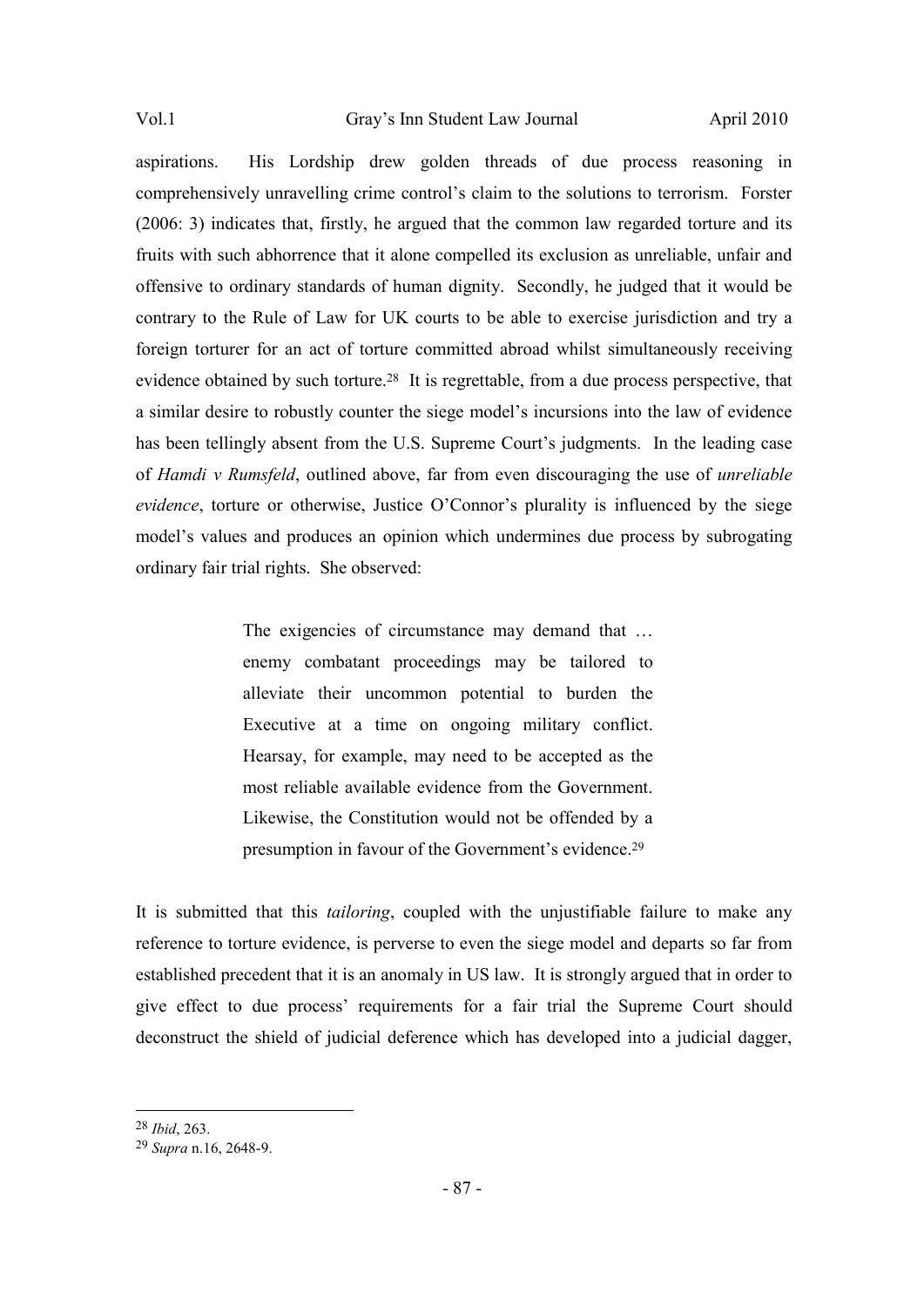striking at fair trials by creating systems which depart from due process, by returning to the forthright rejection of coercion evidence as a "denial of due process".<sup>30</sup>

Although crime control's and the siege model's teleological purposes differ, arguably their effects are similar in that they diminish the *fairness* of trials by manipulating the law of evidence. The admission of torture evidence into proceedings critically undermines the moral condemnation which can be attached to their outcome. Claims by the siege model's advocates, that admitting torture evidence makes the nation more secure, must be firmly rejected because they cannot be supported on a rationale basis. Kostakopoulou (2008:7) is correct that due process is a "precondition for security". It is contended that due process insures against the fallibility of human intelligence, provides for the collection of the most reliable information possible and does not expose the nation to the vulnerabilities of societies that alienate those people who may be the principal threat, but are simultaneously essential to countering the radicalisation that terrorism thrives off. There is no empirical evidence which supports coercion evidence's reliability, or the idea that it can provide a basis for repressing crime or providing national security. Arguably the siege model's blindness to these factors results in the USA being dependant on intelligence material which has the lowest reliability possible, places its military personnel captured by an enemy abroad at even greater peril, strains old alliances which have long been founded on mutual respect for the Rule of Law, and has left the government impotent to argue otherwise as it has abandoned the power of its example.<sup>31</sup> On any view, the admission of torture and hearsay evidence magnifies its security vulnerabilities.

Similarly, the prolific use of hearsay by the UK and USA cannot be hoped to be successful in meeting due process' need for reliable proceedings and consequentially removes the moral censure of their findings. Even from a crime control or siege model perspective, the admission of hearsay can be questioned, as the European Court of Human Rights recognised when rejecting the use of extensive hearsay in proceedings against terrorist suspects.32 The risks of manufacture of evidence, of error in transmission, of

<sup>30</sup> *Ward v Texas* 316 US 547 (1942), 555, per Byrnes J.

<sup>&</sup>lt;sup>31</sup> Bill Clinton on power of America's example, "People the world over have always been more impressed by the power of our example than by the example of our power", 27.08.2008.

<sup>32</sup> *Hulki Gunes v Turkey* Application 28490/95.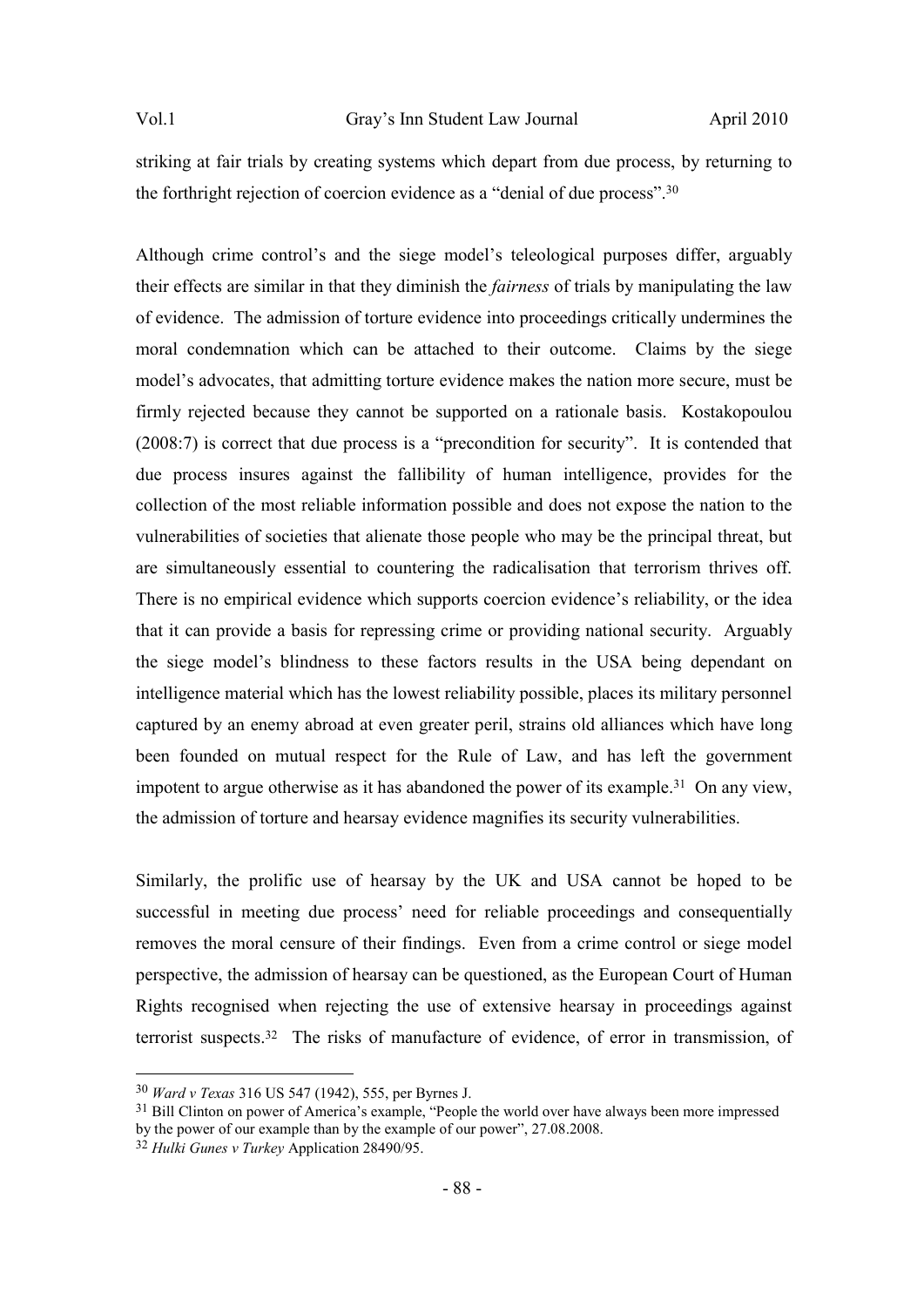hearsay not being the best evidence available and of a difficulty in assessing the weight to be attached to the evidence, means that there can be no certainty that those brought before commissions and tribunals are those individuals that the state needs to repress or secure itself against. If this is not done then crime control's and the siege model's aspirations are not realised. It has been the House of Lords, in contrast to the Supreme Court, which has checked Executive approaches to terrorism as being inconsistent with fundamental due process requirements for a fair trial. The explanation offered for this difference is the effects that crime control and the siege model have on national courts. It is submitted that claims of maintaining national security are less susceptible to review in a siege model because deference to Executive determinations is more profound, whereas national security arguments based on a crime control foundation can be penetrated by the House of Lords because they are based on ordinary notions of criminal justice. Crime control's influence can be countered because such changes to the law of evidence are at odds with the fundamental ideals that we have for the criminal justice system: fairness, equality and due process.

#### **Conclusion**

Crime control and the siege model have conditioned the political establishment to legislate in ways which respond to perceptions of crime and insecurity by *repressing* fair trials rather than encouraging any effective ways of reducing terror or legitimising proceedings against suspects. They are significant factors accounting for judicial deference. Suggestions that UK and USA responses are ineffective, which is arguably an accurate analysis, have resulted in a debate on reform.

President Obama has argued that for terrorism to be defeated America must regain its influence in the world by restoring its values and by returning to foreign and domestic policy which opens dialogue.<sup>33</sup> Restoring fair trial is essential to this and the measure of its significance is shown by President Obama announcing the closure of the Guantanamo Bay detention facility. His vision is the most tangible realisation of due process yet to emerge in the debate. Dershowitz (2002) has opposed steps which limit the tools

<sup>33</sup> http://www.whitehouse.gov/agenda/homeland\_security/ (accessed 04.03.2009)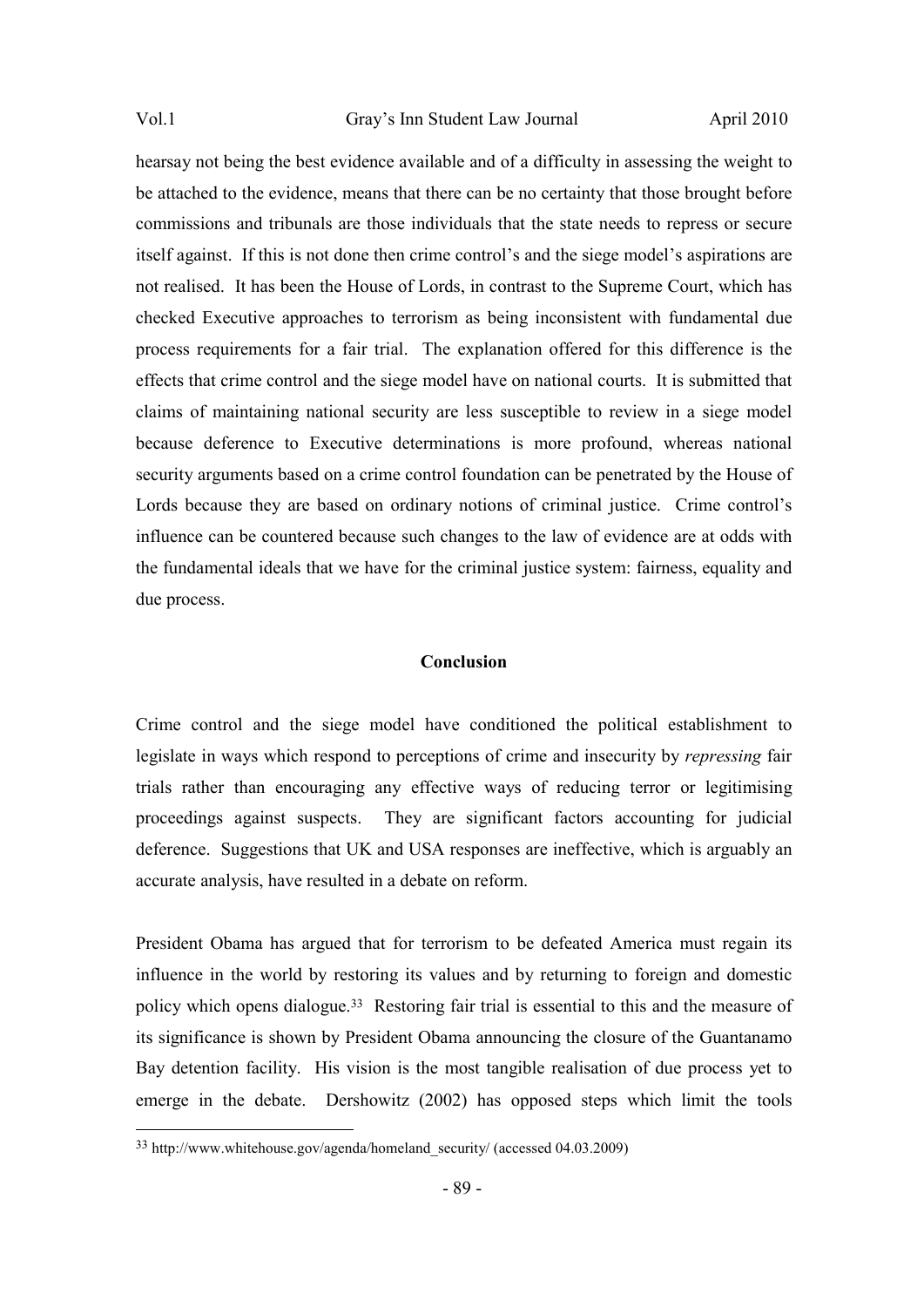available to the military and law enforcement. He has proposed the creation of torture warrants coupled with prolonged detention because of his belief that the magnitude of the threat faced by terrorism necessitates such measures.<sup>34</sup> His arguments, however, are somewhat fragile by failing to appreciate their potentially counter-productive effects: the undermining of human dignity and due process. Although it might be favourable for significant invasions of individual autonomy, such as indefinite detention and extraction of evidence under torture, to be placed on a judicial footing, the proposals cannot be justified because the reliability of the material which results from them would be wholly unsound and the risk of subjecting innocents to inhuman treatment would be great. It is due process in fair trials which can deliver the reliability which is essential to crime prevention and homeland security.

Dershowitz is correct that there needs to be greater judicial involvement and that must mean that those indefinitely detained in Guantanamo Bay must be tried in US civilian courts; a measure President Obama is yet to implement. Arguments opposing this action as exposing the US to greater security threats, lack a perception of the significant advantages of civilian courts noted by Vagts (2003:2). US District Court judges, who have standing equivalent to High Court judges, have a reputation for independence and impartiality and this, coupled with unrestricted access to counsel and the right to call evidence, would result in full blameworthiness being attached to a conviction and justify the invasion of autonomy that a sentence would result in. This must be done alongside reforms that: remove the bar to intercept evidence, allow post-charge questioning in terror cases and deliver more resources to the criminal justice system.<sup>35</sup> Only when there are alternatives to secret intelligence gathering and unexplained detention, will proceedings in UK and USA civilian courts be a legitimate alternative for policy makers.

However, if there is to be greater judicial involvement in the reformed systems of approaching terrorism, it must be conditioned on reform of judicial attitudes. The notion of deference must be re-examined so that determinations on national security are

<sup>34</sup> http://www.sfgate.com/cgi-bin/article.cgi?file=/chronicle/archive/2002/01/22/ED5329.DTL (accessed 04.03.09).

<sup>35</sup> Liberty, Charge or Release campaign (http://www.liberty-human-rights.org.uk/issues/2 terrorism/extension-of-pre-charge-detention/index.shtml accessed 04.03.2009).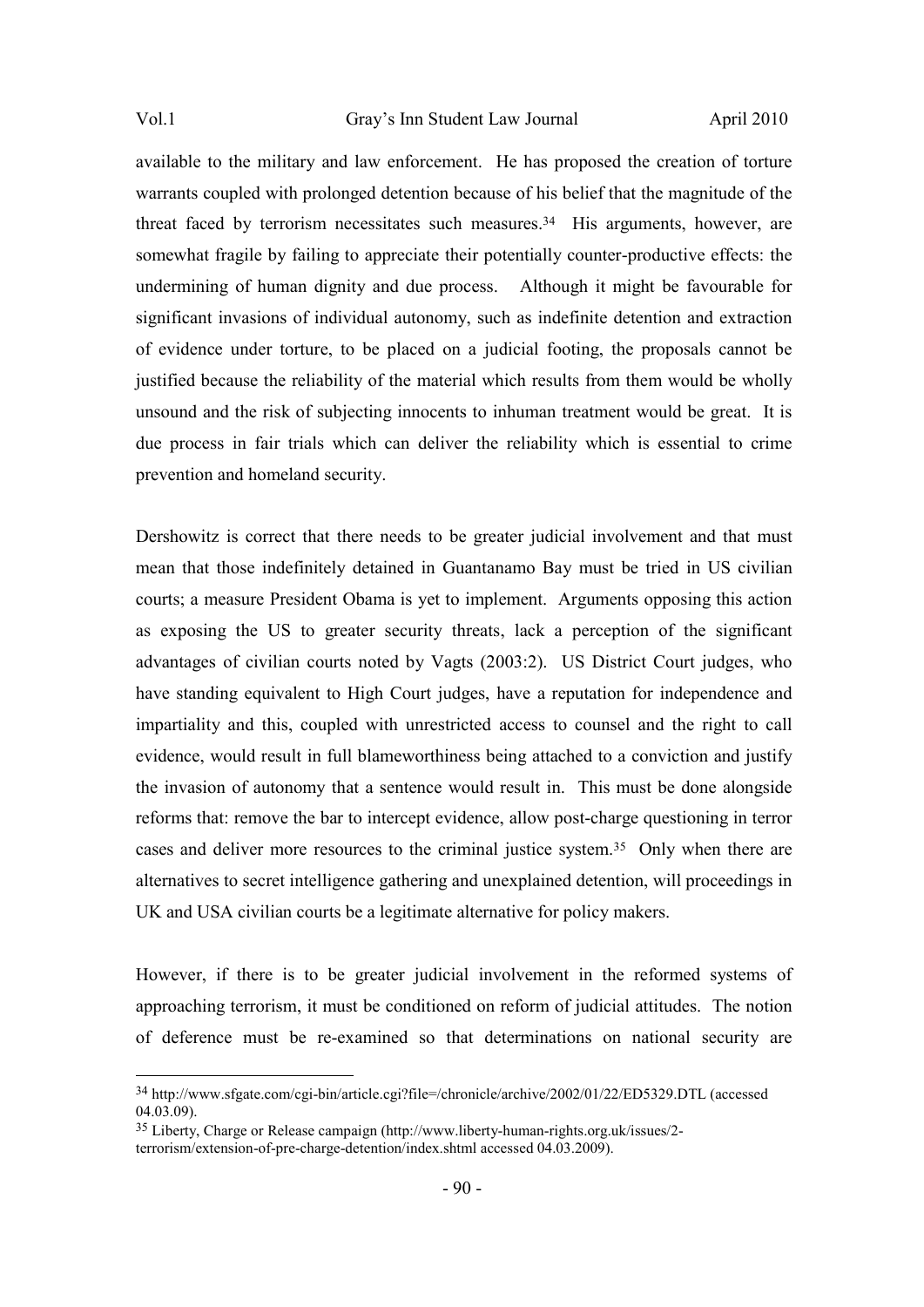reviewable. Although Cole (2008: 49) contends that deference in military matters is advantageous, these advantages hide the intrinsic and instrumental worth of fair trials. The next test for the House of Lords will be how willing it is to restore fair trial rights by rejecting twenty-eight days detention, and the Executive's unending attempts to extend this time, to forty-two and even ninety days.36 On the other hand, the Supreme Court has more progress to make and must start by exercising its comprehensive power of judicial review against measures which are not compatible with fair trials. This should begin with the non-discussed phenomenon of extraordinary rendition, which Grey (2006) authoritatively analysed, and indefinite detention of persons in theatres overseas. To do this *and* substantively uphold due process the courts must abandon deference. These measures alone may do more than anything else to restore due process and the power of the UK's and USA's examples.

<sup>36</sup> *Terrorism Act 2006 s.23* (c.11), London: OPSI.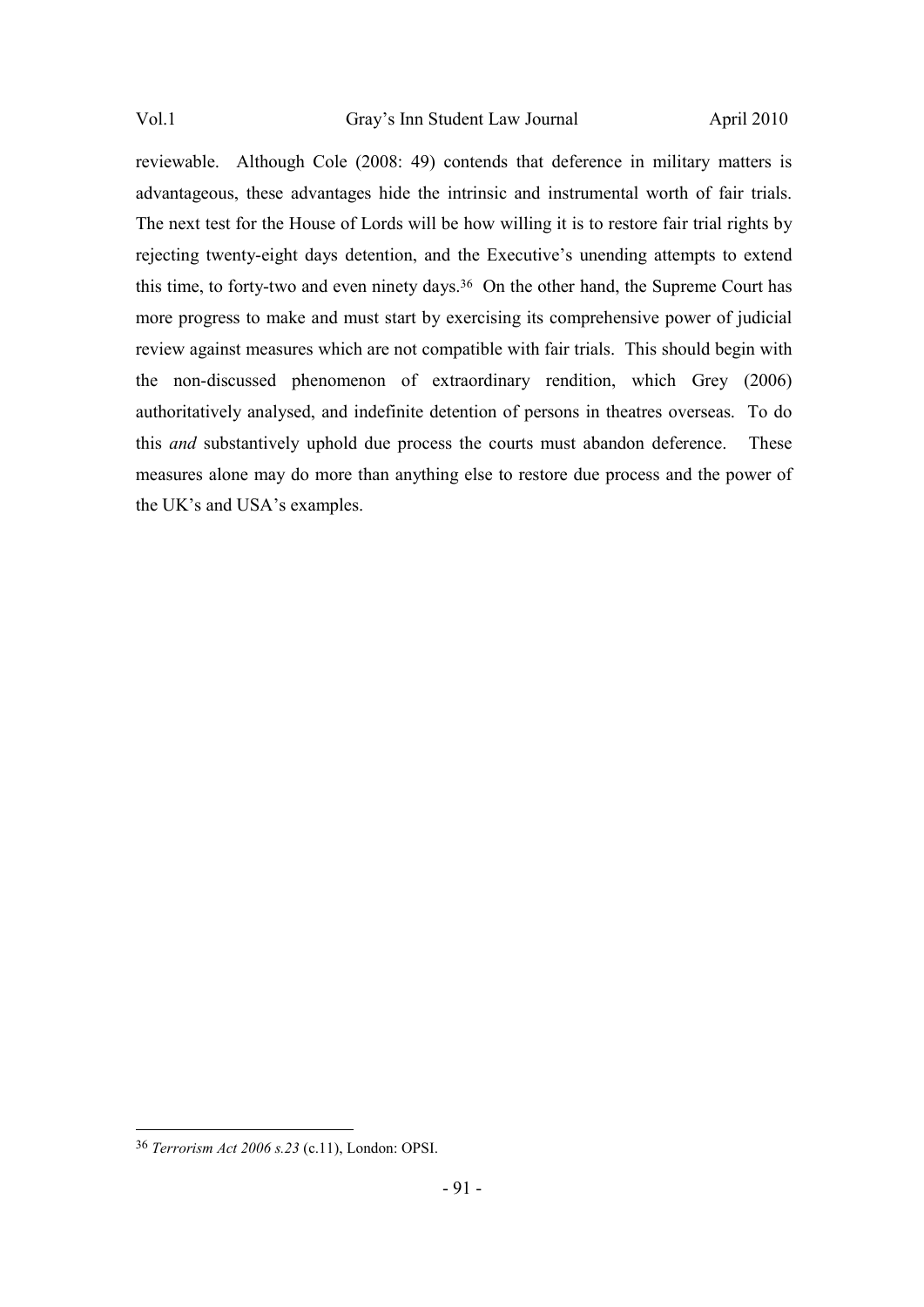# *The Achilleas: A Return to Orthodoxy or a New Departure?*  JOHN LEE

The case of *Transfield Shipping Inc v Mercator Shipping Inc* ('*The Achilleas*')1 raised before the House of Lords a fundamental issue of contractual damages: how and on what basis are we to determine the remoteness (and hence the recoverability) of losses arising from a breach of contract? Although the appeal was allowed unanimously, there were contrasting, if not disparate, reasons for the decision. The opinions can be divided into two broad camps, a divide which goes to the core of this essay: namely, the 'Orthodox' approach taken by Lord Rodger and Baroness Hale, and the 'Alternative' approach taken by Lord Hoffmann, Lord Hope and Lord Walker.2 It is argued that the Orthodox approach reaffirms the dominant prevailing understanding of the rule of remoteness as essentially consisting of bare foreseeability<sup>3</sup> and probability, to be found in the leading House of Lords authority, *Czarnikow (C) Ltd v Koufos* ('*The Heron II*').4 The majority's Alternative approach, on the other hand, departs from that contemporaneous understanding of remoteness and depends upon a more purposive construction of the contract itself and the surrounding norms and circumstances of the agreement.

This conclusion of a new departure, however, must be qualified. There have been a number of cases since *The Heron II* which reveal a sentiment akin to the Alternative approach, culminating in *South Australia Asset Management Corporation v York Montague Ltd*. <sup>5</sup> However, it remains true that the enunciation of a general principle

<sup>1</sup> [2008] UKHL 48; 3 WLR 345

<sup>&</sup>lt;sup>2</sup> Admittedly, the language of Lord Walker's approach is different from that of Lords Hoffman and Hope. However, for the purposes of this essay, i.e. of evaluating the judgment in the context of the prevailing understanding remoteness of contractual damages, it is submitted that it falls on the "Alternative" side of the line. In fact, it will be argued below that there is very little difference in substance between the two "Alternative" approaches.

<sup>3</sup> There is much debate in the cases, especially in *Czarnikow (C) Ltd v Koufos* ("*The Heron II*") [1969] 1 AC 350, concerning whether the term "foreseeability" is appropriate in the context of remoteness of contractual damages, since it is used in tort to connote a lesser degree of likelihood than is appropriate in the law of contract. This essay is not concerned with this issue at all, and will use "foreseeability" throughout to signify foreseeability *with the prerequisite level of likelihood as appropriate for the law of contract*, whatever that level may be.

<sup>4</sup> [1969] 1 AC 350

<sup>5</sup> *Banque Bruxelles Lambert SA v Eagle Star Insurance Co Ltd (sub nom South Australia Asset Management Corporation v York Montague Ltd)* [1997] AC 191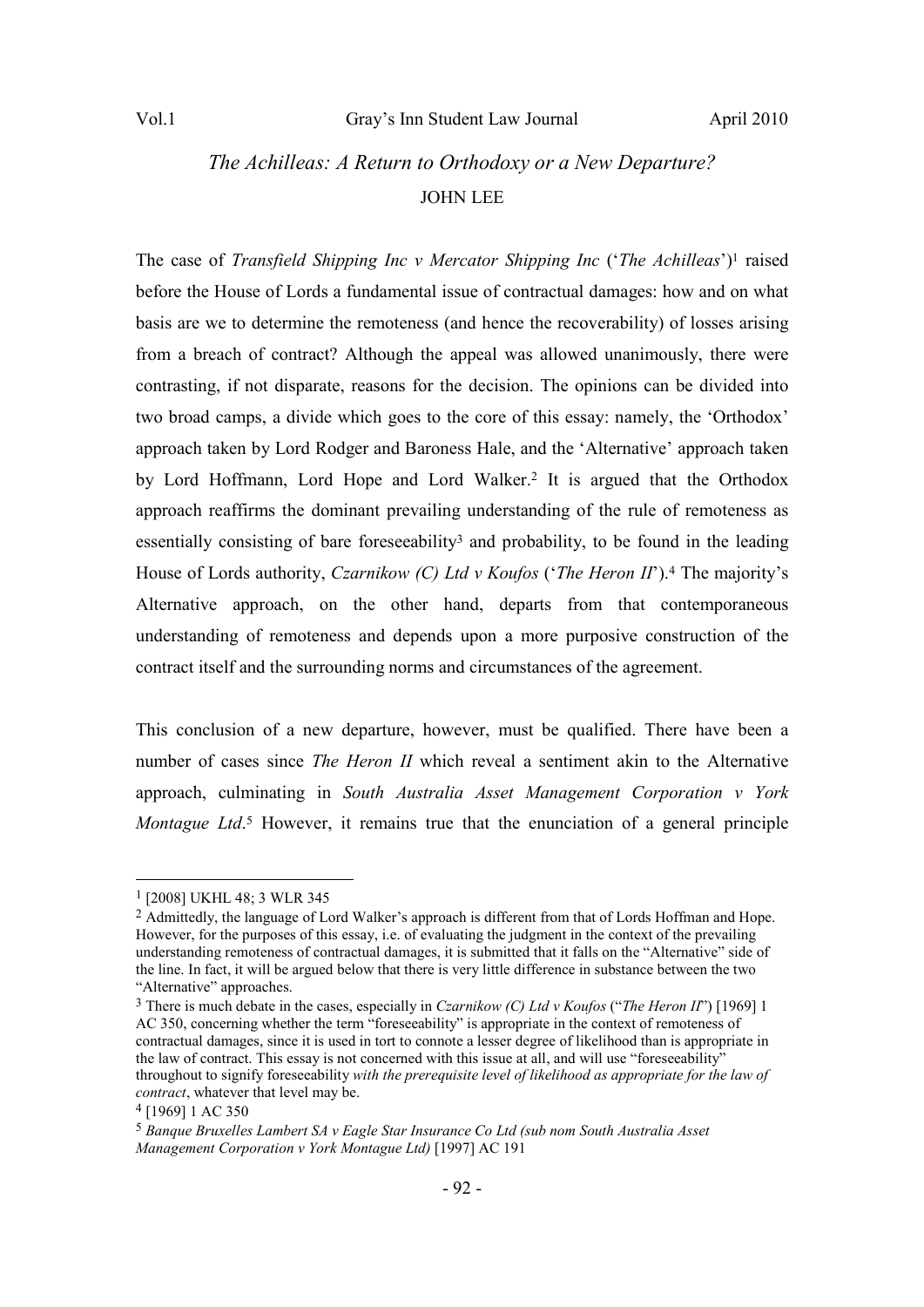applicable to all contracts by the highest authority in *The Achilleas* is a radical departure from the prevailing orthodoxy.

One final twist in the tale is that, ironically, this 'new departure' from the contemporaneous orthodoxy is, at the same time, a return to the *old* orthodox understanding of remoteness of the latter half of the nineteenth century<sup>6</sup> based on the assumption of responsibility, evident in the seminal case of *Hadley v Baxendale7* itself. Thus, *The Achilleas* is best seen as both a departure from the prevailing orthodoxy and a return to the old orthodoxy.

#### **The Facts and the Issues**

The facts of *The Achilleas* have been well rehearsed elsewhere. As far as material for our present purposes is concerned, the issue is the extent of the liability of the appellant charterers in respect of their late redelivery of the vessel in breach of contract. The owners claimed that they were entitled to recover the whole loss resulting from a lost future fixture. The charterers admitted liability only for the difference between the charter rate and the market rate for the period of overrun only. Since it was generally agreed that the loss of a subsequent fixture was a 'not unlikely' result of late redelivery, the case, as Lord Hoffmann remarks, raised a fundamental point of principle in the law of contractual damages.8 Is the essence of remoteness merely about foreseeability and probability, given the knowledge (actual or imputed) of the parties? Or is there some other concept upon which remoteness is based, quite possibly an assumption of responsibility for the losses by the contracting parties, foreseeability being merely subservient to that and being a *prima facie* approximation in most cases?

#### **The Orthodox Approach**

<sup>6</sup> See below, fn. 35

<sup>7</sup> (1854) 9 Exch 341

<sup>8</sup> *The Achilleas* [2008] UKHL 48; 3 WLR 345 at [9]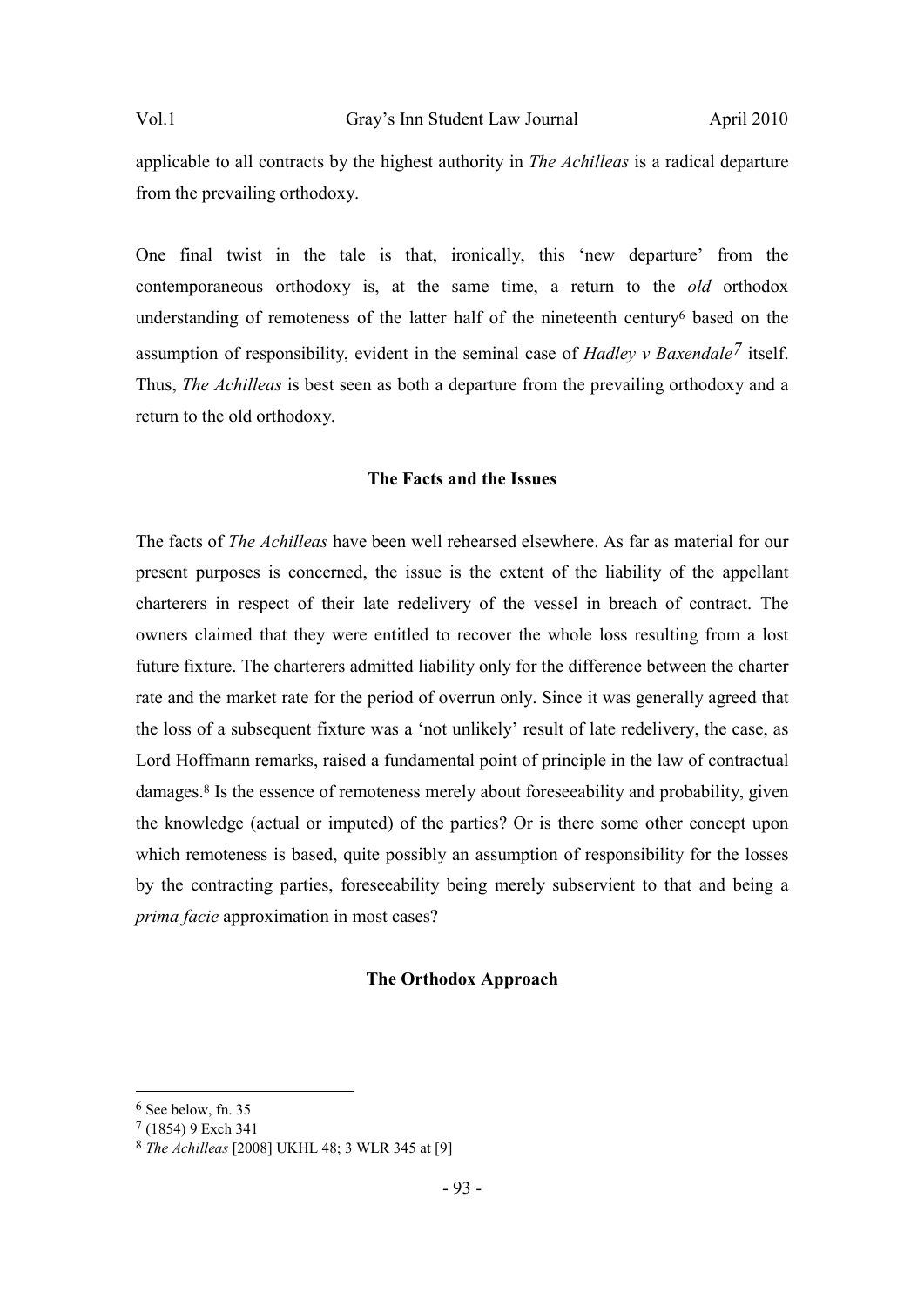After an examination of a long line of authorities starting from the seminal case of *Hadley v Baxendale*, with particular attention paid to the House of Lords decision in *The Heron II*, Lord Rodger took the law of remoteness to be a function entirely of the *degree of probability* with which the parties could *foresee* such losses. He says:

'In any event, amidst a cascade of different expressions, it is important not to lose sight of the basic point that, in the absence of special knowledge, a party entering into a contract can only be supposed to contemplate the losses which are *likely to result* from the breach in question' (emphasis added).<sup>9</sup>

Baroness Hale explicitly rejected the Alternative understanding, thereby affirming the Orthodox view, on the grounds that '[q]uestions of assumption of risk depends upon a wider range of factors and value judgments' which may well bring about uncertainty and injustice in future cases.10 As for Lord Rodger, however, it is not clear whether he decides this case on the general principle that foreseeability is *always* the decisive test, or whether he is declining to rule on the point of general principle and deciding the case merely on the fact that the test was satisfactory *in this case*. <sup>11</sup> However, this is of little importance since there is clearly a majority in favour of the Alternative approach.

The minority, however, found that the loss from the lost fixture was *not* something which the parties would have regarded as arising 'naturally' and 'in the ordinary course of things'12 in the context of a late redelivery of a vessel under a time-charter. Lord Rodger said that at the time of contracting, 'this loss *could not have been reasonably foreseen as being likely to arise* out of the delay in question. It was, accordingly, too remote to give rise to a claim for damages for breach of contract' (emphasis added).13 This seemed rather difficult since the arbitrators found, quite uncontroversially, that missing a date for

 $\overline{a}$ 9 *Ibid* at [52]

<sup>10</sup> *Ibid* at [93]

<sup>&</sup>lt;sup>11</sup> This is largely due to his puzzling remark at the end of his speech (at  $[63]$ ) where he states that he has not found it necessary to explore the issues concerning assumption of responsibility, but is "nevertheless…*otherwise* in substantial agreement with" the reasons given by Lord Hofmann and Lord

Walker (emphasis added). However, considering that the whole of Lord Hoffmann's reasoning was based on that principle, it is difficult to know with which *other* reasoning he is in agreement. Furthermore, Lord Walker, as shall be argued later, engages in a very similar process of reasoning as Lord Hoffmann.

<sup>12</sup> In the language of Alderson B in *Hadley v Baxendale* (1854) 9 Exch 341

<sup>13</sup> [2008] UKHL 48; 3 WLR 345 at [60]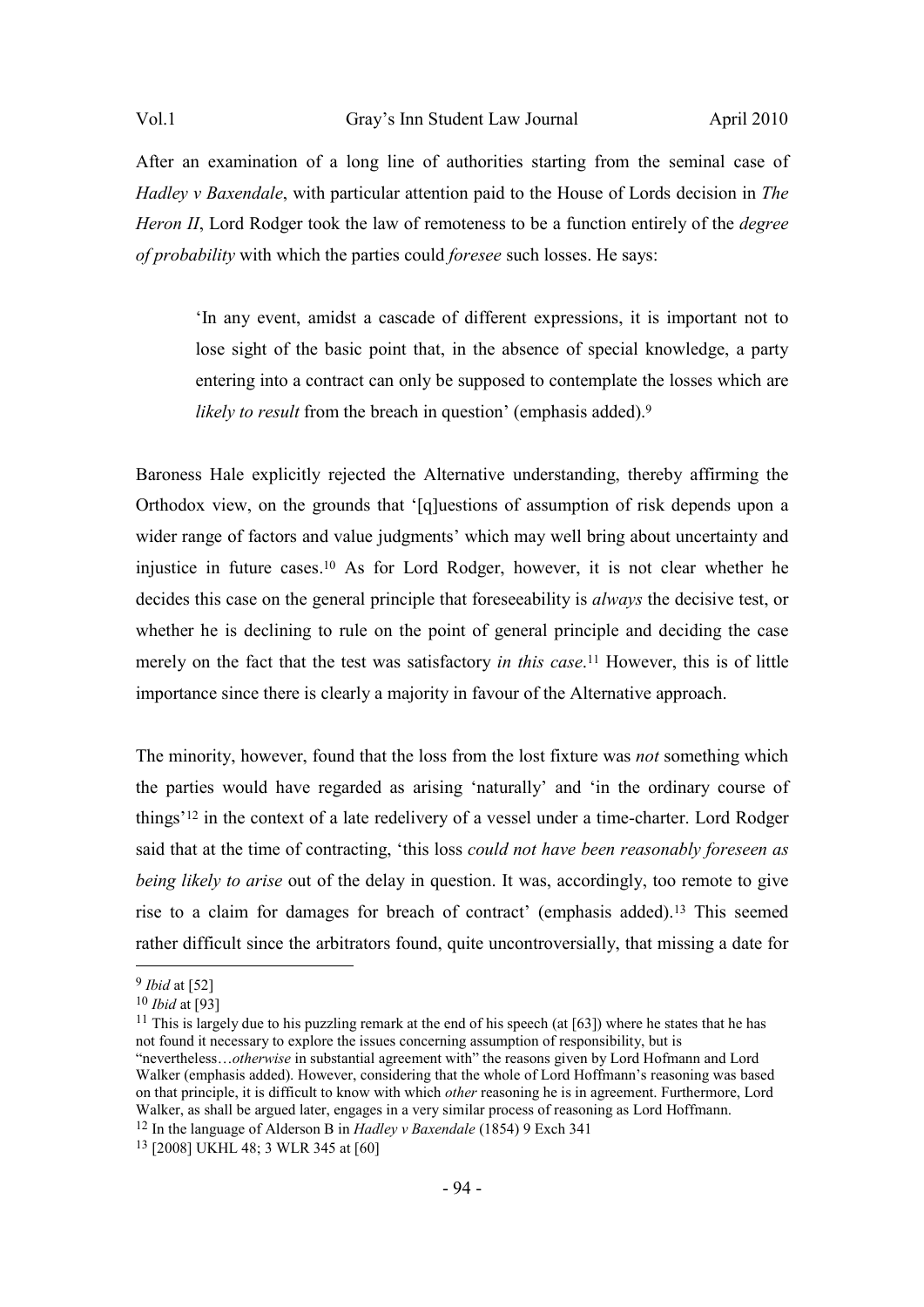a subsequent fixture and the consequent losses were readily foreseeable as 'not unlikely' results of late redelivery. The solution was to latch onto the finding by Rix LJ in the Court of Appeal that, 'it required extremely volatile market conditions to create the situation which occurred here'14 and therefore conclude that the losses were unusual and could not be foreseen with the requisite degree of probability. This seems to be a questionable distinction given that everyone in the shipping industry understands that the market is often volatile, the rate sometimes fluctuating quite rapidly.<sup>15</sup>

#### **The Alternative Approach**

The majority, however, were rather less inclined to make such a tenuous distinction of type or kind to find the loss in question unforeseeable. Furthermore, as a matter of principle, they did not accept that remoteness is merely a question of foreseeability and probability. This was explicitly raised by Lord Walker by way of an example concerning defective lightning rod.16 He recognised that if a building burns down after being struck by lightning because of a defective lightening rod, that damage cannot be too remote just because only one in a hundred buildings have been struck by lightning. It seems that the foreseeability test as a self-standing, underlying core of the principle of remoteness does (not??) and should not apply in this case.

His solution is that one must also 'take into account the nature and object of the contract'.17 Indeed, 'what is most important is the common expectation, objectively assessed, on the basis of which the parties are entering into their contract.' Remoteness of certain types of losses are not merely a function of its probability of occurring, but essentially a function of what the parties would have thought of as the basic *purpose* of the transaction, to be ascertained objectively by the courts taking into account all the surrounding circumstances and norms of particular commercial contexts. It seems that what is required is a *teleological* enquiry by the courts into the contract and construing it

<sup>14</sup> [2007] 2 Lloyd's Rep 555, p. 577 at [120]

<sup>15</sup> One is forced to make a *qualitative* distinction along what seems palpably to be *quantitative* lines (i.e. the *extent* of the volatility). This issue will be addressed later.

<sup>16</sup> *Ibid* at [78]

<sup>17</sup> *Ibid* at [78]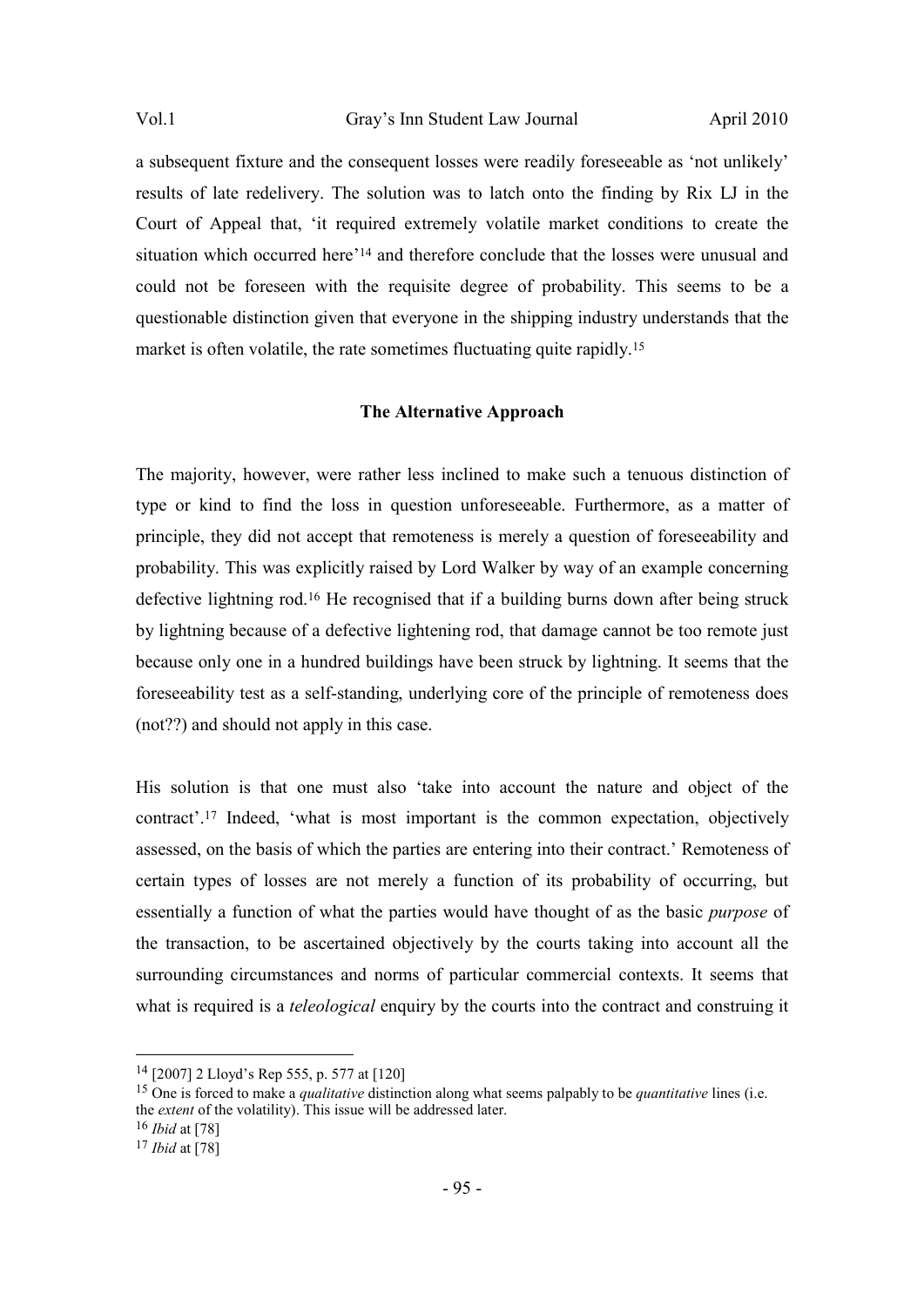purposively using all the information available. With this in mind, the liability for the lightning conductor manufacturer is perfectly explicable. The *whole* purpose of the transaction is that the buyer should be protected by a properly functioning rod against the very unusual occurrence of his house being struck down by lightning. Using Lord Walker's language, that was the essential *nature* and *object* of the contract and there is little doubt that that was the common expectation upon which the parties were contracting. To hold the manufacturers not liable would defeat the whole purpose or object of the contract.

Lord Hoffmann (and Lord Hope concurring) is in substantial agreement with the approach taken by Lord Walker, endorsing various academic literature<sup>18</sup> which propose the view that 'the extent of a party's liability for damages is founded upon the interpretation of the particular contract, not upon the interpretation of any particular language in the contract, but (as in the case of an implied term) upon the interpretation of the contract as a whole, construed in its commercial setting.'19 However, Lord Hoffmann takes the ostensibly further step of basing liability on whether the party could *reasonably have been taken to have assumed responsibility* for such a loss. This he sees as following from the fundamental principle of the law of contract: that contracts, and hence obligations under it, are undertaken voluntarily.<sup>20</sup>

Although Lord Walker does not explicitly use the language of assumption of responsibility, it is submitted that, in substance, going from Lord Walker's position to Lord Hoffmann's is *not* a significant step. Lord Walker sees remoteness as being concerned with 'what the contracting parties must be taken to have had in mind'.21 But that phrase by itself seems rather incomplete: one naturally asks 'as what', or 'for what

<sup>18</sup> Kramer, "An Agreement-Centred Approach to Remoteness and Contract Damages" in Cohen and McKendrick (eds.), *Comparative Remedies for Breach of Contract* (2005), pp. 249-286; Tettenborn, "Hadley v Baxendale Foreseeability: a Principle Beyond its Sell-by Date" (2007) 23 Journal of Contract Law 120 - 147; Robertson, "The Basis of the Remoteness Rule in Contract" (2008) 28 Legal Studies 172 –

<sup>196</sup> 

<sup>19</sup> *The Achilleas* [2008] UKHL 48; 3 WLR 345 at [11]

<sup>20</sup> *Ibid* at [12]: "It seems to be logical to found liability for damages upon the intention of the parties (objectively ascertained) because all contractual liability is voluntarily undertaken. It must be in principle wrong to hold someone liable for risks for which people entering into such a contract in their particular market, would not reasonably be considered to have undertaken"

<sup>21</sup> *Ibid* at [78]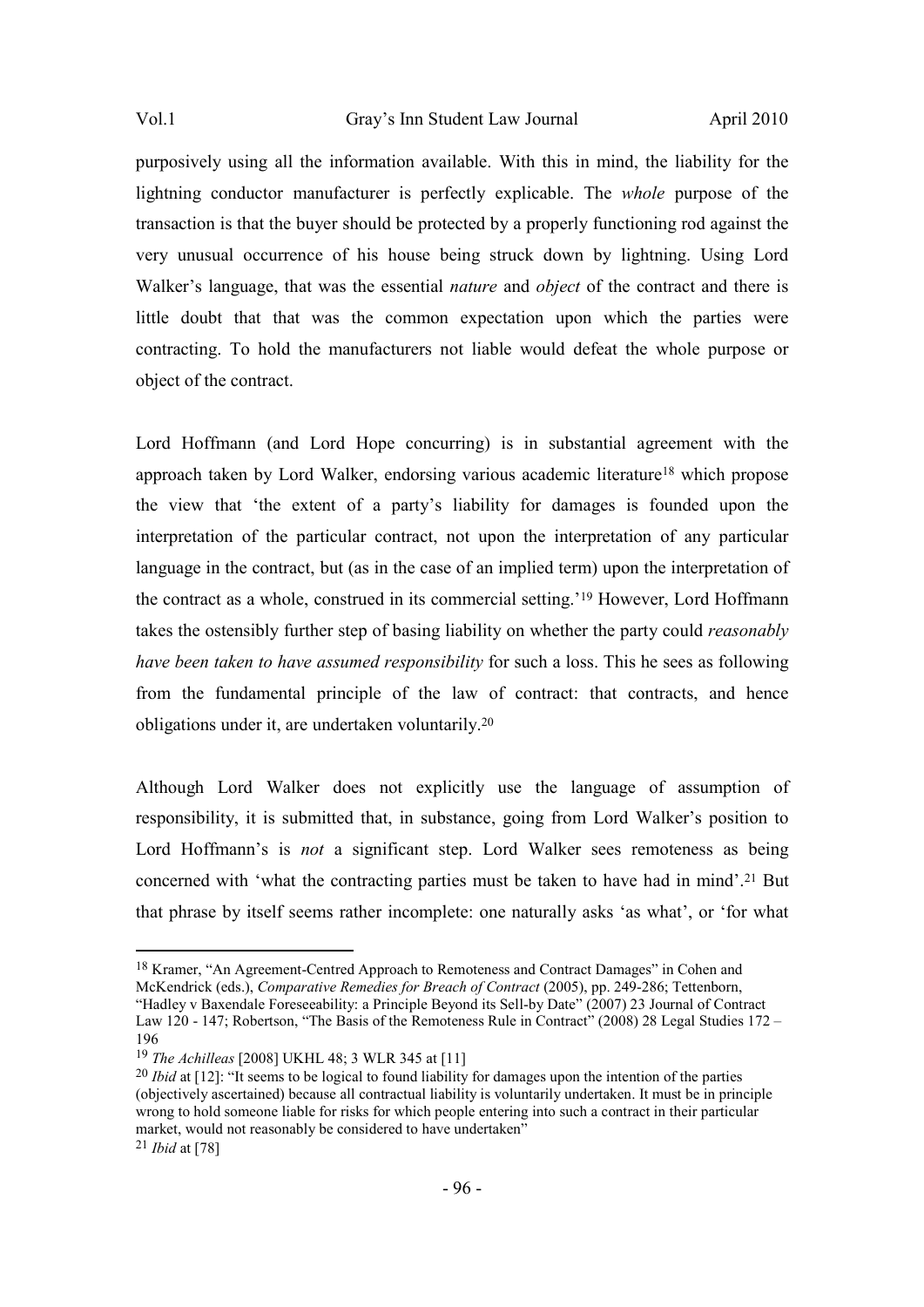purpose', must the parties have had the loss in mind. It seems that it must be something like 'what the parties must have had in mind *as recoverable losses*'. By getting to this position, we have already asked all the relevant normative questions concerning the purpose and object of the contract, taking into account what benefits and burdens the parties had in mind, and the norms of practice and understanding in certain specialised markets, which would allow one to establish what the parties would have assumed responsibility for, objectively. It is therefore appropriate to categorise the opinions of Lord Hoffmann, Lord Hope and Lord Walker under the umbrella heading of the Alternative approach.

This approach also explains a case analogous to the present one, in which one would regard as too remote certain losses which are readily foreseeable and probable. A highflying businessman tells the taxi driver that if he does not catch a certain flight, he will lose a £1 million deal. The taxi driver, unaware of the fine details of the law of contract, undertakes to drive the man to the airport promptly. In breach of contract, he arrives late and the deal is lost. Under the Orthodox approach, it is difficult to escape the conclusion that the loss of the deal is not too remote and the taxi driver should be liable for that loss.

Under the Alternative approach, an average cab driver would not be liable, since he would *never* have thought that he was taking on the risk of that loss. But this presumption could be rebutted if the driver had said 'Ok. But I'll have to charge you \$200,000'. By raising his price to such a magnitude, he can be taken to have assumed responsibility for the consequential loss. Indeed, as Lord Hoffman notes, '[t]he view which the parties take of the responsibilities and risks they are undertaking will determine the other terms of the contract and in particular the price paid. Anyone asked to assume a large and unpredictable risk will require some premium in exchange.'<sup>22</sup>

There is another respect in which the Alternative approach provides a more coherent account of remoteness. Once we have the rule that only those losses which are reasonably foreseeable as 'not unlikely' are recoverable, as a self-standing rule in its own right, not based on any other rationale, there is a problem in that whether a loss is recoverable or

<sup>22</sup> *Ibid* at [13]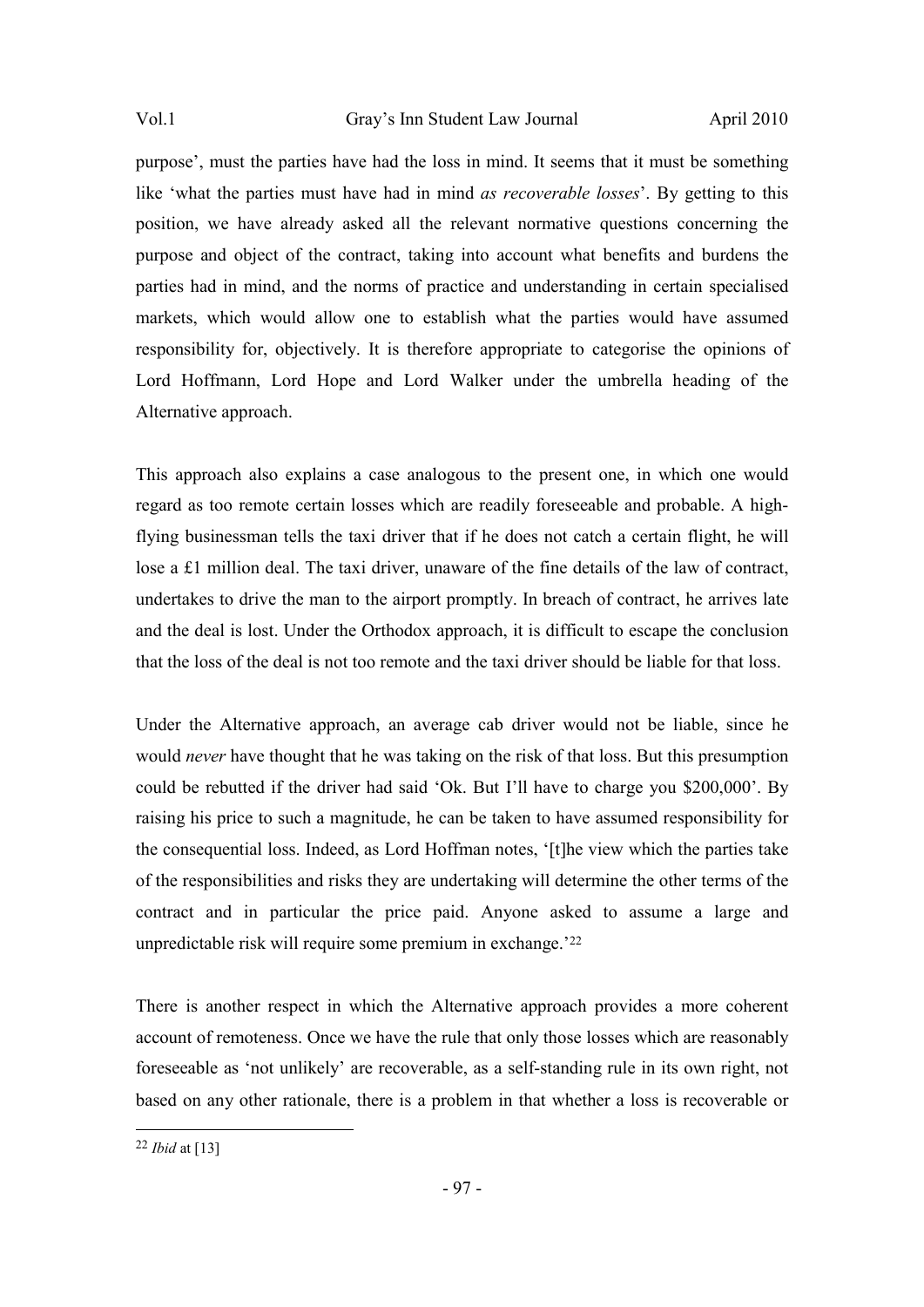not depends purely on a nominal categorisation of the 'type' of the loss in question; crucially, there is no independent criterion by which one can judge whether such distinctions are apt.

The current case is an illustration of this point. Why should the extent of the volatility of the market rate give rise to such a distinction of 'type' rather than, say, the nationality of the charterers of the follow on fixture? This cannot be answered by the Orthodox approach because its conception of remoteness based on an ungrounded, neutral and selfstanding notion of foreseeability is incomplete and incoherent. Under the Alternative approach, however, whether certain characteristics or features are relevant to the question of remoteness or not depends on the intention of the parties. It is reasonable to regard the nationality of the subsequent charterers as wholly irrelevant in deciding which losses we can reasonably assume the charterers to have undertaken, whereas 'extreme' volatile market conditions *may* well be relevant.

In conclusion, the core of the Alternative approach is the rejection of the foreseeability rule as the complete and definite guide in all cases concerning remoteness of damages. Instead, it shows that liability for breach is founded upon the intention of the parties deduced objectively from the construction of the whole transaction, taking into account all relevant factors in its commercial setting. The foreseeability rule is useful when, and only insofar as, it provides a good approximate guide to that intention.

#### **A New Departure?**

How do the two approaches reflect the prevailing understanding of remoteness of damages in previous authorities? Simply put, the previous leading authority of *The Heron II* was a rejection of the Alternative approach in favour the Orthodox approach, and to that extent, the majority decision in *The Achilleas* can be seen as a 'new departure'.

As noted above, Lord Rodger takes his approach to be the correct interpretation of the original statement of principle in *Hadley v Baxendale*, supported by *The Heron II*. It will be useful to quote the full passage by Alderson B in that case. He said: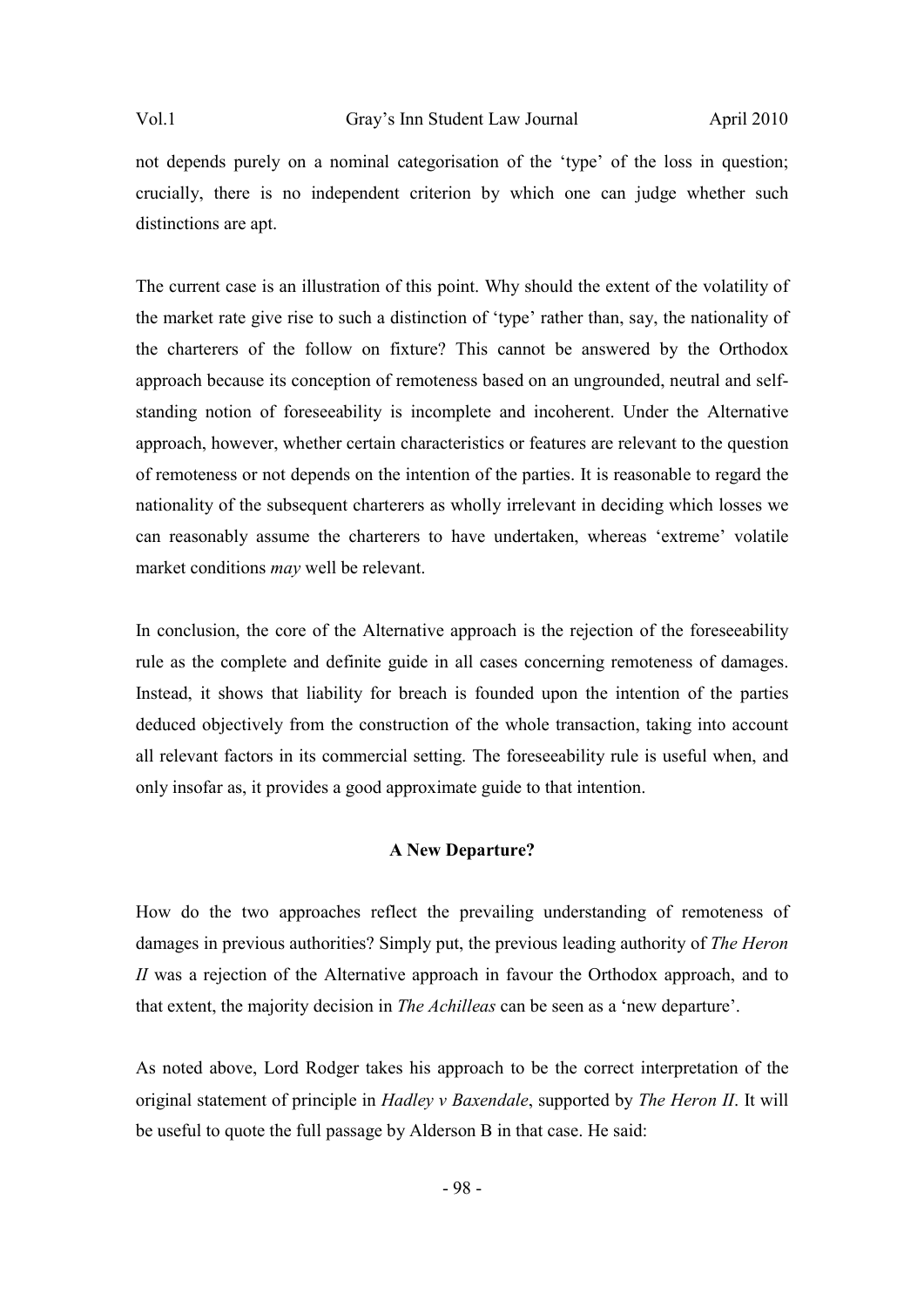'[T]he damages which the other party [i.e. party not in breach] ought to receive in respect of such breach of contract should be such as may fairly and reasonably be considered either arising naturally, i.e., according to the usual course of things, from such breach of contract itself, or such as may reasonably be supposed to have been in the contemplation of both parties, at the time they made the contract, as the probable result of the breach of it.'<sup>23</sup>

The crucial question is this: what does it mean for losses to arise 'naturally' or 'according to the usual course of things'? It has already been noted that Lord Rodger, following an extended discussion in *The Heron II*, takes it as a function entirely of the *degree of probability* with which the parties could foresee such losses.

This, it is submitted, is a reasonable conclusion to draw from *The Heron II* where their Lordships were overwhelmingly preoccupied with ascertaining the requisite degree of probability of loss if it were to be recoverable. Lord Reid rejected expressions such as 'a serious possibility', 'a real danger' and 'on the cards' as being too wide.<sup>24</sup> Their Lordships unanimously rejected the expression 'on the cards' but Lord Morris, Lord Pearce and Lord Upjohn approved<sup>25</sup> the other two rejected by Lord Reid. This was no surprise since much of the discussion is concerned with whether the judgment of Asquith LJ in *Victoria Laundry (Windsor) Ltd v Newman Industries Ltd*<sup>26</sup> represented a departure from the traditional rule in *Hadley v Baxendale,* and the difference between the foreseeability requirements in tort and contract. Whatever the appropriate expression may be, the overriding focus was on the fine tuning of the degree of foreseeability, rather than considering whether there was something else underlying our idea of losses flowing 'naturally' and 'in the ordinary course of things'.

Indeed, there is a very telling passage found in Lord Hodson's speech which clearly points to the Orthodox approach. He says that '[t]he word "probable" in *Hadley v* 

<sup>23</sup> (1854) 9 Exch 341, pp. 354-355

<sup>24</sup> [1969] 1 AC 350, p. 390

<sup>25</sup> *Ibid* pp. 400, 415 and 425

<sup>26</sup> [1949] 2 KB 528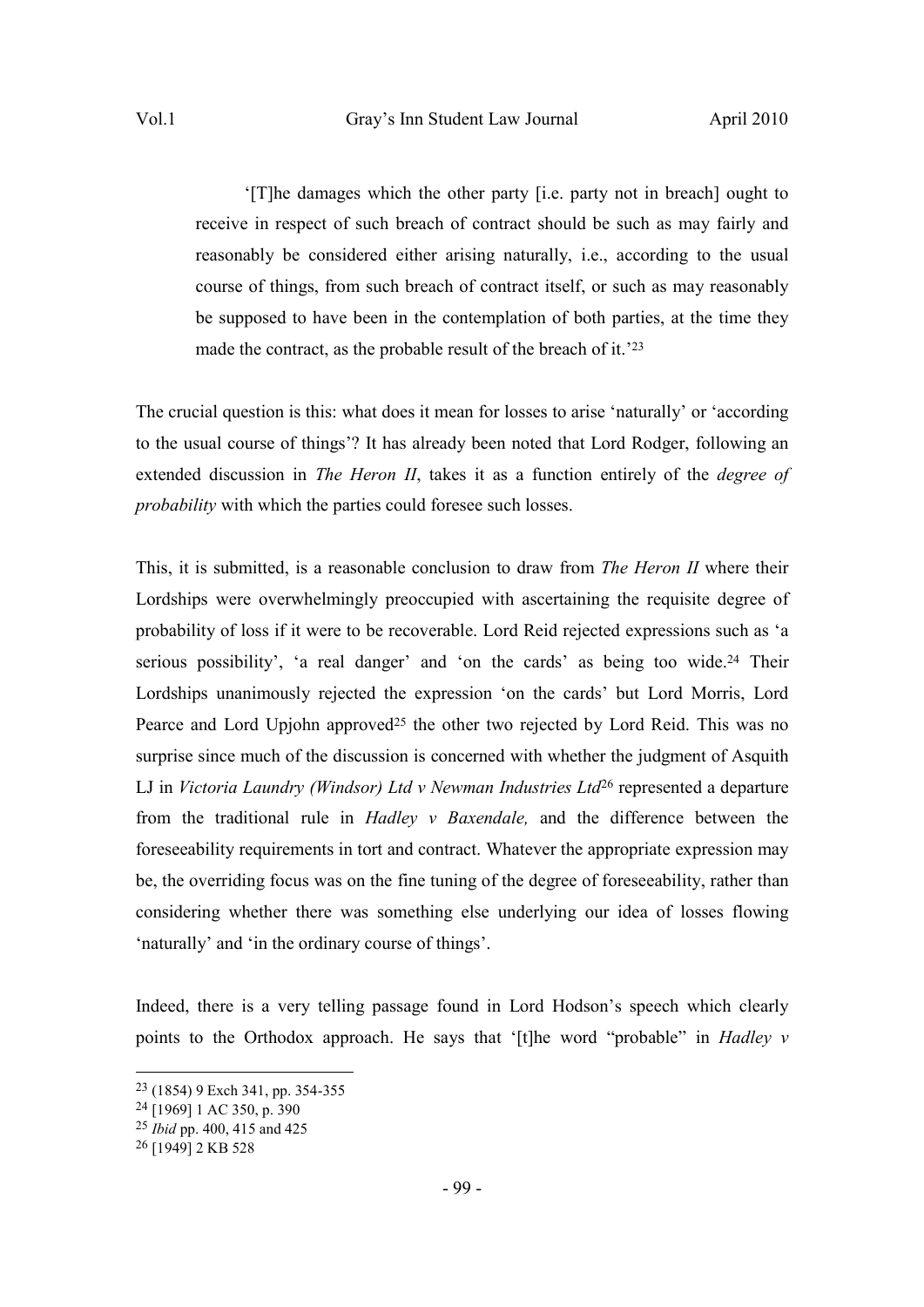*Baxendale* covers both parts of the rule<sup>27</sup>.<sup>27</sup> This interpretation, that losses arising 'naturally' are also governed by probability, leads inevitably to the conclusion that the whole rule of remoteness is essentially concerned with foreseeability and probability.

Furthermore, Lord Upjohn expressly states that mere knowledge and foresight is enough, rejecting the view that liability must be made a term of the contract.<sup>28</sup> Although making liability an implied term is going further than ascertaining objectively whether the party in question can be reasonably taken to have assumed the risk of such liability, one is essentially engaged in the same practice in both cases: both29 involve looking *outside* the words of the agreement and into the factual matrix of the agreement, to make a normative judgment as to the intention of the parties (objectively). Therefore, Lord Upjohn's *dictum*  is a powerfully implicit rejection of the Alternative approach and the affirmation of the primacy of the foreseeability.

Lord Walker, in his judgment in the present case, rather charitably attributes to various passages<sup>30</sup> in *The Heron II* the sentiment of unease with the notion that remoteness is only a function of foreseeability. It is submitted that all but one of the passages is unconvincing, the one passage being Lord Pearce's discussion of the court ceiling collapsing after defective repairs.

Lord Reid, when he says that the loss should be 'sufficiently likely to result from the breach of contract *to make it proper* to hold that the loss flowed naturally from the breach or that loss of that kind should have been within his contemplation', in this context, seems to have in mind simply that the loss must have been sufficiently probable to be recoverable. Lord Morris, in the relevant passage, quotes a revealing passage from the judgment of Bovil CJ in *British Columbia Saw Mill Co v Nettleship*, <sup>31</sup> which states that the loss 'must be something which could have been foreseen and reasonably expected,

<sup>27</sup> [1969] 1 AC 350, p. 409

<sup>28</sup> *Ibid* p. 422

<sup>29</sup> Now even more clearly so after *Investors Compensation Scheme v West Bromwich Building Society* [1998] 1 W.L.R. 896

<sup>30</sup> Lord Reid's speech at p. 385; Lord Morris's speech at pp. 398–399; Lord Pearce's speech at pp. 416–417 (with the example of the court ceiling collapsing during a sitting); and Lord Upjohn's speech at pp. 424–425 <sup>31</sup> (1868), LR 3 CP 499, 505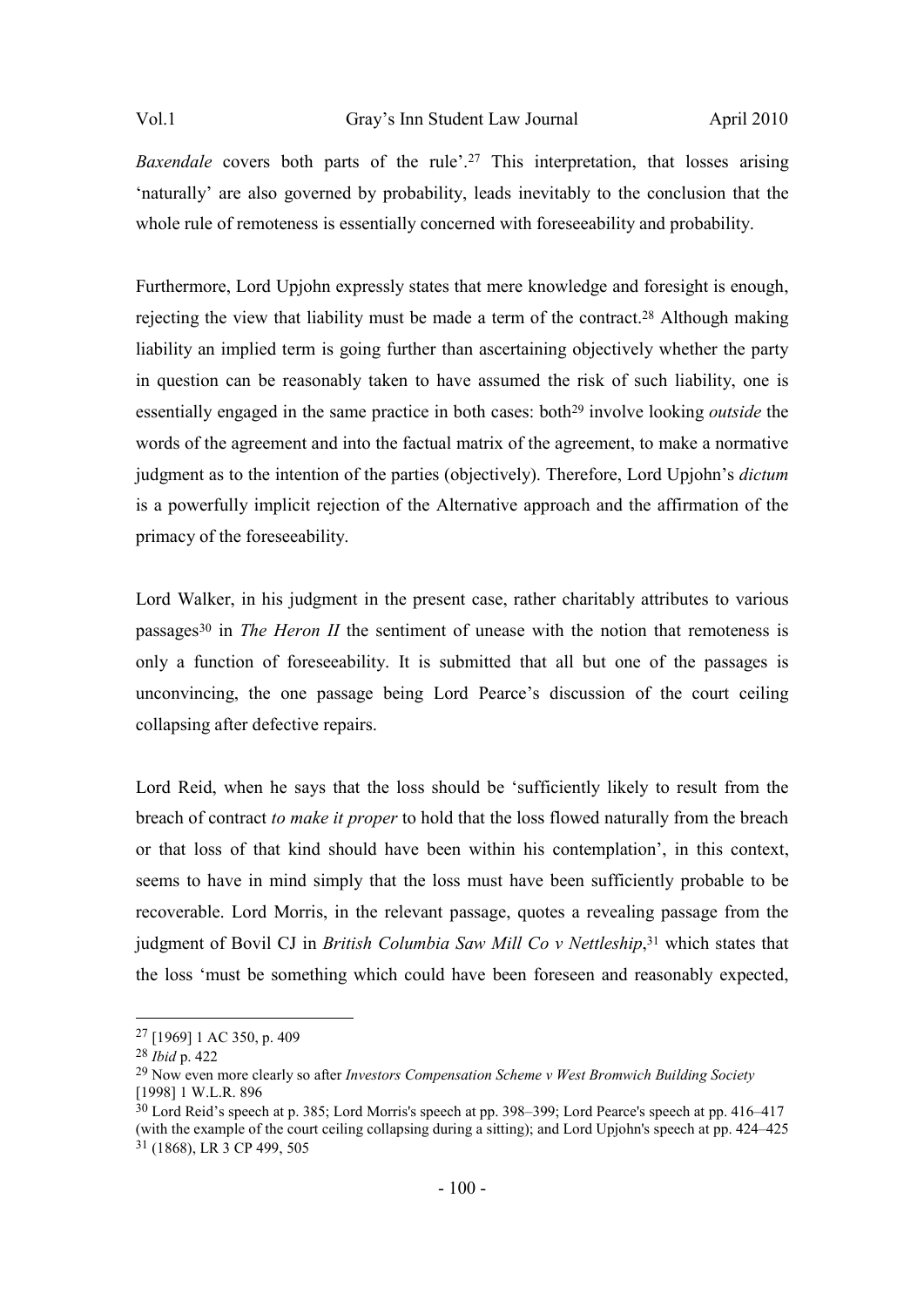and to which he has *assented expressly or impliedly* by entering into the contract' (emphasis added). However, instead of commenting on this remarkable and explicit acceptance of the principle of assumption of responsibility by the parties, he goes on to examine a series of quotes from *The Monarch Steamship*<sup>32</sup> which all, in effect, say that the loss must be a 'likely' or 'probable' result of the breach, and finally concludes that the loss in question was clearly 'likely' or 'liable' to result, and hence recoverable. As for the passage by Lord Upjohn, he is simply examining the appropriateness of various adjectives to describe the prerequisite likelihood required for the loss to be recoverable. As mentioned above, Lord Upjohn had already stated that mere reasonable inference of the loss from the knowledge of the circumstances is enough, expressly overruling the contrary opinion in *Nettleship*.

It is accepted that Lord Pearce's judgment shows clearly the kind of concerns Lord Walker himself had in mind in the present case.<sup>33</sup> He is the least bothered about defining the precise degree of foreseeability required and states simply that '[t]he facts of the present case lead to the view that the loss of market arose naturally, that is, according to the usual course of things [from the breach].'34 However, even though this concern was raised, none of the other Lordships were even-minded enough to acknowledge it. This deliberate omission, together with the general focus of the judgments and especially Lord Upjohn's *dictum*, leads one to the conclusion that the principle concerning the remoteness of contractual damages as stated in *The Heron II* is fundamentally based in foreseeability and probability. In this regard, the majority approach in the present case is a clear departure from the prevailing orthodoxy enunciated by the House of Lords in *The Heron II*.

However, the conclusion that the present case is a 'new departure' must be qualified. There have been cases subsequent to *The Heron II* which also reveal a departure from the Orthodox approach taken in that case. In *Satef-Huttenes Albertus SpA v Paloma Tercera* 

<sup>32</sup> *Monarch Steamship* [1949] AC 196

<sup>33</sup> The lightening rod example in at [78]

<sup>34</sup> [1969] 1 AC 350, p. 417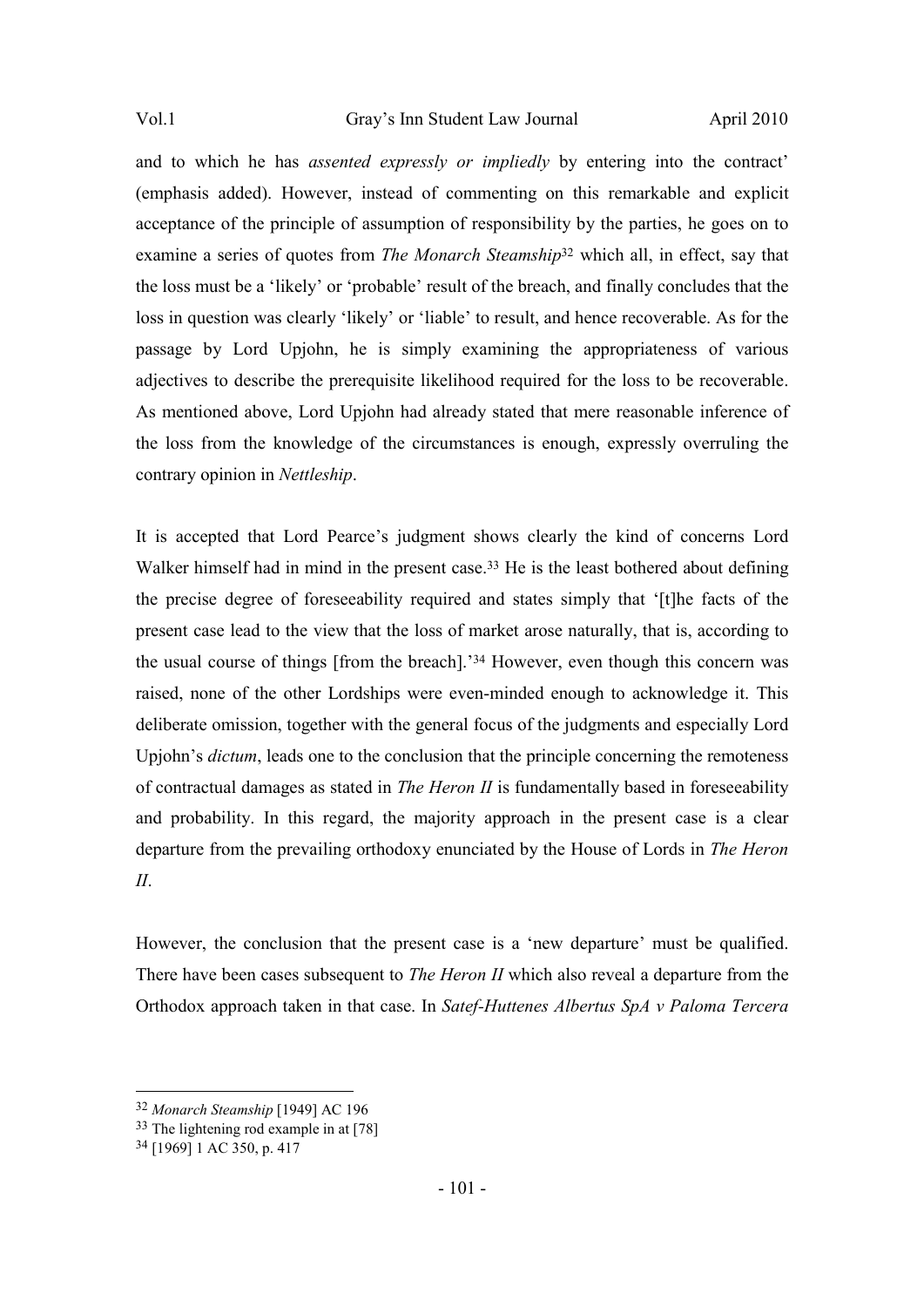*Shipping Co SA ('The Pegase')*<sup>35</sup> Robert Goff J stated that, in determining one's liability, the emphasis is on what a reasonable person would have considered to be the extent of his *responsibility*. Furthermore, the Court of Appeal in *Mulvenna v Royal Bank of Scotland plc36* struck out a claim for damages against a bank for the loss of profits which the claimant said he would have made if the bank had complied with its agreement to provide him with the necessary funds. Even on the assumption that the bankers could have foreseen that the claimant would suffer a loss of profit, the damages were, nevertheless, too remote.

Most importantly of all, the 'assumption of responsibility' approach was *explicitly*  applied in the House of Lords in the case of *South Australia Asset Management Corporation v York Montague Ltd*. <sup>37</sup> This case raised the question of whether a valuer, who had negligently advised his client bank that a certain property was worth more than the actual market value, should be liable not only for the difference between the valuation and the market price at the time, but also for the further loss due to a fall in the property market. The House decided that he should not be liable for that kind of loss:

'The scope of the duty, in the sense of the consequences for which the valuer is responsible, is that which the law regards as best giving effect to the express obligations assumed by the valuer: neither cutting them down so that the lender obtains less than he was reasonably entitled to expect, nor extending them so as to impose on the valuer a liability greater than he could reasonably have thought he was undertaking.'<sup>38</sup>

In the present case, however, Lord Hoffmann held that this principle was to apply equally to consequences arising out of an express contractual duty (to redeliver the ship on time) as well as an implied contractual duty (to take reasonable care in valuation). It is submitted that this is an entirely logical step, since there is no material difference as a matter of principle between losses arising out of an express on one hand and an implied

<sup>35</sup> [1981] 1 Lloyd's Rep 175, p. 183

<sup>36</sup> [2003] EWCA Civ 1112

<sup>37</sup> [1997] AC 191

<sup>38</sup> *Ibid* p. 212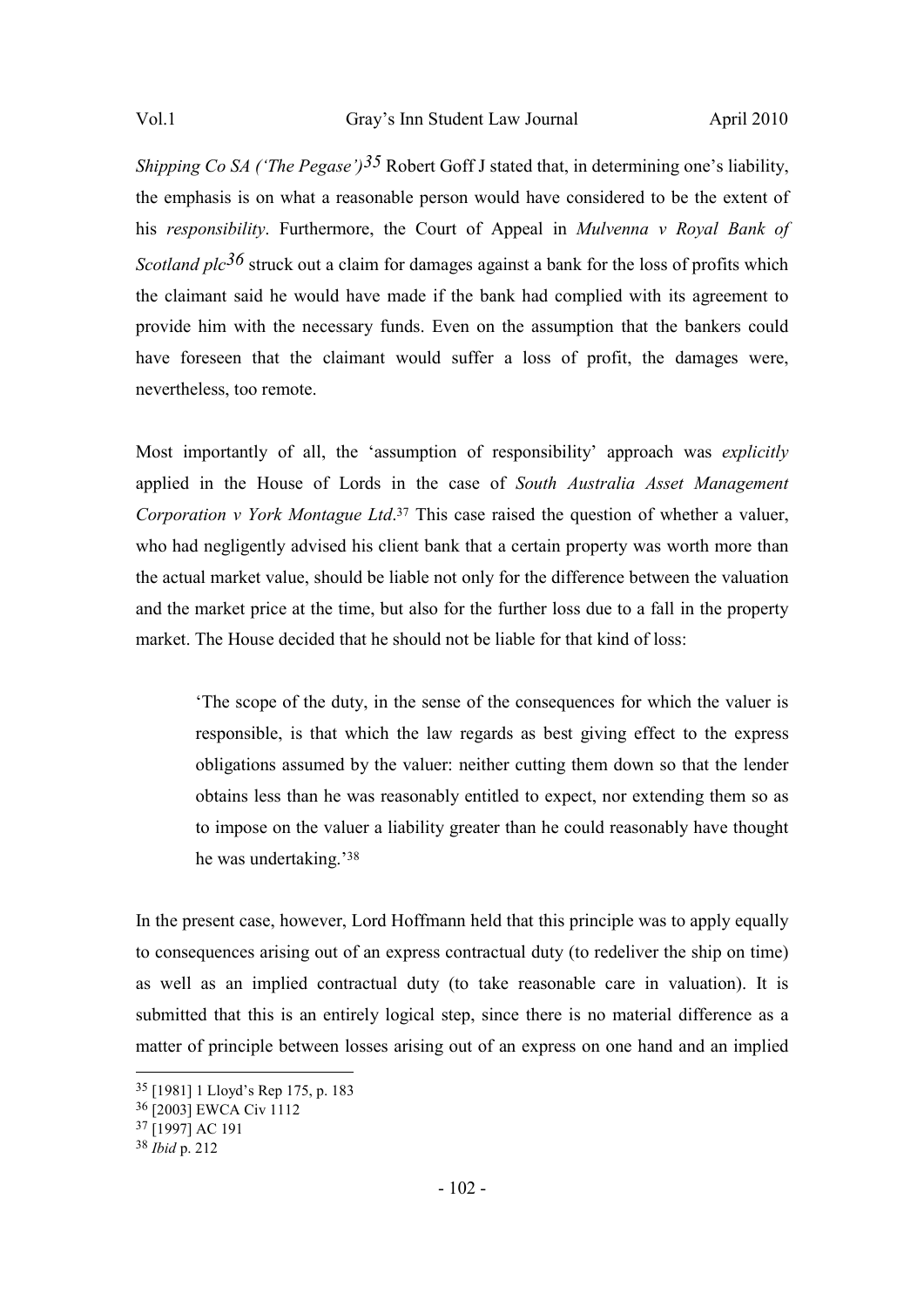duty on the other, as far as remoteness of damage is concerned. However, it is doubtful whether *South Australia Asset Management* was really a case of an implied term or duty in tort. Therefore, in any event, insofar as it elevates the Alternative approach to a *general* principle of remoteness in all contracts, *The Achilleas* is worthy of special recognition as a departure point.

#### **Return to Orthodoxy?**

What about a return to orthodoxy then? A departure from the modern understanding of remoteness has in fact led us back to the prevailing orthodoxy of the latter half of the 19th Century, soon after the seminal case of *Hadley v Baxendale* was decided. A series of cases39 took precisely the agent-centred, purpose-based, assumption of risk approach to remoteness propounded by the majority in the present case. As an illustration, Willes J said:

'the mere fact of knowledge cannot increase the liability. The knowledge must be *brought home* to the party sought to be charged, under such circumstances that he must know that the person he contracts with reasonably believes that he *accepts the contract with the special conditions attached to it'* (emphasis added).<sup>40</sup>

Coming back full circle to the starting point of the rule of remoteness, it is submitted that the above approach taken by Willes J in the 19th Century and the Alternative approach taken by the majority in the present case, can be teased out by a careful examination of the judgment in *Hadley v Baxendale*.

The Orthodox view first of all designates the losses arising 'naturally' or 'according to the usual course of things' as losses recoverable under normal circumstances (first-limb), and the losses that may be regarded as having been 'in the contemplation of the parties… as the probable result of the breach' as recoverable under knowledge of special

<sup>39</sup> *British Columbia and Vancouver's Island Spar, Lumber, and Saw-Mill Co v Nettleship* (1868) LR 3 CP 499; *Horne v Midland Railway* (1872) LR 7 CP 583; *Portman v Middleton* (1858) 4 CB (NS) 322; *Elbinger Aktiengesellschaft v Armstrong* (1874) LR 9 QB 473

<sup>40</sup> *Nettleship* (1868) LR 3 CP 499, p. 509. See also the Bovin CJ at p. 514, quoted above.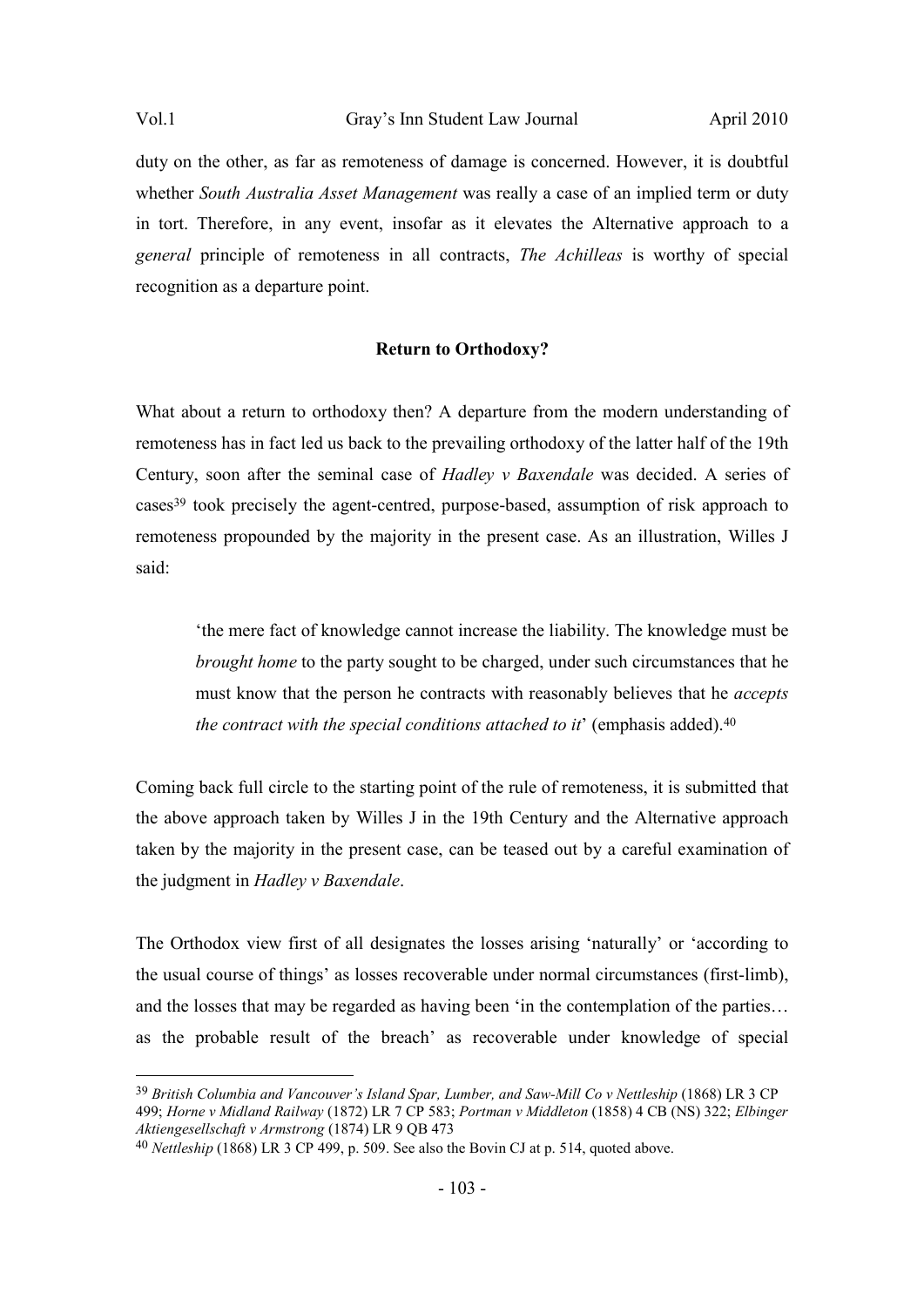circumstances (second-limb).<sup>41</sup> Then, it proceeds to interpret 'probable' as being applicable in *both* cases.42 This seems a very odd construction – why make a distinction of two limbs if they are to be assimilated to one and the same thing (in all cases, a 'not unlikely result')? It is submitted that this way of interpreting the passage is unwarranted, and an alternative construction is proposed.

First, it is obvious, on the face of it, that Alderson B was making an explicit *distinction* between losses that arise 'naturally, i.e., according to the usual course of things' and those that may be regarded having been in the mind of the parties 'as the probable result of the breach of it'.43 By putting the two losses in the alternative formulations, he cannot have regarded these two as identical concepts, or have picked out the exact same set of losses in all cases. It follow then that he must have had some criteria other than bare probability in determining whether a loss was to be properly regarded as arising 'naturally' or 'according to the usual course of things'.

We have already seen the arguments from the basic contractual principle of voluntary undertaking, which points towards the assumption of responsibility as the best answer.<sup>44</sup> But this concept was not foreign to Alderson B, as is shown by his discussion with regards to the second-limb of the rule. His rationale for making the contract breaker liable for the foreseeable (probable) losses arising out of special circumstances if they were known to him, but not if they were unknown, is that:

'had the special circumstances been known, the parties might have specially provided for the breach of contract by special terms as to the damages in that case, and of this advantage it would be very unjust to deprive them.'<sup>45</sup>

<sup>41</sup> *The Heron II* [1969] 1 AC 350, p. 409 as per Lord Hodson: "The phrases beginning 'either' and 'or' are commonly said to divide the rule laid down by the Court into two parts, the one arising 'according to the usual course of things' and the other relating to special circumstances in which the contract was made" <sup>42</sup> *Ibid*

<sup>&</sup>lt;sup>43</sup> We shall return shortly to the issue of whether it is correct to regard the first as being applicable in normal circumstances and the second in special circumstances.

<sup>44</sup> [2008] UKHL 48; 3 WLR 345 at [12], as per Lord Hoffmann

<sup>45</sup> (1854) 9 Exch 341, p. 355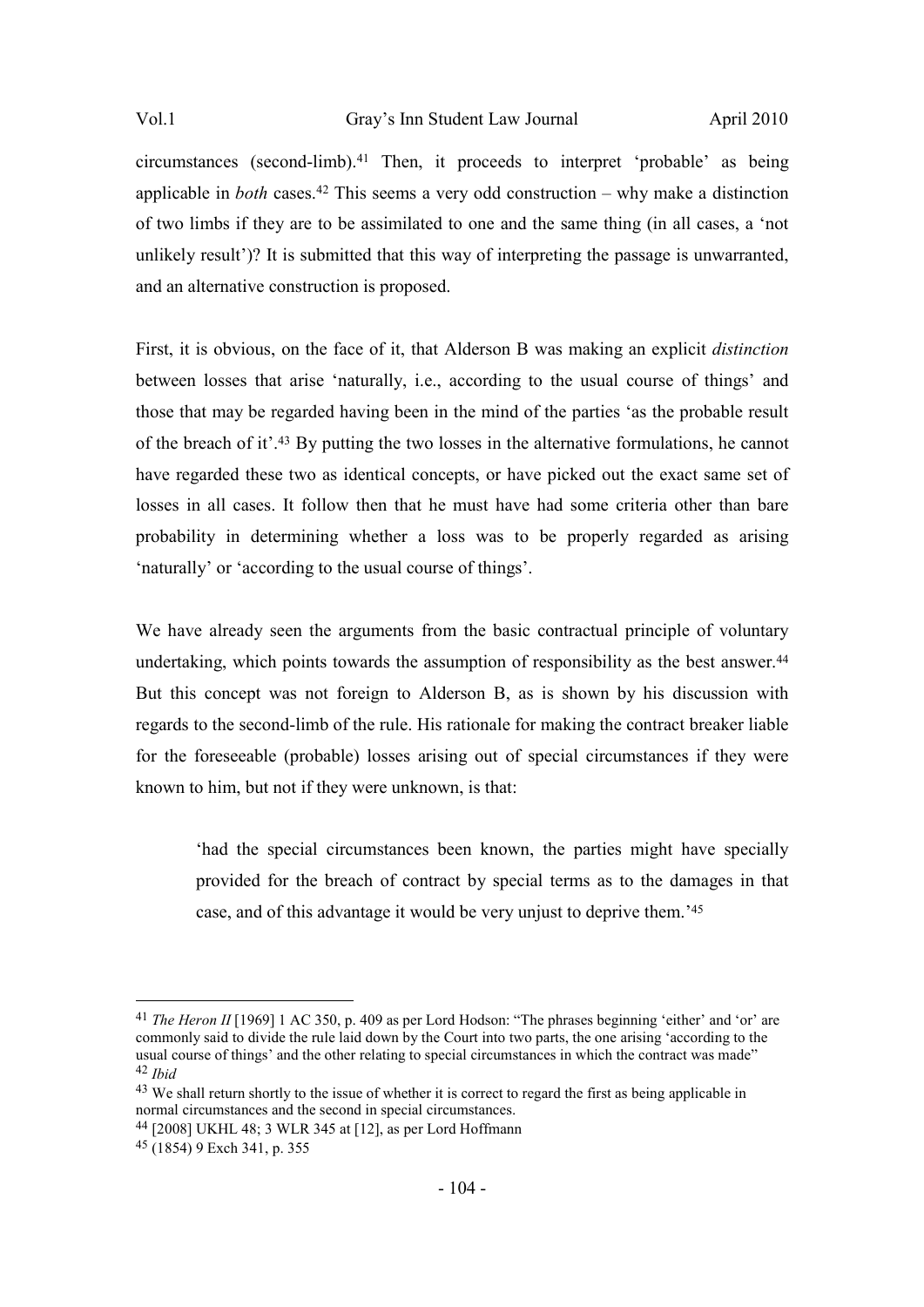When special circumstances are known between the parties, the party potentially in breach can be taken to have obtained a risk-premium in light of the knowledge of the increased risk (thereby implicitly accepting the risk of the special loss) and therefore the courts should apply the foreseeability test, *because that is how the courts should assume the parties to have allocated the risks*. This seems to echo exactly Lord Hoffman's observation: 'Anyone asked to assume a large and unpredictable risk will require some premium in exchange'. The converse is that where the special circumstances are *unknown*, the loss should lie where it falls (with the innocent party) since the court cannot expect the parties to have allocated the risk of the loss from the special circumstances. It is again but a short step to say the contract-breaker had not assumed responsibility for the special risk, because he had no knowledge of it, nor the opportunity to bargain for a higher price in return.

It may be argued that this is only concerned with the so-called 'second-limb' and therefore it does not automatically follow that the same reasoning should be extended to the 'first-limb'.<sup>46</sup> It is submitted that such a distinction is artificial and again unwarranted, both conceptually and from the reading of the passage itself.

Although Alderson B makes a clear distinction between the two types of losses, he regards both types of losses as being equally applicable both in the presence *and* absence of knowledge of special circumstances. He readily talks of 'natural' consequences in the context of knowledge of special circumstances and of losses arising 'in the great multitude of cases' (that is, probable) in the context of the absence of such knowledge.<sup>47</sup>

What this goes to show is that the difference between usual and 'special' circumstances is merely the set of information input from which one judges whether the loss in question was either a 'natural' or 'probable' consequence of the breach. In other words, there is no fundamental distinction between usual and 'special' *circumstances*, but there is one between 'natural' and 'probable' *losses*, both of which are applicable in all circumstances. This new interpretation, therefore, turns the Orthodox understanding on its

<sup>46</sup> *Ibid* at [93], as per Baroness Hale

<sup>47</sup> (1854) 9 Exch 341, p. 355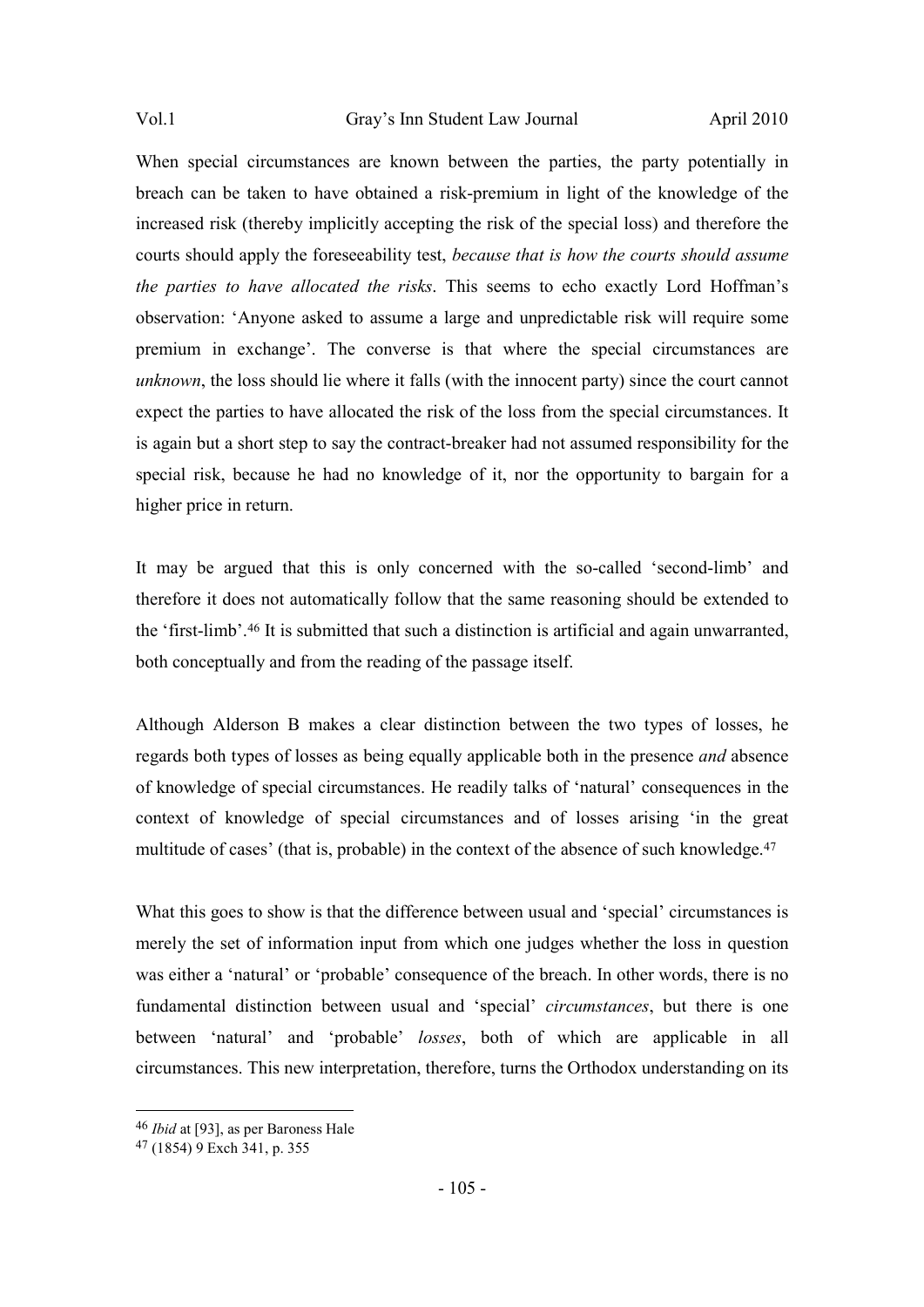head: assimilating the 'natural' and 'probable' measure of losses, and making a fundamental distinction of species between usual and 'special' circumstances.

This means that whatever the information set, we are always processing it in the same way; that is, to find out what the 'natural' or 'probable' consequences of the breach from such states of knowledge are. If the assumption of risk approach is inherent in that process (in considering, it is submitted, the 'natural' consequence), then it would be inconsistent to say that that approach is appropriate for some information sets (knowledge of special circumstances) but not for others (with no such knowledge).

Finally, there is a passage which immediately follows the more well-known one, which clearly indicates that the rule just enunciated *is* sensitive to the intention of the parties as to their relative rights and obligations in case of breach. The passage is worth quoting in full:

'It is said, that other cases such as breaches of contract in the non-payment of money, or in the not making a good title to land, are to be treated as exceptions from this, and as governed by a conventional rule. But as, in such cases, both parties must be supposed to be cognisant of that well-known rule, these cases may, we think, be more properly classed under the rule above enunciated as to cases under known special circumstances, because there both parties may reasonably be presumed to contemplate the estimation of the amount of damages according to the conventional rule.'<sup>48</sup>

This shows that there was another way in which the parties' intentions could be accommodated under the general rule. In the present case, the 'conventional rule' governing the losses arising out of a late redelivery under a time-charter was that damages were limited to the difference between the charter-rate and the market rate for the period of overrun. The above passage says that this common knowledge may be processed as one of the input information from which one determines the appropriate level of damages.

<sup>48</sup> (1854) 9 Exch 341, p. 355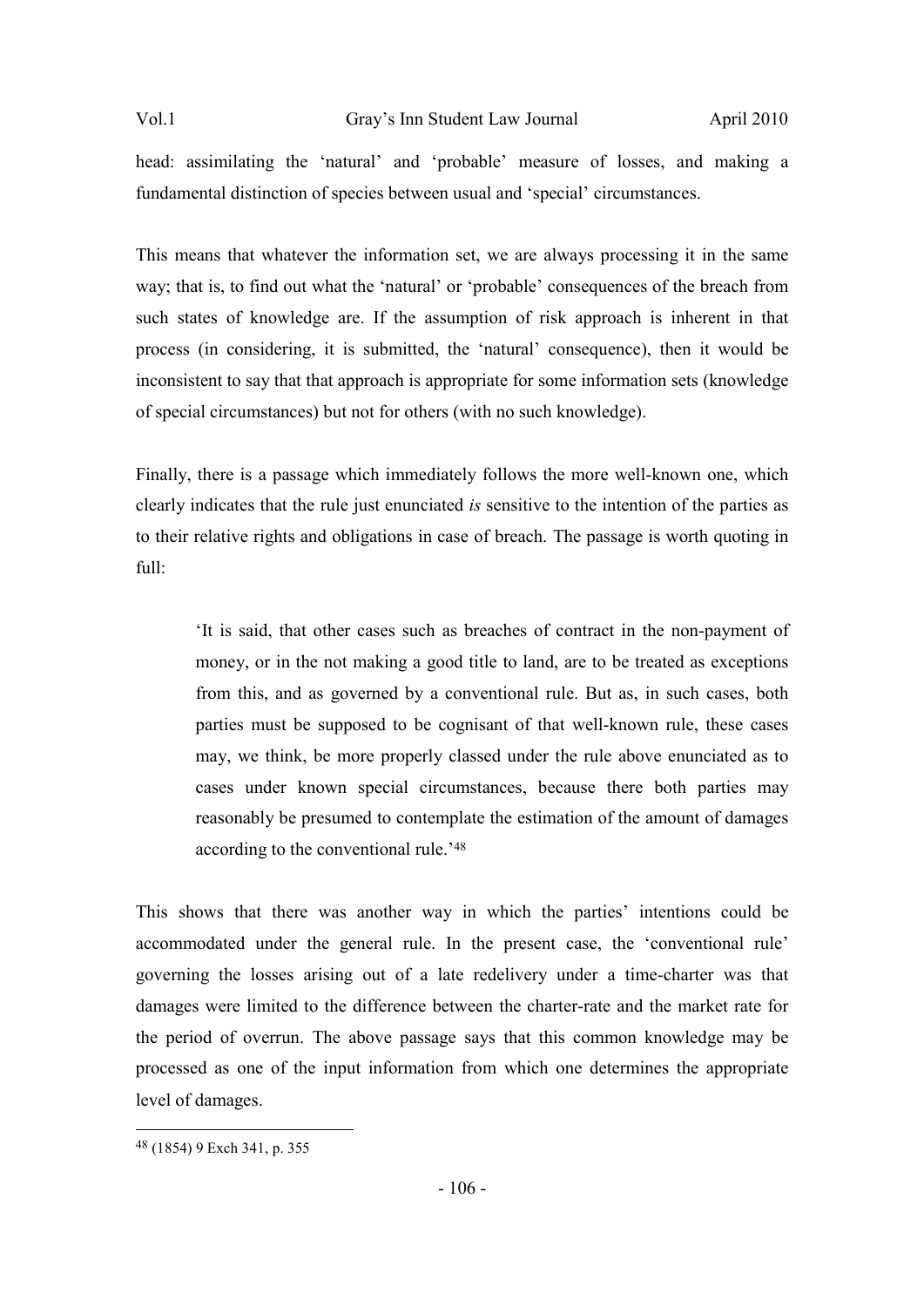Some of the interpretations suggested above may well bring problems of their own. However, they need not be valid to their full extent to support the thesis that the majority approach in *The Achilleas* is supported by the passages in *Hadley v Baxendale*. It is enough to show that Alderson B saw that bare probability was not the one and only definitive and determinative rule of remoteness in contractual damages, and that he alluded to ideas of assumption of risk as underlying his rule. It is submitted that evidence of that is clear, and to that extent, *The Achilleas* is also a genuine return to old orthodoxy.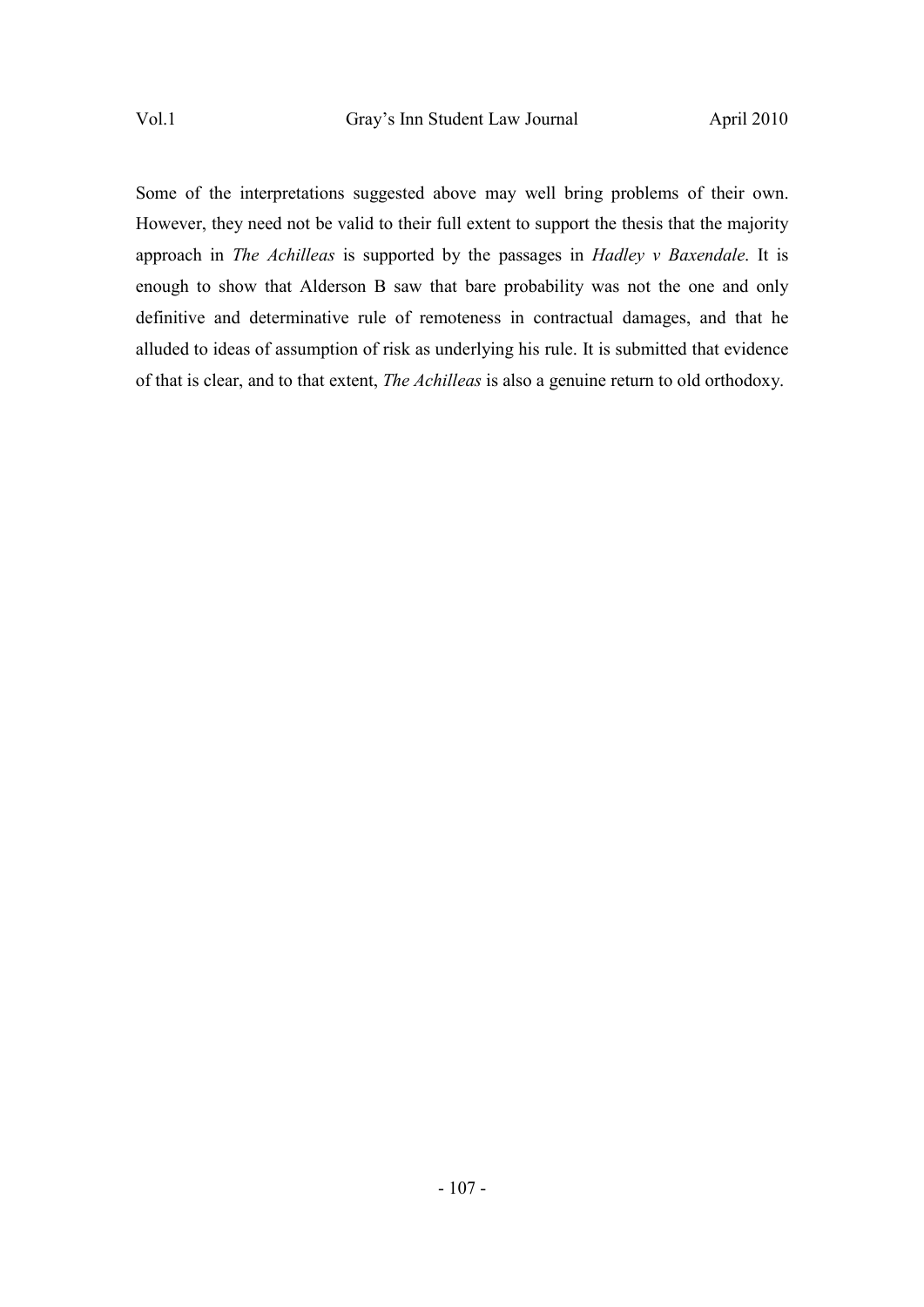# *The Impact of Article 10 of the European Convention of Human Rights on Contempt of Court in the UK*  GERWYN WISE

#### **Abstract**

 $\overline{a}$ 

The focus of this article is on contempt of court and the impact of Article 10 on the approach undertaken by national judges. There is a clear conflict between Article 10, promoting the distribution of ideas and thought, and the administration of justice, primarily focused on preserving orderly court proceedings. The national courts have tended to favour the protection of the administration of justice, imposing strict rules of contempt, over the right to disseminate a free flow of ideas infringing on the Court's jurisdiction. However, it has been noted by the national judges that they must avoid protecting 'justice as a cloistered virtue'. Indeed, Lord Atkin stated that it must be 'allowed to suffer the scrutiny and the respectful even though outspoken comments of ordinary men'.1 It is this fundamental conflict that makes contempt of court particularly interesting, as the national judges have been forced to readjust their traditionally sympathetic approach to infringements of justice. However, Article 10 of the European Convention of Human Rights appears to have been followed to an unacceptable level, particularly in relation to sensational 'media-driven narratives, going well beyond the reporting of facts'.<sup>2</sup>

#### *Sunday Times* **and the Domestic Judicial approach**

As has already been stated, the national judges have historically favoured the protection of the administration of justice over freedom of expression in applying the law of contempt of court. However, this archaic approach has received significant criticism; Rosen has commented that 'its scope is notoriously uncertain, producing far-reaching insecurity amongst journalists and muzzling the majority of them with caution.'<sup>3</sup> However, the Courts were far from convinced by expression arguments, the law having focused on 'accused persons who ought not to be put in jeopardy by publications for

<sup>1</sup> Ambard v Attorney General of Trinidad and Tobago [1936] A.C. 322, 336 (PC)

<sup>2</sup> H. Fenwick and G. Phillipson, *Media Freedom under the Human Rights Act* (OUP, Oxford 2006) 44

<sup>3</sup> M. Rosen, The Sunday Times Thalidomide Case: Contempt of Court and the Freedom of the Press (Writers and Scholars Educational Trust, London 1979) 1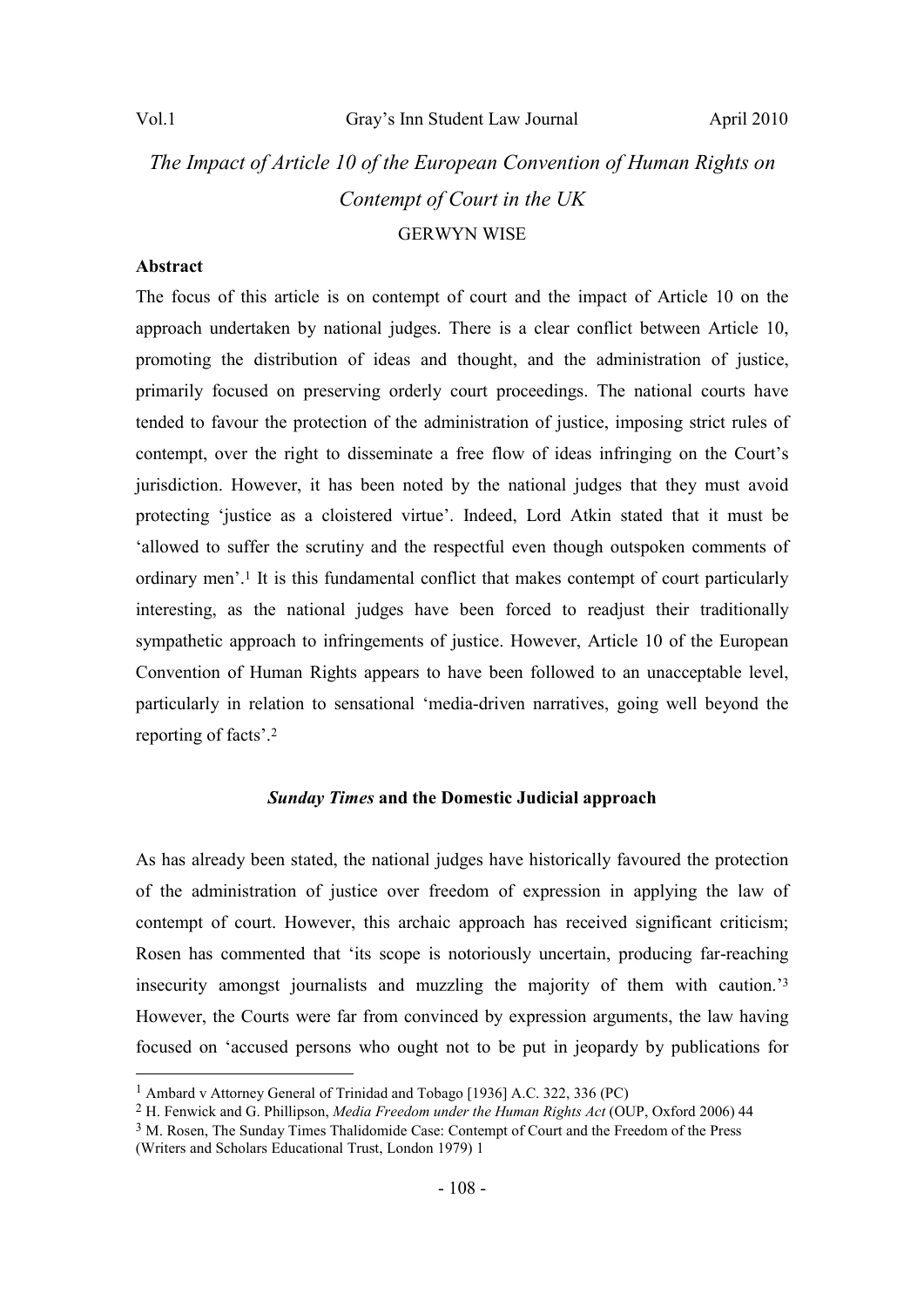which those responsible cannot be brought to book'.<sup>4</sup> This focus on protection of the court process over the promotion of expression was demonstrated in *Attorney General v Times Newspapers*<sup>5</sup> . The case concerned an article the *Sunday Times* planned to publish in relation to the ongoing Thalidomide litigation, where drug company Distillers was alleged to have caused severe deformities to developing foetus due to its manufactured drug for pregnant mothers. The allegations were resisted and the parties to litigation entered into further negotiations. The *Sunday Times*, having already published critical articles, proposed to publish further articles, with the permission of the Attorney General. However, he decided to apply for an injunction to prevent publication, to which the Divisional Court granted by refusing to entertain ideas of free expression, stating English judicial authority did 'not require the Court to balance competing interests'.<sup>6</sup> The Divisional Court refused to consider rights of publication, through an application of the law prior to the *Sunday Times* case, preferring to focus on the protection of the administration of justice. Indeed, the House of Lords overturned an appeal, granted by Lord Denning in the Court of Appeal, preferring to reassert the principles enunciated in the Divisional Court.

The House of Lords clearly worked from the premise of the fair trial having priority; Lord Reid stated: 'there has long been, and there still is in this country, a strong and generally held feeling that trial by newspaper is wrong and should be prevented.'7 Indeed, Lord Cross of Chelsea confirmed the superior position of the administration of justice over speech protection, stating that an 'absolute rule' was required 'in order to prevent a gradual slide towards trial by newspaper or television'.<sup>8</sup> However, Lord Reid ensured the weak position of the press under domestic law, restating the basic principle that 'prejudgment of a case or of specific issues in it is objectionable'.9 The approach taken by the Law Lords was of complete contrast to that of the Court of Appeal, Lord Denning having stated that the court must remember to consider 'the interest of the public in

<sup>4</sup> *Freedom of Expression and the Law: a Report by Justice*, Chairman of the Committee, Lord Deedes (Justice, London 1990) 10

<sup>5</sup> Attorney General v Times Newspapers [1974] A.C. 273 (HL)

<sup>6</sup> Attorney General v Times Newspapers [1972] 3 W.L.R. 855, 865 (QBD)

<sup>7</sup> Attorney General v Times Newspapers (n 5) 300

<sup>8</sup> Attorney General v Times Newspapers (n 5) 330

<sup>9</sup> Attorney General v Times Newspapers (n 5) 300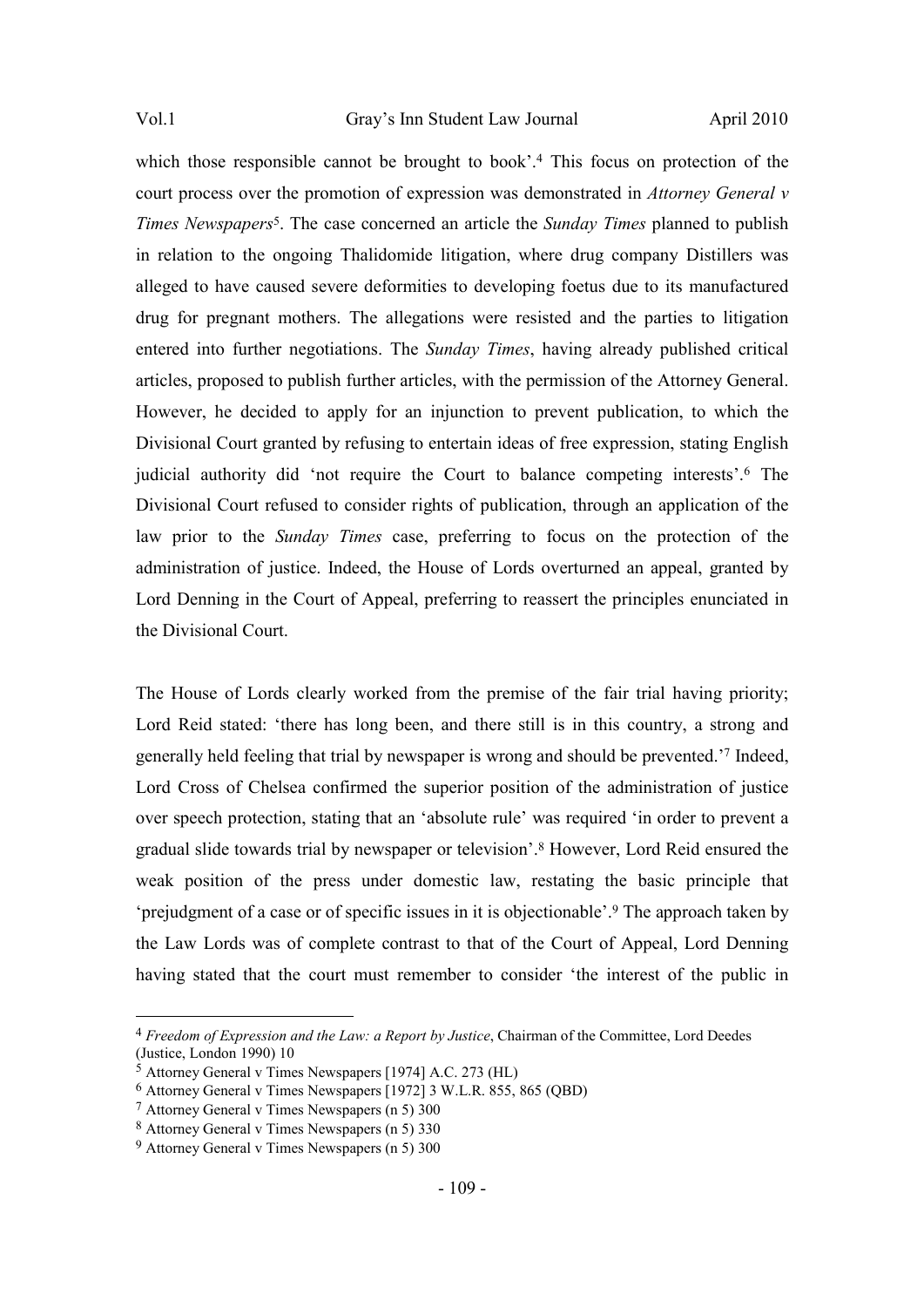matters of national concern and the freedom of the press to make fair comment on such matters.'10 In fact, Lord Denning afforded the freedom of expression significant authority, outlining that one may only be in contempt where there was a 'real and substantial danger of prejudice to a trial or settlement'.<sup>11</sup> The Court's contrast in approach effectively demonstrated the uncertain and inconsistent approach of the judiciary to freedom of expression, particularly in the sphere of contempt of court. Thus, critics attacked the 'inconsistencies, abstractions and unanswered questions', with Rosen having claimed that the decision was devastating to an English media that already had 'one hand tied behind its back'.12 Indeed, one would have to agree with Niekerk's analysis of Lord Denning as proceeding to 'knock a massive aperture into the law as it had previously been understood', affording freedom of expression significant recognition.<sup>13</sup> Some, like Lord Devlin, refused to accept such criticism, suggesting that 'it is difficult to see how the free area can be more generously defined' in relation to the press, if 'trial by newspaper or television is to be outlawed'.14 Although the decision was not universally dismissed, it did seem to be based on broad policy considerations, taking an extreme approach to the level of protection that ought to be afforded to Distiller's right to a fair trial. Indeed, the European Court of Human Rights accepted that the judgement seemed 'dangerously wide as to prohibit comment on the basis that it would lead generally to trial by newspaper', imposing a new approach on the most senior judiciary in England and Wales<sup>15</sup>

# **European Court of Human Rights and** *Sunday Times*

Following the decision in the House of Lords, to which there was significant criticism, the editor of the *Sunday Times* applied to the European Court of Human Rights to assess whether the domestic law of contempt complied with Article 10 of the Convention. In an immediate statement of intent, the majority of the European Court stated that the law of

<sup>10</sup> Attorney General v Times Newspapers [1973] Q.B. 710, 739 (CA)

<sup>11</sup> Attorney General v Times Newspapers (n 5) 731

<sup>12</sup> M. Rosen (n 3) 76

<sup>&</sup>lt;sup>13</sup> B.V. Niekerk, 'The Premises of a Democratic System of Free Speech concerning the Administration of Justice: A Comparative Overview' (1981) 6 J. Legal. Prof. 87, 118

<sup>14</sup> Lord Devlin, in The Thalidomide Children and the Law: a Report by the 'Sunday Times' (Deutsch, London 1973) 155

<sup>&</sup>lt;sup>15</sup> N. Lowe and others, *The Law of Contempt* (3<sup>rd</sup>edn Butterworths, London 1996) 226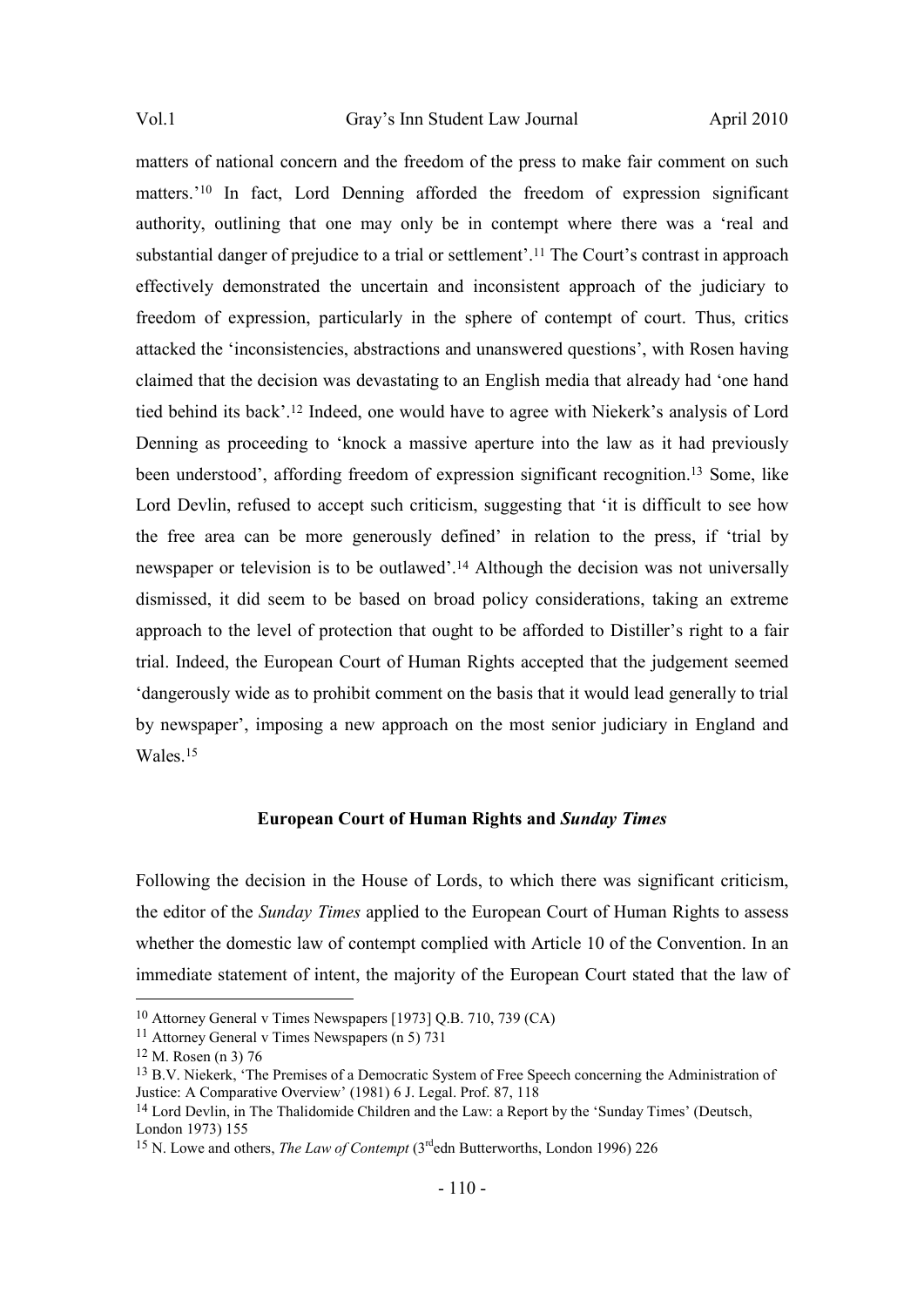contempt of court 'was an interference by public authority in the exercise of the applicants' freedom of expression.'16 Indeed, when moving on to consider the vital question of whether the law of contempt was a justified infringement under article 10(2), the Court stated that there was not a 'choice between two conflicting principles, but with a principle of freedom of expression that is subject to a number of exceptions which must be narrowly interpreted.<sup>'17</sup> Thus, one is able to state that the Strasbourg Court clearly gave 'precedence to freedom of expression and press freedom over other goals'.18 Indeed, the majority claimed 'the courts cannot operate in a vacuum' and that 'whilst they are a forum for the settlement of disputes, this does not mean that there can be no prior discussion of disputes elsewhere.'19 Therefore, it is clear, having considered the domestic approach taken in the Court of Appeal and the critical reaction to the House of Lords decision, that the European Court was more in favour of a greater recognition of freedom of speech in contempt of court proceedings. Rosen reflected on the Strasbourg decision, noting 'never was the relationship between free press and free trial so fully argued, nor could the facts which emerged have more favoured open expression.'20 On the basis of the above analysis, one may conclude that the European Court clearly declared the domestic approach of the Law Lords as inconsistent with Article 10 and the European Convention, thus suggesting that the national judges ought to alter their approach to contempt of court.

The clear distinction in the decision of the majority in Strasbourg, thereby placing the national court under an obligation to alter the law so as to comply with the convention, has been questioned both judicially and academically. Indeed in a joint dissenting opinion in *Sunday Times,* the minority judges stated the domestic Law Lords considered whether 'in order to guarantee the due administration of justice, it was necessary to restrain publication of the contested article.'<sup>21</sup> The apparent consideration of free speech in the Law Lords' decision was demonstrated in Lord Cross's judgement that the 'law of contempt constitutes an interference with the freedom of speech' and that 'we should be

<sup>16</sup> Sunday Times v United Kingdom (1979-80) 2 E.H.R.R. 245, 45

<sup>17</sup> Sunday Times v United Kingdom (n 16) 65

<sup>18</sup> E. Barendt, *Freedom of Speech* (Oxford University Press, Oxford 2005) 325

<sup>19</sup> Sunday Times v United Kingdom (n 16) 65

<sup>20</sup> M. Rosen (n 3) 4

<sup>21</sup> Sunday Times v United Kingdom (n 16) Para 5 Dissenting Opinion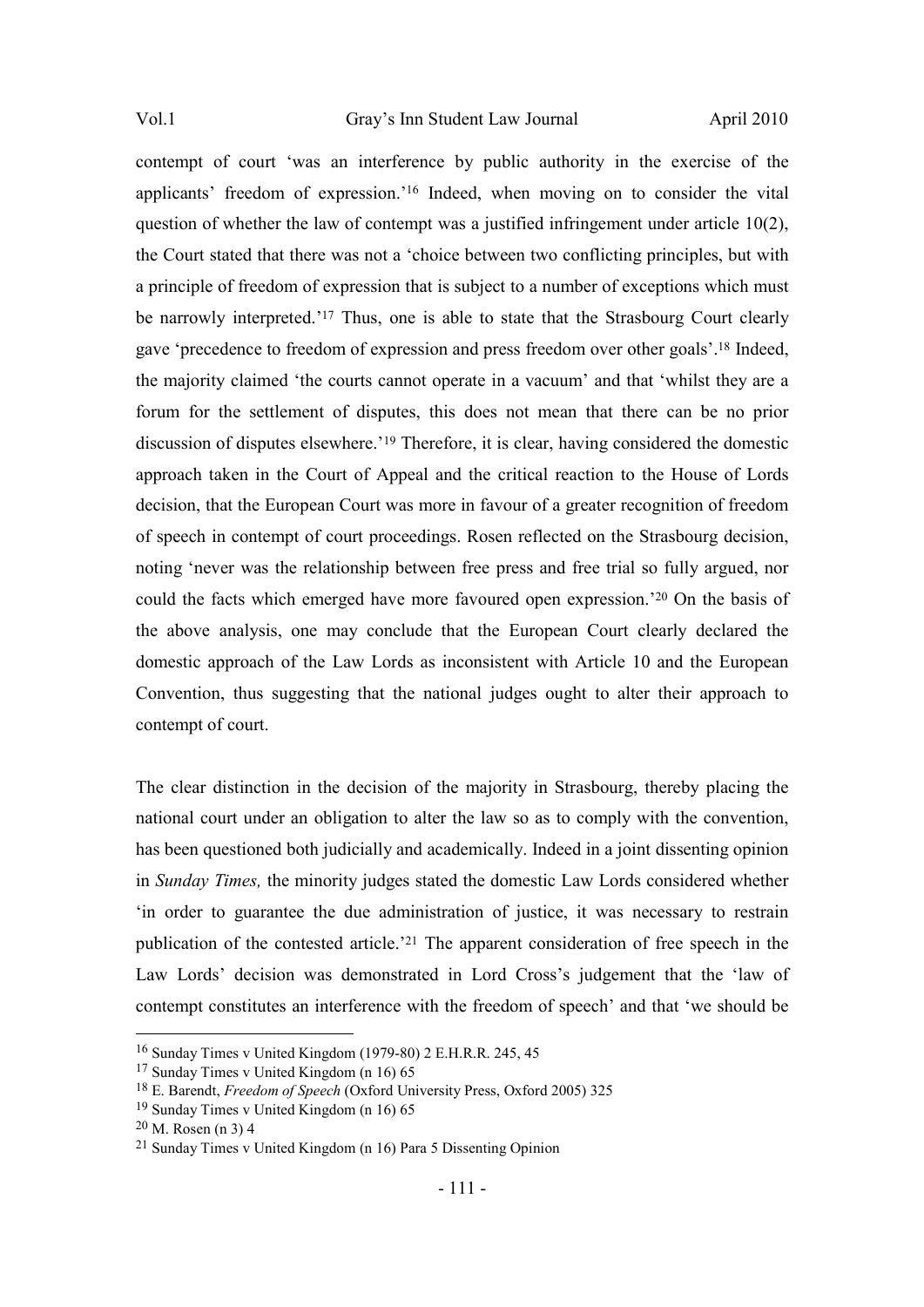careful to see that the rules of contempt do not inhibit freedom of speech more than is reasonably necessary.'22 Indeed, Mann, supporting the observation of the minority judges, argued that the House of Lords 'spoke in terms which were entirely consistent with the tenets of the convention', even though they were under no obligation to apply it.23 Although one is able to appreciate the above opinions, particularly those of the Strasbourg minority, the House of Lords adopted a 'very restrictive absolute rule' which would, in Judge Zekia's opinion, 'not provide the press with a reasonably safe guide for their publications'.<sup>24</sup> Therefore, it would seem that the decision of the majority in Strasbourg was a bold shift from the law as enforced by the Law Lords, though one would have to appreciate Lowe's observation that the decision was 'sufficiently openended to allow a difference of view.'<sup>25</sup>

# **The Contempt of Court Act 1981**

The Lord Chancellor, Lord Hailsham, stated during the passage of the Contempt of Court Act 1981 that its main purpose was to 'harmonise the law of England and Wales with the majority judgment of the Strasbourg Court in the *Sunday Times* case'.26 However, one must question the impact of the European judgment as section 1 of the Act incorporated a 'strict liability' test for claims of contempt, disregarding the interferers 'intent to do so'.<sup>27</sup> Section 1 is qualified under s2(2), where it is stated that 'strict liability applies only to a publication which creates a substantial risk that the course of justice in the proceedings in question will be seriously impeded or prejudiced.'28 Our initial focus shall be on how the national judges applied section 2(2) following the *Sunday Times* case, noting Lloyd LJ's observation that the provisions affected 'a permanent shift in the balance of public interest away from protection of the administration of justice and in favour of freedom of speech'.<sup>29</sup> Indeed, this was confirmed by Lord Hailsham, the architect of the Contempt of

<sup>22</sup> Attorney General v Times Newspapers (n 5) 322

<sup>23</sup> F.A. Mann, 'Contempt of Court in the House of Lords' (1979) 95 LQR 348, 349

<sup>24</sup> Sunday Times v United Kingdom (n 16) Judge Zekia para 26

 $25$  N. Lowe and others (n 15) 337

<sup>26</sup> Hansard HL, Vol 419, Col 660 (9 December 1980)

<sup>27</sup> Contempt of Court Act 1981 s 1

<sup>28</sup> Contempt of Court Act 1981 s 2(2)

<sup>29</sup> Attorney General v Newspaper Publishing Plc[1988] Ch 333, 382 (CA)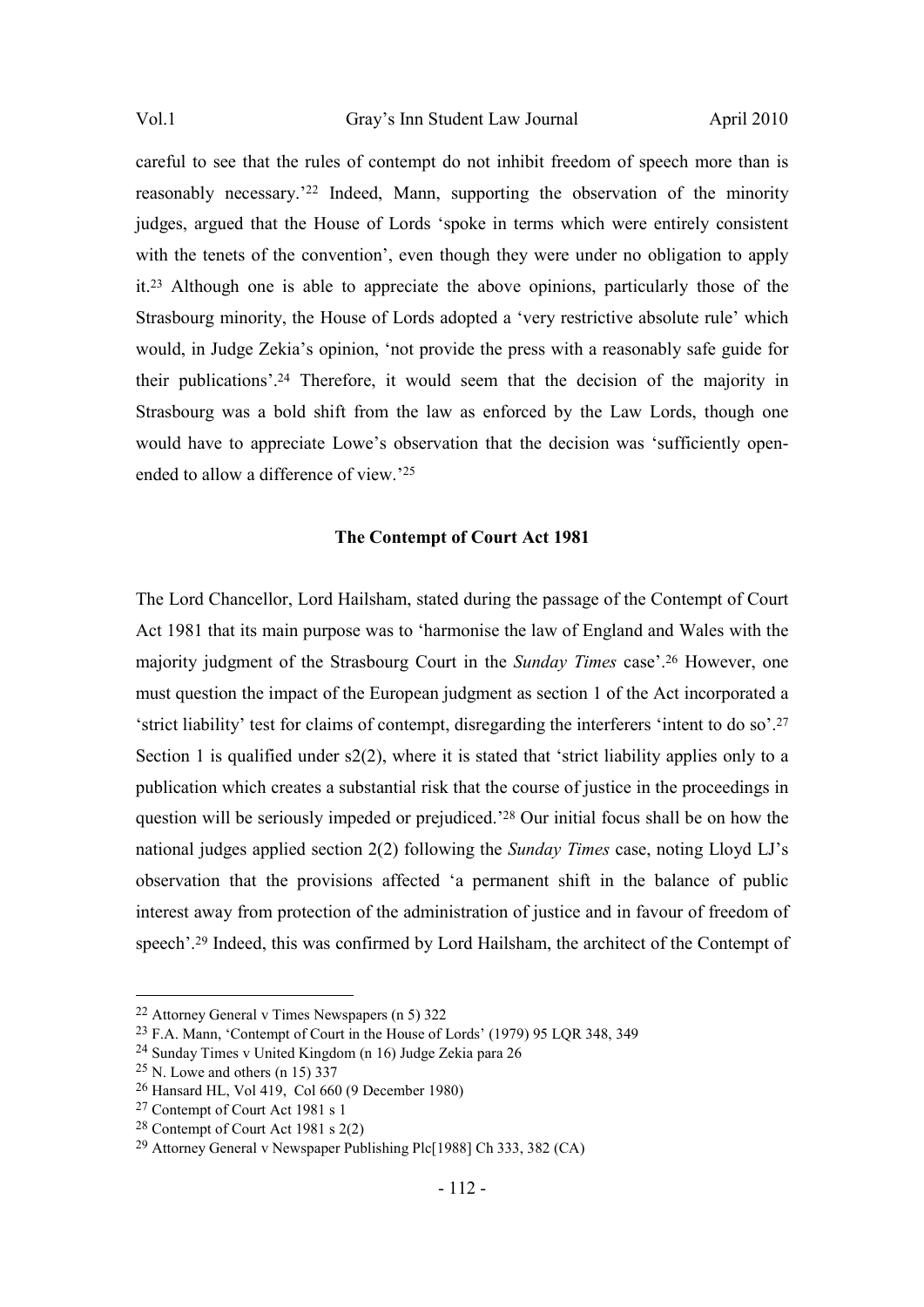Court Bill, when claiming 'this is a liberalising Bill'.<sup>30</sup> However, this positive shift in basic application of expression principles was questionably undermined by Lord Hailsham's 'vital points', specifically his assertion that 'by far the most important is to safeguard the rights of man charged with a serious crime to have a fair trial'.<sup>31</sup> The approach of the Lord Chancellor, far from ensuring that the Bill incorporated the supremacy of free expression asserted in *Sunday Times*, appeared inconsistent and reminiscent of the approach prior to 1981. Indeed, Lord Wigoder noted that 'already there are signs that in this Bill the balance has been titled unnecessarily against the press.'<sup>32</sup> Furthermore, following the passing of the Act, some within the judiciary have appeared to apply the law prior to *Sunday Times*, stating that it is 'not to be expected that decisions of this House on questions of this sort will invariably be consistent with those of the European Court.'33 Therefore, following the indecisiveness in Strasbourg and clear inconsistency in the reasoning behind the amending Contempt of Court Act, Article 10's impact depended largely on the application of section 2(2) in the 1981 Act.

#### **Judicial Application of Section 2(2) prior to the Human Rights Act**

It was in *Attorney-General v English*<sup>34</sup> that the House of Lords was provided with the first opportunity to consider the threshold of the 'substantial risk of serious prejudice' test under s2(2). The case concerned an article published in a newspaper supporting a pro-life candidate in a by-election. The candidate was severely handicapped and her entire campaign was based on the sanctity of life and an opposition to the growing practice of allowing handicapped babies to die in hospitals. In reference to the candidate, the editor commented that 'today the chances of such a baby surviving are very small' and that 'someone would surely recommend letting her die of starvation'.35 The article appeared on the third day of the trial of a paediatrician who was alleged to have allowed a handicapped baby to die of starvation. Though the article did not directly refer to the paediatrician, the Divisional Court claimed the article breached section 2(2), the

<sup>30</sup> Hansard HL, Vol 419, Col 659 (9 December 1980)

<sup>31</sup> Hansard HL, Vol 419, Col 661 (9 December 1980)

<sup>32</sup> Hansard HL, Vol 419, Col 670 (9 December 1980)

<sup>33</sup> Attorney General v BBC [1981] A.C. 303, 352 (HL)

<sup>34</sup> Attorney General v English [1983] 1 A.C. 116 (HL)

<sup>35</sup> Attorney General v English (n 34) 122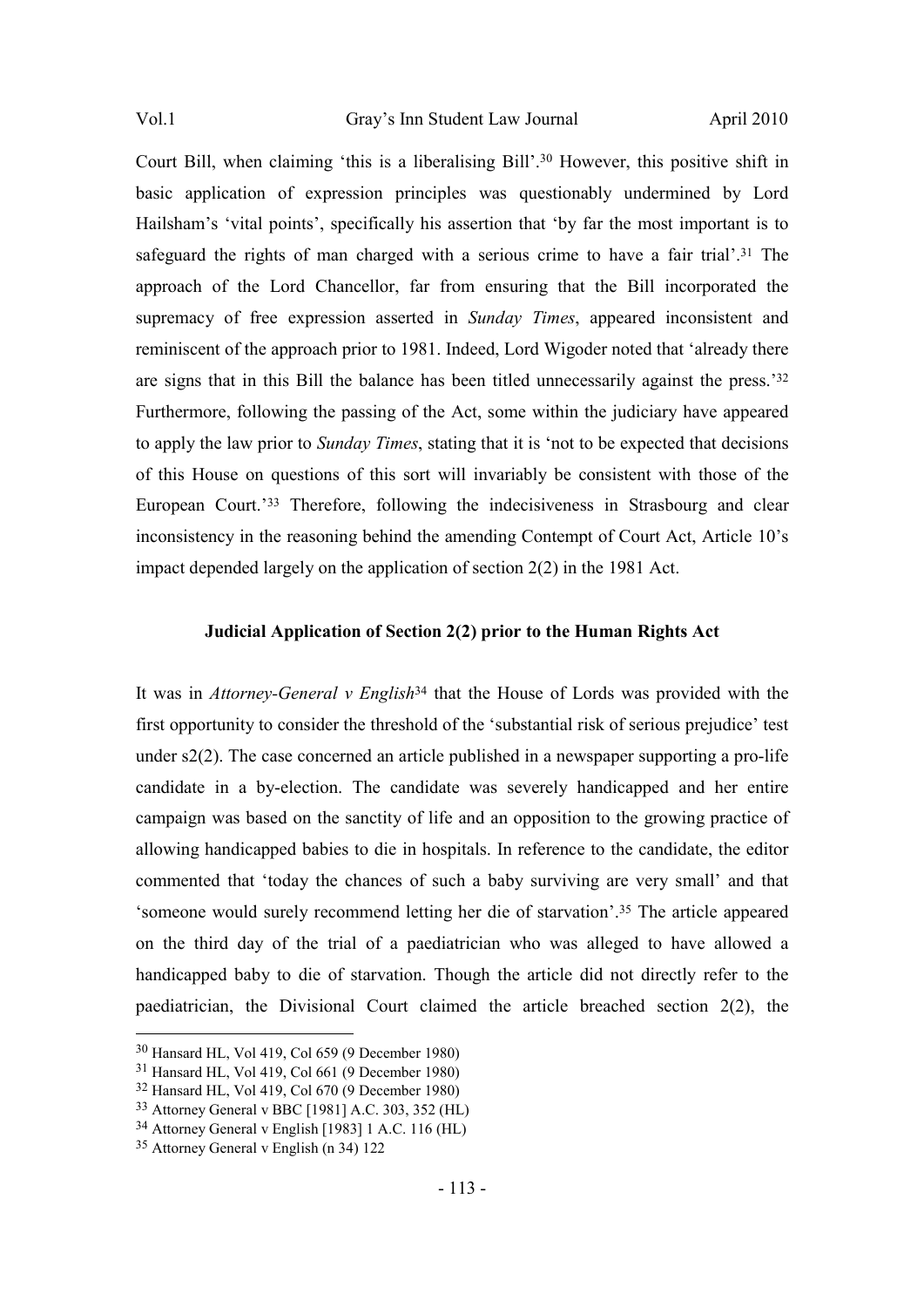reasoning of which was subsequently upheld in the House of Lords. Lord Diplock stated that, in terms reminiscent of the law prior to 1981, 'trial by newspaper, or as it should be more compendiously expressed today, trial by media, is not to be permitted in this country.'36 Furthermore, in complete contrast to the decision in *Sunday Times* and intention of Parliament, Lord Diplock interpreted the 'two words (substantial and serious) to be intended to exclude a risk that is only remote.'<sup>37</sup> The decision, far from appearing to incorporate an appreciation for the freedom of the press to publish, restricted valid interferences with the administration of justice. Indeed, Zellich argued that Lord Diplock was 'robbing section 2(2) of all meaning' and that he had 'seriously misinterpreted the subsection and confirmed the traditional breadth of the contempt law which Parliament had been at pains to curb.'<sup>38</sup> The clear attempt by the House of Lords to restrict the impact of Article 10, through the Contempt of Court Act, was further demonstrated in *MGN Pension Trustees Ltd*, <sup>39</sup> where the Court reasserted Lord Diplock's 'remote' test, dismissing claims that substantial meant 'weighty'.40 Thus, immediately following the passing of the 1981 Act, the domestic law continued to violate the principles outlined by the European Court, whilst specifically dismissing any emphasis on Article 10. Indeed, one would have to agree with Miller's conclusions following *English* that 'the substantial risk element of the statutory test now has effectively the same meaning as the common law test as interpreted by Lord Reid in the *Sunday Times* case.'<sup>41</sup>

In applying section 2(2), which one must agree is 'vague and may be interpreted either expansively or narrowly',<sup>42</sup> the Court took an inconsistent approach to freedom of expression, demonstrated by the Court of Appeal in *Attorney-General v Independent Television News Ltd and Others*. <sup>43</sup> The case concerned newspaper and television reports on the murder of a special constable, in which one of the suspects was identified as a former member of the IRA. In subsequent contempt of court proceedings, Lord Justice

<sup>36</sup> Attorney General v English (n 34) 141

<sup>37</sup> Attorney General v English (n 34) 142

<sup>38</sup> G. Zellich, 'Free Trial and Free Press' (1982) PL 343, 344

<sup>39</sup> MGN Pension Trustees Ltd v Bank of America National Trust and Savings Association and Credit Suisse [1995] E.M.L.R. 99 (Ch D)

<sup>40</sup> MGN Pension Trustees Ltd (n 113) 107

<sup>41</sup> C.J. Miller, *Contempt of Court* (3rdedn OUP, Oxford 2000) 232

<sup>&</sup>lt;sup>42</sup> D. Feldman, *Civil Liberties and Human Rights in England and Wales* (2<sup>nd</sup>edn OUP, Oxford 2002) 57

<sup>43</sup> Attorney-General v Independent Television News Ltd and Others [1995] 2 All E.R. 370 (QBD)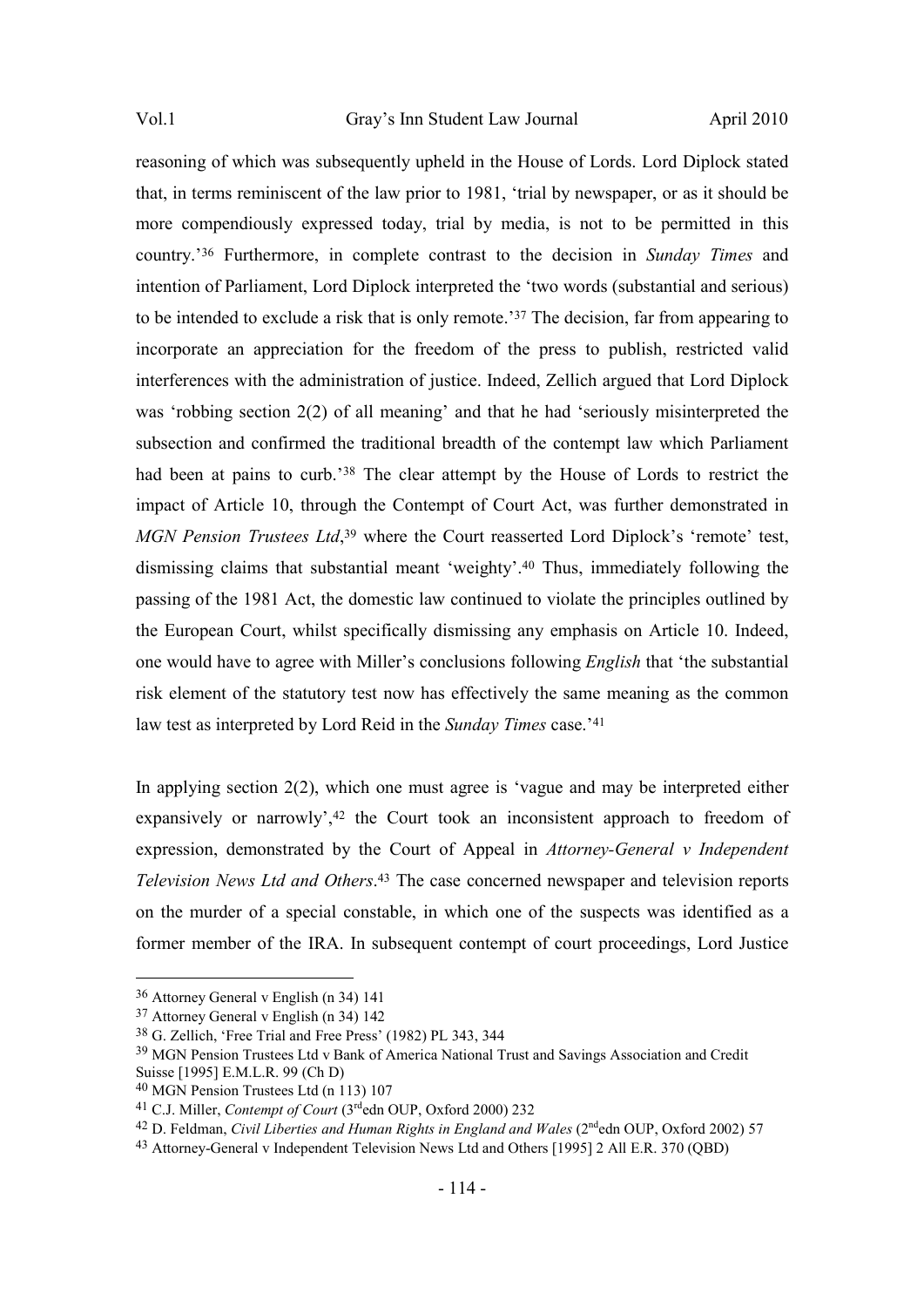Legatt initially stated that 'the approach that the court should adopt in these matters is most helpfully explained by Lord Diplock.'44 However, the Court of Appeal, in a clear break with the opinion that the 'Act has done little to change the law of contempt',<sup>45</sup> placed emphasis on the fact that the offence occurred many months before the criminal trial. Indeed, Lord Justice Legatt relied on observations in the *Botham case*46 that '"proximity to trial is clearly a factor of great importance' noting 'many wickets will have fallen' by the time the case was heard ten months later.47 Therefore, the court in *ITN* took a particularly wide approach to the consideration of contempt, preferring a more practical approach over Lord Diplock's restrictive test. Indeed, Lord Justice Legatt acknowledged the 'overriding importance' of the 'lapse of time between broadcast or publication and trial'.<sup>48</sup> Therefore, one would have to question Surin's observation that the Act was 'intended to maintain the basic stance of the ultimate supremacy of the due administration of justice over freedom of speech', particularly as Lord Justice Legatt found in favour of the media.49 However, the decision failed to fully comply with the principles proposed in Strasbourg, particularly as the media organisations were branded as 'extremely fortunate'.<sup>50</sup> Indeed, Buxton J stated that he reached the conclusion, favouring the media, without a 'great deal of confidence'.51 Therefore, the impact of the 1981 Act, as a measure enforcing the principles imposed by Strasbourg, was questionable; one can appreciate Young's observation that it 'may not be a repressive measure, but let no-one be misled by the Lord Chancellor into believing it to be a liberal measure.'<sup>52</sup> Furthermore, prior to incorporation of the convention into domestic law under the Human Rights Act, freedom of expression as employed in the *Sunday Times* case was largely dismissed in relation to section 2(2) of the Contempt of Court Act 1981.

# **Section 5 of the 1981 Act**

<sup>44</sup> Attorney-General v Independent Television News Ltd and Others (n 43) 375

<sup>45</sup> J. Young, 'The Contempt of Court Act 1981' (1981) 8(2) British Journal of Law and Society 243, 252

<sup>46</sup> Attorney General v News Group Newspapers Ltd [1987] Q.B. 1 (CA)

<sup>47</sup> Attorney General v News Group Newspapers Ltd (n 46) 16

<sup>48</sup> Attorney-General v Independent Television News Ltd and Others (n 43) 382

 $49$  N. Lowe and others (n 15) 105

<sup>50</sup> Attorney-General v Independent Television News Ltd and Others (n 43) 383

<sup>51</sup> Attorney-General v Independent Television News Ltd and Others (n 43) 386 <sup>52</sup> J. Young (n 45) 252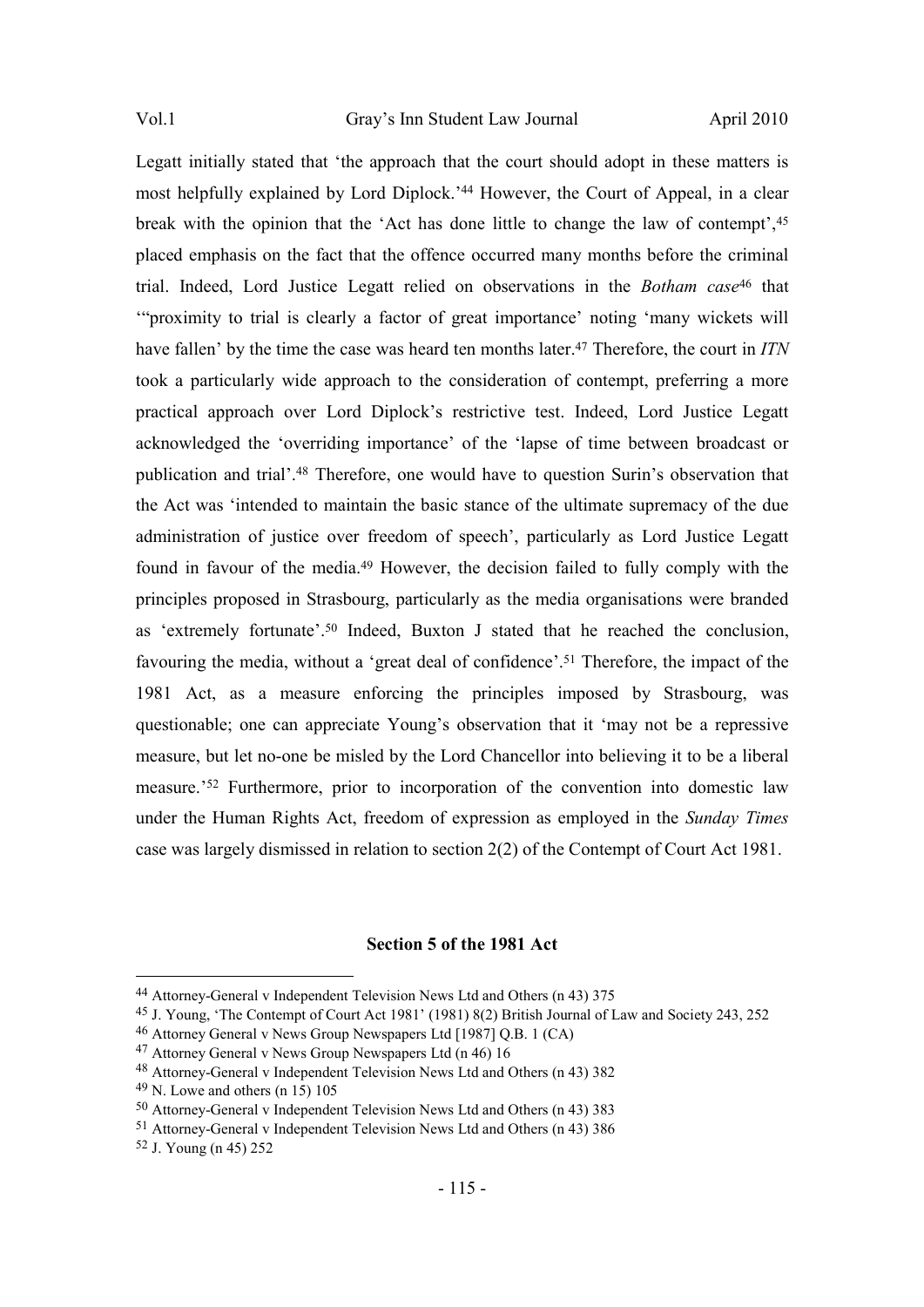Before moving on to consider the effect of the Human Rights Act on the law of contempt, one must consider section 5 of the Contempt of Court Act, which arguably provides protection for the freedom of speech. Section 5 states:<sup>53</sup>

'A publication made or as part of a discussion in good faith of public affairs or other matters of general public interest is not to be treated as contempt of court under the strict liability rule if the risk of impediment or prejudice to particular legal proceedings is merely incidental to the discussion.'

If the Attorney General is able to demonstrate that the s2(2) requirements are fulfilled, he must then seek to establish that s5 does not apply. Marshall, particularly encouraged its inclusion, stated that if a 'broad interpretation' were given to it by the courts, section 5 would 'go some way to acknowledging the claims of free expression'.54 Indeed, the Attorney General argued that compliance with the convention, following the *Sunday Times* saga, was made 'doubly sure' by what is now section 5.55 Thus section 5 was a clear attempt by Parliament to allow the courts the opportunity to balance the requirements of free speech and the administration of justice, as was advised by the European Court. Jaconelli interpreted section 5 in a similar fashion, arguing that it 'helps to ensure that restrictions on speech imposed by the substantive offences that they qualify are proportionate' and consistent with the jurisprudence of the European Court.<sup>56</sup>

The leading case in respect of section 5 is that of *English*, discussed earlier. Lord Diplock emphasised the strong position of s5, not as an 'exception to s2(2)', but as 'stand[ing] on an equal footing with it'.<sup>57</sup> In an approach parallel to that taken by the European Court, Lord Diplock noted that the article contributed 'to the wider controversy as to the

<sup>53</sup> Contempt of Court Act 1981 s 5

<sup>54</sup> G. Marshall, 'Press Freedom and Free Speech Theory' (1992) Spr P.L. 40, 58

<sup>55</sup> Hansard HC, Vol 1000, Col 300, (4 March 1981)

<sup>56</sup> J. Jaconelli, *Open Justice: A Critique of the Public Trial* (OUP, Oxford 2002) 46

<sup>57</sup> Attorney General v English (n 34) 141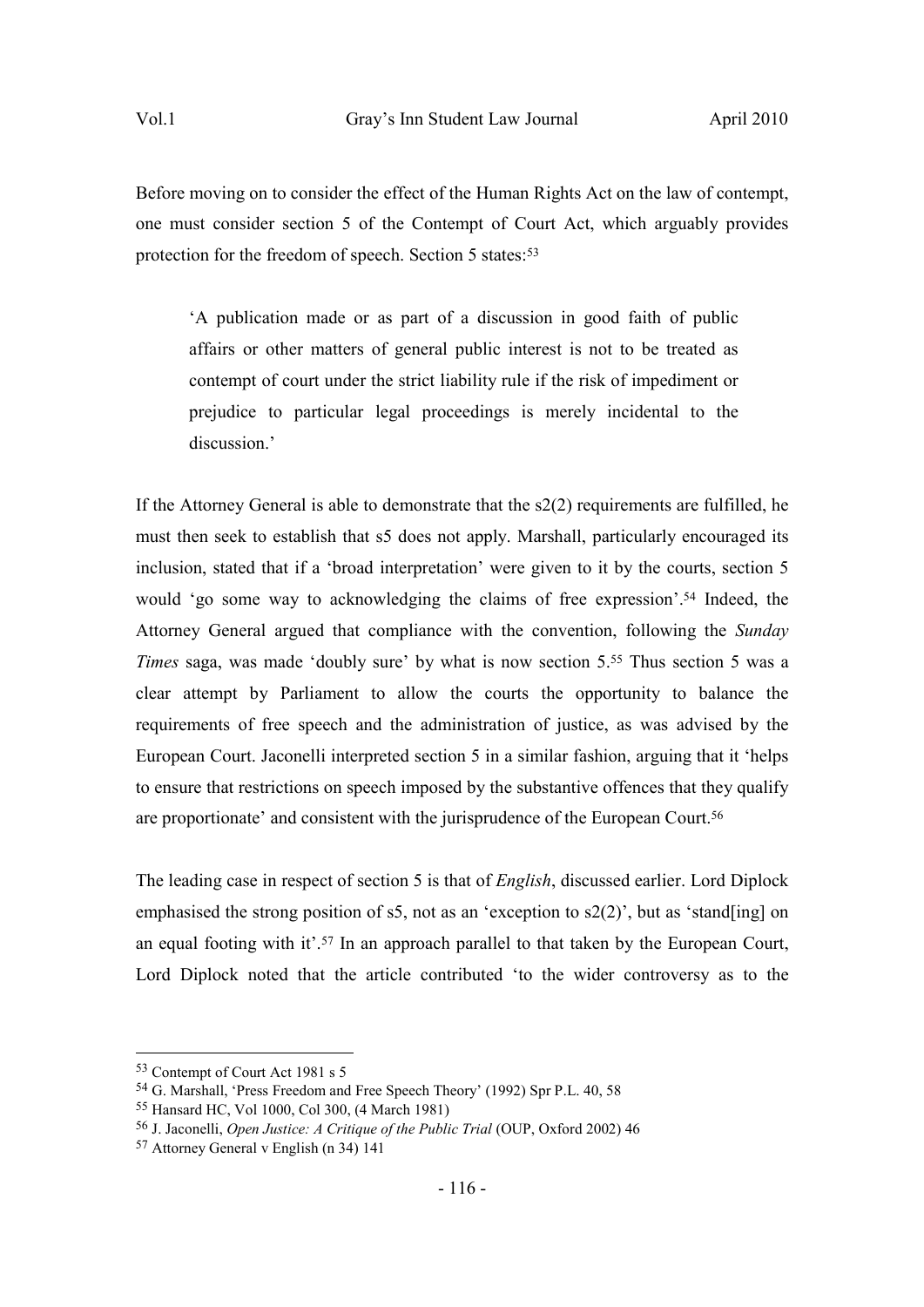justification of mercy killing'.<sup>58</sup> Indeed, he afforded Article 10 a significant presence through section 5, even stating that a restrictive approach 'would have stifled all discussion in the press upon the wider controversy of mercy killing'.<sup>59</sup> However, critics were not so optimistic, with Barendt claiming that section 5 only protected discussions of public affairs where they were 'incidental', and it 'would not have helped the *Sunday Times* in the thalidomide case'.<sup>60</sup> Barendt's analysis must be valued, principally due to Lord Diplock's own admission that the expression in *English* was 'in nearly all respects the antithesis' of the *Sunday Times* article, where there was no mention of the paediatrician.<sup>61</sup> Furthermore, Lord Diplock's observation appears somewhat ironic, particularly as the Contempt of Court Act was introduced to meet the criticisms of the European Court in *Sunday Times*. However, the apparent limitations were arguably undermined in *Attorney-General v Times Newspapers*62 where a number of tabloids discussed Fagin, a man who had broken into Buckingham Palace. Lady Falkender, commenting in the *Mail on Sunday*, alluded to the possible homosexual relationship between a member of the Queens bodyguard and the alleged intruder. Though it was felt that the article would affect the jury's assessment of Fagin's honesty, the Court of Appeal held that section 5 protected the newspaper article. In a liberal balancing of the competing public interests, akin to that taken in Strasbourg, Lord Lane stated 'the appalling state of the safeguards designed to protect her majesty together with the proclivities of her personal officer were matters which were of the greatest public concern.'63 Indeed, on first analysis the case demonstrated 'a liberal interpretation of s5 which is to be welcomed', thus emphasising the impact of the decision in *Sunday Times* on the domestic law of contempt.<sup>64</sup> However, an article by *Sunday Times*, alleging that Fagin had stabbed his step-son, was found not to fall within section 5. Therefore, the impact of section 5 was severely limited in scope, particularly due to the requirement that the risk of prejudice must be incidental to the discussion.<sup>65</sup> Thus, one might reasonably state that, following

<sup>58</sup> Attorney General v English (n 34) 143

<sup>59</sup> Attorney General v English (n 34) 144

<sup>60</sup> E. Barendt (n 18) 330

<sup>61</sup> Attorney General v English (n 34) 143

<sup>62</sup> Attorney General v Times Newspapers Ltd (1983) The Times 12 February (QBD)

<sup>63</sup> Attorney General v Times Newspapers Ltd (n 62) Lord Lane

 $64$  N. Lowe and others (n 15) 116

<sup>65</sup> C.J. Miller (n 41) 113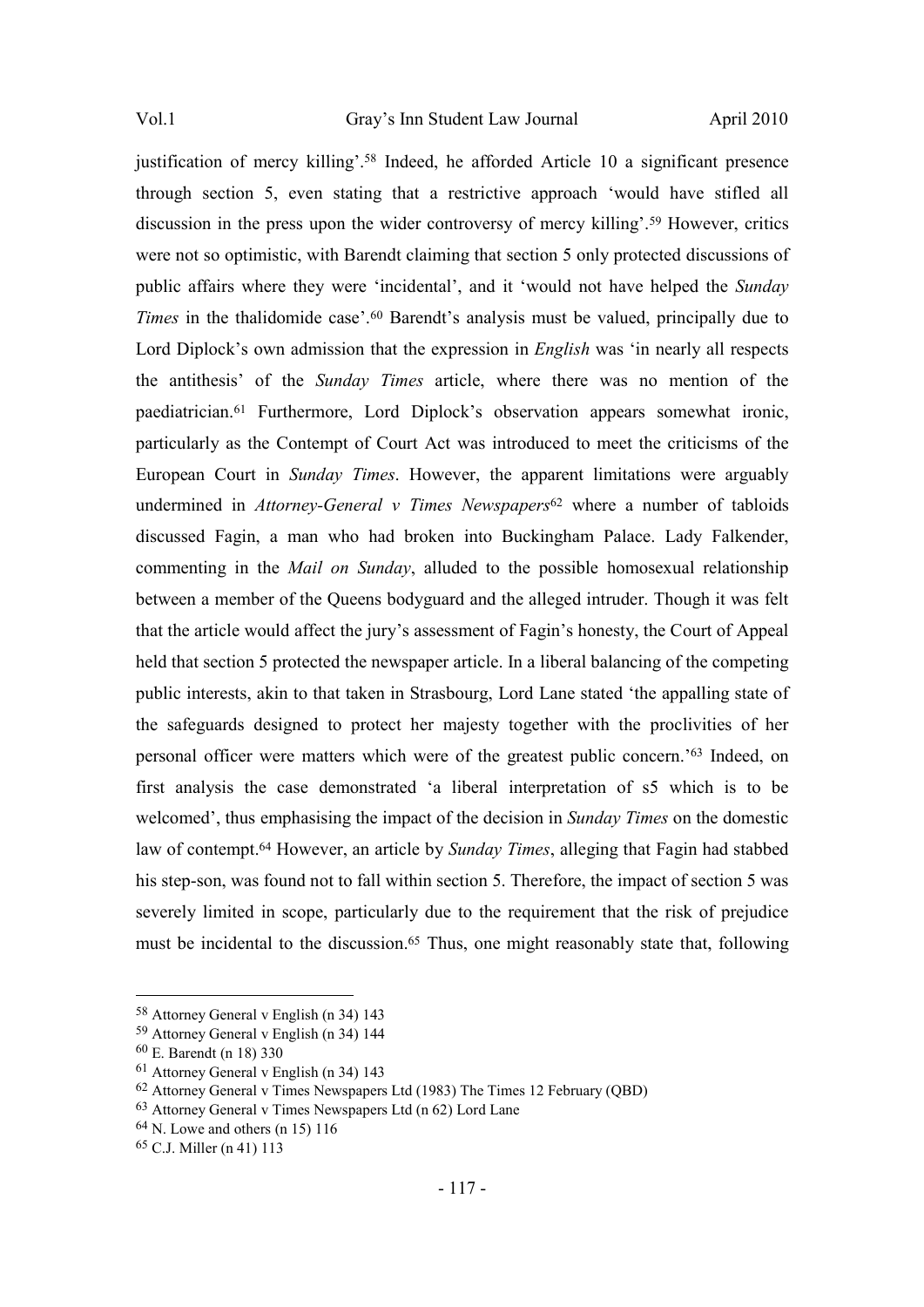the above analysis, the high standards imposed by the European Court in *Sunday Times*, under Article 10, were not initially appreciated by the English judges.

As noted, section 5 was not received as positively as Parliament intended, particularly demonstrated in *Attorney-General v TVS Television*. <sup>66</sup> The case concerned a television programme exposing Reading landlords who were obtaining money by deception, coinciding with the trial of a landlord for charges of conspiring to defraud the DHSS. In deciding that s5 would not be available as a defence to the broadcasters, the Court took a significantly restrictive approach to the meaning of 'merely incidental'. One would have to agree with the critique that s5 is fatally flawed, particularly as the media attempt to demonstrate that their article, already judged as creating serious prejudice, is merely incidental even though it relates largely to the case.<sup>67</sup> Indeed, Stone argued that section 5 'gives no special recognition to freedom of expression or the importance of the press in a democracy', thus suggesting that the national court's approach frustrated the intention of Parliament.<sup>68</sup> Indeed, in applying section 2(2) and the fundamentally flawed section 5, the court did not appear overly concerned with the decision taken by Strasbourg in *Sunday Times*. However, the passing of the Human Rights Act 1998 placed the national courts in a particularly difficult position, forcing our esteemed judiciary to finally apply the principles of the convention that Parliament signed up to.

### **Contempt of Court and the impending Human Rights Act**

As one will recall, the threshold of section 2(2) in the Contempt of Court Act was somewhat unclear following the decision in the *ITN* case. Some argued that the impact of the Human Rights Act was 'unlikely to be dramatic', specifically due to the supposed prior impact of *Sunday Times* on the domestic law.<sup>69</sup> Indeed, Lord Justice Sedley, speaking extra-judicially, stated that the United Kingdom was 'not embarking on an

<sup>66</sup> Attorney General v TVS Television (1989) The Times, July 7 (Div)

<sup>67</sup> H. Fenwick and G. Phillipson (n 2) 282

<sup>&</sup>lt;sup>68</sup> R. Stone, *Textbook on Civil Liberties and Human Rights* (6<sup>th</sup>edn OUP, Oxford 2006) 347

<sup>69</sup> A. Nicol and others, *Media law and Human Rights* (Blackstone, London 2001) 137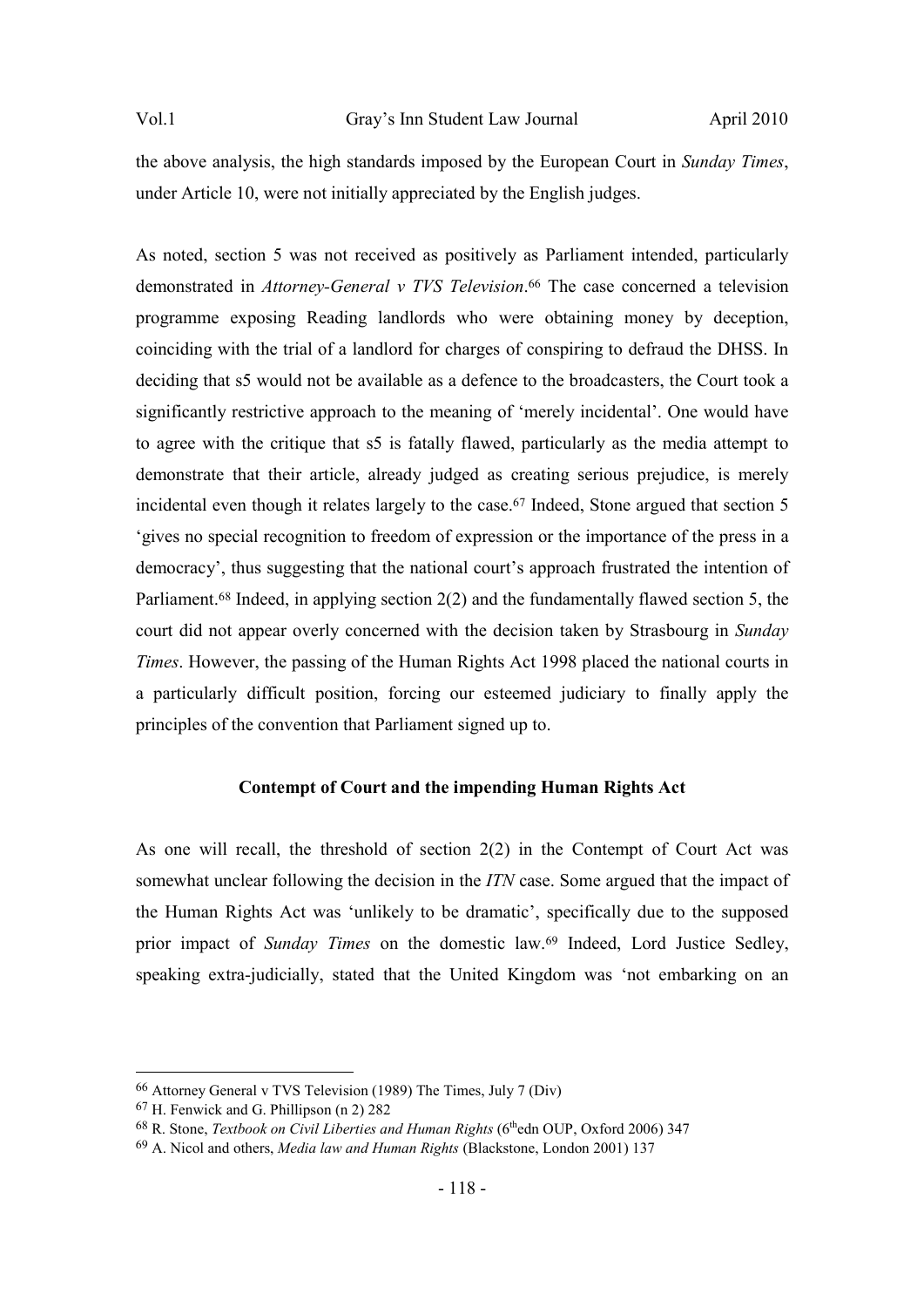unchartered sea'.<sup>70</sup> Therefore, one could reasonably have suggested that incorporation of Article 10 would not have a significant impact on a law already altered to comply with the Convention. However, Fenwick and Phillipson disagreed, claiming there were a number of cases decided immediately prior to the inception of the Human Rights Act that 'marked the turning point in approach'.71 The influence of the impending incorporation of the Convention was arguably demonstrated in the *Gillian Taylforth case,*<sup>72</sup> which concerned newspaper reports commenting on a defendant's previous criminal record prior to trial. In a clear break with the restrictive application of s2(2) undertaken by Lord Diplock in *English*, Lord Justice Schiemann stated that the 'substantial risk' must result not only in the proceedings being 'impeded or prejudiced, but seriously so'.73 Indeed, had the facts of the case been presented to Lord Diplock in *English*, there would undoubtedly have been a different finding of contempt of court. Furthermore, the decision, in allowing admittedly prejudicial material to be published, represented a 'critical turning point' in the approach of the courts to Article  $10^{74}$  The liberal approach in applying section  $2(2)$ , more akin to the principles enunciated in Strasbourg, was further demonstrated in *Attorney-General v Unger*<sup>75</sup>, where the Court of Appeal found that the publication of a defendant's admission of guilt was not contempt of court. In a similar approach to that adopted in *ITN*, Lord Justice Simon-Brown confirmed the 'crucial matter' as being the 'residual impact of the publication on a notional juror at the time of the trial'.76 Indeed, relying on the so-called 'fade factor', the Court found the delay of nine months significant, particularly as 'many stories are told nowadays and the memory of them rapidly fades'.77 However, one might question the apparent shift towards an application of the *Sunday Times* principles by the national judges, particularly as the court reasserted the 'imperative that newspaper articles do not imperil the fairness of any such trial'.<sup>78</sup>

 $70$  Sir S. Sedley, 'The Rocks or the Open Sea? Where is the Human Rights Act Heading?' in L.J Clements and P. Thomas (ed), The Human Rights Act: a Success Story? (Blackwell Publishers, Malden MA 2005) 22 71 H. Fenwick and G. Phillipson (n 2) 269

<sup>72</sup> Attorney General v MGN [1997] 1 All E.R. 456 (Div)

<sup>73</sup> Attorney General v MGN (n 72) 460

<sup>74</sup> A.T.H. Smith, 'Contempt, Free Press and Fair Trial: a 'Permanent Shift'' (1997) 56(3) C.L.J. 467, 468

<sup>75</sup> Attorney General v Unger [1998] E.M.L.R. 280 (Div)

<sup>76</sup> Attorney General v Unger (n 75) 291

<sup>77</sup> Attorney General v Unger (n 75) 292

<sup>78</sup> Attorney General v Unger (n 75) 289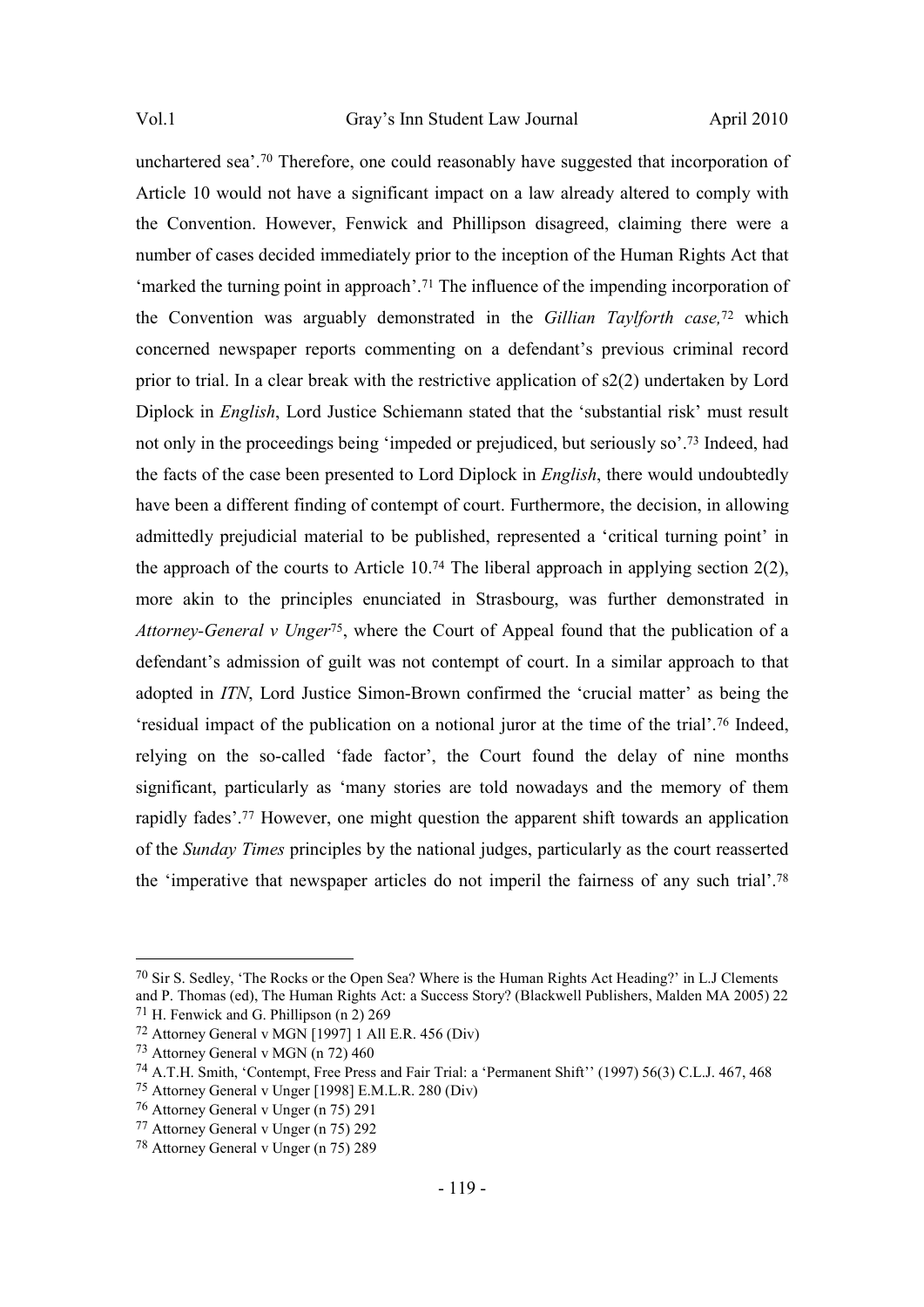Indeed, Lord Justice Simon-Brown issued a 'warning'<sup>79</sup>, stating that his judgement 'shines as an amber light, not a green one'.80 Therefore, one may remain doubtful as to the national judiciary's enforcement of Convention principles, particularly Article 10, in relation to contempt of court proceedings.

Nevertheless, some continue to suggest that the Human Rights Act and Article 10 undoubtedly influenced the judiciary, apparently evidenced in *Attorney-General v Guardian Newspapers.*<sup>81</sup> The case concerned the trial of an artist who stole body parts, for which *The Observer* published an article suggesting that the defendant had no artistic purposes. In contrast to the 'fade factor', evident in *Unger*, the newspaper article contemporaneously published accusations that Kelly was a necrophilic character', with similar characteristics to 'addictive murderers'.82 In a clear advancement in judicial analysis, Lord Justice Sedley stated, though the Human Rights Act was not in force, the history of the Contempt of Court Act made it 'not only legitimate but necessary' to construe contempt in conformity with the European Convention.<sup>83</sup> Indeed, in allowing the publication to escape strict liability, Lord Justice Sedley relied strongly on the 'likelihood' test outlined in *Worm v Austria.*<sup>84</sup> *Worm* concerned a clash between Article 6 and Article 10 in relation to a publication that specifically imparted guilt on the defendant in criminal proceedings. In the course of their judgement, the European Court stated 'the necessity for any restriction on freedom of expression must be convincingly established'.<sup>85</sup> Thus, Lord Justice Sedley was able to conclude, 'not without anxiety', that the jurors 'would have heard the judge's direction about ignoring both the media and personal animus and have done their best to follow it.'<sup>86</sup> Indeed, Lord Justice Sedley placed significant importance on his previous statement, principally relevant in regard to the law of contempt, that it would be 'unreal and potentially unjust to continue to develop English public law' without reference to Article 10 and the decisions in Strasbourg.<sup>87</sup>

<sup>79</sup> Attorney General v Unger (n 75) 292

<sup>80</sup> Attorney General v Unger (n 75) 293

<sup>81</sup> Attorney General v Guardian Newspapers [1999] E.M.L.R. 904 (QBD)

<sup>82</sup> Attorney General v Guardian Newspapers (n 81) 909

<sup>83</sup> Attorney General v Guardian Newspapers (n 81) 922

<sup>84</sup> Worm v Austria (1998) 25 E.H.R.R. 454

<sup>85</sup> Worm v Austria (n 84) 47

<sup>86</sup> Attorney General v Guardian Newspapers (n 81) 926

<sup>87</sup> R v Secretary of State for Home Department, Ex Parte McQuillan [1995] 4 All E.R. 400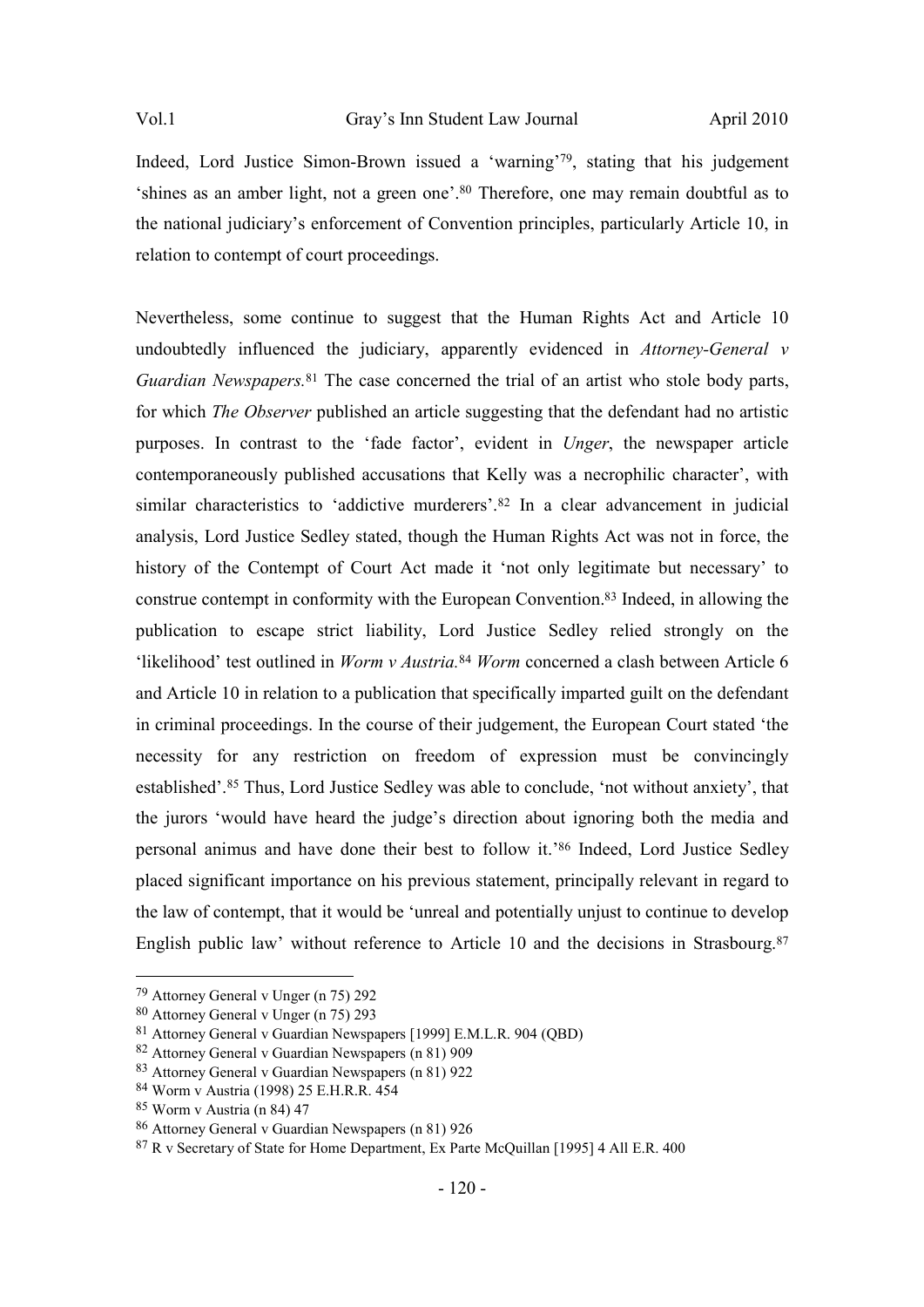Therefore, one may conclude at this stage by stating that the threat of the Human Rights Act and the possibility of direct application of the Convention principles in their domestic courts, finally forced the national judges to apply the law consistently with that proposed decades earlier in *Sunday Times*.

# **Has the European Court forced the Domestic Judiciary too far in protecting Article 10?**

Following the decision in *Guardian Newspapers*, one must question whether the court has gone too far in its promotion of Article 10, with Fenwick claiming the modification from protection of justice to a promotion of free press 'shifts the responsibility for the effect of prejudicial material from the media to judges and jurors'.88 Indeed, one would have to agree with the observation that the decision in the Court of Appeal represented a 'stealthy raising' of the standard required to satisfy the strict liability test. Fenwick even questioned whether s2(2) was 'effective in protecting fair trials to the extent demanded by Article 6' of the convention, particularly due to the Court's post-1998 willingness to find in favour of the press in contempt proceedings.89 Though, the European Court emphasised the importance of expression in *Worm*, it also warned that it 'was the public prosecutor's role and not that of the applicant, to establish Mr Androsch's guilt.'<sup>90</sup> Although juries do not require complete protection from the media, journalists must be aware of the 'limits of permissible comment' and avoid prejudicing 'the chances of a person receiving a fair trial'.91 Therefore, one might question whether the national courts, in an attempt to prepare for the incorporation of Article 10 and ensure that domestic law adhered to the principles upheld in Strasbourg, may have over-compensated in their protection of the press and inadvertently developed a law of contempt in violation of Article 6. Thus, one might declare that, although the interpretation of s2(2) of the 1981 Act may have finally reached the level required under Article 10 in *Sunday Times*, the national Court's unwillingness to develop when required resulted in its inability to effectively reflect the law as developed in other aspects of the convention.

<sup>88</sup> H. Fenwick and G. Phillipson (n 2) 265

<sup>89</sup> H. Fenwick, 'Free Speech and Fair Trials' (2006) 47(Spr) S.L.Rev 5, 6

<sup>90</sup> Worm v Austria (n 84) 55

<sup>91</sup> Worm v Austria (n 84) 5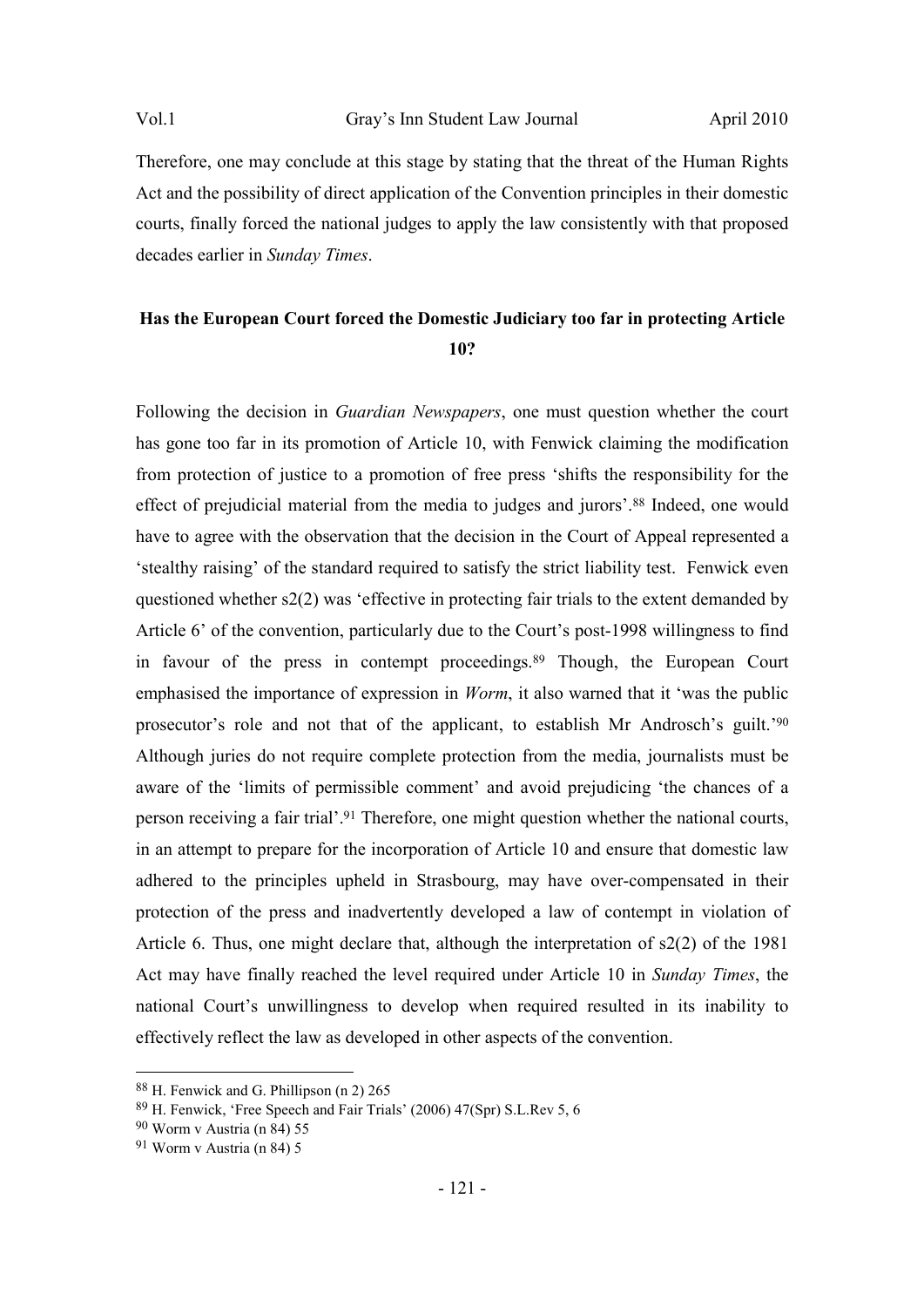As has been noted, the domestic courts, particularly since the incorporation of the convention under the Human Rights Act, have favoured a protection for the press under Article 10. This expansive and wide favouring of the press was particularly evident in the judgment of Lord Philips in *R v Hamza*92, where the appellant was appealing against his conviction on the grounds of excessive publicity. In a further split with previous judicial standards, Lord Philips stated that the fact 'adverse publicity may have risked prejudicing a fair trial is no reason for not proceeding with the trial if the judge concludes that, with his assistance, it will be possible to have a fair trial.<sup>'93</sup> Indeed, in a clear expansion of the approach taken by Lord Justice Sedley in *Guardian Newspapers*, the Court of Appeal claimed there was 'no reason to believe that the jury were not able to consider and resolve issues objectively and impartially'.94 It would appear that, following Lord Philips' admission that the Court would not question the press unless there was an 'extreme'<sup>95</sup> violation, the judiciary will not oppose the media unless there is 'absolutely no prospect of a fair trial being held'.96 Furthermore, one must question whether it is advisable that so much focus and pressure should be placed on the judiciary to prevent press violations affecting ongoing legal proceedings. As Qureshi noted, the idea that a judge presented with a case involving thousands of witnesses 'will suddenly on day one of the trial halt proceedings because of judicial reporting is wholly unrealistic'.97 Indeed, the unrelenting presence of the media during legal proceedings was further evident in *Attorney General v*  MGN<sup>98</sup>, where a newspaper article insinuated that there were racial undertones to an attack, an issue the judge had ruled as unrelated. Though it was held that there was a contempt of court, the judgement represents one of only a few post-HRA decisions against the press. Indeed, the standard of contempt, far from the restrictive approach taken to expression by Diplock in *English*, has risen in coordination with the 'culmination of a series of media pieces' that emerges on 'almost a daily basis'.<sup>99</sup> It appears that the

<sup>92</sup> R v Abu Hamza [2007] Q.B. 659 (CA)

<sup>93</sup> R v Abu Hamza (n 92) 93

<sup>94</sup> R v Abu Hamza (n 92) 106

<sup>95</sup> R v Abu Hamza (n 92) 78

<sup>96</sup> D. Bloy and S. Hadwin, *Law and the Media* (Sweet and Maxwell, London 2007) 98

<sup>97</sup> T. Qureshi, 'Adverse Publicity' (2007) 157(7280) NLJ 969, 969

<sup>98</sup> Attorney General v MGN Ltd [2002] EWHC 907 (QBD)

<sup>99</sup> Attorney General v Express Newspapers [2004] EWHC 2859, [2005] E.M.L.R. 13, 279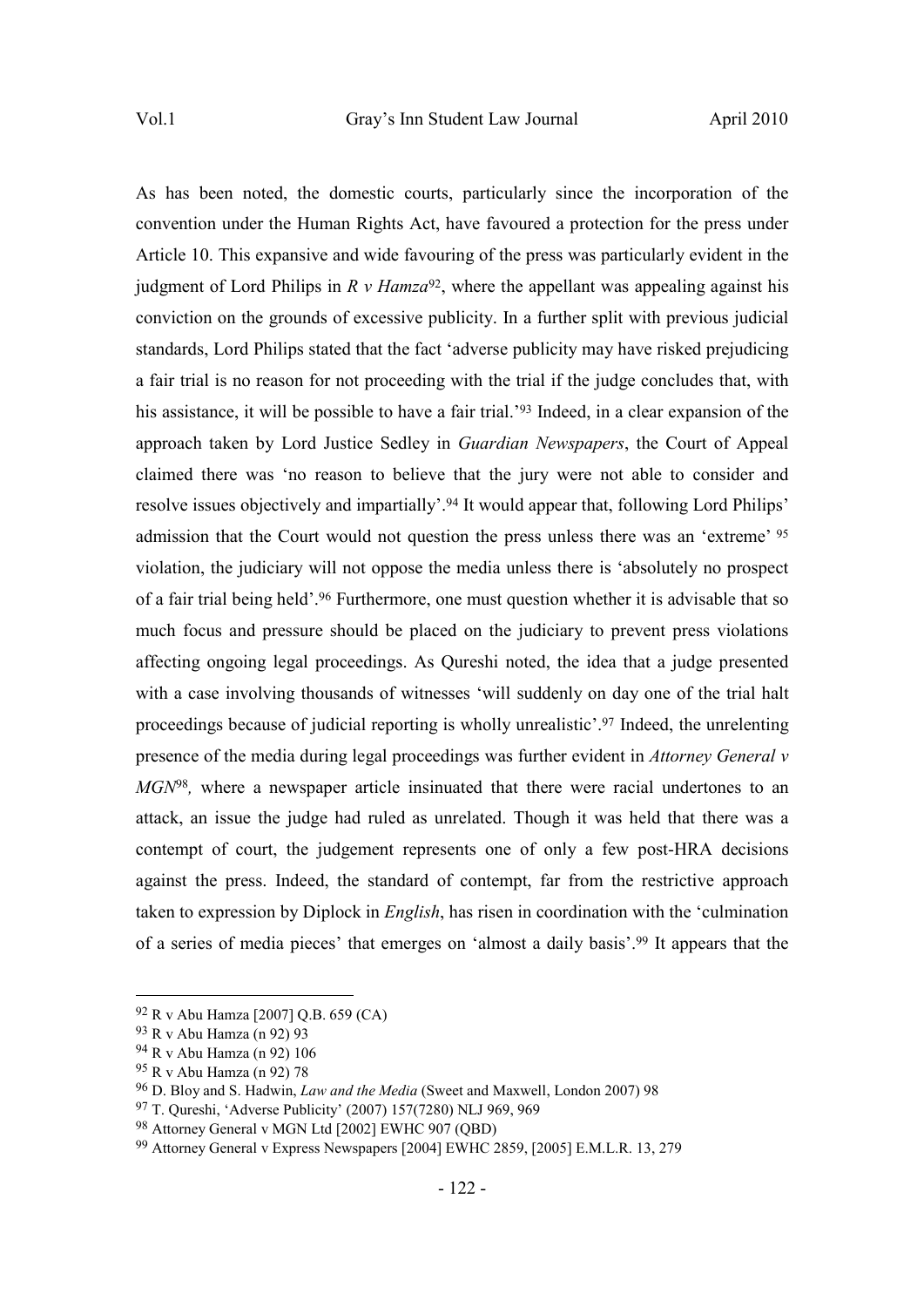judiciary, far from ensuring that the Contempt of Court Act is enforced, have increased the s2(2) threshold to a limit that has allowed the press an almost unregulated level of coverage. As Phillipson and Fenwick commented, the modern courts attempted to circumvent the restrictive approach taken to applying the principles in *Sunday Times*, though they have 'continued to raise the bar without fully acknowledging that they were doing so.'100

#### **Conclusion**

To conclude on our analysis of Article 10 and the impact it has had on the process of a free trial, one must state that its influence has unquestionably increased. Indeed, one would have to agree with Smartt's opinion that 'contempt rules are breached everyday' by the media, though action is 'rarely taken' by the Attorney General.101 Indeed, this was particularly demonstrated during the Soham trials, where there was a constant barrage of intrusion and the defendants were subjected to 'trial by media'. We must be concerned by the lack of contempt proceedings initiated by the Attorney General in relation to that media coverage, particularly compared to the decision in *BBC and Hat Trick Productions*102. In the *BBC* case, the Court condemned the 'strikingly prejudicial' observations of a single program of a trial months away, finding a violation under section 2(2).103 Indeed, one would have to state that the level of intrusion was 'not even in the same league' as occurred in Soham, emphasising the advancement of the media's influence throughout society.<sup>104</sup> Indeed, the Contempt of Court Act, originally attempting to incorporate Article 10, appears to have raised considerable questions on the validity of the domestic law under Article 6. Surely it is wrong that the national courts, having applied the 1981 provisions restrictively until the incorporation of Article 10, are now imposing standards completely out of line with the purpose of the Convention? The fact that media coverage has now been afforded too much respect, regularly causing public

<sup>100</sup> H. Fenwick and G. Phillipson (n 2) 279

<sup>101</sup> U. Smartt, 'Who Still Observes the Law of Contempt?' (2007) 171(5) J.P. 76, 76

<sup>102</sup> Attorney General v BBC and Hat Trick Productions [1997] E.M.L.R. 76 (Div)

<sup>103</sup> Attorney General v BBC and Hat Trick Productions (n 102) 82

<sup>104</sup> D. Bloy and S. Hadwin (n 96) 102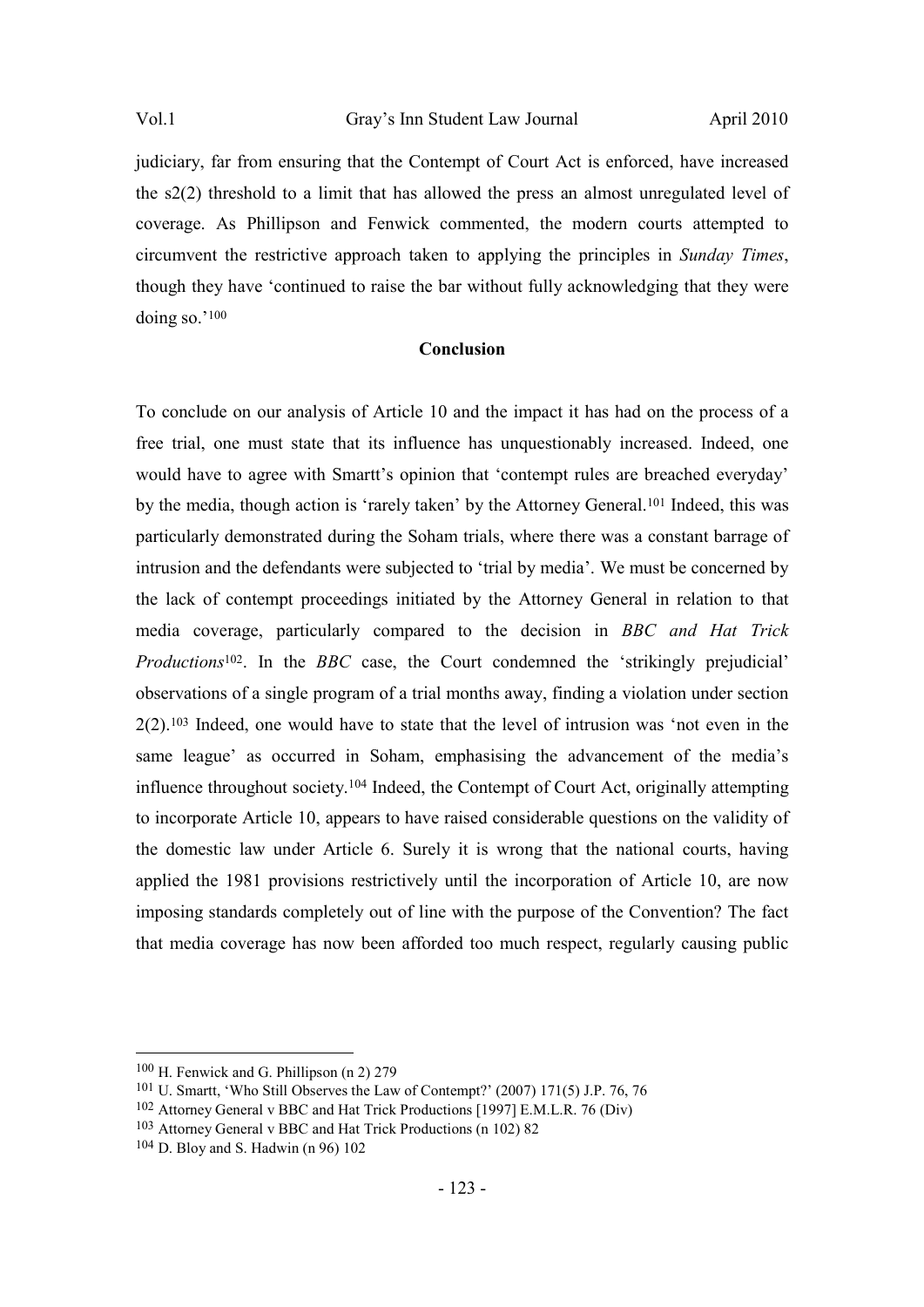interest trials to collapse, must adhere the reader to accept that 'maybe it is time to abolish the Contempt of Court Act 1981?'<sup>105</sup>

<sup>105</sup> U. Smartt (n 101) 83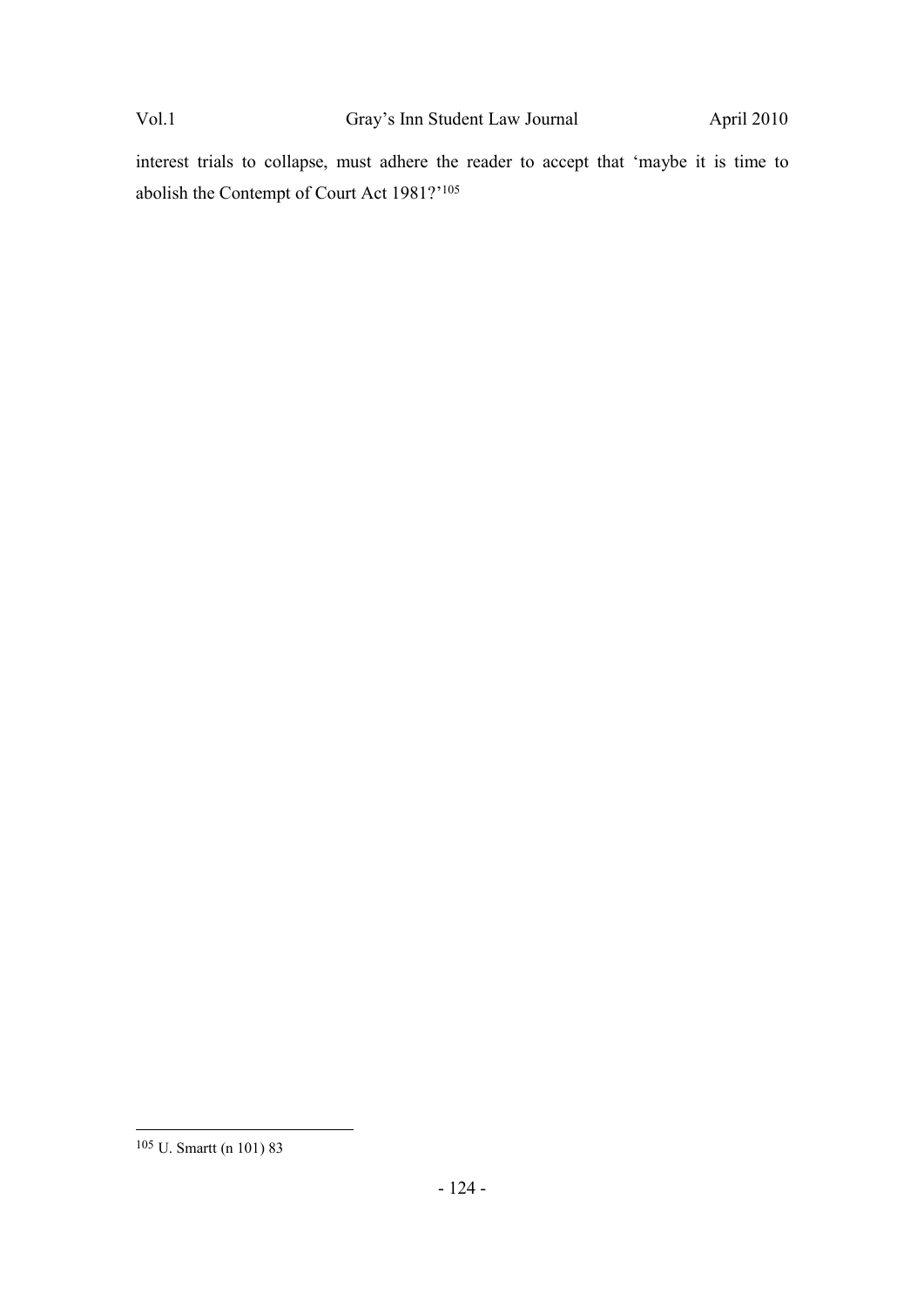$\overline{a}$ 

# *Has the Human Rights Act 1998, as a constitutional statute, meant the end of the road for constitutional rights at common law?*  GAVIN MCLEOD

### **Introduction**

December 2004 was marked in legal news by *A and Others v Secretary of State for the Home Department*,<sup>1</sup> being arguably the most significant constitutional case in a generation. The question for the Appellate Committee of the House of Lords was essentially this: could a minister of the British Crown, acting under the authority delegated to him by Parliament,<sup>2</sup> cause a foreign national to be detained without charge or trial, potentially indefinitely?<sup>3</sup>

The initial answer was affirmative, since such is the natural consequence of a parliamentary system of government where the legislature's authorisation is the supreme form of law. The response was however substantially qualified.4 Such a thing could not be done compatibly with Article 5 of the European Convention on Human Rights.<sup>5</sup> It was totally inconsistent with the right of the individual under that Article to freedom from arbitrary detention without charge or trial. Article 5, in turn, was not some obtuse or foreign concept. It was fully part of national law. The legal basis was the Human Rights Act 1998, and particularly section 1 thereof, which provides that Article 5 (amongst other Articles guaranteeing other freedoms) is to have *'effect'*<sup>6</sup> domestically. Moreover, section 2(1) provides that a court having regard to questions posed under the Act has to give

<sup>&</sup>lt;sup>1</sup> *A and Others v Secretary of State for the Home Department,* [2005] 2 AC 68, HL

<sup>2</sup> Namely under the Anti-Terrorism, Crime and Security Act 2001, s23

<sup>&</sup>lt;sup>3</sup> Or at least for the duration of time that Parliament delegated the power; under ATCSA, s29, the exercise of the power was to be reviewed by  $10^{th}$  November 2006, but could then have been renewed.

<sup>&</sup>lt;sup>4</sup> Or at least that of eight of nine of their Lordships who heard the appeal: (Lord Bingham, Lord Nicholls, Lord Hope, Lord Scott, Lord Rodger, Lord Carswell and Baroness Hale). Lord Walker dissented against the majority's findings. The decision of Lord Hoffmann (who concurred with the majority in the result) will be the subject of particular comment.

<sup>5</sup> The European Convention on Human Rights and Fundamental Freedoms 1950 is an international treaty, entered into by most European states (including the United Kingdom) in response to the horrors of Nazism. It establishes obligations upon signatory states to protect such rights of the individual as are laid down in the Articles of the Treaty.

<sup>6</sup> The Human Rights Act 1998, s1 (2) (emphasis added)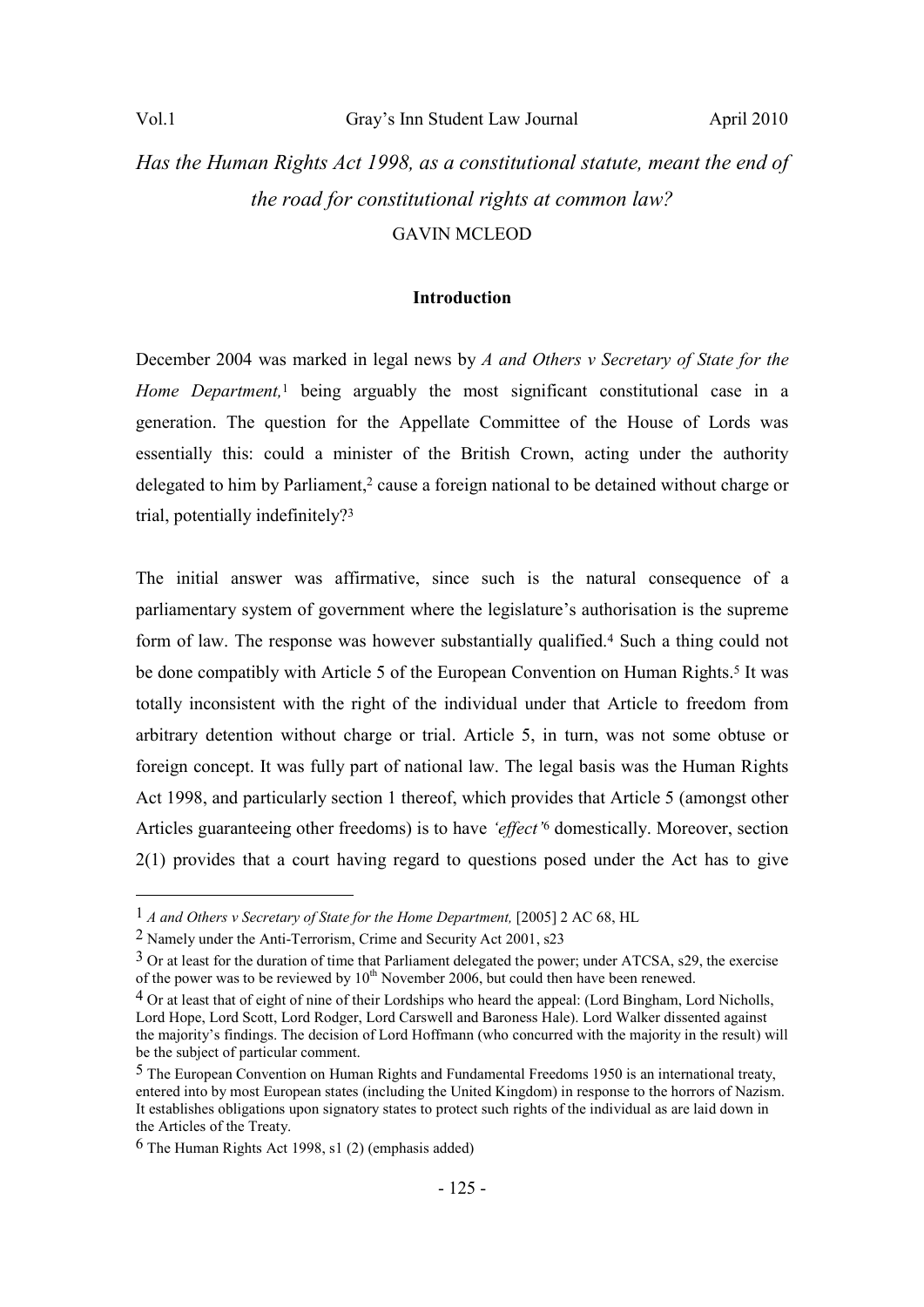consideration to the jurisprudence of the European Court of Human Rights in Strasbourg, which is the principal interpretative tribunal determining the scope of the Convention rights. This jurisprudence is therefore now officially regarded as persuasive case law in UK courts.

As a result of these legislative provisions, Article 5 was enforceable on its own terms as against the Government, and accordingly the majority categorically stated that the actions of the Home Secretary in detaining the individuals breached their human rights. Lord Hoffmann, in doing the same, did not however feel the need to base his judgment on the principles of the Convention particularly. The arguments based on the applicability of Article 5 to the situation were in fact, to him at least, *'technical,'*<sup>7</sup> and almost digressive. He stated that:

'I would not like anyone to think that we are concerned with some special doctrine of European law. Freedom from arbitrary arrest and detention is a quintessentially British liberty, enjoyed by the inhabitants of this country when most of the population of Europe could be thrown into prison at the whim of their rulers.'<sup>8</sup>

Lord Hoffmann seemingly implied that it was the common law, the peculiar corner-stone of the English legal system, which provided, at least in substance, the answer to the question the case posed. The Human Rights Act, as well as the defined protection of liberty in Article 5 contained therein, was something which merely re-stated the situation which the common law already recognised; it was a different means of reaching the same end. As his judgment went on to hold:

'The United Kingdom subscribed to the Convention because it set out the rights which British subjects [already] enjoyed under the common law.'<sup>9</sup>

It is noteworthy that Lord Hoffmann's approach in the case was peculiar to him. For the majority, the application of Convention principles was, to a greater or lesser degree,

<sup>7</sup> *A and Others* (op.cit.) at 130, per Lord Hoffmann (emphasis added)

<sup>8</sup> *Supra* 

<sup>9</sup> *Ibid*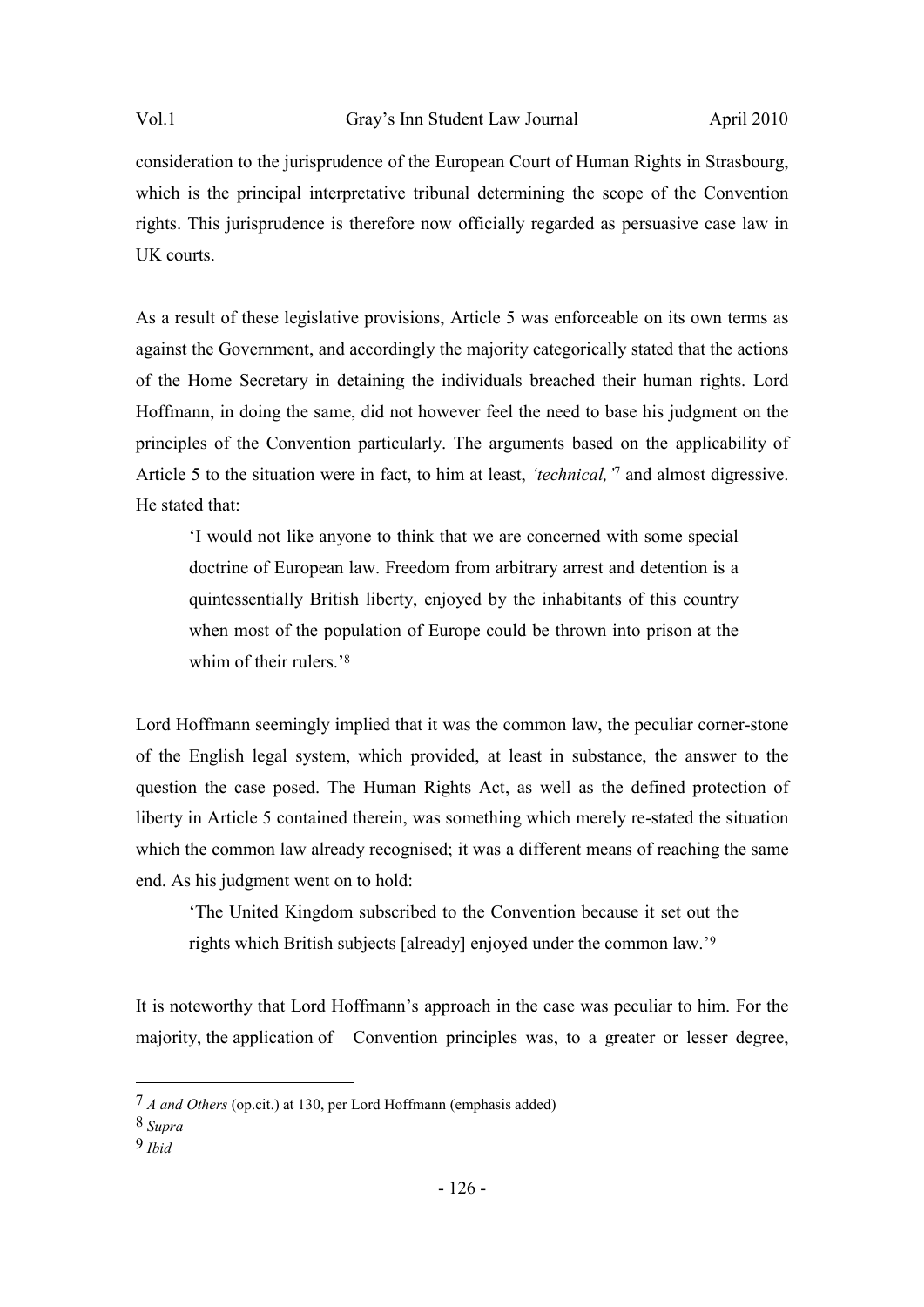centrally important in the rationale of their opinions. Lord Bingham (with whom all others in the majority expressed agreement) made substantial reference to the Convention and the related Strasbourg case law. Lord Hoffmann's judgment was therefore distinctive in the way that it appeared to offer an alternative theoretical basis, being one which implicitly appealed to the common law and not to the European Convention as enacted by the 1998 Act.

It is submitted that Lord Hoffmann's rationale was not however in substance inconsistent with the 1998 Act, mostly because the common law's historic recognition of civil liberty (by which is meant political and bodily liberty)10 has not been substantially replaced by the new regime the Act provides, but rather cemented by it. In particular, the Act has advanced the protection of rights in circumstances where the common law has demonstrated substantial weaknesses in the efficacy of its own regime of protection. Historically this has been largely the result of the imbalances in the British constitutional system and its dogmatic insistence upon the ideal of Parliament as representing supreme legal authority. The fact that the incorporation of the Convention has not led to a substantial value reassessment by the courts is shown both by continued reliance upon common law doctrine where such is available but also by cautious responses to Strasbourg case law when such is seen as difficult to reconcile with the common law system or otherwise lacking in understanding of it. The metamorphosis caused by the 1998 Act, significant as it is, is therefore one of constitutional importance and not one demonstrating a substantive change in the role of common law civil libertarian values.

#### **Common law rights: the traditional understanding**

'In this country, a person is...entitled to his freedom and is only required to submit to restraints on his freedom if he knows in substance the reason why it is claimed that this restraint should be imposed.'<sup>11</sup>

<sup>10</sup> This essay will not comment upon broader rights considerations, particularly as regards so called 'social rights.' It is submitted that these so called rights (to education, etc) do not reflect the traditional British understanding of the concept, which has historically been one of rights as political freedoms, or as devices which regulate the relationship between state and citizen.

<sup>11</sup> *Christie v Leachinsky* [1947] AC 573, HL, at 588, per Viscount Simon LC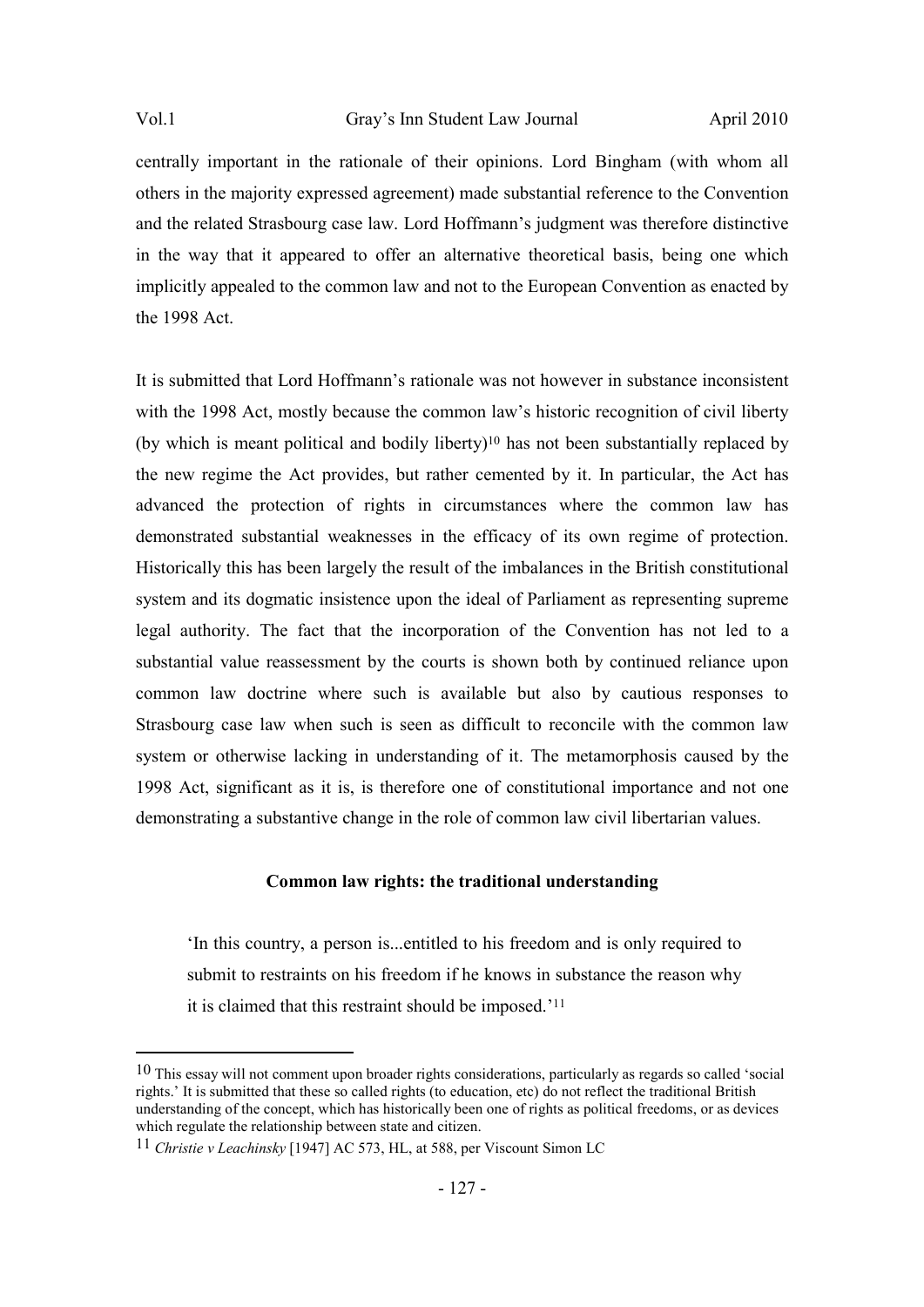This ruling of the House of Lords led to the conclusion that a failure to substantiate the basis of the arrest by telling the arrestee of the reasons for it amounted to his false imprisonment and provided him with a cause of action. So the cause of human rights and liberty was advanced by the common law courts before the days of the European Convention and the Human Rights Act. The decision shows, in terms of origin, what Lord Hoffmann largely appeared to appeal to as the basis of his decision in *A and Others.* 

The common law has provided a significant portion of English law in terms of its governance of the relationship between the individual and the state. *Christie v Leachinksy*  is a primary example. The case provided the impetus for the modern law on information upon arrest, as now enacted statutorily.12 Going back further than this, the courts of the 18<sup>th</sup> and early 19<sup>th</sup> Centuries largely saw themselves as protectors of liberty in a political climate where England, in the wake of its 'Glorious Revolution' of 1688, was eager to be viewed differently from the supposed absolute-monarchical superpowers across the water. It is in this context that *Entick v Carrington* is best understood.13 The case led to the decision that a minister of the Crown had no authority by virtue of his office alone to intrude upon the household of the plaintiff and still less seize his property. Counsel for the plaintiff argued that:

'A power to issue such a warrant...is contrary to the law of England, [and even though it is said that] such warrants have been granted by Secretaries of State ever since the [English, i.e. Caroline] Revolution; if they have, it is high time to put an end to them, for if they are held to be legal the liberty of this country is at an end; no power can lawfully break into a man's house and study to search for evidence against him; this would be worse than the Spanish Inquisition; The warrant is to seize all the plaintiff's books and papers without exception, and carry them before Lord Halifax [the minister]; what? has a Secretary of State a right to see all a man's private letters of correspondence? this would be monstrous indeed; and if it were lawful, no man could endure to live in this country.<sup>'14</sup>

<sup>12</sup> Police and Criminal Evidence Act 1984, s28

<sup>13</sup> *Entick v Carrington* (1765) 2 Wilson KB 273

<sup>14</sup> *Supra,* at 282 (grammar, etc, as originally reported)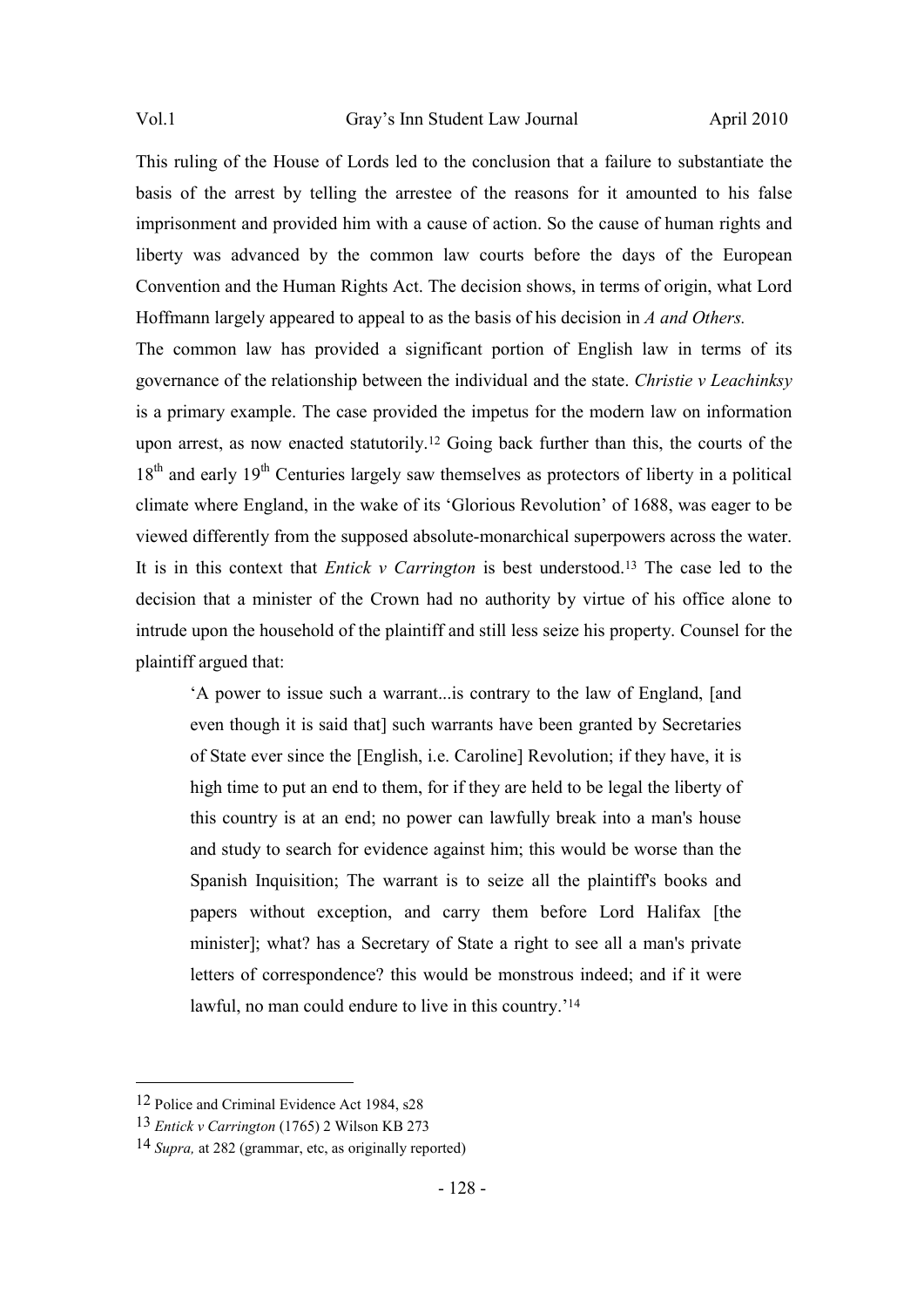The plaintiff won the case, the importance of which has been described as being:

'In the way it established on behalf of the judges a claim to have a shared responsibility for the assessment of what kinds of abridgements of civil liberties were required in the name of national survival. Many of the advances in civil liberties in 18th Century Britain were made *in the courtroom*.'<sup>15</sup>

So in his assessment of a 'quintessentially British liberty,'16 Lord Hoffmann, it could be suggested, was referring back to such famous decisions of the courts as this one. Other cases have followed the spirit of *Entick*. *Beatty v Gilbanks*<sup>17</sup> established that persons not otherwise acting unlawfully cannot be prevented from associating together simply because that they might do so could lead to disruption caused by rival demonstrators. More recently, *Derbyshire County Council v Times Newspapers Limited*18 held that it was unsustainable for a political institution elected by popular vote to claim to have any cause of action in defamation, due to the restrictions on political expression such would cause. These cases show that the common law itself has historically taken progressive steps to defend liberty and continues to do so in modern times, establishing principles upon which individuals have been able to assert political or conscientious freedoms as against the state.

The common law has however suffered from weaknesses in its battle since *Entick* with the forces of political power and those forces' readiness to interfere with the liberties of the individual. The principal weakness has been the common law's own creation: the supremacy of the legislature. The principle has its origin in the same political circumstances which gave courts the rationale of *Entick,* and has ironically been used by the legislature to silence such rationale through parliamentary enactment when the context has purportedly necessitated it ever since. In terms of the potential the doctrine actually has for the undermining of the kinds of civil liberty which the courts have otherwise protected, one need only look to Lord Reid's famous definition of it:

<sup>15</sup> Gearty: 'Rethinking Civil Liberties in a Counter-Terrorism World' (2007) *European Human Rights Law Review* 111, at 114 (emphasis added)

<sup>16</sup> See footnote 8

<sup>17</sup> *Beatty v Gilbanks* (1882) 9QBD 308

<sup>18</sup> *Derbyshire County Council v Times Newspapers Limited* [1993] AC 534, HL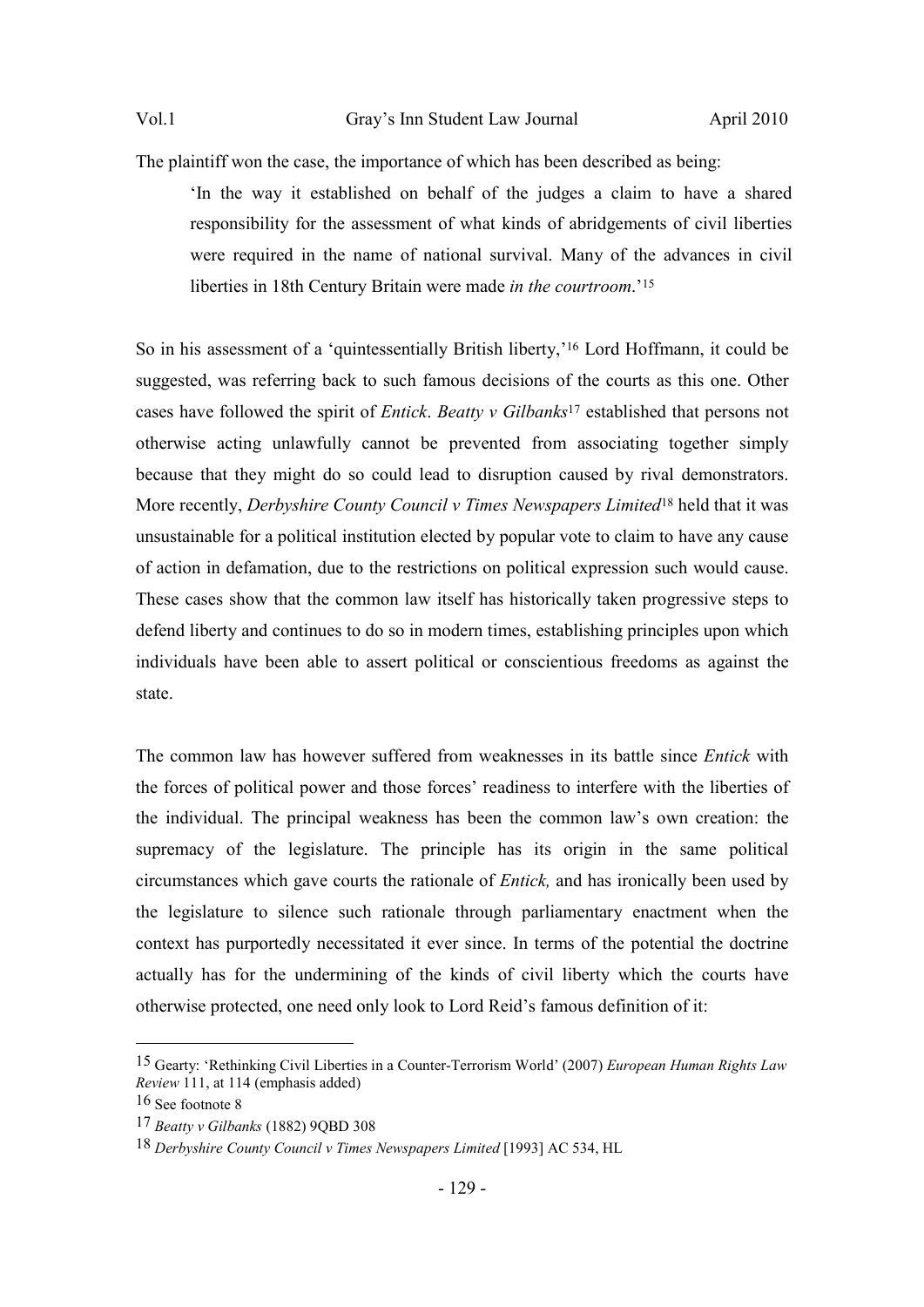'It is often said that it would be unconstitutional for the United Kingdom Parliament to do certain things, meaning that the moral, political and other reasons against doing them are so strong that most people would regard it as highly improper if Parliament did these things. But it is not beyond the power of Parliament to do such things. If Parliament chose to do any of them the courts could not hold the Act of Parliament invalid.'<sup>19</sup>

Parliament has, time and time again, interfered with rights under the common law. Sometimes the motivation has been both understandable and necessary (for example, in the case of emergency powers restricting freedoms of liberty and association in the two World Wars).<sup>20</sup> Regrettably, though, there has been an unfortunate temptation for the courts to abdicate adjudicative responsibility altogether in times such as these, even though such times demand more controls of legality on the exercise of political power than less panicked periods. *Liversidge v Anderson*<sup>21</sup> arguably claims to have pre-eminent place as the representation of this. Since described as a decision that 'at the time, perhaps, [was] *excusably wrong*,'<sup>22</sup> it concerned the definition of 'reasonable cause' for the purpose of the Secretary of State's power to order internment<sup>23</sup> of those suspected of being in allegiance with Nazism during the Second World War. The majority<sup>24</sup> took the view that 'reasonable cause' was capable of being satisfied on the basis of the Home Secretary's subjective assessment, such that his claim to believe there to have been reasonable cause was sufficient. Lord Atkin alone took the view that this was a fallacious argument. His analogy of 'if A has a broken ankle...does not mean and cannot mean if A *thinks* he has a broken ankle<sup>'25</sup> led to his firm view that 'reasonable cause' was an objective concept which needed satisfaction by evidence. His dissenting speech is now seen as one of the most powerful defences of the rule of law:

<sup>19</sup> *Madzimbamuto v Lardner-Burke* [1969] 1 AC 645, HL, 723, per Lord Reid

<sup>20</sup> For instance, under s1 of the Emergency Powers (Defence) Act 1939

<sup>21</sup> *Liversidge v Anderson* [1942] AC 206, HL

<sup>22</sup> *Inland Revenue Commissioners v Rossminster* [1980] AC 952, HL, 1011, per Lord Diplock (emphasis added)

<sup>23</sup> Defence (General) Regulations 1939, 18B; these Regulations were made pursuant to s1 of the 1939 Act

<sup>24</sup> Viscount Maugham, Lord Romer, Lord Macmillan, Lord Wright

<sup>25</sup> *Liversidge,* (op. cit)*,* at 227, per Lord Atkin (emphasis added)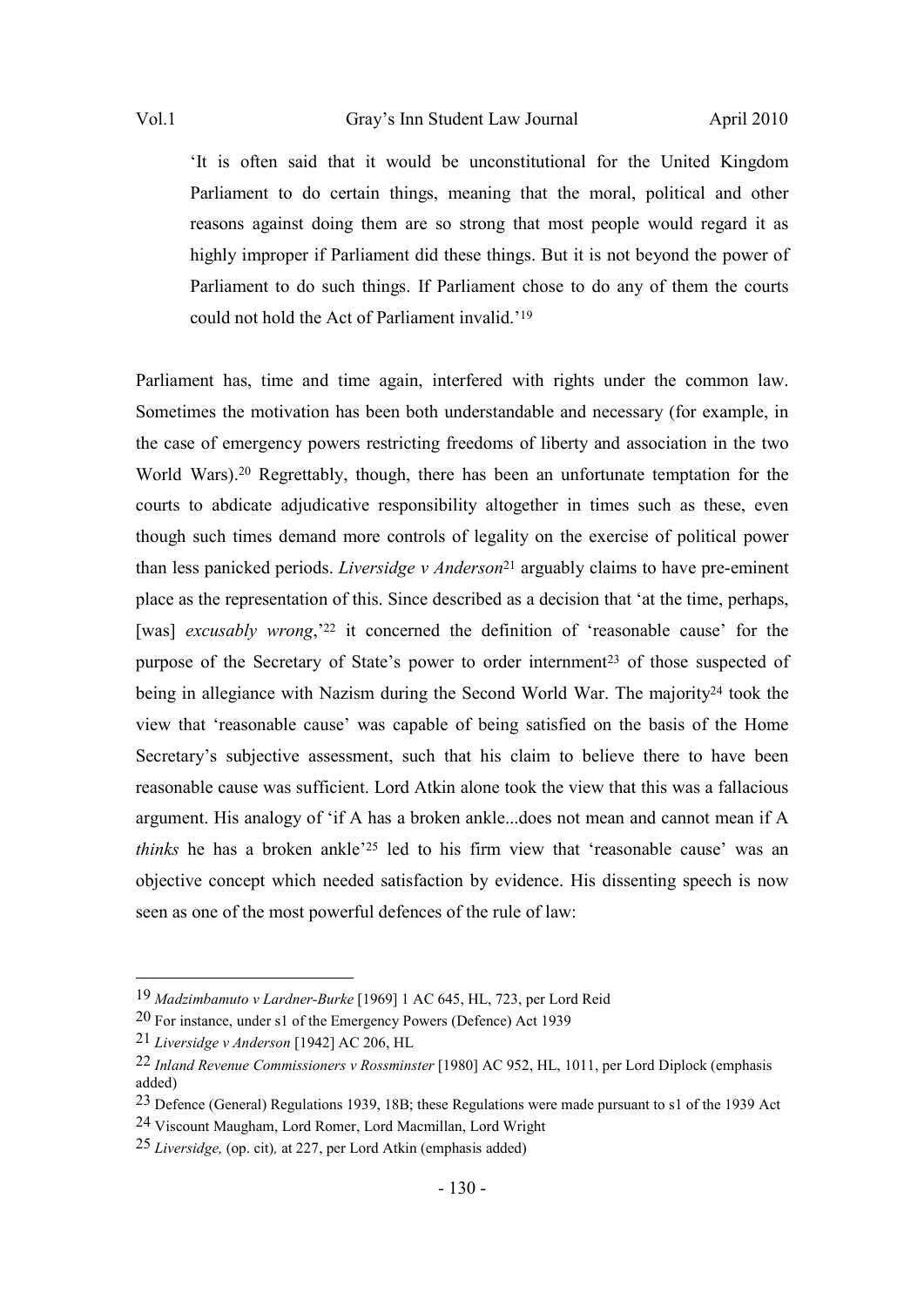'I view with apprehension...the attitude of judges who...when face to face with claims involving the liberty of the subject show themselves more executive minded than the executive...In this country, amidst the clash of arms, the laws are not silent...It has always been one of the pillars of freedom, one of the principles of liberty for which...we are now fighting, that the judges...stand between the subject and any attempted encroachments on his liberty by the executive, alert to see that any coercive action is justified in law.'<sup>26</sup>

The majority's decision was wrong, it is suggested, not because it accepted the necessity of internment; it was wrong because it effectively held that there was no demonstrable limit on the power of internment *at all*, leaving a vacuum in which the rule of law was distinctly absent. As such, the court's interpretation demonstrated a manifest failure of the common law doctrine, as advocated by Lord Hoffmann, of the 'principle of legality,' which means that:

'Parliament must squarely confront what it is doing and accept the political cost. Fundamental rights cannot be overridden by general or ambiguous words...In the absence of express language or necessary implication to the contrary, the courts therefore presume that even the most general words were intended to be subject to the basic rights of the individual.<sup>'27</sup>

In the principle of legality, the common law has developed an important rule which serves as a useful mechanism for limiting the extent of interferences with liberty as sanctioned by the political powers through the legislative processes. The principle does not reveal a common law right in itself, but rather ensures that such rights as those which the common law has historically recognised cannot be revoked except by the clearest of authorisation and then only after being subject to the strictest judicial interpretation. It is not a doctrine which has been in any way rendered obsolete by the Human Rights Act. In 2010, one of the first decisions of the new Supreme Court applied the principle of legality

<sup>26</sup> *Supra* 

<sup>27</sup> *R v Secretary of State for the Home Department, ex parte Simms* [2000] 2 AC 115, HL, 131, per Lord Hoffmann; *Liversidge* concerned delegated, not primary, legislation, but it is submitted that such should make no difference, the principle of legality being equally applicable to both.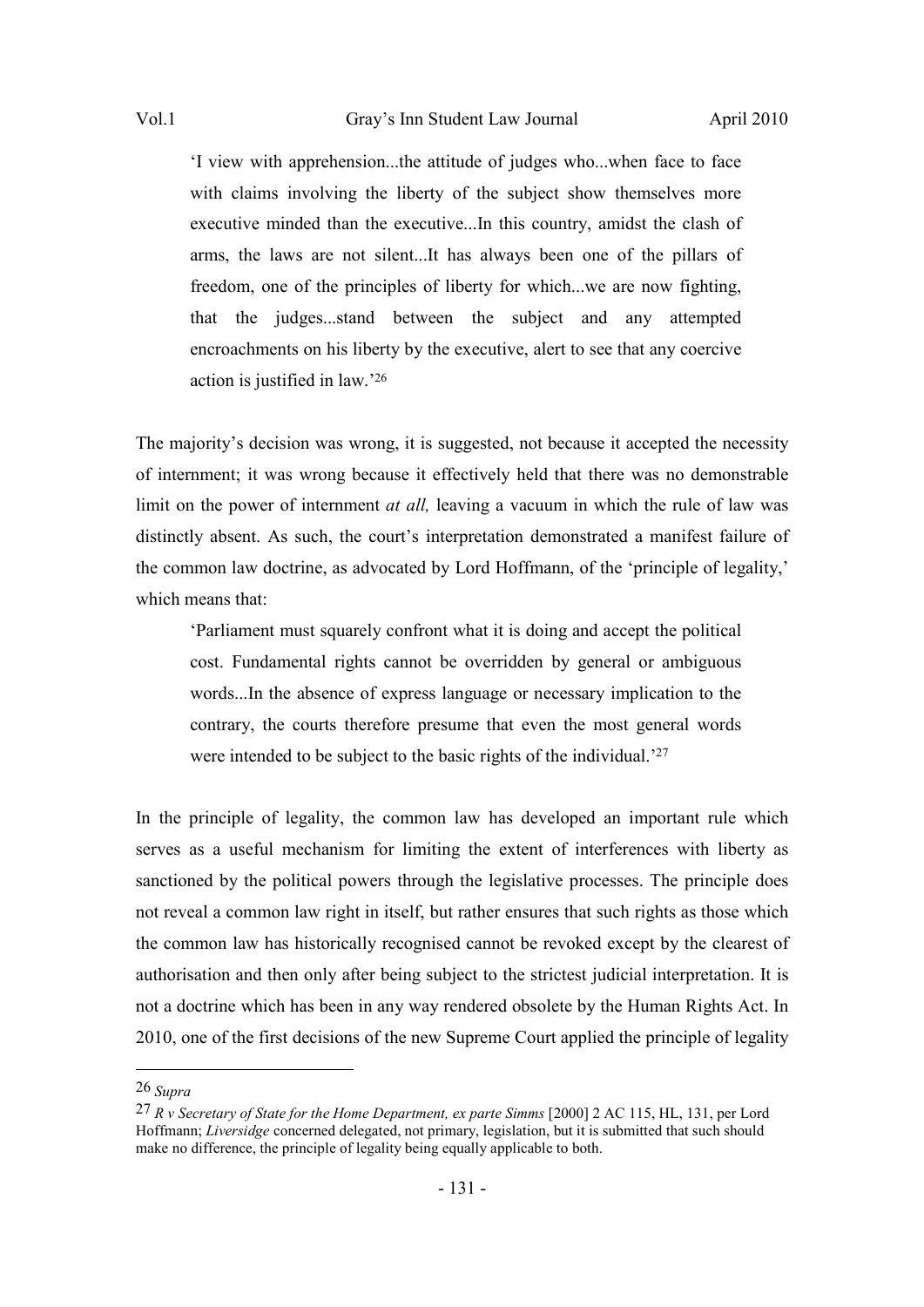and concluded that attempts by the Government to rely upon s1 of the United Nations Act 1946 as a means of imposing orders which froze the financial assets of terrorist suspects were unlawful because the legislation could not be interpreted as expressly authorising such oppressive sanctions.<sup>28</sup> Lord Hope held:

'The case brings us face to face with the kind of issue that led to Lord Atkin's famously powerful protest [in *Liversidge*]...The consequences of the [freezing] Orders that were made in this case are so drastic and so oppressive that we must be just as alert [as was Lord Atkin] to see that the coercive action that the Treasury have taken really is within the powers that the 1946 Act has given them....We must be just as careful to guard against unrestrained encroachments on personal liberty.'<sup>29</sup>

Here then is some strong evidence in support of the notion that common law principles of liberty, as well as common law rules as to the limiting of state interference with that liberty, remain important judicial considerations in the Human Rights Act age. The principle of legality operated to ensure that explicit statutory authorisation alone is now the only means of lawfully effecting the kind of order with which the case was concerned. This will require as a consequence the policy to be subjected to legislative debate before being enacted.

Statute deprives the principle of legality of utility as a means of protecting civil liberties when the ordinary meaning of enacted legislation is unquestionably clear. Before the Human Rights Act, therefore, it was widely recognised that some modifications in the constitutional order were going to be necessary if the spirit of *Entick* was to have a chance of ever properly testing 'elective dictatorship'30 in the face of such clear enactments. Moreover, the dangers of executive, rather than parliamentary, government are prevalent in our own constitution and so this was no imagined problem; Parliament may be supreme, but only in circumstances where membership in the House of Commons

<sup>28</sup> *A v HM Treasury* [2010] 2 WLR 378, SC

<sup>29</sup> *Supra,* at 387-8, per Lord Hope, Deputy President

<sup>30</sup> Lord Hailsham, *'The Dilemma of Democracy,'* Collins, 1978, 126; the former Lord Chancellor referred to the phenomenon of British politics whereby dubious and largely unchallenged levels of executive power can be indirectly encouraged by the legislative process and the 'first past the post' electoral system.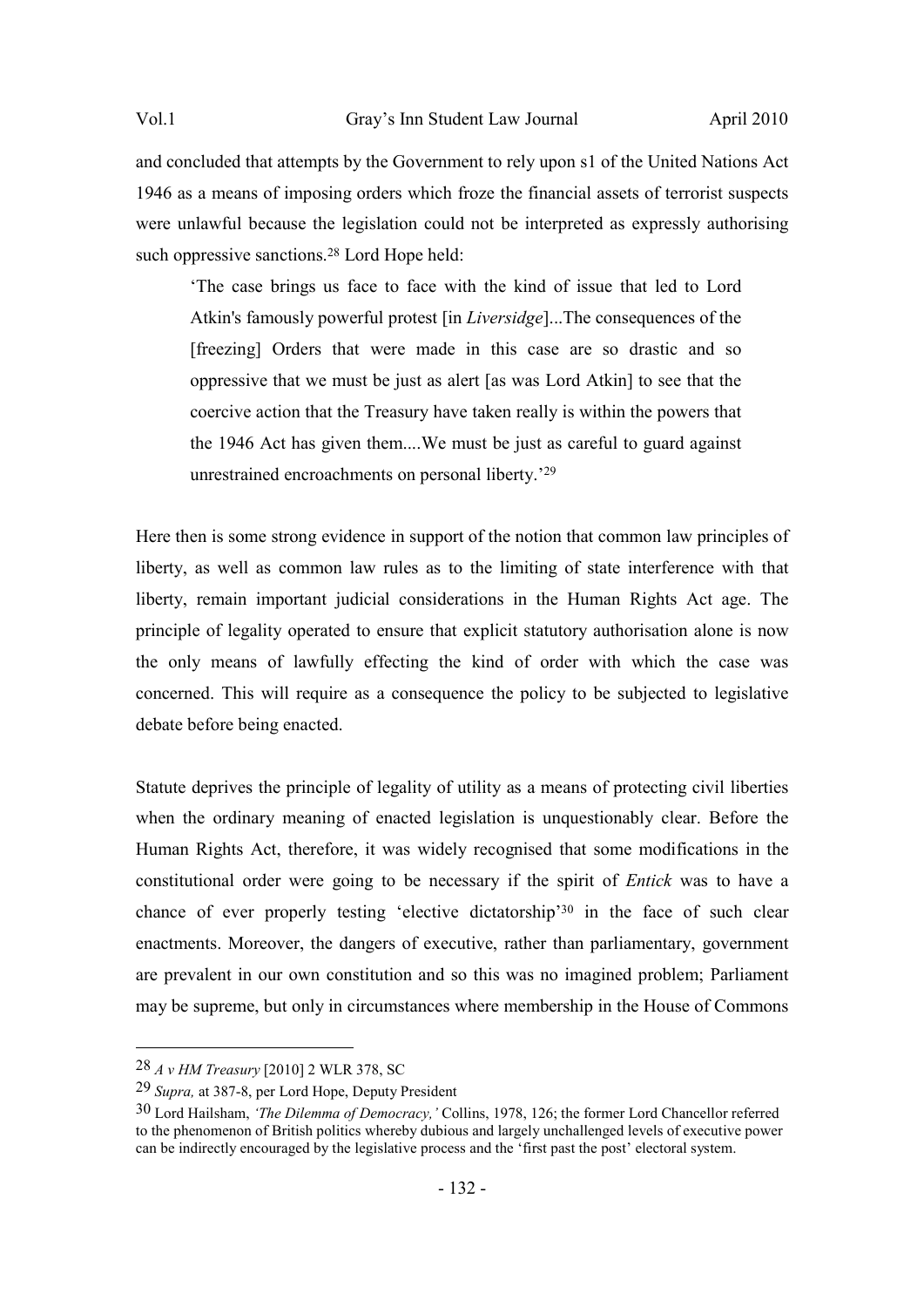is controlled by the political tactics of the governmental party and where the ability of the House of Lords permanently to resist such tactics has been swept away.<sup>31</sup>

The desirability of such modifications in the constitutional order was neatly analysed by Sedley LJ when rejecting the argument that democracy means that the enacted will of Parliament must, *of necessity*, prevail:

'A democracy is *more* than a state in which power resides in the hands of the majority...it is [also] a state in which individuals and minorities have an assurance of certain basic protections from the majoritarian interest, and in which independent courts hold the responsibility for interpreting, applying and- importantly- supplementing the law...in the interests of every individual<sup>32</sup>

It is the Human Rights Act which has served as the primary modification.

# **The Human Rights Act: old principles, new enforcement**

The Labour Government elected in 1997 had innovative policies, including that of 'bringing rights home,' (i.e. from the *'European'* Convention) this having its fulfilment in the Human Rights Act. The Act led to two main consequences. The first is the effect of section 6, which renders unlawful the actions of a public authority when inconsistent with the incorporated Articles (unless such acts are clearly authorised by legislation). Public authorities are hence now required positively to act in a way which is compatible with human rights principles and failure to do so accordingly becomes actionable.

The second consequence is in the shift the Act has caused as regards the constitutional role of the courts in oversight over the other powers of the state. This is pivotal to what the Act truly means for civil libertarian jurisprudence; the legislation provides, in the minds of some commentators, 'unquestionably the most important formal distribution of

<sup>31</sup> Parliament Act 1911, as amended

<sup>32</sup> Sedley LJ in *'The Making and Remaking of the British Constitution,'* Blackstone, 1998, at p25 (emphasis added)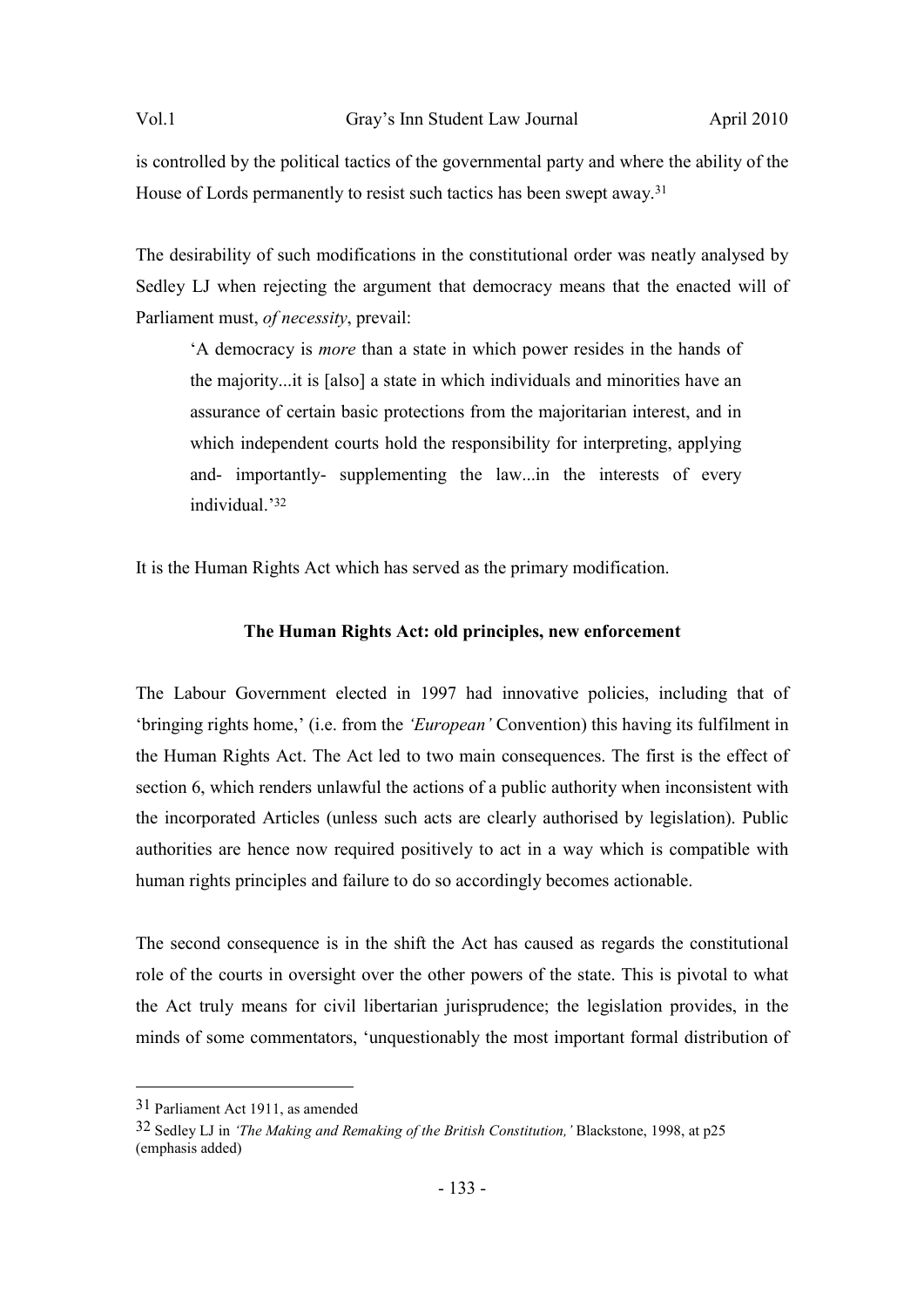political power in Britain since [the Parliament Act] 1911.<sup>'33</sup> By virtue of section 3, courts, in interpreting legislation, are required 'so far as it is possible' to ensure that such interpretation is consistent with the incorporated principles of the Convention. The courts have interpreted this power purposively, holding that it give gives them the ability to 'read in words' into legislation and thereby to 'modify the meaning, and hence the effect' of what Parliament legislated for.<sup>34</sup> This is novel territory, for the principle of legality never went so far as to enable courts to modify the meaning of *explicit* words, whereas section 3 does. As Lord Phillips has said:

'I do not consider that the principle of legality permits a court to disregard an unambiguous expression of Parliament's intention. To this extent its reach is *less* than that of section 3.'<sup>35</sup>

The power under section 3 can accordingly be used to come to a rights-geared conclusion in a particular case despite the existence of apparently unhelpful legislation, as indeed in *Ghaidan*<sup>36</sup> itself. But whilst the capability of the courts to counter-act against legislation shown to interfere with rights principles has been undoubtedly strengthened by section 3, the logical basis remains the same as under the principle of legality. The underlying value of the use of the court's jurisdiction over statutory interpretation to try and ensure a use of legislative power as respectful of established human rights as possible is substantially unchanged.

The courts' new found efficacy in the face of oppressive legislation does not end with section 3, however. If a finding of Convention-compliant legislation is impossible, the senior courts can consider the imposition of a 'declaration of incompatibility' under section 4 instead, whereby Parliament is effectively told that what has been enacted is contrary to the human rights of an individual affected and the courts are unable, despite their existing powers, to remedy the situation. Such a declaration was made in *A and* 

<sup>33</sup> Ewing: The Human Rights Act and Parliamentary Democracy, (1999) 62 *Modern Law Review* 79, 79

<sup>34</sup> *Ghaidan v Godin Mendoza,* [2004] 2 AC 557, HL, 571, per Lord Nicholls

<sup>35</sup> *A v HM Treasury* (op. cit.) at 423, per Lord Phillips, President (emphasis added)

<sup>36</sup> In *Ghaidan,* gender specific words ('wife or husband') were put into a conditional wording ('as if they were wife or husband') so as to include within their ambit homosexual as well as heterosexual couples-see the Rent Act 1977, Schedule 2.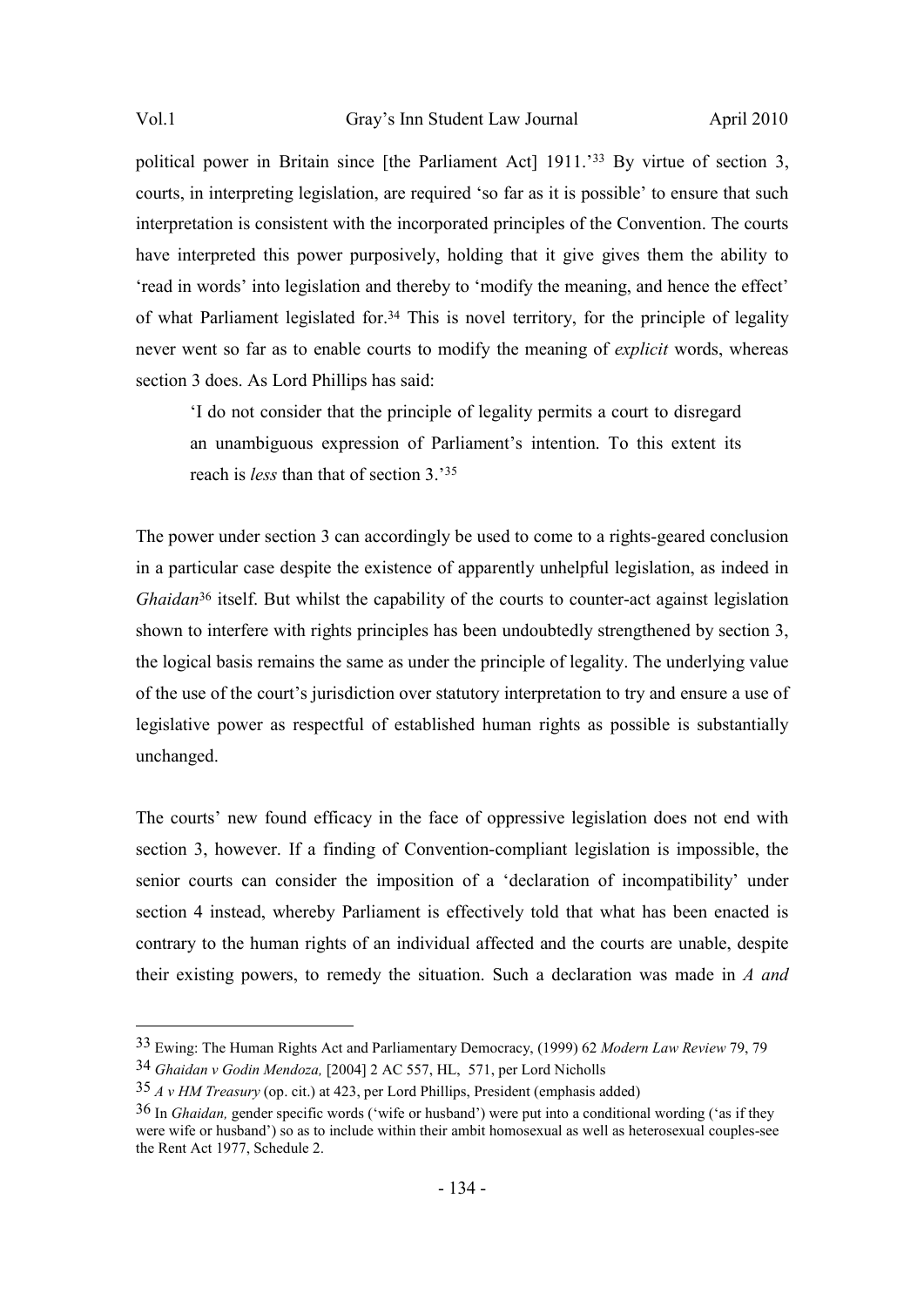*Others*. The declaration of incompatibility does not entitle the courts to overturn the legislation or to render it ineffective, as section 4(6) makes clear. In that sense Parliament remains free to 'legislate contrary to fundamental principles of human rights;'<sup>37</sup> its sovereignty is preserved. But the declaration is a powerful political device. It provides 'ammunition to those who disapprove of the [incompatible] Act and desire to agitate for its amendment or repeal'<sup>38</sup> and serves as a constitutional warning which invites Parliament to address the legislation and to enact remedial provisions, lest it fatally undermine the authority of the courts given these powers by Parliament in the first place. The political significance of a section 4 declaration is such that, whilst executive and Parliament 'might refuse' judicial invitations to amend legislation, such 'is likely to be far from usual.'<sup>39</sup>

In the case of s23 of the Act of 2001, the declaration of incompatibility issued by the House of Lords in *A and Others* led to the enactment of hurriedly produced remedial legislation, the Prevention of Terrorism Act 2005.40 This paved the way for the release of the detained individuals from custody, subject to strict oversight in the form of 'control orders.'41 The key question in the case was of whether the exercise of emergency powers of detention for foreign nationals, further to a power of derogation from Article 5 of the Convention as supplemented by section 23, was compatible with the detainees' rights.<sup>42</sup> This was in circumstances where no equivalent measures had been taken to detain British nationals, from whom (it was accepted by the Government) an equivalent danger existed. The power of derogation was meanwhile exercisable only in times of 'war or other emergency threatening the life of the nation' and then only to the extent 'strictly required

<sup>37</sup> *Simms,* (op. cit.), at 131, per Lord Hoffmann

<sup>38</sup> *A and Others* (op. cit.), at 145, per Lord Scott

<sup>39</sup> Klug: 'A Bill of Rights: Do we need one or do we already have one?', (2007) *Public Law* 701, 708

<sup>&</sup>lt;sup>40</sup> This Act made the headlines at the time as being one of the most significant Bills to go through Parliament in recent years in terms of what it revealed regarding relations between Lords and Commons. Both Houses sat through the night as the Lords insisted on amendments which the Commons refused. The ping-pong game led to a dawn light 'endurance test' until the Commons eventually relented.

<sup>41</sup> Control orders restrict the social and communicative activities of the individuals concerned to varying degrees. In some instances, they have been so oppressive as of themselves to amount to breaches of Article 5: see, e.g. *Secretary of State for the Home Department v JJ,* [2008] 1 AC 385, HL

<sup>42</sup> The Home Secretary had enacted the Human Rights Act 1998 (Designed Derogation) Order (SI 2001/3644) into law, thereby removing the protection of Article 5.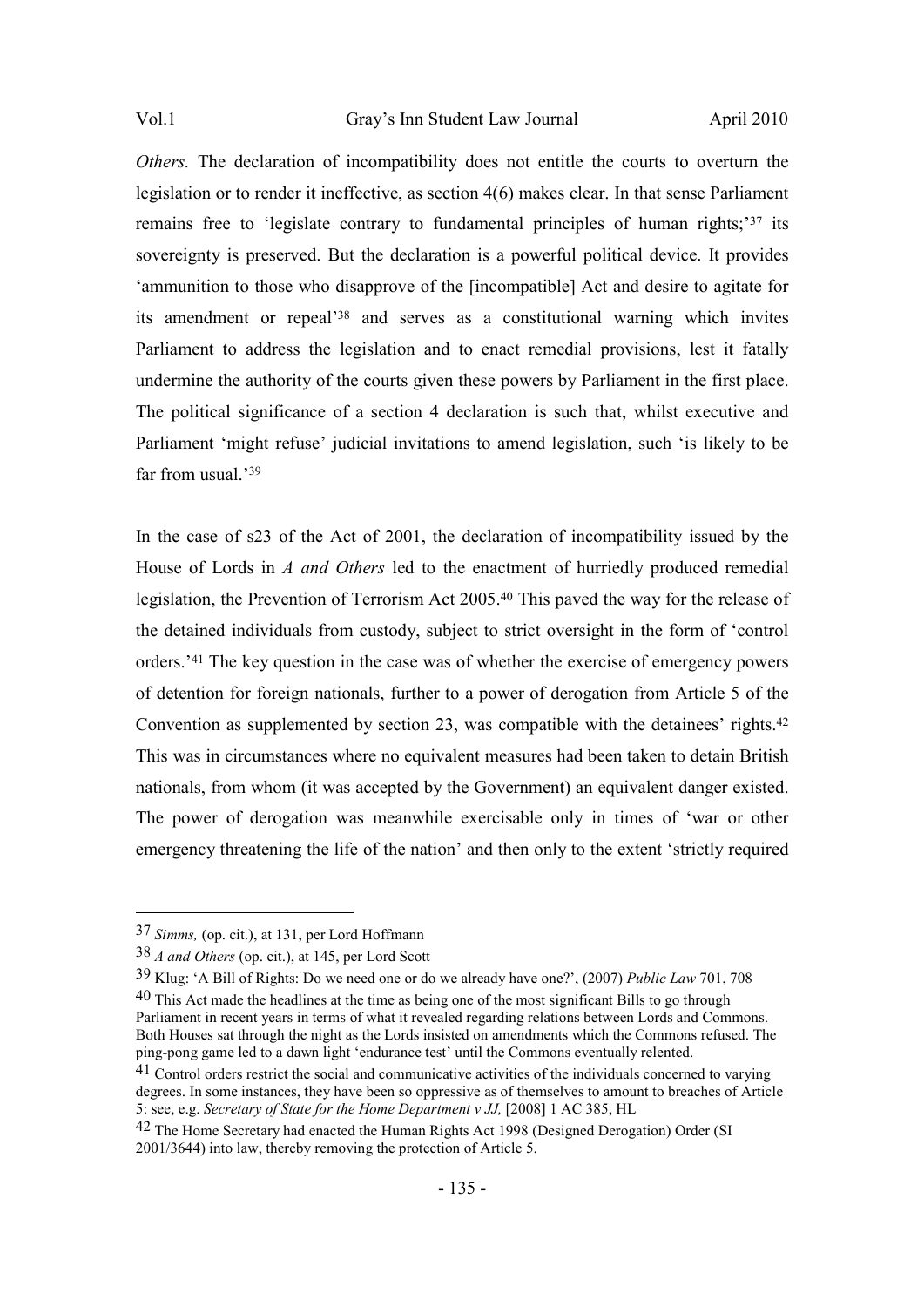$\overline{a}$ 

by the exigencies of the situation' (per Article 15). The House essentially had to decide if that test had been made out.

Whilst the majority was prepared to accept that there was an 'emergency threatening the life of the nation' in the existence of the terrorist threat (Lord Hoffmann dissenting), the majority was not prepared to accept that the policy established by section 23 was 'strictly required.' To state that it was strictly required was illogical and unfounded when no equivalent plans had been made to detain British nationals in similar circumstances, despite their admitted equivalent danger. This showed the entire rationale to be flawed. The effect of the decision in *A and Others,* in causing the Government to abandon a much maligned anti-terrorist policy<sup>43</sup> despite parliamentary authorisation, leads to the conclusion that the case is 'perhaps the most significant of all decided under the Human Rights Act'<sup>44</sup> and therefore one which pre-eminently demonstrates the practical effect which that piece of legislation has had in asserting the courts' role of oversight over the other organs of the state.

It will be noted that the decision depended upon the concept of the test in Article 15 of the Convention.<sup>45</sup> That test lays down circumstances in which interference with the right to liberty is lawful, based on preconditions of necessity as regards the exercise of emergency powers in the public interest. In effect, Article 15 establishes a particular formula for what is a well rehearsed principle of the rule of law, namely that the exercise of emergency powers can only be legally justified on objective grounds in a manner which is proportionate to the legitimacy of the aim of public safety. In many material respects, the lone dissent of Lord Atkin in *Liversidge* represented this ideal. As regards whether the particular Regulation (18B) contained the power which it purportedly did, he appeared to consider that he owed a judicial obligation to ensure that the emergency

<sup>43</sup> Criticism of the policy was widespread and intense. Notably it came from a committee of Privy Councillors headed by Lord Newton, which recommended that section 23 be 'replaced as a matter of urgency'; see the Newton Committee Report: '*The Anti-Terrorism, Crime and Security Act 2001 Review,'*  Crown Copyright, at paragraph 203.

<sup>44</sup> Leigh, in Fenwick (ed), *'Judicial Reasoning under the Human Rights Act*,' Cambridge University Press, 2007, 190

<sup>45</sup> Article 15 has not been incorporated by s1 of the Human Rights Act. Nevertheless, the Attorney General in *A and Others* accepted that it provided the proper test for the question of derogation from Article 5, which had been incorporated by that section.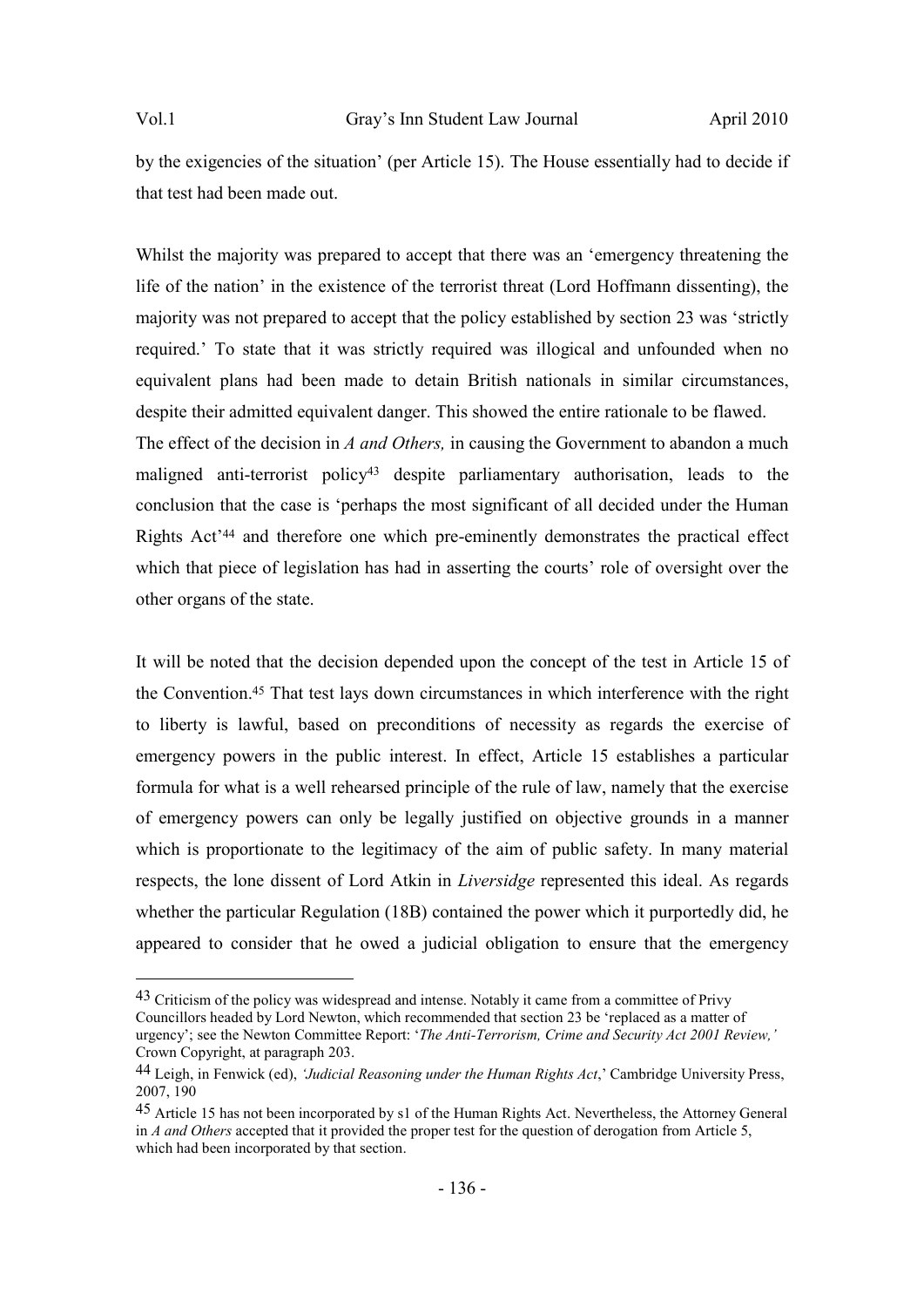power could not be used except further to a strictly governed interpretation of its limits in accordance with the principle of legality. The court's approach to 'strictly required' sixty years later was not, it is suggested, fundamentally different from Lord Atkin's approach to 'reasonable cause.' Both used the language of the particular tests under consideration in a way which was geared towards furthering the cause of civil liberty. In *Liversidge,* this was in the interpretation given to the relevant words; in *A and Others,* it was in the subjugation of the test to the principles of logic to see whether, as the test required, there was effectively no other option but to derogate. The desired end remained the same in both instances. It is only the means which changed.

#### **Conclusion**

Lord Hoffmann has made the point that the European Convention is largely the product of the common law and its principles of liberty. The implied consequence is that the Human Rights Act, which incorporates that Convention on a statutory footing, is not much more than a re-statement. In *A and Others,* he indirectly appealed to the old values of the common law to attack the detention policy and make the point that people would be mistaken if they thought the case was concerned with 'some doctrine of European law.'46 Parallels could easily be drawn between his speech and the submissions of Mr Entick's counsel in 1765, such being the impassioned nature of the language used in both instances. 'The real threat to the life of the nation,' Lord Hoffmann concluded, 'comes not from terrorism but from laws [i.e. section 23] such as these.'<sup>47</sup>

In large part, it has to be recognised that Lord Hoffmann's romanticism is well founded. Many conceptions of rights in English law, from those guaranteeing liberty from arbitrary detention to those ensuring a fair trial, arise ultimately from the common law. Such rights may well have been supplemented by statute, but the common law is often the origin of them. Moreover, the common law has done much through its principles of statutory interpretation (the principle of legality) to nurture, develop and protect such liberties. It is right to say then that there are 'constitutional' rights of individuals which the common

<sup>46</sup> See footnote 8

<sup>47</sup> *A and Others,* (op. cit.), at 132, per Lord Hoffmann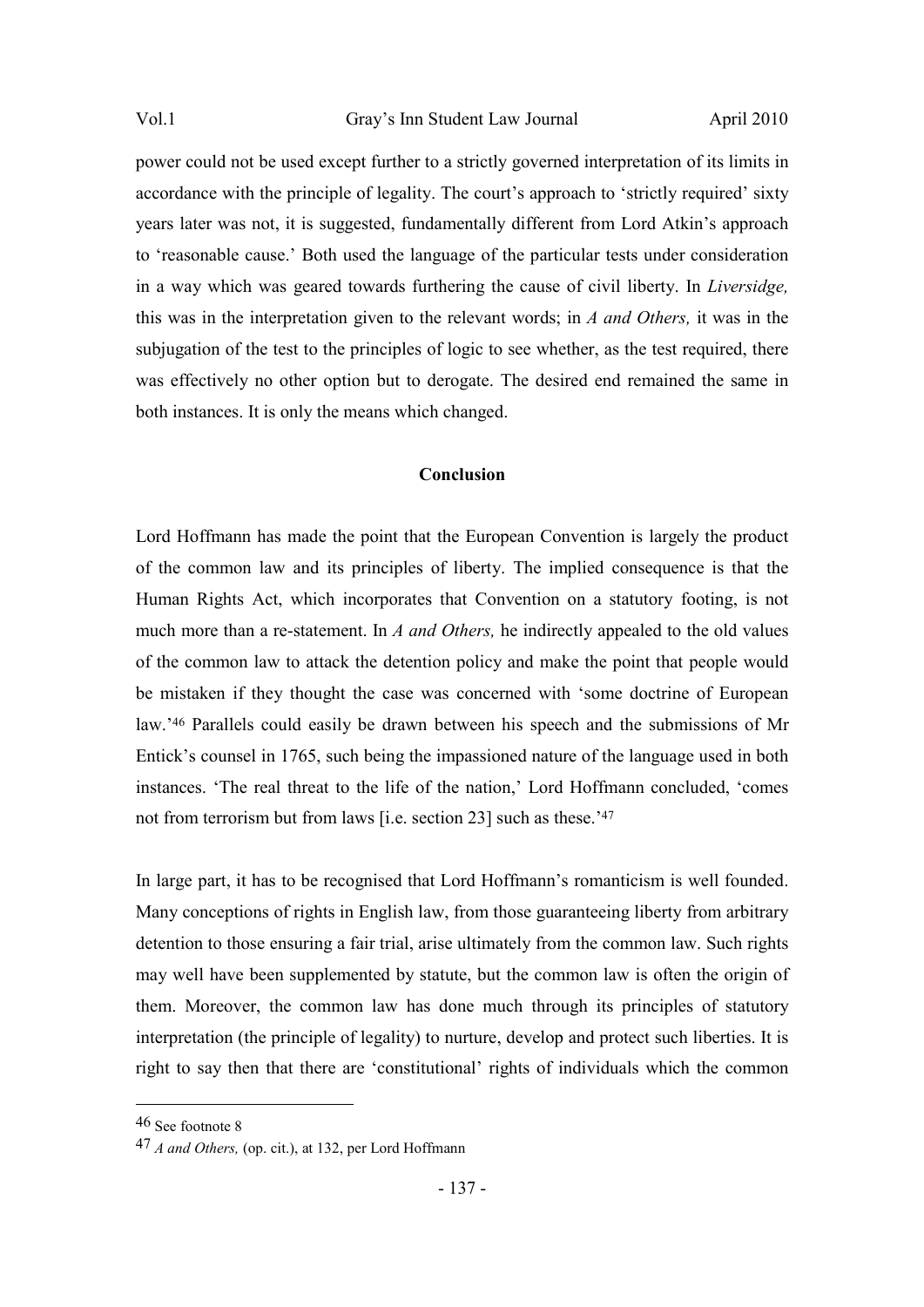law recognises 'quite apart from the Human Rights Act,' in the sense that they did not suddenly appear from the Act, but have merely been reinforced by it.<sup>48</sup>

*A and Others v Secretary of State for the Home Department (No 2)*<sup>49</sup> concerned such a constitutional right, namely the right against torture. Counsel laid much emphasis on the common law's rejection of torture, at least since the time of the abolition of the Court of Star Chamber in 1640. Lord Bingham, in response, held that:

'The principles of the common law, standing alone, in my opinion compel the exclusion of third party torture evidence as unreliable, unfair, offensive to ordinary standards of humanity and decency and incompatible with the principles which should animate a tribunal seeking to administer justice.'<sup>50</sup>

As one might expect from Lord Bingham, he supplemented his ruling with discussion of case law from Strasbourg in relation to Article 3 of the Convention (prohibiting, in all circumstances, torture and inhuman and degrading treatment) and notably *Chahal v United Kingdom*. <sup>51</sup> Lord Hoffmann, also with no element of surprise, made substantial reference to the history of the common law in rejecting the argument that evidence obtained by torture was admissible in English courts, even though no British authority had been responsible for procuring the inhuman treatment.

The values of common law rights, and of common law protections of such rights, endure in the Human Rights Act age. The two *A and Others* cases and *A v HM Treasury* are notable representations. The difficulty, as has been seen, is in the historic impotence of the common law where legislation has been directly and carefully crafted to deprive persons of liberty, no matter how illogically or oppressively. The Human Rights Act has now led to the courts taking important steps to address this problem, providing a means for a more rigorous defence of the liberties of the individual whilst maintaining, in theory at least, the principle of legislative supremacy and its associated democratic justification.

<sup>48</sup> Lord Cooke: 'The Road Ahead for the Common Law,' (2004) *International and Comparative Law Quarterly* 273, 276, paraphrasing Lord Steyn

<sup>49</sup> *A and Others v Secretary of State for the Home Department (No 2)* [2006] 2 AC 221, HL

<sup>50</sup> *Supra, at* 270, per Lord Bingham

<sup>51</sup> *Chahal v United Kingdom* (1996) 23 EHRR 413, European Court of Human Rights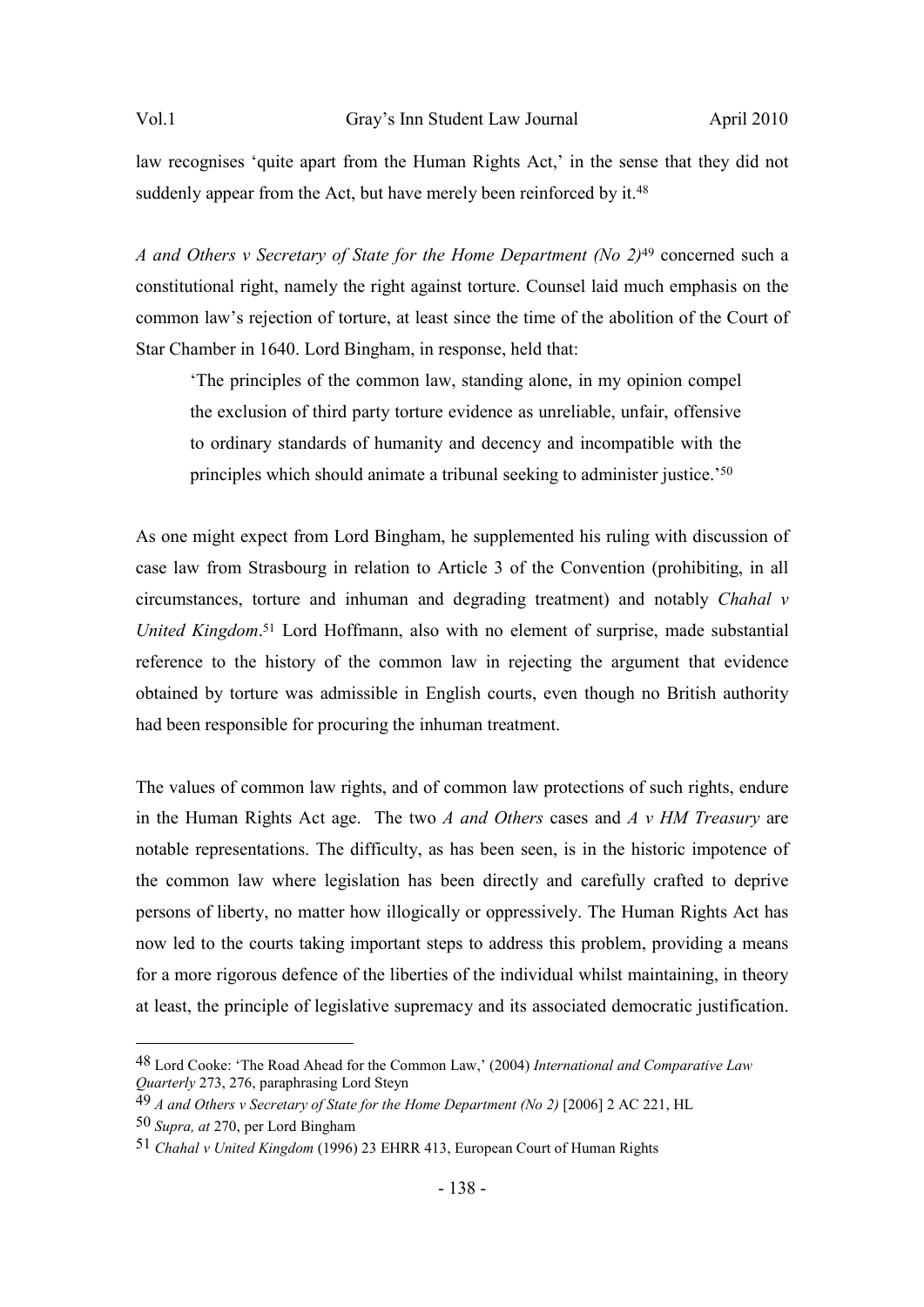The section 3 interpretative power, as a progression from the principle of legality, has combined with the political influence of a section 4 declaration to intensify the courts' constitutional armoury. It can therefore fairly be said that the Act provides the new constitutional arrangement which was (as Sedley LJ highlighted) needed in order to put a stop on the advancing rise of 'elective dictatorship,' this being something perhaps seen most prominently of late in the quasi-presidential role exercised by Prime Minister Blair when supported by an intense Commons majority.

Rather than the Act meaning the end of common law traditions of rights protection, it actually means, if anything, the better survival of such traditions, primarily by giving them a new found 'sense of democratic legitimacy.'<sup>52</sup> After all, it is ultimately the provisions of an Act of Parliament which have provided the courts with powers to question other Acts of Parliament on rights grounds, and so the exercise of those powers is, in theory at least, as democratic as the action of enacting the legislation as against which those powers are in fact used. With respect, all this shows why the attitudes implicit in the speech of Lord Hoffmann as regards the common law's superior role to play in *A and Others (1)* were perhaps:

'ungenerous, given that it has only been the measure of incorporation that has strengthened the power of the judges in the face of legislation designed to interfere with human rights and fundamental freedoms*.'* <sup>53</sup>

Lord Hoffmann's 'ungenerous' response possibly arose, in addition to his view that the common law has its own means of protecting liberty regardless of the Convention, because of his known scepticism about the helpfulness of the indirect incorporation of Strasbourg case law by section 2 of the 1998 Act. He has admitted to having doubts 'about the suitability...for this country of having questions on human rights decided by an international tribunal made up of judges by many countries;'54 doubts, presumably, only

<sup>52</sup> Masterman: 'Taking the Strasbourg Jurisprudence into account: developing a municipal law of human rights under the Human Rights Act,' (2005) *International and Comparative Law Quarterly,* 907, 924

<sup>53</sup> Bailey, Harris & Jones: *'Civil Liberties: Cases, Materials and Commentary,'* Oxford University Press, 6<sup>th</sup> edition 2009, 471

<sup>54</sup> That is, by the Strasbourg Court; Lord Hoffmann: 'The Human Rights Act and the House of Lords,' (1999) 62 *Modern Law Review* 159, 164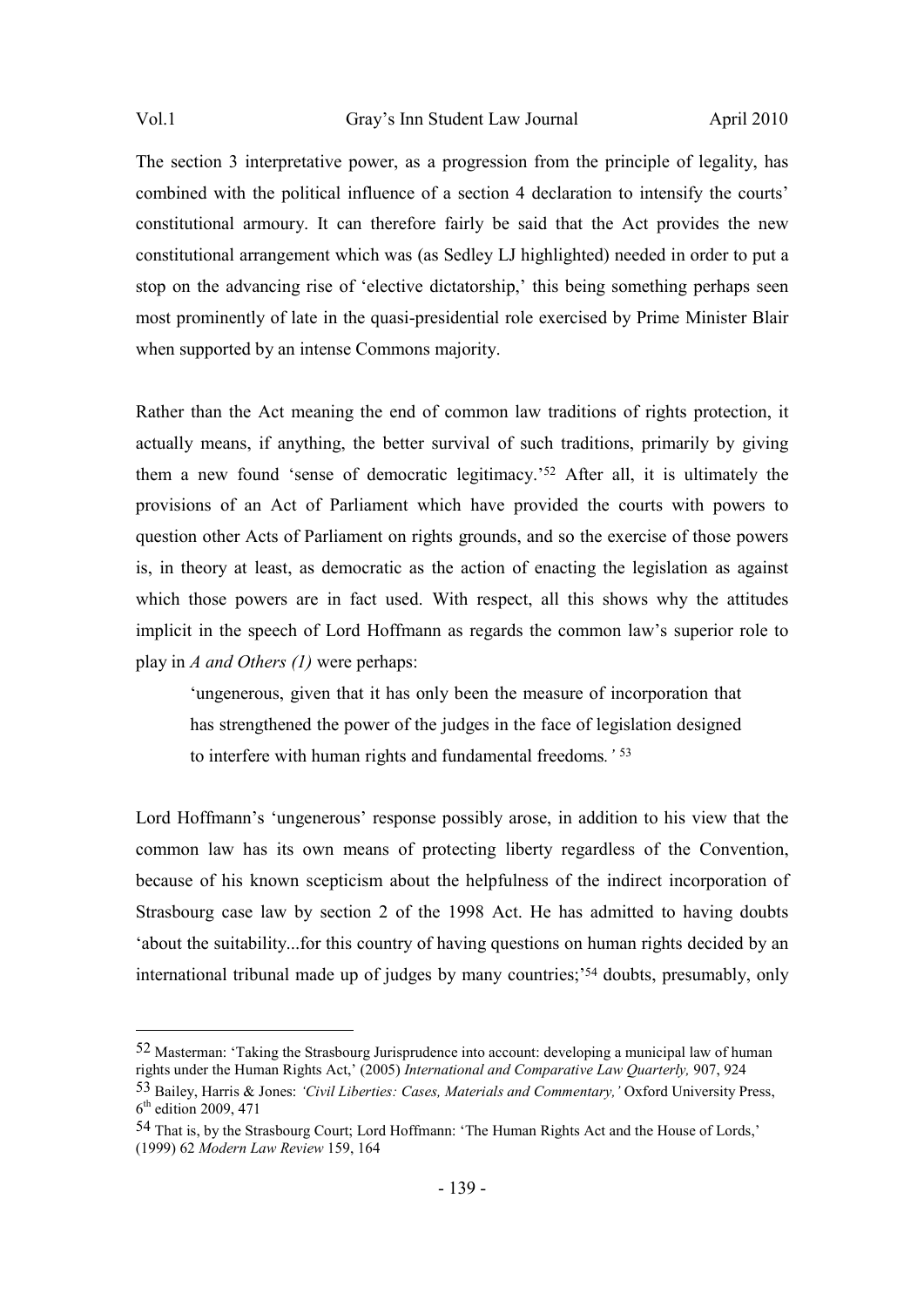exacerbated by the section 2 obligation of domestic courts to consider the decisions of that particular tribunal.

The courts' interpretation of its obligation under section 2 has largely been to state that a clear decision of Strasbourg should be followed in the absence of 'special circumstances'<sup>55</sup> which suggest that it should not be so. Where Strasbourg has not determined the question, the courts consider themselves free to act, subject to a prohibition on interpretation 'which goes way beyond anything which [they] can reasonably foresee that Strasbourg might do.'<sup>56</sup>

This should not be seen as endorsing a Strasbourg 'take over.' For one thing, if, as this essay and Lord Hoffmann would hold, the principles of the Convention largely follow the common law, it is not as though the obligation to consider cases decided under the former necessarily undermines the independence of the latter. Furthermore, the exception of 'special circumstances' which Lord Slynn identified entitles the courts to act of their own initiative when the Strasbourg jurisprudence has shown itself inappropriate to follow. Lord Hoffmann himself has followed the logic of this, reiterating that there is no obligation to follow Strasbourg and particularly so where that court's decision is 'fundamentally at odds with the distribution of powers under the British Constitution.'<sup>57</sup> Domestic courts have thus stopped short of accepting Strasbourg's rationale in circumstances where they consider it plainly wrong or based on misconceived understandings, as notably recently in the case of *R v Marquis and Horncastle*<sup>58</sup> in respect of hearsay evidence in criminal trials*.* To put it another way, direct reliance upon Strasbourg is normalised where the domestic court would choose, notwithstanding domestic or political reservations, to give the same answer as the European Court, but not otherwise. This means that the independence of common law adjudication is not defeated by section 2, because the judges themselves make it clear that 'it is not part of the

<sup>55</sup> *R (Alconbury Developments Limited) v Secretary of State for the Environment, Transport and the Regions* [2003] 2 AC 295, HL, 313, per Lord Slynn

<sup>56</sup> *R (Gentle) v The Prime Minister* [2008] 1 AC 1356, HL, 1381, per Baroness Hale

<sup>57</sup> *Alconbury,* (op. cit.), at 327, per Lord Hoffmann

<sup>58</sup> *R v Marquis and Horncastle* [2010] 2 WLR 47, SC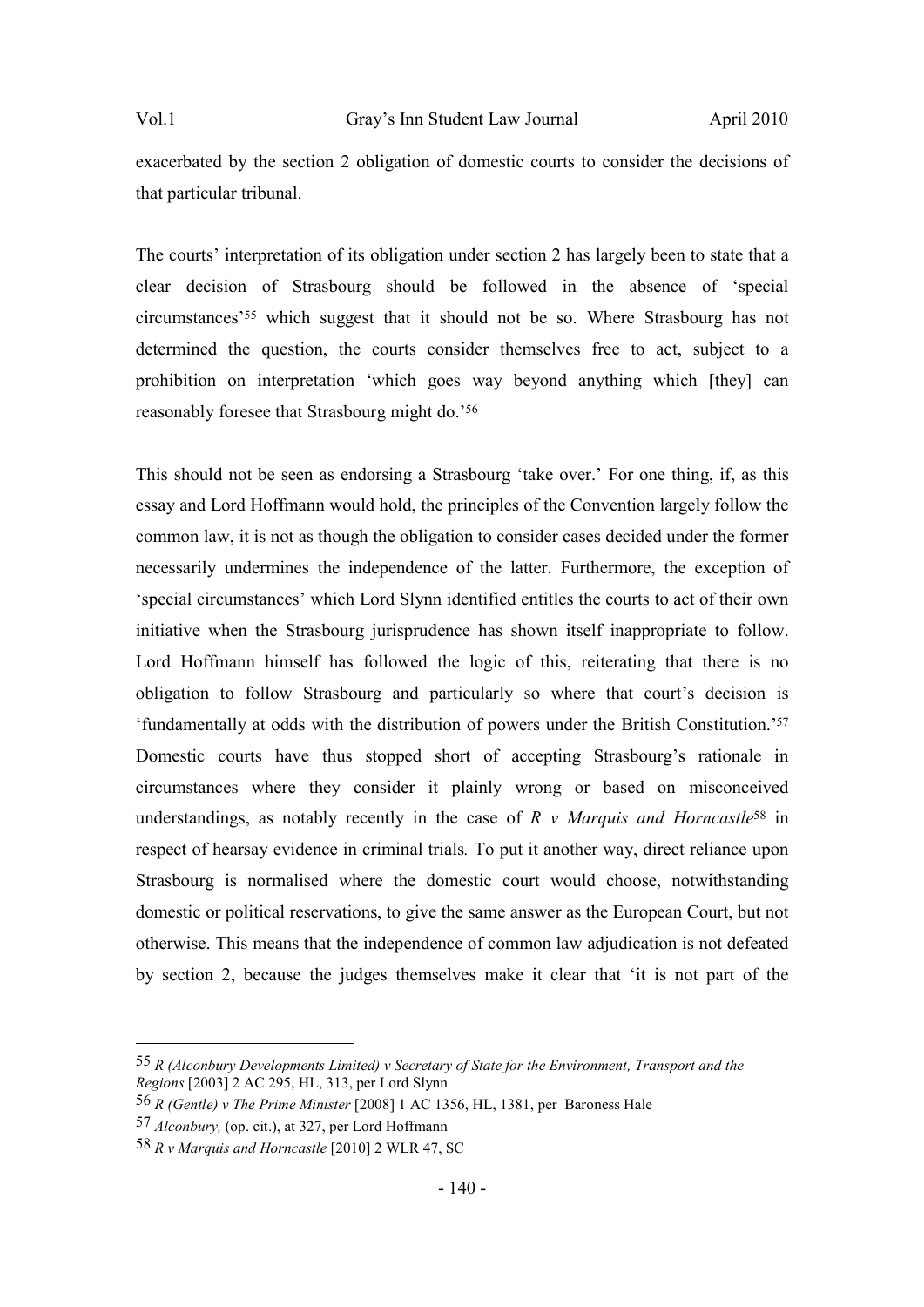function of the Strasbourg Court to tell [them] what the content of [the] substantive common law should be.'<sup>59</sup>

That having been said, the principles deriving ultimately from the Convention have served as a catalyst for innovation in the common law's approach to certain rights issues. Developments caused by the enactment of the Human Rights Act include ones by which the Act has positively encouraged the expansion of existing common law principles in a way which is more rights-aware, thereby putting a new gloss on old doctrines. The most obvious example is in the way that the common law's rejection of a cause of action in privacy60 has now been modified in the light of the incorporation of Article 8 guaranteeing a right to private life, such that, whilst 'privacy' continues to hold no cause of action as such, related torts, notably of confidence, now have to be understood as including an actionable right of the wronged party not to have private information about him misused.<sup>61</sup> So the common law now recognises an indirect right to personal privacy which it did not before the Act came into force. It is hence true that the Act has led to the recognition of new rights principles in addition to the cementing of old ones.

It does nonetheless ultimately remain the case that it is this cementing which is the main effect of the Act from the point of view of common law liberties. Laws LJ, in one of the most important seminal decisions under the Human Rights Act, expressed the same logic that this essay has sought to put forward. The Act reveals new perimeters in constitutional relationships between the organs of the state and provides new and more effective mechanisms of protecting vulnerable liberties, but does not substantially reveal any new conceptual understanding of what the rights being protected actually are. So in acknowledging that the 'common law has come to recognise and endorse the notion of constitutional rights,' Laws LJ accepted that 'these are broadly the rights given expression in the Convention.' But whilst 'their recognition in the common law is autonomous,' he continued, it is the Act which has provided them with the 'democratic

<sup>59</sup>Lord Hope: 'The Judge's Dilemma,' (2009) *International and Comparative Law Quarterly* 753, 764 60 *Wainwright v Home Office* [2004] 2 AC 406, HL

<sup>61</sup> *Campbell v MGN Newspapers* [2004] 2 AC 457, HL